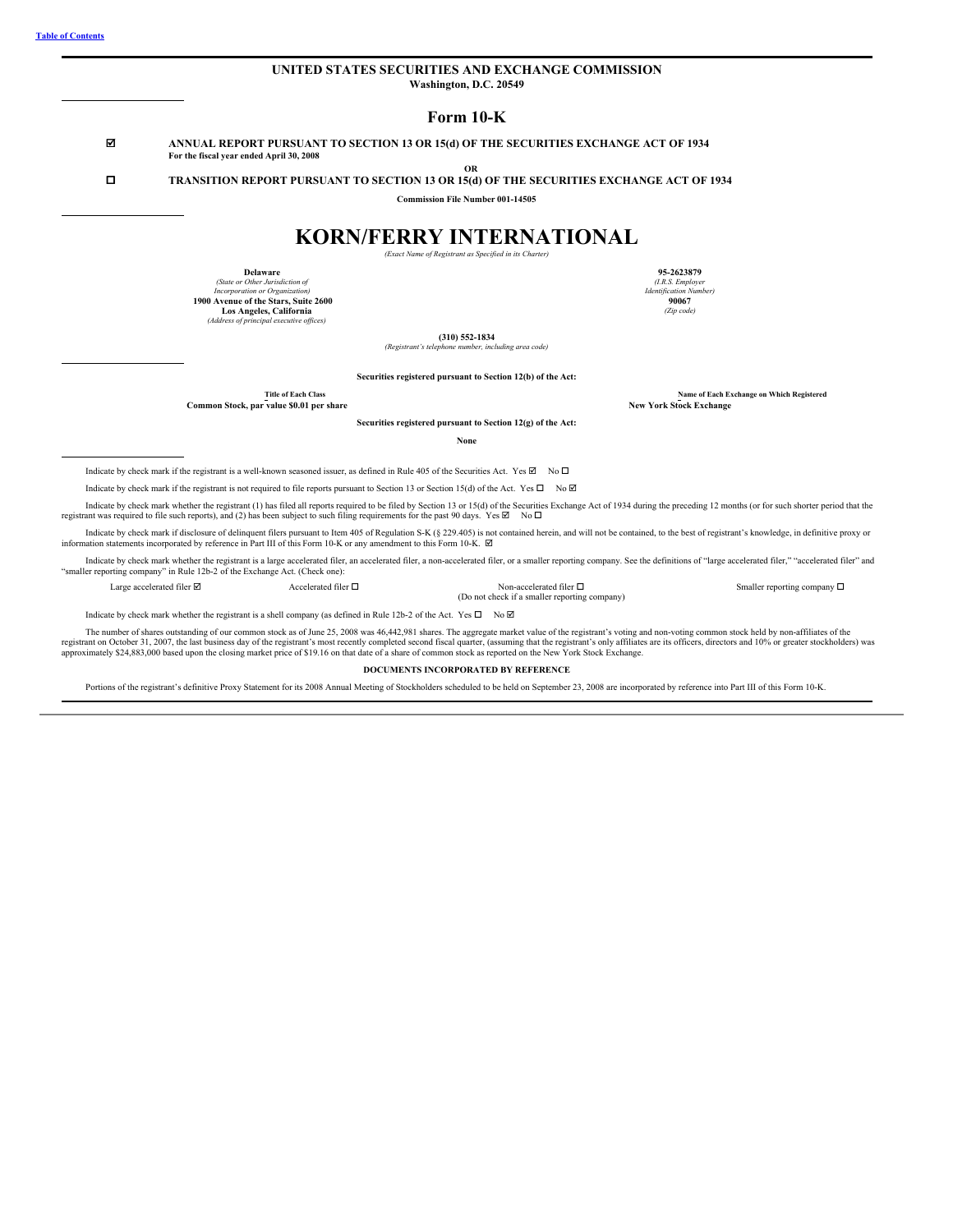# **KORN/FERRY INTERNATIONAL**

# **Index to Annual Report on Form 10-K for the Fiscal Year Ended April 30, 2008**

<span id="page-1-0"></span>

|                           |                                                                                                              | Page  |
|---------------------------|--------------------------------------------------------------------------------------------------------------|-------|
|                           | PART I.                                                                                                      |       |
| Item 1.                   | <b>Business</b>                                                                                              |       |
| Item 1A.                  | <b>Risk Factors</b>                                                                                          | 11    |
| Item 1B.                  | <b>Unresolved Staff Comments</b>                                                                             | 14    |
| Item 2.                   | <b>Properties</b>                                                                                            | 14    |
| Item 3.                   | <b>Legal Proceedings</b>                                                                                     | 14    |
| Item 4.                   | Submission of Matters to a Vote of Security Holders                                                          | 14    |
| <b>Executive Officers</b> |                                                                                                              | 14    |
|                           |                                                                                                              |       |
|                           | PART II.                                                                                                     |       |
| Item 5.                   | Market for Registrant's Common Equity, Related Stockholder Matters and Issuer Purchases of Equity Securities | 16    |
| Item 6.                   | <b>Selected Financial Data</b>                                                                               | 19    |
| Item 7.                   | Management's Discussion and Analysis of Financial Condition and Results of Operations                        | 20    |
| Item 7A.                  | Quantitative and Qualitative Disclosures About Market Risk                                                   | 32    |
| Item 8.                   | <b>Financial Statements and Supplementary Data</b>                                                           | 33    |
| Item 9.                   | Changes in and Disagreements with Accountants on Accounting and Financial Disclosure                         | 33    |
| Item 9A.                  | <b>Controls and Procedures</b>                                                                               | 34    |
| Item 9B.                  | Other Information                                                                                            | 34    |
|                           |                                                                                                              |       |
|                           | PART III.                                                                                                    |       |
| Item 10.                  | Directors, Executive Officers and Corporate Governance                                                       | 35    |
| Item 11.                  | <b>Executive Compensation</b>                                                                                | 35    |
| Item 12.                  | Security Ownership of Certain Beneficial Owners and Management and Related Stockholder Matters               | 35    |
| Item 13.                  | Certain Relationships and Related Transactions, and Director Independence                                    | 35    |
| Item 14.                  | <b>Principal Accountant Fees and Services</b>                                                                | 35    |
|                           |                                                                                                              |       |
|                           | PART IV.                                                                                                     |       |
| Item 15.                  | <b>Exhibits and Financial Statement</b>                                                                      | 36    |
| <b>Signatures</b>         |                                                                                                              | 40    |
|                           | <b>Financial Statements and Financial Statement Schedules</b>                                                | $F-1$ |
| EXHIBIT 21.1              |                                                                                                              |       |
| <b>EXHIBIT 23.1</b>       |                                                                                                              |       |
| <b>EXHIBIT 31.1</b>       |                                                                                                              |       |
| <b>EXHIBIT 31.2</b>       |                                                                                                              |       |
| <b>EXHIBIT 32.1</b>       |                                                                                                              |       |
|                           |                                                                                                              |       |
|                           |                                                                                                              |       |
|                           | 2                                                                                                            |       |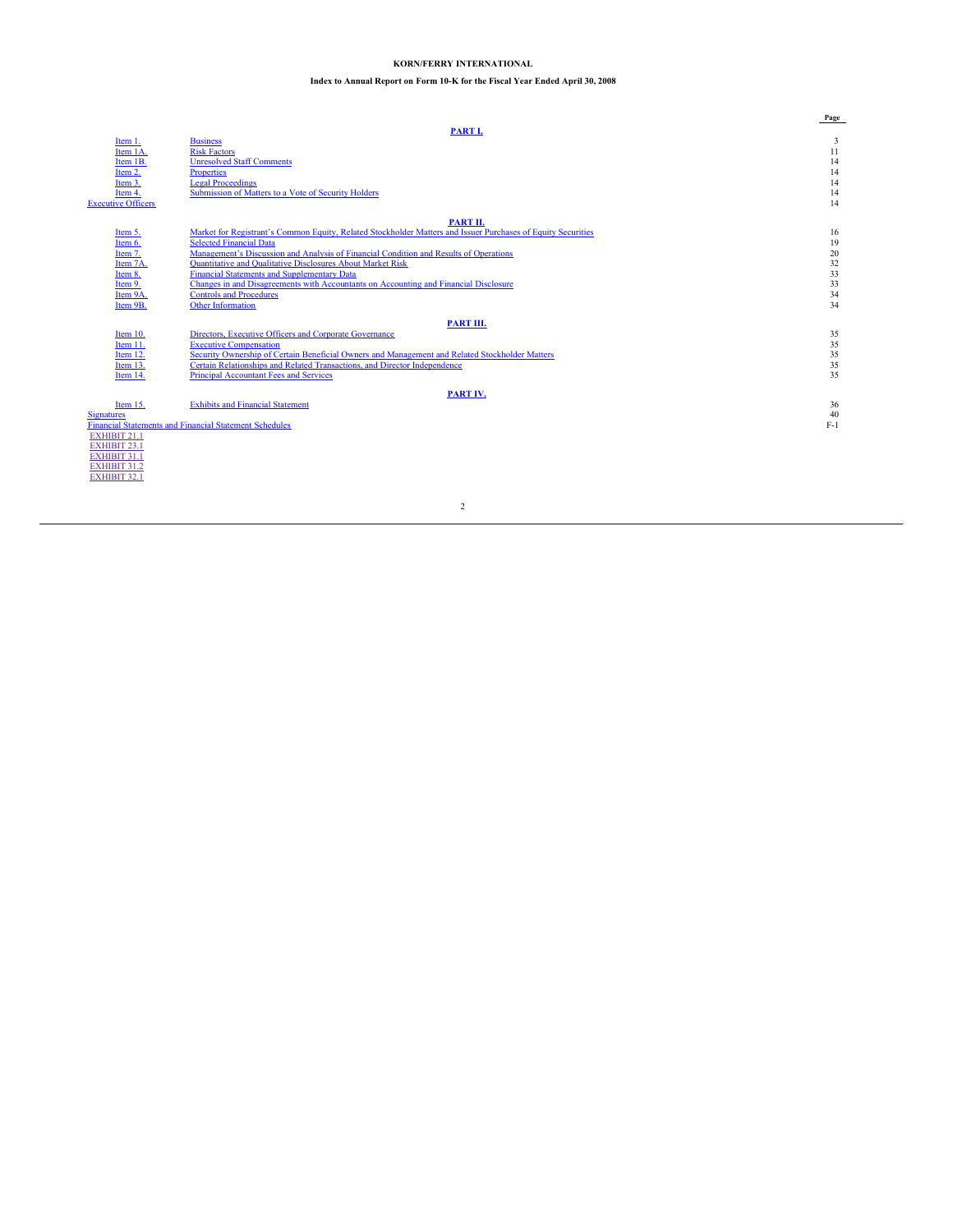**PART I.**

## <span id="page-2-0"></span>**Item 1.** *Business*

#### **Business Overview**

Korn/Ferry International (referred to herein as the "Company," "Korn/Ferry," or in the first person notations "we," "our," and "us") is a premier global provider of talent management solutions that<br>help clients to attract, and emerging growth companies, as well as government and nonprofit organizations. We have built strong client loyalty; 74% of the executive recruitment assignments we performed during the last fiscal year<br>were on behalf of

We were originally formed as a California corporation in November 1969 and reincorporated as a Delaware corporation in fiscal 2000.

We provide the following talent management solutions:

Executivent: Executive Recruitment; our largest business, focuses on recruiting board-level, chief executive and other senior executive positions for clients predominantly in the consumer, financial services, industrial, l to clients.

*Outsourced and Mid-level Recruitment:* Futurestep, our outsourced recruiting subsidiary, draws from Korn/Ferry's nearly 39 years of industry experience to create customized talent acquisition solutions based on each client's individual workforce needs. In addition to being a pioneer in recruitment process outsourcing ("RPO"), the Company's multi-tiered portfolio of services includes mid-<br>level recruitment, proj

Leadership Development Solutions: Our talent management and leadership services assists clients with the ongoing assessment and development of their leadership teams. Services include<br>succession planning, strategic aligmme Korn/Ferry company and an internationally recognized provider of research-based, experience-tested leadership development tools.

We file annual, quarterly and current reports, proxy statements and other documents with the Securities and Exchange Commission (the "SEC"), pursuant to the Securities Exchange Act of 1934 (the "Exchange Act"). You may read and copy any materials that we file with the SEC at the SEC's Public Reference Room at 100 F Street N.E., Washington, D.C. 20549. You may obtain information on the<br>operation of the Public Refe the SEC at *www.sec.gov*.

We also make available, free of charge on our website at www.komferry.com, our annual, quarterly, and current reports, and, if applicable, amendments to those reports, filed or furnished pursuant to Section 13(a) of the Ex

Our Corporate Governance Guidelines, Code of Business Conduct and Ethics and the charters of the Audit Committee, Compensation and Personnel Committee, and Nominating and Corporate Governance Committee of our Board of Directors are also posted on our website at www.kornferry.com. Stockholders may request copies of these documents by writing to our Corporate Secretary at 1900 Avenue of the Stars, Suite 2600, Los Angeles, California 90067.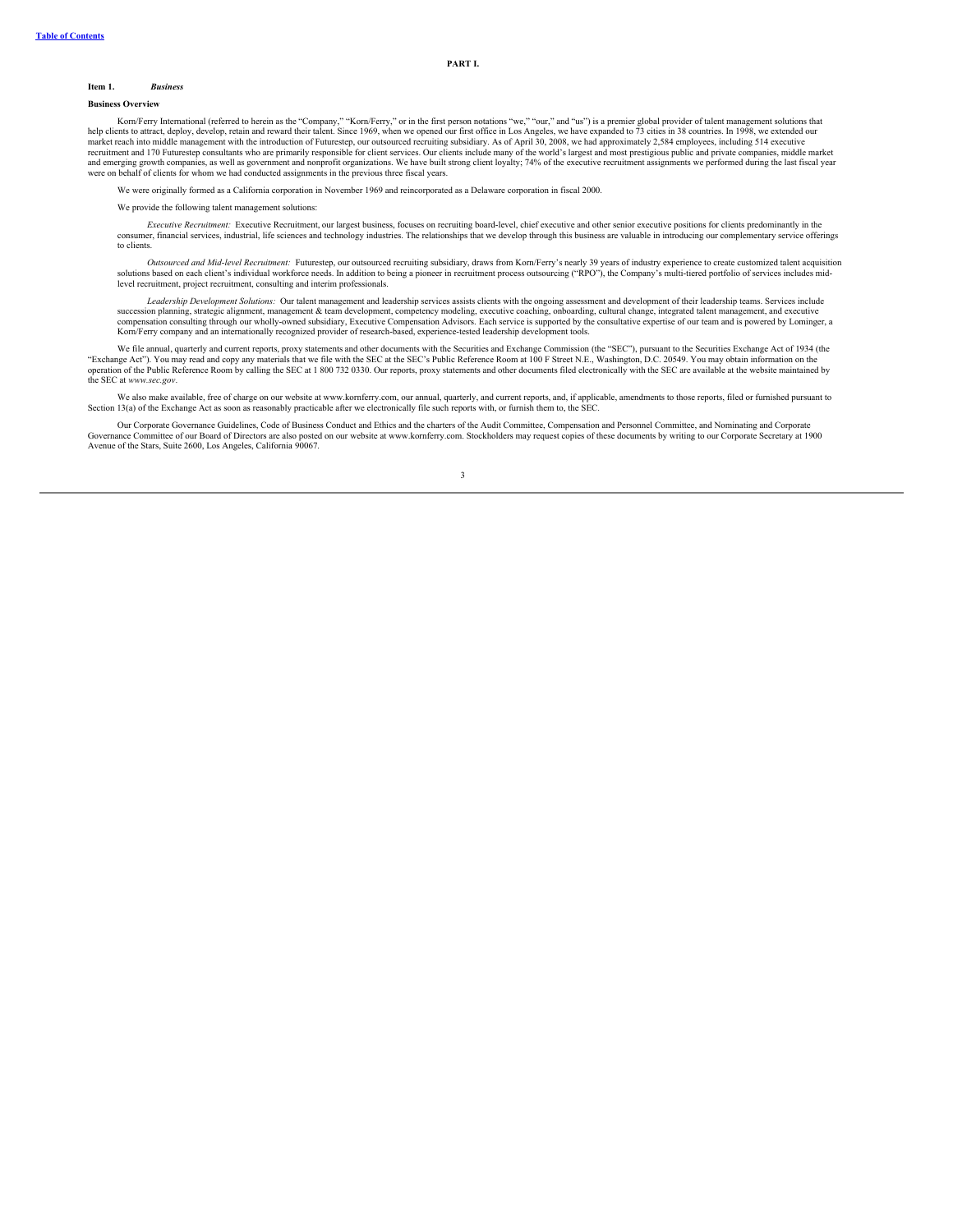Financial information regarding our business segments for the last three fiscal years is contained in the Notes to our Consolidated Financial Statements included in this Annual Report on Form 10-K.

### **Industry Overview**

*Executive Recruitment*: Our executive recruitment segment concentrates on searches for positions with annual compensation of \$150,000 or more, which may involve board-level, chief executive and other sensive positions. Th

We also provide leadership development solutions, which include succession planning, management & team development, competency modeling, executive coaching, onboarding, merger integration, cultural change, integrated talent management, and executive compensation consulting.

Outsourced and Mid-level Recruitment: The mid-level recruitment market focuses on searches for positions with annual compensation generally in the \$100,000 to \$150,000 range. This market has undergone a fundamental transfo candidates, thereby reducing placement times.

## **Industry Trends**

We believe the long-term business prospects for the talent management industry are still good due to a confluence of factors that will continue to fuel job growth and hiring.

- *Consolidation of Talent Management Solution Providers* In choosing recruitment and human resource service providers, we believe:
- Companies are actively in search of preferred providers in order to create efficiencies and consolidate vendor relationships;
- Companies that can offer a full suite of talent management solutions are becoming increasingly attractive; and
- Clients seek trusted advisors who understand their business and unique organizational culture in order to manage the multiple needs of their business on a global scale.

Aging Population — In many major economic centers, the workforce population is aging at a rapid pace. It is projected that there will be twice as many people retiring this decade as there were in the previous one. Moreover, the supply of available qualified candidates is limited, making it more difficult for employers to secure qualified executives. We believe that this trend will have a positive impact on ur business, as employers increasingly seek service providers who can provide solutions for the impending talent shortage.

*Globalization of Business*— As the world markets continue to integrate into one global economy, many companies are adding strength to their internal talent with experienced executives who can operate effectively in this global environment. Emerging markets such as China, India and Eastern Europe have executive talent demands that exceed the currently available supply of executive talent in these regions. The rapidly changing competitive landscape challenges multinational and local companies to identify and recruit qualified executives with the right combination of skills, experience and cultural compatibility. We believe clients are turning to firms that combine proven expertise with specialized knowledge of both key industries and local markets, enabling them to address their ongoing global talent needs.

*Increased Outsourcing of Recruitment Functions* — We believe more companies are focusing on core competencies and outsourcing non-core, back-office functions to providers who can provide efficient, high-quality services. A shortage of qualified middle management-level candidates has made identifying and recruiting

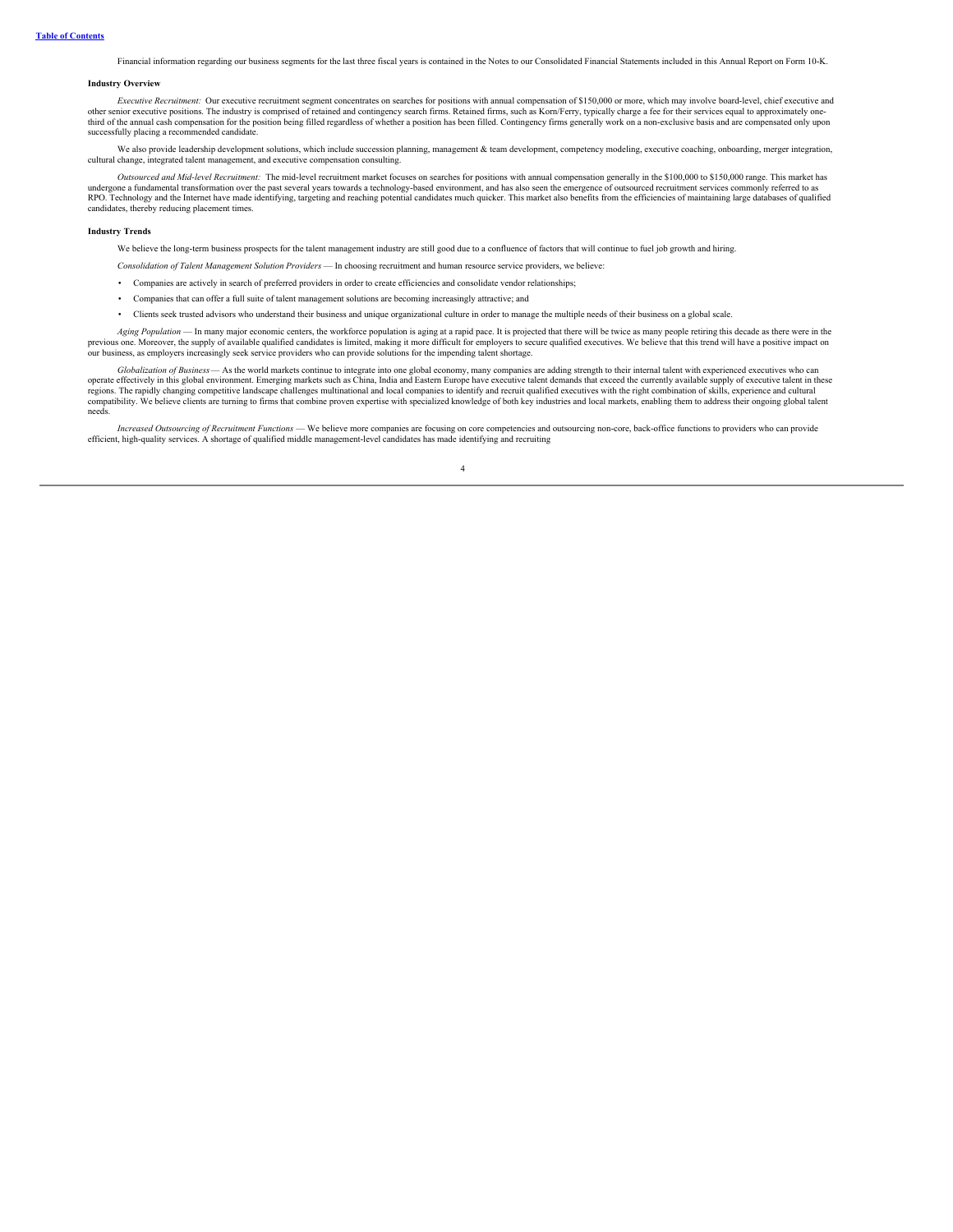exceptional candidates more difficult. Companies increasingly rely on experienced global executive recruitment firms to address their middle management recruitment needs. By hiring global executive recruitment firms, companies aim to:

- Have access to a diverse and highly qualified pool of candidates on an as-needed basis;
- Reduce or eliminate the costs required to maintain and train an in-house recruiting department in a rapidly changing industry;
- Benefit from the most updated industry and geographic market information;
- Access cutting-edge search technology software; and
- Maintain management focus on core strategic business issues.

*Key role of Advanced Technology* — At Korn/Ferry we are adding more regimen and scientific research into the recruitment process — with emphasis shifting from candidate identification to candidate assessment and placement. Driving this initiative is enhanced technology, as the world of the Internet, search engines and databases makes it possible to efficiently identify greater numbers of<br>qualified candidat assessing the most desirable candidates.

#### *Expanding our Market Reach and Presence through Technology and Assessment Solutions*

Information technology has become a critical element of the recruitment business. We have made significant investments in developing a state-of-the-art technology infrastructure and our proprietary executive recruitment software, e-Korn/Ferry. In fiscal 2008, we continued to invest in enhanced tools and information sharing for competitive advantage. We released the technology supporting the *Korn/Ferry Advantage* — acomprehensive transformation of our senior executive recruitment process. We launched the new Korn/Ferry website, which embodies the themes, artwork and branding of the *Art* and Science of Talent. And we continued development of the first phase of our next generation applicant tracking platform, Searcher Express, designed for speed, ease of use, power and flexibility

As Futurestep continued its growth in RPO, project recruitment and mid-level search, information technology helped fuel all of these lines of business. Fiscal 2008 saw the launch of a new website emphasizing Futurestep's ascendancy in RPO. We also created a suite of RPO reporting options including Business Activity, Source List, Dashboard, Recruitment Activity, and Cycle metrics.

Leadership Development Solutions ("LDS") also developed upgrades to its management assessment technology and its talent management platform, *Executive Center*. Usage of *Search Assessment*, an ess, was 40% of all search engagements. We continued to refine our technology, including the integration of Lominger intellectual assessment technology process for our core executive recruitment business, was 40% of all search engagements. We contin<br>property into our executive assessment tools, in order to engage with our clients on their broader tal

Outsourced and Mid-level Recruitment: The mid-level recruitment market focuses on searches for middle management positions with annual compensation generally in the \$100,000 to \$150,000 to \$150,000 to \$150,000 to \$150,000

*Other Industry Trends*— In addition to the industry trends mentioned above, we believe the following factors will contribute to the growth of the talent management industry:

- Increasing demand for managers with broader qualifications;
- Increasing desire by candidates to more actively manage their careers;
- Increasing demand for senior executives with not just the right technical skills, but also the right leadership characteristics to meet the specific requirements of the position and organizational culture;

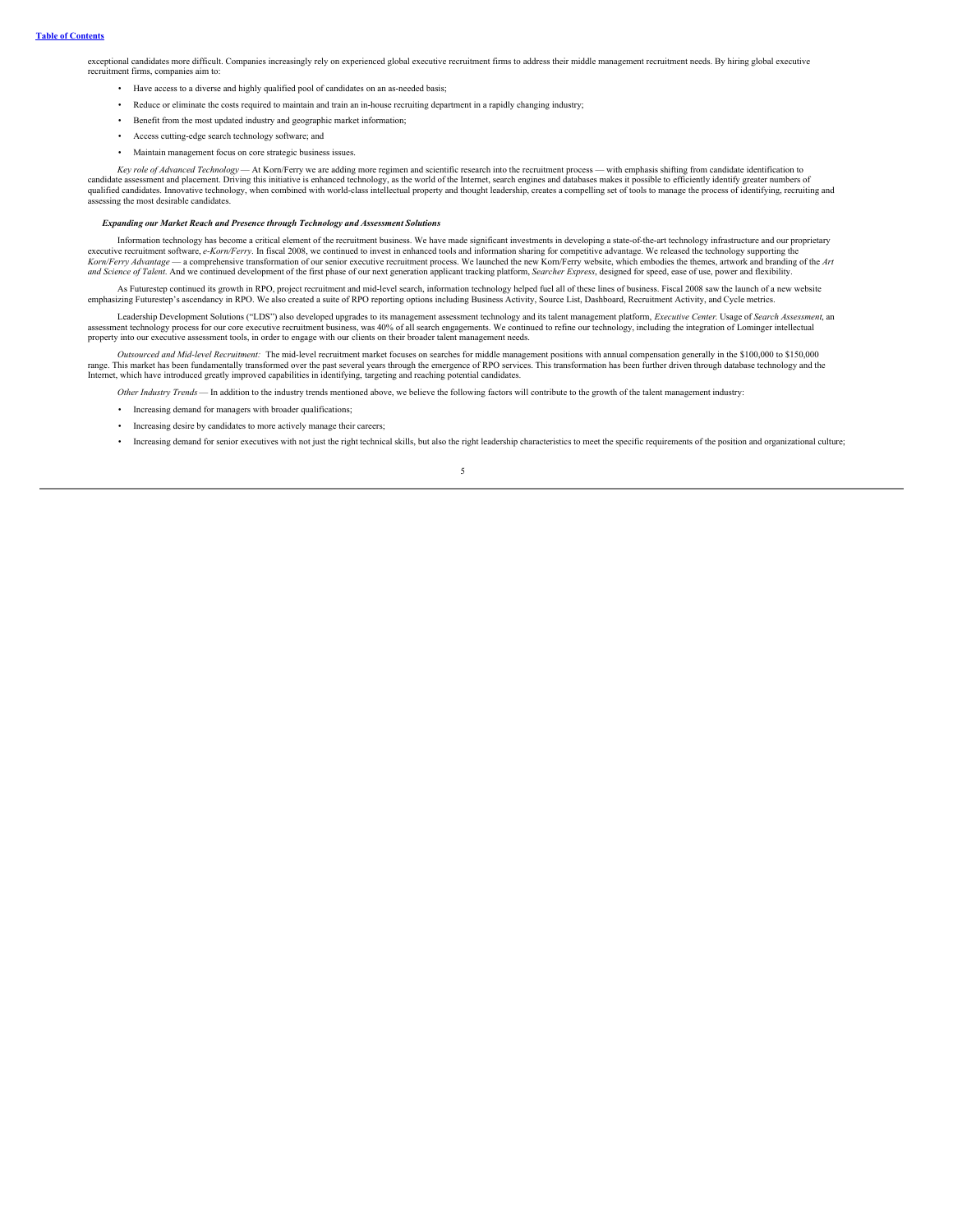- Increasing demand for senior executives who can exceed the high standards of due diligence and public scrutiny as a result of new securities legislation;
- Decreasing executive management tenure and more frequent job changes; and
- Inadequate succession planning.

## **Growth Strategy**

Our objective is to expand our position as a premier global provider of talent management solutions. The principal elements of our strategy include:

## *Recruiting and Retaining Key Consultants*

We successfully recruited 83 new executive recruitment consultants globally during fiscal 2008. These consultants originated from diverse backgrounds and areas of expertise, and were recruited based on their track records as top performers in their given industry. The number of new consultants in the current year was partially offset by attrition. We believe that we have continued to upgrade our professional staff in the current year, and that the recruitment and retention of key consultants will be an ongoing driver of growth.

## *Broadening our Product and Service Of erings*

In addition to our heritage as a leading provider of executive recruitment, we also offer clients outsourced and mid-level recruitment, strategic management assessment, executive coaching, performance management, succession planning,and compensation consulting through Futurestep and LDS. We will continue to develop and add new products and services that our clients demand and that are performance management, consistent with our brand positioning.

### *Global Account Management*

In an effort to better coordinate global recruiting and to gain operational efficiencies, we expect that multinational clients increasingly will turn to strategic partners who can manage their recruit needs on a centralized basis. This will require vendors with a global network of offices and technological support systems to manage multiple hires across geographical regions. Our Global Strategic Account<br>Program, formerl guidelines and protocols to support and increase the rate of cross-border assignments for these clients.

## *Expanding our Market Reach and Presence through Technology and Assessment Solutions*

Information technology has become a critical element to the recruitment business. We have made significant investments in developing a state-of-the-art technology infrastructure and our proprietary executive recruitment software, *e-Korn/Ferry*. In fiscal 2008, we continued such investments through the deployment of enhanced tools and information sharing for competitive advantage. We rolled out major upgrades of our proprietary candidate database and global engagement management system, while laying the groundwork for the next generation applicant tracking platform, Searcher Express. We embarked<br>on a similar program to technology and its talent management platform, *Executive Center*. Another differentiator is *Search Assessment*, a proprietary assessment tool that uses an online assessment methodology to evaluate candidates<br>against stat clients, attract new clients, expand into new markets and position ourselves to gain a competitive advantage in marketing complementary services.

## *Leveraging our Leadership and Brand Name in Executive Recruitment*

We believe that there are significant opportunities to extend our market share and develop new client relationships by aggressively marketing our global recruitment expertise. Our leadership in executive recruitment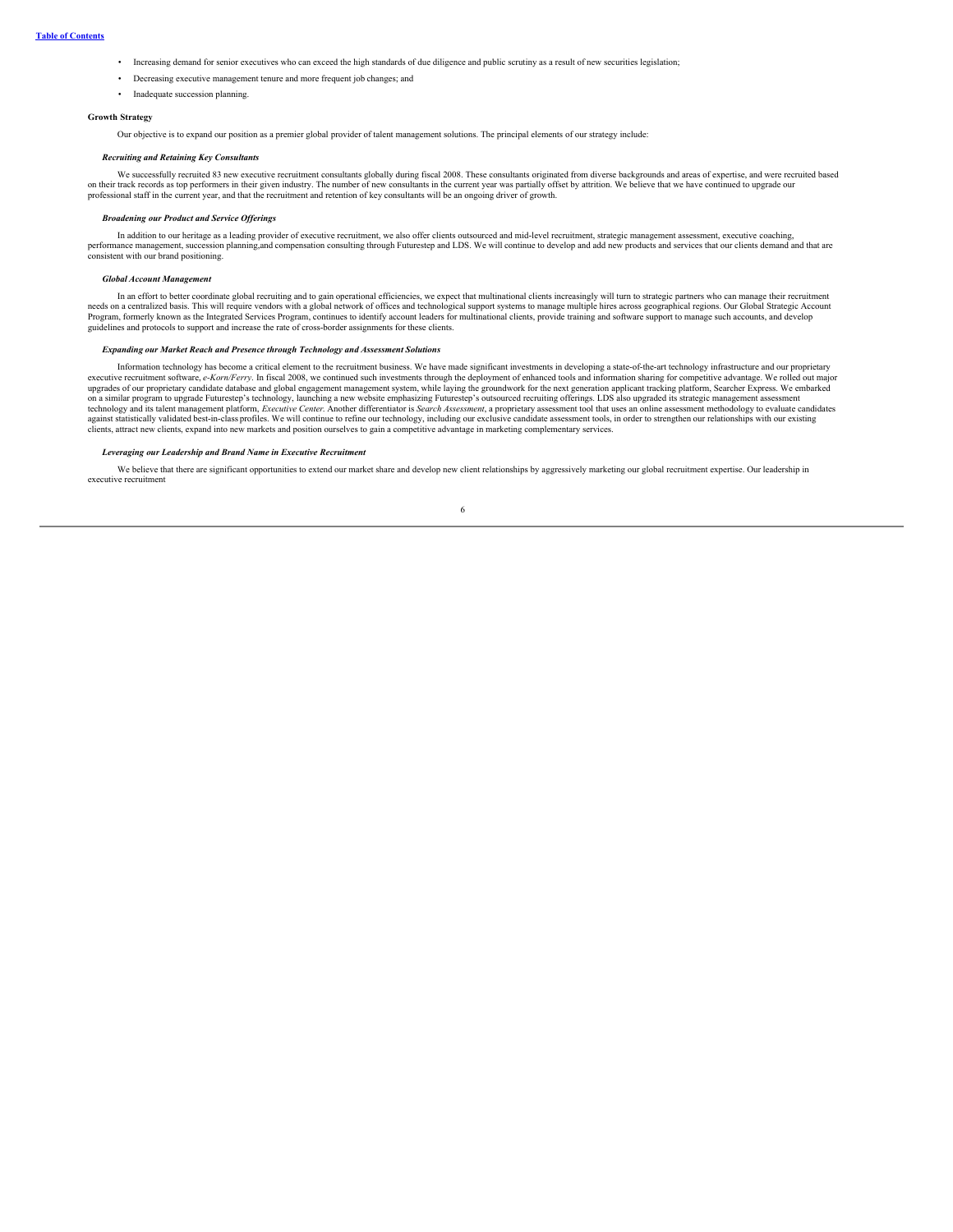enables us to grow our business by increasing the number of recruitment assignments we handle for existing clients. We also believe that our strong relationships and well-recognized brand name will enable us to introduce new services to our existing client base and to potential new clients, while allowing us to build communities of candidates to whom we can directly market our services.

### **Our Services and Organization**

We address the global recruitment needs of our clients at all levels of management by offering the following services:

## *Executive Recruitment Services*

*Overview.* Our executive recruitment services are typically used to fill executive-level positions, such as board directors, chief executive officers, chief financial officers, chief operating officers, chief information officers and other senior executive officers. Once we are retained by a client to conduct a search, we assemble a team comprised of consultants with appropriate geographic, industry and functional<br>expertise. Ou executive recruitment assignments.

We utilize a unique, standardized approach to placing talent that integrates scientific research with our practical experience. Providing a more complete view of the candidate than is otherwise possible, our proprietary tools are statistically proven to generate better results in identifying the right person for the position. We call our executive recruitment methodology The Korn/Ferry Advantage.

We emphasize a close working relationship with the client and a comprehensive understanding of the client's business issues, strategy and culture, as well as an in-depth knowledge of the skills necessary to succeed within a client's organization. Initially, the search team consults with the client to better understand its history, culture, structure, expectations, challenges, future direction and operations. In these meetings, the team identifies the specific needs of the client and develops a profile of an ideal candidate for the position using our proprietary Leadership Sort System, which allows clients to select the desired candidates.

Once the position is defined and outlined via an Enhanced Job Specification that embodies the desired leadership characteristics, a research team identifies — through the use of our proprietary databases and other information resources — companies in related industries facing similar issues and with operating characteristics similar to those of the client. In addition, the team consults with its established network of resources and searches our databases containing profiles of approximately 3.9 million executives to assist in identifying individuals with the right background, cultural fit and abilities. These sources are a critical element in assessing the marketplace.

An original list of candidates is carefully screened through phone interviews, video conferences and in-person meetings, using our proprietary behavioral interviewing approach. Candidates also<br>Complete Search Assessment, a process, at times with the assistance of an independent third party.

The finalist for the position will usually meet with the client for a second and possibly a third round of discussions. At this point, the compensation package will have been discussed in detail, increasing the likelihood that an offer will be accepted. Generally, the search consultants will participate in the negotiations until a final offer is made and accepted. Throughout the process, ongoing communication with the client is critical to keep client management apprised of progress.

Industry Specialization Consultants in our five global markets and two regional specialty practice groups bring an in-depth understanding of the market conditions and strategic management issues faced by clients within the

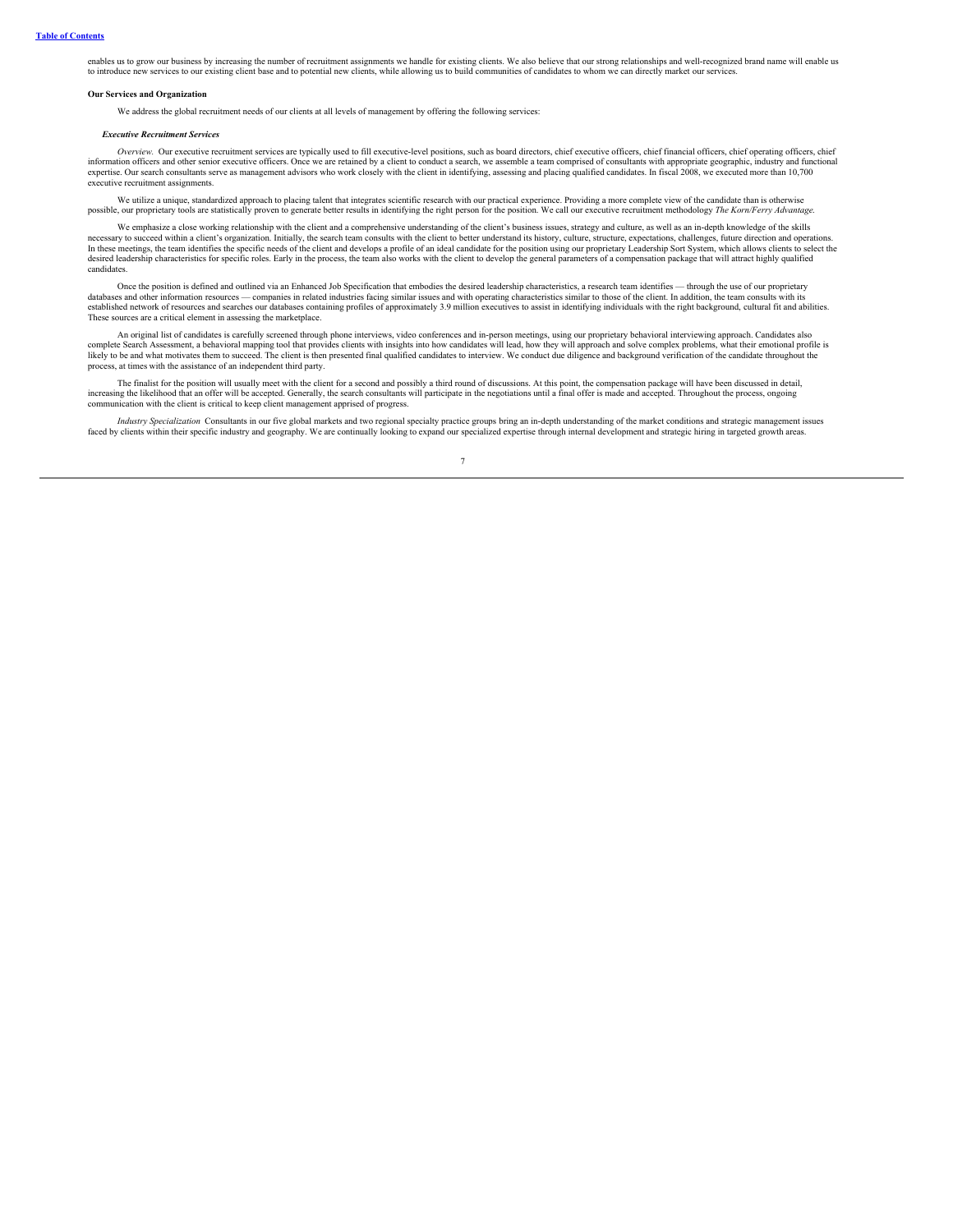# **Percentage of Fiscal 2008 Assignments by Industry Specialization**

| 27% |
|-----|
| 17% |
| 20% |
| 16% |
| 10% |
|     |
| 5%  |
| 5%  |
|     |

*Functional Expertise.* We have organized executive recruitment centers of functional expertise, composed of consultants who have extensive backgrounds in placing executives in certain functions, such as board directors, chief executive officers and other senior executive officers. Our Board Services group, for example, was first established in 1972 to help clients assemble an effective, knowledgeable and cohesive the desire of companies to broaden the expertise of their board are raising the standards by which we identify and recruit qualified directors. We have significant experience in this area and have built a<br>proprietary datab Members of functional groups are located throughout our regions and across our industry groups.

### **Percentage of Fiscal 2008 Assignments by Functional Expertise**

| Board Level/CEO/CFO/Senior Executive and General Management   | 61%   |
|---------------------------------------------------------------|-------|
| Marketing and Sales                                           | 14%   |
| Human Resources and Administration                            | 8%    |
| Manufacturing/Engineering/Research and Development/Technology | $7\%$ |
| Finance and Control                                           | 8%    |
| <b>Information Systems</b>                                    | 2%    |

*Regions*

*North America* — We opened our first office in Los Angeles in 1969, and currently have 29 offices throughout the United States and Canada. In fiscal 2008, the region generated fee revenue of \$374.9 million from more than  $\hat{4}$ ,300 assignments billed, with an average of 256 consultants.

Europe, the Middle East and Africa ("EMEA") - We opened our first European office in London in 1972, and currently have 23 offices in 20 countries throughout the region. In fiscal 2008, the region generated fee revenue of \$183.0 million from more than 3,450 assignments billed, with an average of 145 consultants.

*Asia Pacific* — We opened our first Asia Pacific office in Tokyo in 1973, and currently have 17 offices in 10 countries throughout the region. In fiscal 2008, the region generated fee revenue of \$95.9 million from more than 2,000 assignments billed, with an average of 88 consultants.

*Latin America* — We opened our first Latin American office in Brazil in 1974. We expanded our practice to Mexico through the 1977 acquisition of a less than 50% interest in a Mexico City company, and currently conduct operations in Mexico through subsidiaries in which we hold a minority interest. As of April 30, 2008, we operate a network of seven offices in six countries covering the entire South<br>American region a unconsolidated subsidiaries on the consolidated statements of income.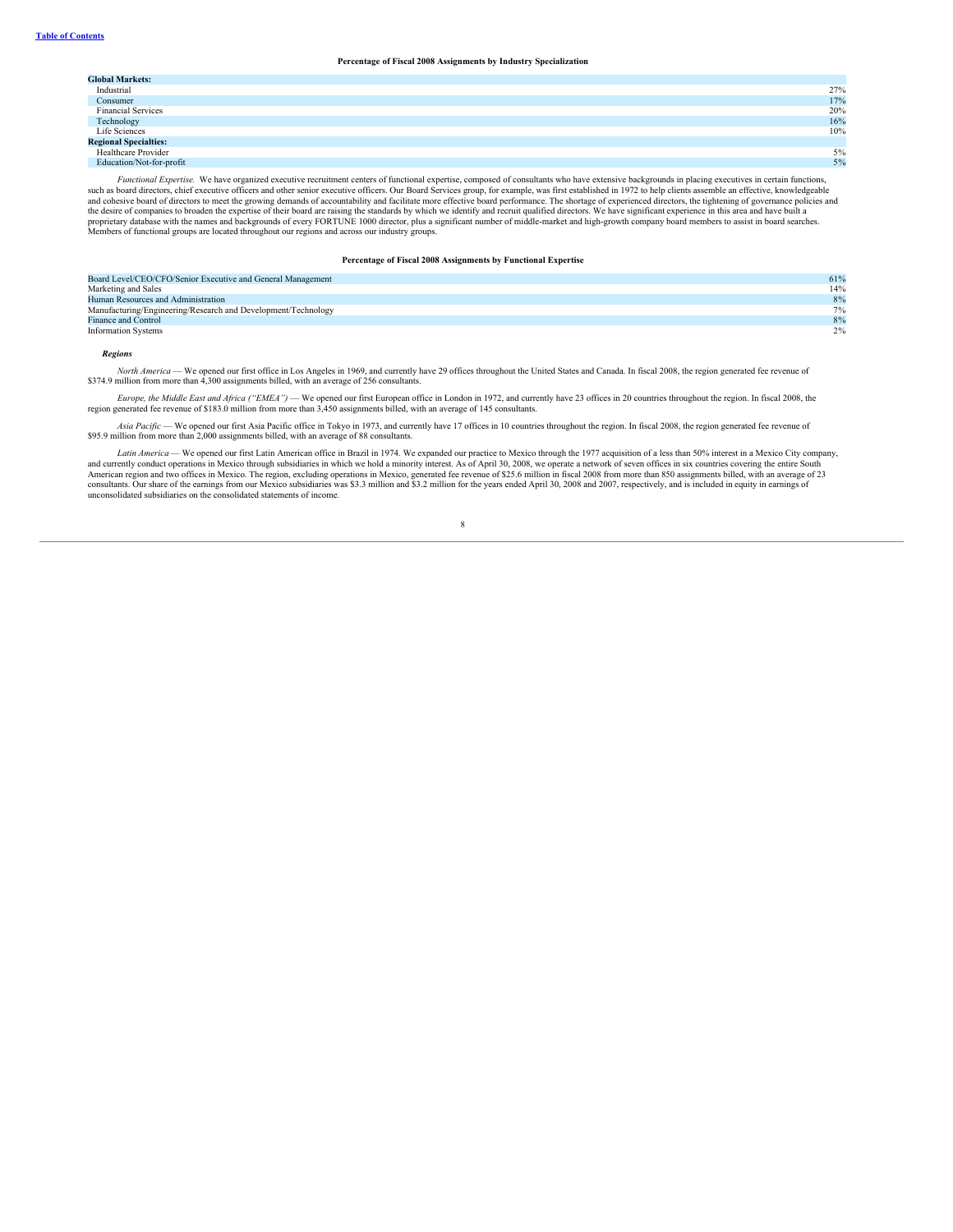*Client Base.* Our 5,120 clients include many of the world's largest and most prestigious public and private companies, including 49% of the FORTUNE 500 companies in the current fiscal year. In fiscal 2008, no single client represented more than 1% of fee revenue. We have established strong client loyalty. 74% of the executive recruitment assignments we performed during the last fiscal year were on behalf of clients for whom we had conducted assignments in the previous three fiscal years.

Competition. We are a premier global provider of talent management solutions. Other multinational executive recruitment firms include Egon Zehnder International, Heidrick & Struggles (Struggles) International, Inc., Russel worldwide. We also believe that our long-term incentive compensation arrangements, as well as other executive benefits, distinguish us from most of our competitors and are important in attracting and retaining our key consultants.

*Leadership Development Solutions.* In fiscal 2004, we consolidated our strategic management assessment and executive coaching and development services under the name Leadership Development Solutions, with services in EMEA, North and South America, Australia and Japan. In fiscal 2007, we continued our investment in this service area with the acquisitions of Lominger Limited, Inc. and Lominger Consulting (the "Lominger Entities") and LeaderSource. This comprehensive blend of leadership services helps corporate leaders to evaluate the individual and collective performance of their teams.<br>These solutions transformation and alignment with their company's strategic goals and internal values.

Our management assessment offering was introduced in response to our clients' demand for a tool to address the challenges of changing company relationships and global restructuring and, for venture<br>capital and private equi executives, who understand local cultural differences and the relevant business and industry challenges. The assessment process is backed by a statistically validated and proprietary assessment instrument developed by leading assessment experts and supported by a proprietary systems platform.

Another crucial component of our LDS is executive coaching and development. Our coaches in our global network are trained to develop future leaders through individual and team-based coaching.<br>Additionally, we offer clients experience gaps as well as succession planning to be more efficiently addressed.

## *Mid-level Recruitment Service — Futurestep*

*Overview.* Futurestep offers clients a portfolio of talent acquisition solutions, including RPO, mid-level recruitment, project recruitment, consulting and interim professionals. Each Futurestep service benefits from the industry and functional expertise of our global consultant network, ensuring that clients work with professionals who understand their business and have the relevant knowledge to qualify candidates effectively.

Futurestep combines traditional recruitment expertise with a multi-tiered portfolio of talent acquisition solutions. Futurestep consultants, based in 16 countries, have access to our databases of prescreened, mid-level professionals. Our global candidate pool complements our international presence and multi-channel sourcing strategy to aid speed, efficiency and quality service for clients worldwide.

A fully integrated, single-source strategic RPO solution leverages Futurestep's recruitment capabilities, innovative technology and international brand to reduce clients' recruitment costs while also improving quality and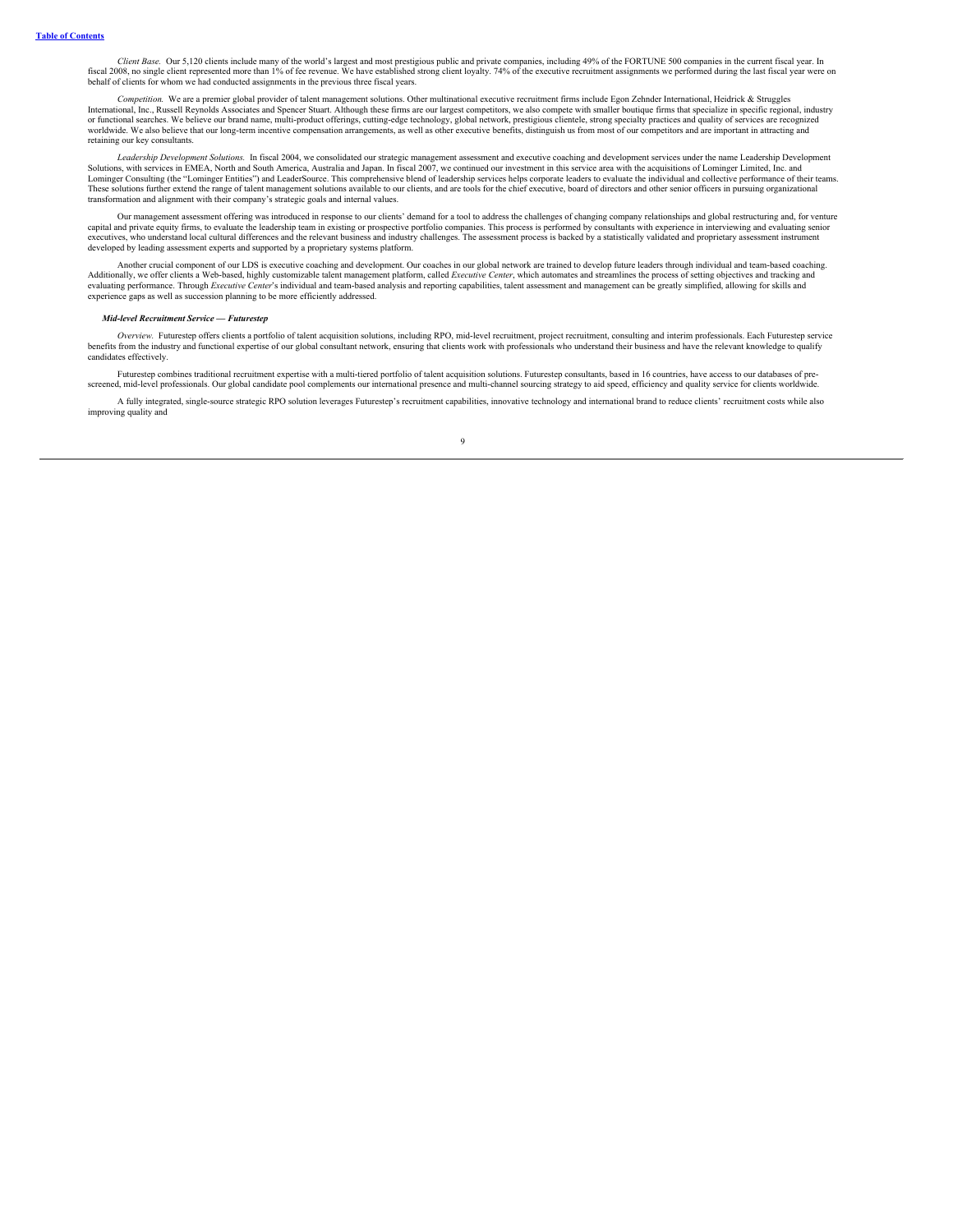attracting the best talent. Futurestep manages part or all of the client's recruitment function, at times including on-site consultants from Futurestep.

Futurestep's mid-level recruitment service uses multiple sourcing channels, validated cultural assessments and our global database of more than one million pre-screened professionals to offer a low overhead approach that accelerates the recruitment process and provides a diverse, qualified set of mid-level candidates matched with specific cultural and strategic requirements.

For projects requiring multiple hiring, Futurestep project-based recruitment solutions augment and optimize the client's talent acquisition organization to manage multiple hires within a specific<br>timeframe Futurestep diagn the client's internal HR capabilities to develop a "co-sourcing" platform emphasizing shared ownership of the recruitment process. Once engaged, the project team adheres to a timeline and metrics to deliver high-volume, concurrent hiring.

Futurestep also provides consulting services addressing all facets of talent acquisition and management, including Strategy Services; Implementation Services; Optimization; Technical Services; and Recruiting Operations Support.

*Regions.* We opened our first Futurestep office in Los Angeles in May 1998. In January 2000, we acquired the ESS business of PA Consulting with operations in Europe and Asia Pacific. As of April 30, 2008, we had Futurestep operations in 11 cities in North America, 10 in Europe and 12 in Asia Pacific.

*Competition.* Futurestep primarily competes for assignments with contingency staffing firms, temporary staffing firms and recruitment process outsourcers.

To a lesser extent, Futurestep competes with firms such as Monster Worldwide in the technology-based middle-management recruitment industry.

## **Organization**

The Company operates in two global business segments in the retained recruitment industry, executive recruitment and Futurestep. Our executive recruitment business is managed on a geographic basis<br>throughout our four regio and political instability, fluctuation in currency exchange rates and potential adverse tax consequences.

#### *Professional Staf and Employees*

As of April 30, 2008, we had approximately 1,894 executive recruitment employees consisting of 514 consultants and 1,380 associates, researchers, administrative and support staff. In addition, we had 55 orosultants in our

In Executive Recruitment, senior associates, associates and researchers support the efforts of our consultants with candidate sourcing and identification, but do not generally lead assignments. We have training and profess

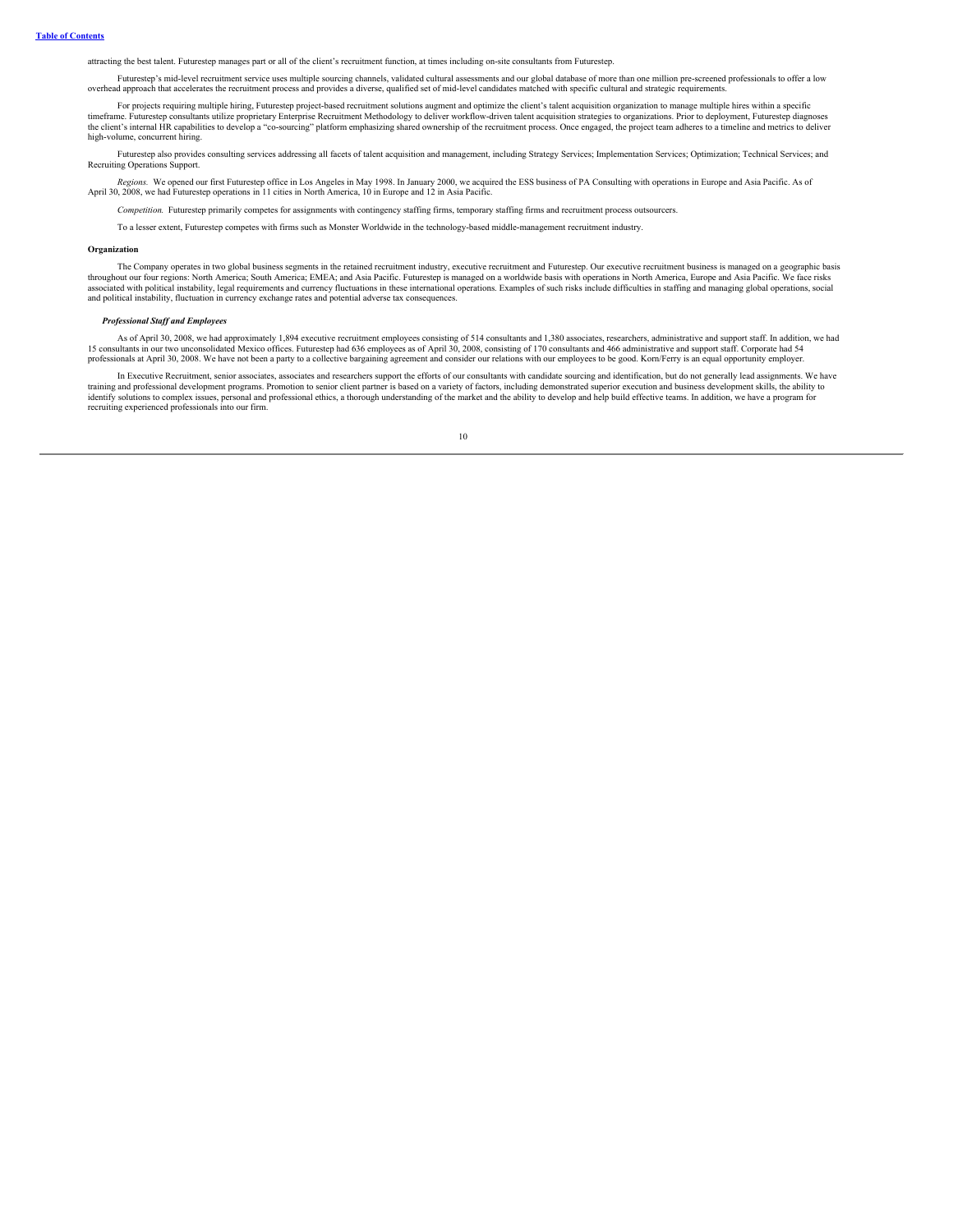The following table provides information relating to each of our business segments for fiscal 2008:

|         |                    |                        | Number of<br>Offices as of<br>April 30,<br>2008 | Number of<br><b>Consultants as of</b><br>April 30,<br>2008 |
|---------|--------------------|------------------------|-------------------------------------------------|------------------------------------------------------------|
|         |                    |                        |                                                 |                                                            |
| 374,891 |                    | 70,628                 | 29                                              | 259                                                        |
| 183,042 |                    | 29,820                 | 23                                              | 143                                                        |
| 95,915  |                    | 19,299                 |                                                 | 89                                                         |
| 25,556  |                    | 2,230                  |                                                 | 23                                                         |
| 679,404 |                    | 121,977                | 76                                              | 514                                                        |
| 111,166 |                    | 8,545                  | 13                                              | 170                                                        |
| $-$     |                    | (38,669)               | $-$                                             | $-$                                                        |
| 790,570 |                    | 91,853                 | 89                                              | 684                                                        |
|         | <b>Fee Revenue</b> | (Dollars in thousands) | Operating<br>Income<br>(Loss)                   |                                                            |

(1) Futurestep partially occupies 20 of the executive recruitment offices globally in 16 countries.

The following table provides information on fee revenues for each of the last three fiscal years attributable to the United States and other geographical regions in which the Company operates:

|                      | Fiscal Year Ending April 30, |  |                                |   |         |
|----------------------|------------------------------|--|--------------------------------|---|---------|
|                      | 2008                         |  | 2007<br>(Dollars in thousands) |   | 2006    |
| <b>Fee Revenue:</b>  |                              |  |                                |   |         |
| <b>United States</b> | 368,039                      |  | 324,349                        | s | 260,988 |
| Canada               | 48,646                       |  | 35,559                         |   | 26,432  |
| <b>EMEA</b>          | 223,826                      |  | 179,974                        |   | 147.329 |
| Asia Pacific         | 124,503                      |  | 96,114                         |   | 72,473  |
| South America        | 25,556                       |  | 17,426                         |   | 15,660  |
| Total                | 790,570                      |  | 653,422                        |   | 522,882 |

# <span id="page-10-0"></span>**Item 1A.** *Risk Factors*

The risks described below are the material risks facing our Company. Additional risks not presently known to us or that we currently deem immaterial may also impair our business operations. Our business, financial condition or results of operations could be materially adversely affected by any of these risks.

# Competition in our industry could result in our losing market share and charging lower prices for services, which could reduce our revenue.

We compete for executive search business with numerous executive search firms and businesses that provide job placement services. Traditional executive search competitors include Egon Zehnder<br>International, Inc., Russell R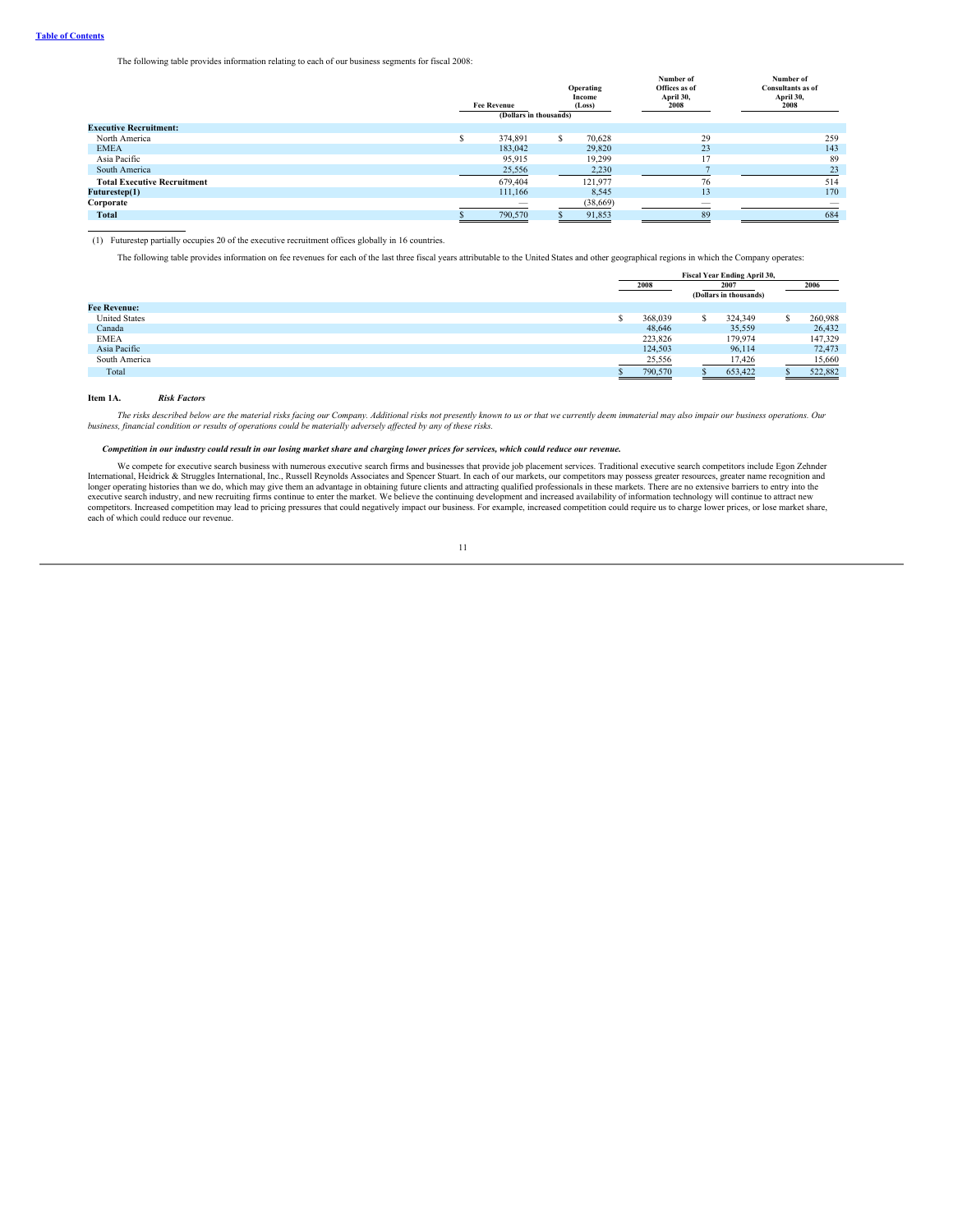## .<br>If we fail to attract and retain qualified and experienced consultants, our revenue could decline and our business could be harmed.

We compete with other executive search firms for qualified consultants. Attracting and retaining consultants in our industry is particularly important because, generally, a small number of consultants have primary responsibility for a client relationship. Because client responsibility is so concentrated, the loss of key consultants may lead to the loss of client relationships. This risk is heightened due to the general consultant to move business to his or her new employer could result in a loss of clients, which could in turn cause our revenue to decline and our business to be harmed.

### Economic conditions in the geographic regions and the industries from which we derive a significant portion of our fee revenue could undermine our future profitability.

Demand for our services is affected by the general level of economic activity in the geographic regions and industries in which we operate. When economic activity slows, many companies hire fewer<br>permanent employees. Any s our business, results of operations and financial condition.

## If we are unable to retain our executive officers and key personnel, or integrate new members of our senior management who are critical to our business, we may not be able to successfully manage our *business in the future.*

Our future success depends upon the continued service of our executive officers and other key management personnel. If we lose the services of one or more of our executives or key employees, or if one or more of them decid may not be able to successfully manage our business or achieve our business objectives.

#### *If we are unable to maintain our professional reputation and brand name, our business will be harmed.*

We depend on our overall reputation and brand name recognition to secure new engagements and to hire qualified professionals. Our success also depends on the individual reputations of our professionals. We obtain a majority of our new engagements from existing clients or from referral by those clients. Any client who is dissatisfied with our assignments can adversely affect our ability to secure ew engagements.

If any factor, including poor performance, hurts our reputation, we may experience difficulties in competing successfully for both new engagements and qualified consultants. Failing to maintain our professional reputation and the goodwill associated with our brand name could seriously harm our business.

## We are subject to potential legal liability from clients, employees and candidates for employment. Insurance coverage may not be available to cover all of our potential liability and available coverage *may not be suf icient to cover all claims that we may incur.*

Our ability to obtain liability insurance, its coverage levels, deductibles and premiums are all dependent on market factors, our loss history and insurers' perception of our overall risk profile. We are exposed to potential claims with respect to the executive search process. For example, a client could assert a claim for matters such as breach of an off-limit agreement or recommending a candidate who exposed to potential subsequently proves to be unsuitable for the position filled. Further, the current employer of a candidate whom we placed could file a claim against us alleging interference with an employment contract. In<br>addition, a cand

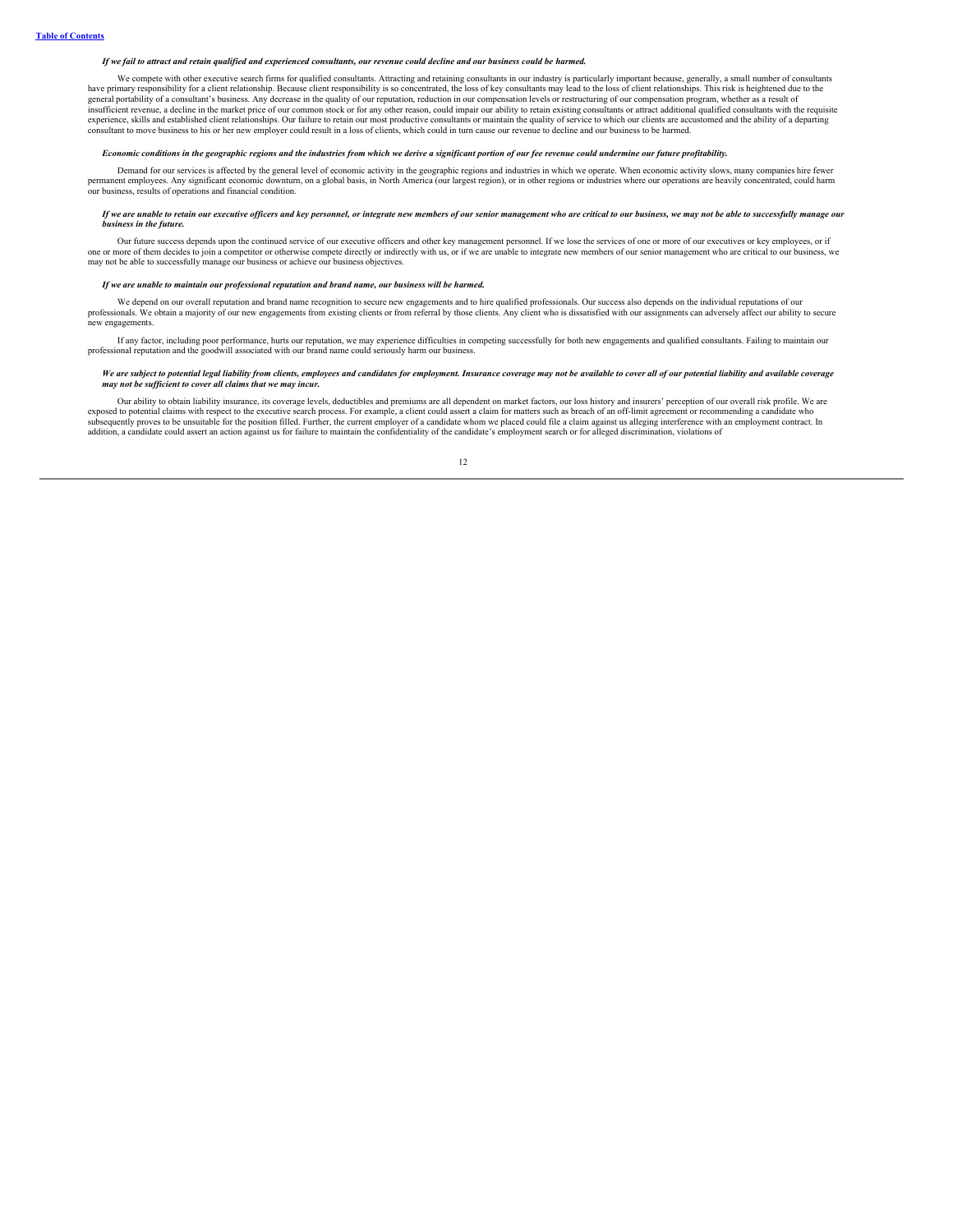employment law or other matters. We cannot ensure that our insurance will cover all claims or that insurance coverage will be available at economically acceptable rates.

## We rely heavily on our information systems and if we lose that technology, or fail to further develop our technology, our business could be harmed.

Our success depends in large part upon our ability to store, retrieve, process and manage substantial amounts of information. To achieve our strategic objectives and to remain competitive, we must continue to develop and enhance our information systems. This may require the acquisition of equipment and software and the development of new proprietary software, either internally or through continue to development and independent consultants. If we are unable to design, develop, implement and utilize, in a cost-effective manner, information systems that provide the capabilities necessary for us to compete effectively, or for<br>any reason

# We face risks associated with political instability, legal requirements and currency fluctuations in our international operations

We operate in 38 countries and, during the year ended April 30, 2008, generated nearly half our fee revenue from operations outside of North America. We are exposed to the risk of changes in social, political, legal and economic conditions inherent in international operations. Examples of risks inherent in transacting business worldwide that we are exposed to include:

- changes in and compliance with applicable laws and regulatory requirements;
- difficulties in staffing and managing global operations;
- social and political instability;
- fluctuations in currency exchange rates:
- statutory equity requirements;
- repatriation controls; and
- potential adverse tax consequences.

We have no hedging or similar foreign currency contracts, and therefore fluctuations in the value of foreign currencies could impact our global operations. We cannot ensure that one or more of these factors will not harm our business, financial condition or results of operations.

## We may be limited in our ability to recruit employees from our clients and we could lose those opportunities to our competition, which could harm our business.

Either by agreement with clients, or for client relations or marketing purposes, we sometimes refrain from, for a specified period of time, recruiting candidates from a client when conducting searches on behalf of other clients. These off-limit agreements can generally remain in effect for up to two years following completion of an assignment. The duration and scope of the off-limit agreement, including whether it covers all operations of the client and its affiliates or only certain divisions of a client, generally are subject to negotiation or internal policies and may depend on factors such as the scope, size and<br>compl

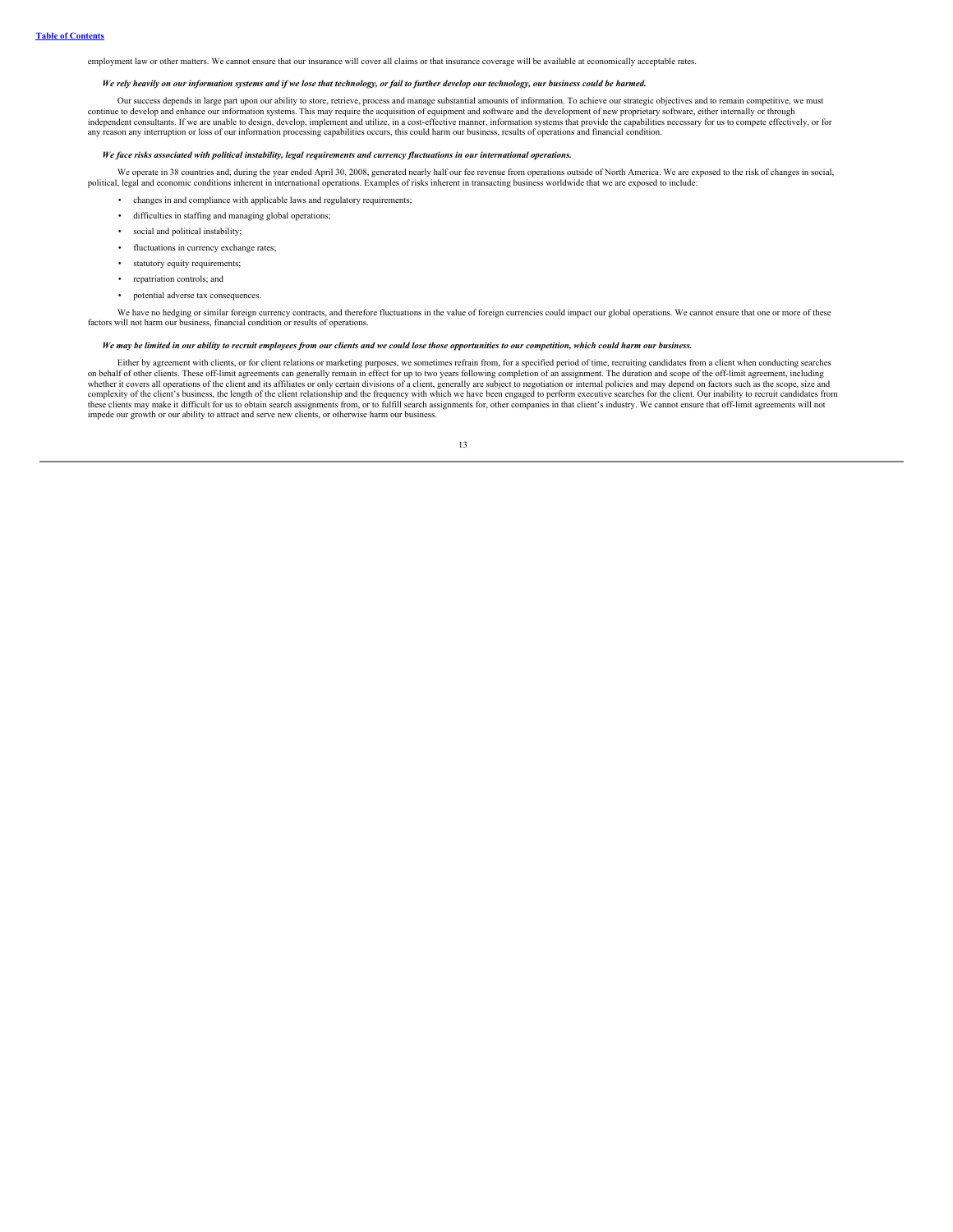# *We have provisions that make an acquisition of us more dif icult and expensive.*

Antitakeover provisions in our Certificate of Incorporation, our Bylaws and under Delaware law make it more difficult and expensive for us to be acquired in a transaction that is not approved by our Board of Directors. Some of the provisions in our Certificate of Incorporation and Bylaws include:

- a classified Board of Directors;
- limitations on the removal of directors;
- limitation on stockholder actions;
- advance notification requirements for director nominations and actions to be taken at stockholder meetings; and
- the ability to issue one or more series of preferred stock by action of our Board of Directors.

These provisions could discourage an acquisition attempt or other transaction in which stockholders could receive a premium over the current market price for the common stock.

# **Item 1B.** *Unresolved Staf Comments*

<span id="page-13-1"></span><span id="page-13-0"></span>Not applicable.

# **Item 2.** *Properties*

Our corporate office is located in Los Angeles, California. We lease all 89 of our executive recruitment and Futurestep offices located in North America, EMEA, Asia Pacific and South America. As of<br>April 30, 2008, we lease

#### <span id="page-13-2"></span>**Item 3.** *Legal Proceedings*

From time to time, we are involved in litigation both as a plaintiff and a defendant, relating to claims arising out of our operations. As of the date of this report, we are not engaged in any legal proceedings that are expected, individually or in the aggregate, to have a material adverse effect on our business, financial condition or results of operations.

# **Item 4.** *Submission of Matters to a Vote of Security Holders*

<span id="page-13-3"></span>No matters were submitted to a vote of security holders during the fourth quarter of fiscal 2008.

## **Executive Officers of the Registrant**

| Name<br>$\sim$    | Age | <b>Position</b>                                                                          |
|-------------------|-----|------------------------------------------------------------------------------------------|
| Paul C. Reilly    | 54  | Chairman of the Board                                                                    |
| Gary D. Burnison  |     | Chief Executive Officer                                                                  |
| Stephen J. Giusto | 45  | Executive Vice President and Chief Financial Officer                                     |
| Gary C. Hourihan  | 59  | Chairman, Leadership Development Solutions                                               |
| Robert H. McNabb  | 61  | Chief Executive Officer, Futurestep, and Executive Vice President, Korn/Ferry            |
| Ana Dutra         | 44  | Executive Vice President and Chief Executive Officer of Leadership Development Solutions |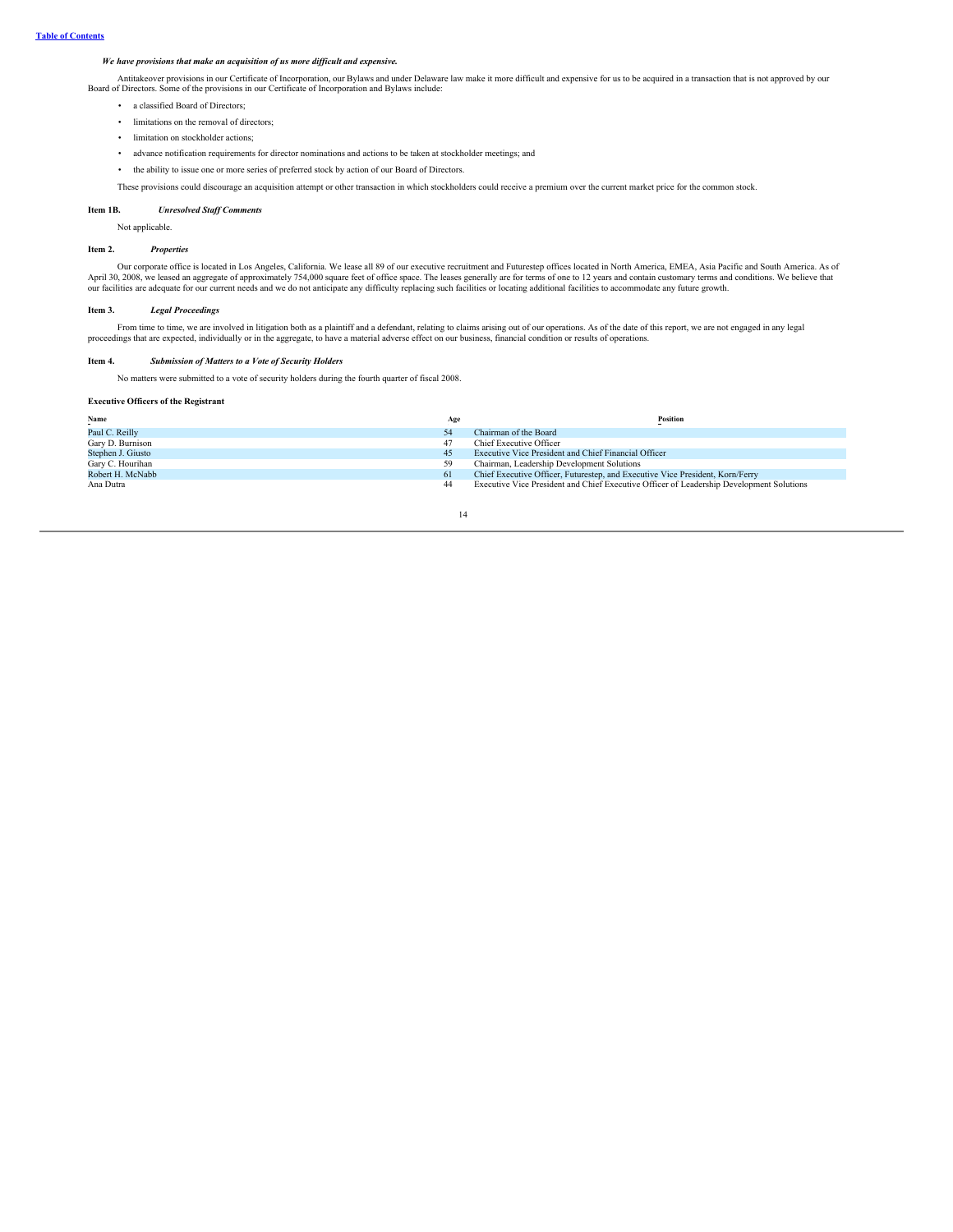Our executive officers serve at the discretion of our Board of Directors. There is no family relationship between any executive officer or director. The following information sets forth the business experience for at least the past five years for each of our executive officers as of April 30, 2008.

*Paul C. Reilly* has been Chairman of the Board since June 2001. Mr. Reilly served as our Chief Executive Officer from June 2001 until June 2007. Prior to joining Korn/Ferry, Mr. Reilly was Chief Executive Officer of KPMG International from October 1998 until 2001. Prior to being named to that position, Mr. Reilly served as Vice Chairman Financial Services of KPMG L.L.P, the United States<br>member firm of KPMG Intern

Gary *D. Burnison* has been Chief Executive Officer since July 2007. He was the Executive Vice President and Chief Financial Officer from March 2002 until June 30, 2007. He was appointed Chief Operating Officer from November 2003 until June 30, 2007. Prior to joining Korn/Ferry, Mr. Burnison was Principal and Chief Financial Officer of Guidance Solutions, a privately held consulting firm, from 1999 to 2001. Prior to that, he served as an executive officer and a member of the board of directors of Jefferies and Company, an investment bank and brokerage firm, from 1995 to 1999. Earlier, Mr. Burnison was a partner at KPMG Peat Marwick.

*Stephen J. Giusto* has been Executive Vice President and Chief Financial Officer since November 2007. Prior to that, he served as Chief Financial Officer and Executive Vice President of Corporate Development and a member of the Board of Directors of Resources Connection, Inc. Prior to co-founding Resources Global Professionals in 1996 as a subsidiary of Deloitte & Touche, Mr. Giusto held various positions in Deloitte & Touche's Real Estate practice. Mr. Giusto was admitted to the Deloitte & Touche partnership in 1996. Mr. Giusto graduated with a Bachelor in Science degree in Business<br>Administration from Cal Poly S

*Robert H. McNabb* has been Executive Vice President of Korn/Ferry since November 2003 and was appointed Chief Executive Officer for Futurestep in July 2002. Prior to becoming the Chief Executive Officer for Futurestep, he was President of the Futurestep Americas and Asia Pacific regions. Before joining Futurestep in December 2001, he was the President and Chief Executive Officer of<br>Corestaff from 1998 to

*Gary C. Hourihan* was appointed Chairman of Leadership Development Solutions on May 1, 2008. Previously, Mr. Hourihan served as our Executive Vice President (a position he held since January 1999) and President of Leadership Development Solutions from November 2002 to May 2008. As Chairman of Leadership Development Solutions, Mr. Hourihan is responsible for business generation, major (1999) and President of Le account relationships and supporting the Company's intellectual property development. Prior to joining Kom/Ferry, he was the co-founder, Chairman and Chief Executive Officer of SCA Consulting, one of<br>the world's leading ex

*Ana Dutra* has been Executive Vice President of Korn/Ferry and Chief Executive Officer of Leadership Development Solutions since February 2008. She is responsible for driving the global growth of our Leadership Development Solutions group, including our Lominger, LeaderSource and Executive Compensation Advisors companies. Prior to joining Korn/Ferry, Ms. Dutra led the global organization and<br>change strategy practic Marakon Associates, CSC Index, Booz Allen Hamilton and IBM Consulting Group.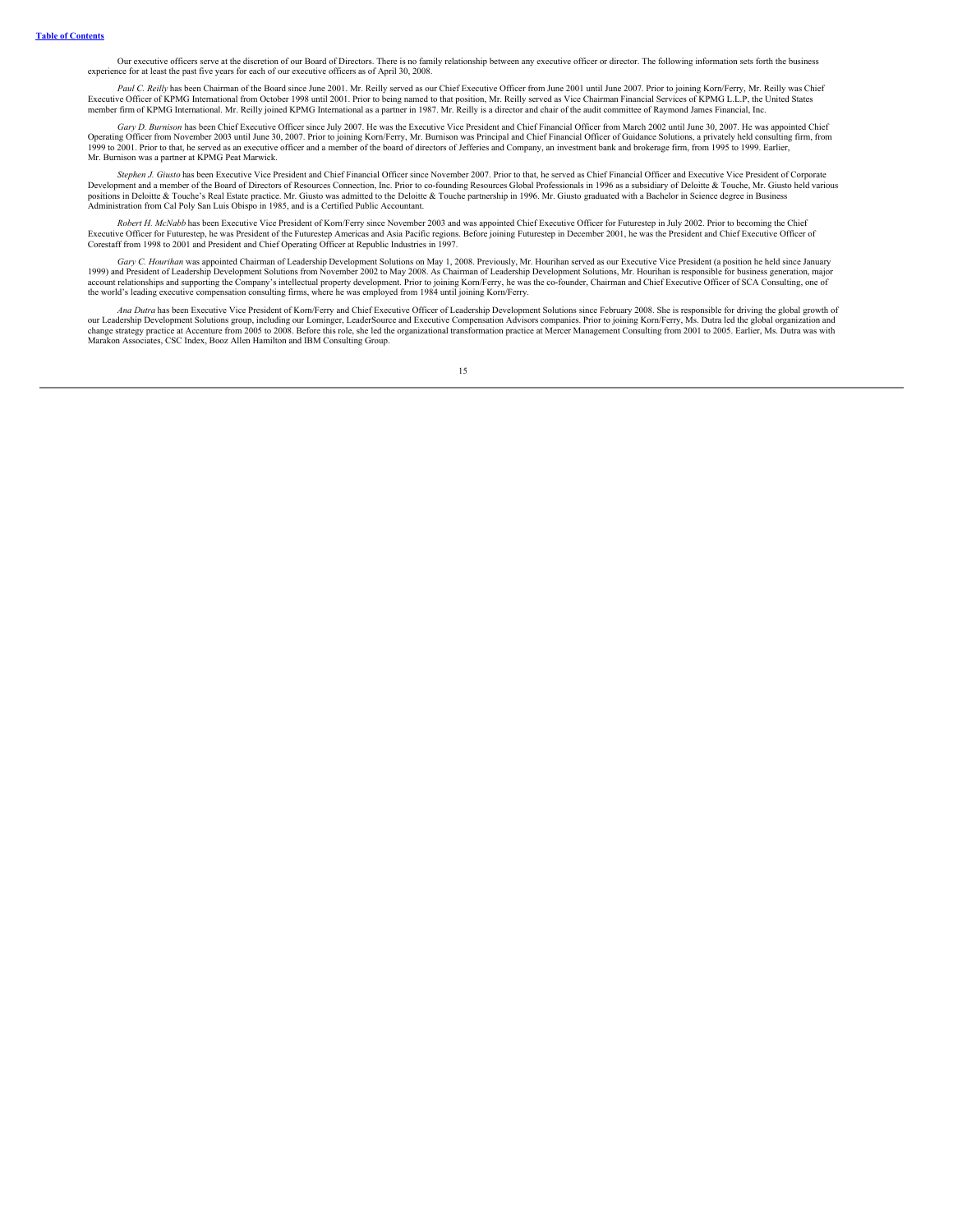## **PART II.**

# Item 5. Market for Registrant's Common Equity, Related Stockholder Matters and Issuer Purchases of Equity Securities

# <span id="page-15-0"></span>**Common Stock**

Our common stock is listed on the New York Stock Exchange under the symbol "KFY." The following table sets forth the high and low sales price per share of the common stock for the periods indicated, as reported on the New

|                                  |               | High    |    | Low   |
|----------------------------------|---------------|---------|----|-------|
| Fiscal Year Ended April 30, 2008 |               |         |    |       |
| First Quarter                    | ъ             | 27.13   |    | 22.62 |
| <b>Second Quarter</b>            | л.            | 24.62   | S. | 16.27 |
| Third Quarter                    | э             | 20.75   | s  | 13.10 |
| Fourth Quarter                   | .n            | 18.95   | S. | 14.42 |
| Fiscal Year Ended April 30, 2007 |               |         |    |       |
| <b>First Quarter</b>             |               | \$21.59 |    | 17.73 |
| Second Quarter                   |               | 23.18   | s  | 17.83 |
| Third Quarter                    | $\mathcal{L}$ | 24.18   | S. | 21.51 |
| Fourth Quarter                   |               | 24.86   |    | 22.42 |

On June 25, 2008 the last reported sales price on the New York Stock Exchange for the common stock was \$16.64 per share and there were approximately 5,600 beneficial holders of the common stock.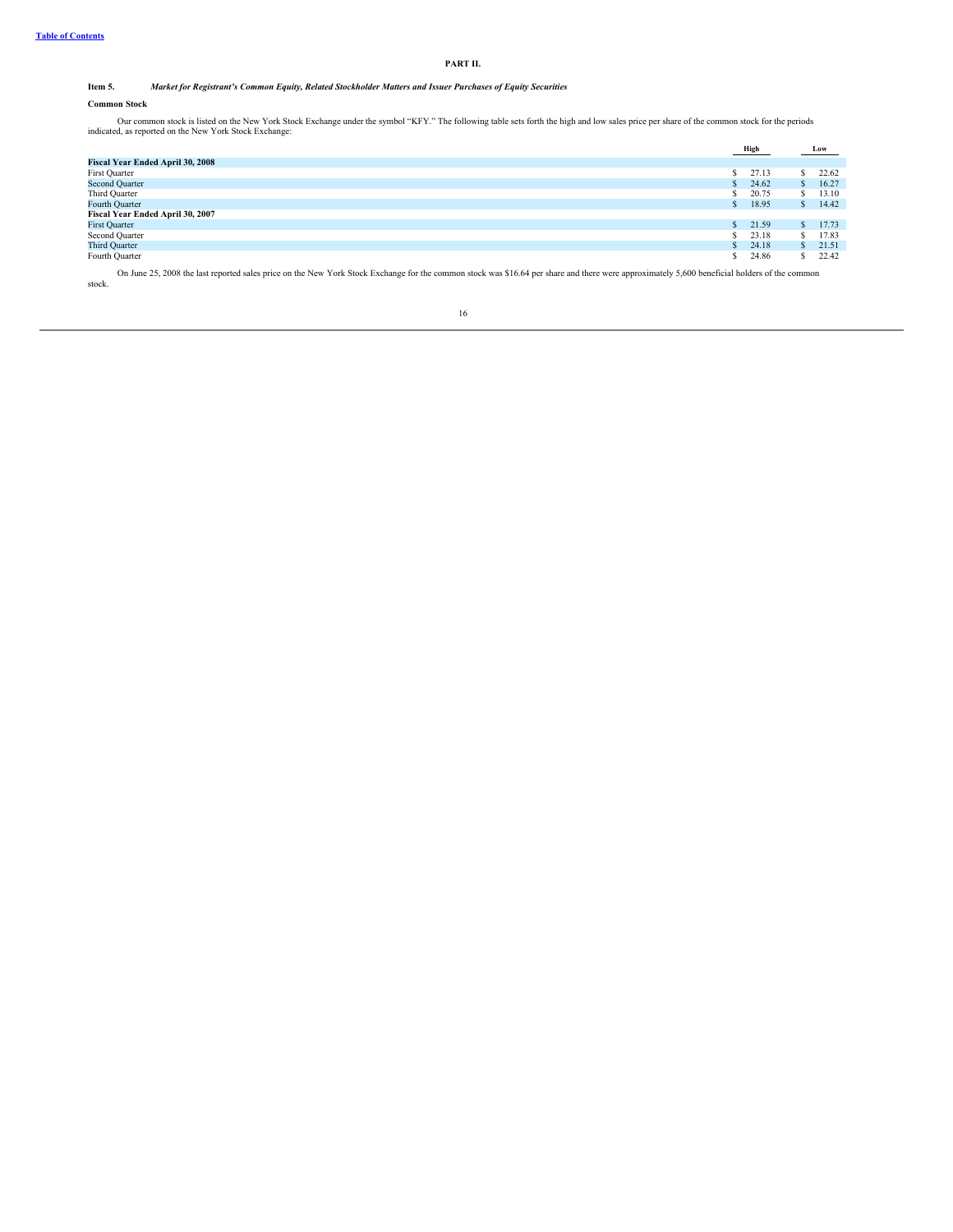## **Performance Graph**

We have presented below a graph comparing the cumulative total stockholder return on the Company's shares with the cumulative total stockholder return on (1) the Standard & Poor's 500 Stock Index and (2) a company-established peer group. The following graph compares the monthly percentage change in the Company's cumulative total stockholder return with the cumulative total return of the<br>companies in the Stand

The peer group is comprised of publicly traded companies, which are engaged principally or in significant part in professional staffing and consulting. The returns of each company have been weighted according to their respective stock market capitalization at the beginning of each measurement period for purposes of arriving at a peer group average. The members of the peer group are Caldwell Partners<br>International Inc.

The stock price performance depicted in this graph is not necessarily indicative of future price performance. This graph will not be deemed to be incorporated by reference by any general statement incorporating this Form 10-K into any filing by us under the Securities Act of 1933 or the Securities Exchange Act of 1934, except to the extent we specifically incorporate this information by reference, and<br>shall not othe



\* \$100 invested on 4/30/03 in stock or index-including reinvestment of dividends. Fiscal year ending April 30.

Copyright © 2007, Standard & Poor's, a division of The McGraw-Hill Companies, Inc. All rights reserved. *www.researchdatagroup.com/S&P.htm*

#### **Dividends and Stock Repurchases**

We have not paid any cash dividends on our common stock since April 30, 1996 and do not currently intend to pay any cash dividends on our common stock in the foreseeable future. The Board of<br>Directors has authorized the Co \$131.5 million of the Company's common stock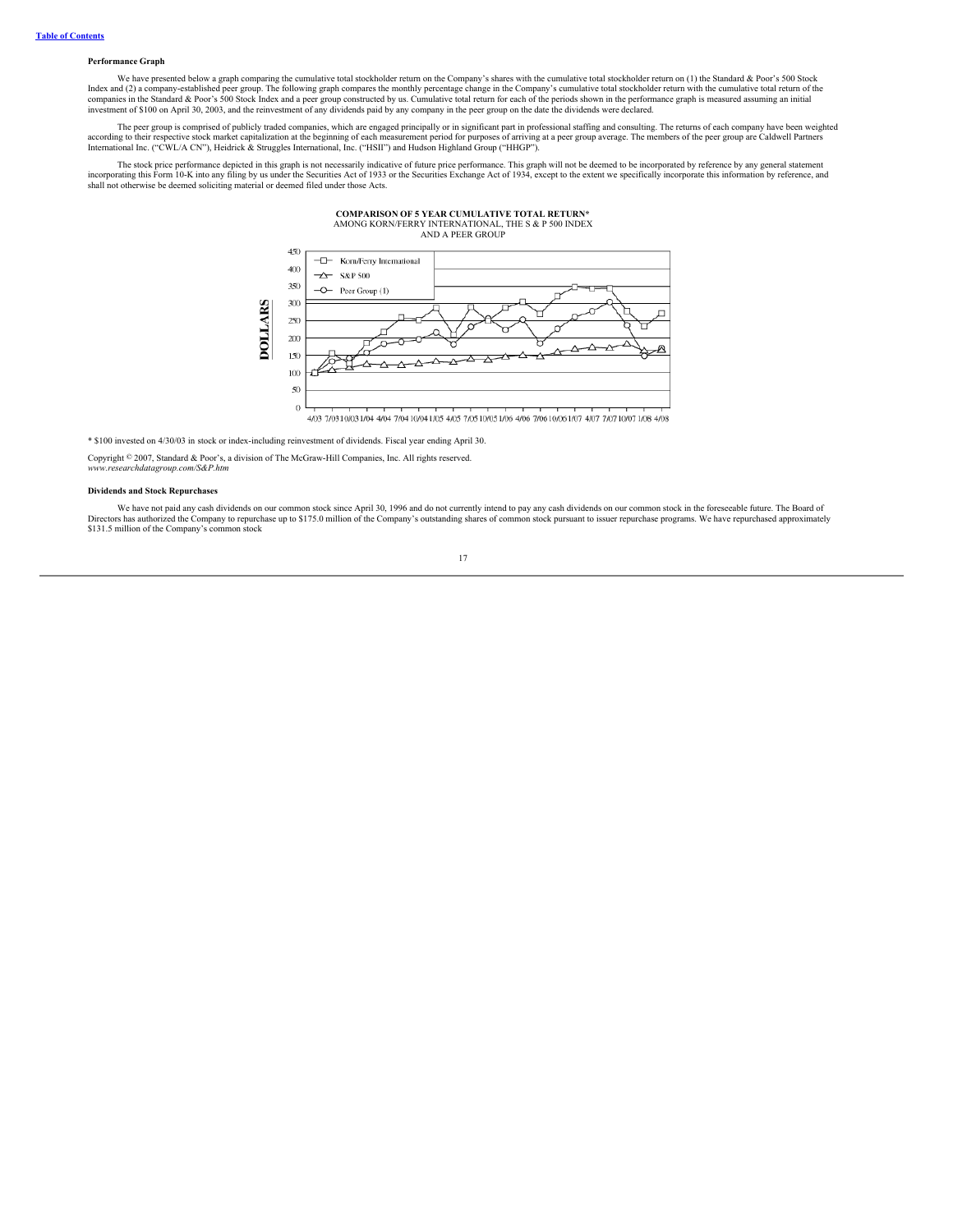as of April 30, 2008 under these programs. Future dividend policy as well as decisions to execute our currently outstanding issuer repurchase programs will depend on our earnings, capital requirements, financial condition and other factors considered relevant by our Board of Directors. Our credit facility does not restrict our ability to pay dividends.

## **Recent Sales of Unregistered Securities**

On March 7, 2007, the Company issued notice for the redemption (the "Redemption Notice") of its 7.5% Convertible Subordinated Notes (the "Convertible Notes") in an aggregate principal amount of \$40 million and its 7.5% Convertible Series A Preferred Stock (the "Convertible Preferred Stock") in an aggregate principle price of \$10 million. As of March 7, 2007, \$45.6 million of the Convertible Score eribsel Notes<br>an option to convert (the "Conversion") the Convertible Notes and the Convertible Preferred Stock, pursuant to the terms thereof, which were convertible into shares of the Company's common stock at \$10.19<br>per share. The Conve Notes and Convertible Preferred Stock in April 2007.

The issuance of the shares of the Company's common stock into which the Convertible Notes and the Convertible Preferred Stock were converted was exempt from the registration provisions of the Securities Act of 1933, as amended, by virtue of the exemption afforded by Section 3(a)(9) thereof. Such determination was based upon the fact that the securities exchanged in connection with the Conversion<br>were made by th paid of given directly or indirectly for soliciting such exchange.

### **Issuer Purchases of Equity Securities**

During the twelve months ended April 30, 2008, the Company repurchased common stock under the common stock repurchase programs approved by the Board of Directors in December 2005, June 2006, March 2007 and November 2007. Pursuant to these programs, shares can be repurchased in open market transactions or privately negotiated transactions at the Company's discretion.

The following table summarizes common stocks repurchased during the last quarter of fiscal 2008:

|                                    |                            |                                                                                                                                                       |                          |  |                                                                                                     | Approximate<br><b>Dollar Value of</b> |
|------------------------------------|----------------------------|-------------------------------------------------------------------------------------------------------------------------------------------------------|--------------------------|--|-----------------------------------------------------------------------------------------------------|---------------------------------------|
|                                    | <b>Shares</b><br>Purchased | <b>Shares Purchased</b><br>as Part of<br>Publicly-<br>Average<br>Announced<br><b>Price Paid</b><br>Programs<br>per Share<br>$(1), (2), (3)$ and $(4)$ |                          |  | <b>Shares</b> that<br>May Yet be<br>Purchased<br>under the<br>Programs<br>$(1), (2), (3)$ and $(4)$ |                                       |
| February 1, 2008-February 29, 2008 | $\overline{\phantom{m}}$   |                                                                                                                                                       | $\overline{\phantom{a}}$ |  | $\overline{\phantom{a}}$                                                                            | 43.5 million                          |
| March 1, 2008-March 31, 2008       | 2.466                      |                                                                                                                                                       | 18.01                    |  | $\hspace{0.1mm}-\hspace{0.1mm}$                                                                     | 43.5 million                          |
| April 1, 2008-April 30, 2008       | 3,576                      |                                                                                                                                                       | 18.01                    |  | $\overline{\phantom{a}}$                                                                            | 43.5 million                          |
| Total                              | 6,042                      |                                                                                                                                                       |                          |  |                                                                                                     |                                       |

(1) On December 7, 2005, the Board of Directors approved the repurchase of up to \$50 million of the Company's common stock in a common stock repurchase program (the "2005 program"). The shares can be repurchased in open market transactions or privately negotiated transactions at the Company's discretion.

(2) On June 8, 2006 the Board of Directors approved the repurchase of a further \$25 million of the Company's common stock in a common stock repurchase program (the "2006 program"). The shares can be repurchased in open market transactions or privately negotiated transactions at the Company's discretion.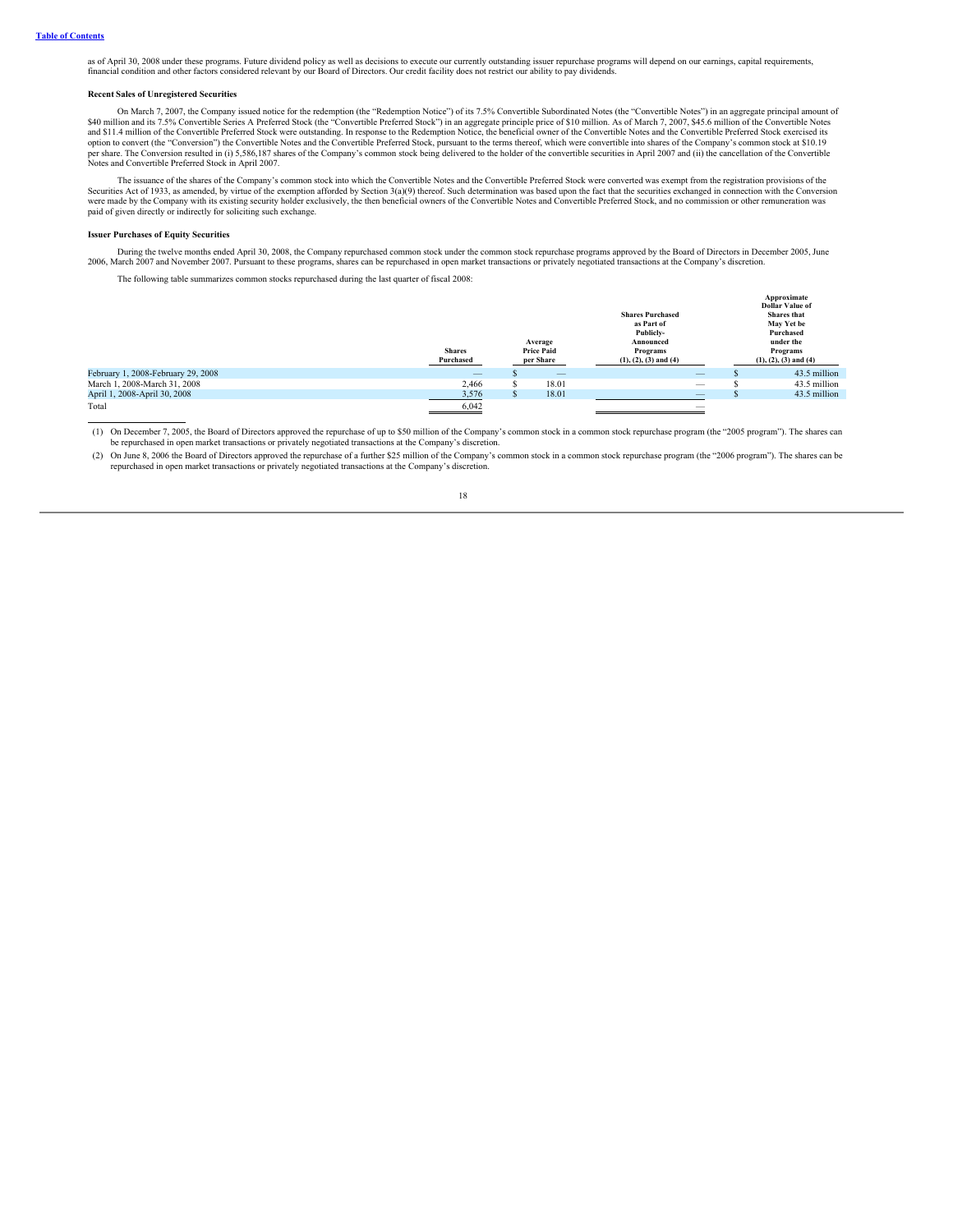- (3) On March 6, 2007, the Board of Directors approved the repurchase of an additional \$50 million of the Company's common stock in a common stock repurchase program (the "2007 program"). The shares can be repurchased in open market transactions or privately negotiated transactions at the Company's discretion.
- (4) On November 2, 2007, the Board of Directors approved the repurchase of an additional \$50 million of the Company's common stock in a common stock repurchase program (the "2008 program"). The shares can be repurchased in open market transactions or privately negotiated transactions at the Company's discretion.

# <span id="page-18-0"></span>**Item 6.** *Selected Financial Data*

The following selected financial data are qualified by reference to, and should be read together with, our "Audited Consolidated Financial Statements and Notes to Consolidated Financial Statements"<br>"Management's Discussion Young LLP appearing elsewhere in this Form 10-K. The selected balance sheet data as of April 30, 2006, 2005 and 2004 and the selected statement of income data set forth below for the fiscal years ended<br>April 30, 2005 and 2

|                                                        |                                                           |         | Fiscal Year Ended April 30, |         |              |         |              |         |          |         |
|--------------------------------------------------------|-----------------------------------------------------------|---------|-----------------------------|---------|--------------|---------|--------------|---------|----------|---------|
|                                                        |                                                           | 2008    |                             | 2007    |              | 2006    |              | 2005    |          | 2004    |
|                                                        | (In thousands, except per share and other operating data) |         |                             |         |              |         |              |         |          |         |
| <b>Selected Statement of Income Data:</b>              |                                                           |         |                             |         |              |         |              |         |          |         |
| Fee revenue                                            | s                                                         | 790,570 | S                           | 653,422 | s            | 522,882 | S.           | 452,194 | s        | 328,331 |
| Reimbursed out-of-pocket engagement expenses           |                                                           | 45,072  |                             | 35,779  |              | 28,887  |              | 24.183  |          | 22.372  |
| Total revenue                                          |                                                           | 835.642 |                             | 689.201 |              | 551.769 |              | 476,377 |          | 350,703 |
| Compensation and benefits                              |                                                           | 540,056 |                             | 447,692 |              | 341,196 |              | 292,913 |          | 221,177 |
| General and administrative expenses                    |                                                           | 134,542 |                             | 105,312 |              | 93,462  |              | 83,544  |          | 71,623  |
| Out-of-pocket engagement expenses                      |                                                           | 58,750  |                             | 44,662  |              | 31,927  |              | 25,702  |          | 23,557  |
| Depreciation and amortization                          |                                                           | 10,441  |                             | 9,280   |              | 9,002   |              | 8,437   |          | 10,030  |
| Asset impairment and restructuring charges(1)          |                                                           |         |                             |         |              |         |              |         |          | 8,526   |
| Total operating expenses                               |                                                           | 743,789 |                             | 606,946 |              | 475,587 |              | 410,596 |          | 334,913 |
| Operating income                                       |                                                           | 91,853  |                             | 82,255  |              | 76,182  |              | 65,781  |          | 15,790  |
| Interest and other income, net                         |                                                           | 11,949  |                             | 10.416  |              | 11,086  |              | 3.360   |          | 1,779   |
| Interest expense                                       |                                                           | 4.812   |                             | 10.172  |              | 10,244  |              | 10,463  |          | 9.903   |
| Provision for income taxes                             |                                                           | 36,081  |                             | 30,164  |              | 19,594  |              | 20,251  |          | 3,218   |
| Equity in earnings of unconsolidated subsidiaries, net |                                                           | 3,302   |                             | 3,163   |              | 2,000   |              | 193     |          | 955     |
| Net income                                             |                                                           | 66,211  |                             | 55,498  | S            | 59,430  |              | 38,620  |          | 5,403   |
| Basic earnings per share                               | S                                                         | 1.50    | $\mathcal{S}$               | 1.40    | $\mathbf{s}$ | 1.49    | $\mathbf{s}$ | 1.00    | <b>S</b> | 0.14    |
| Diluted earnings per share                             | ¢                                                         | 1.46    | <b>S</b>                    | 1.24    | S.           | 1.32    | ¢            | 0.90    | S        | 0.13    |
| Basic weighted average common shares outstanding       |                                                           | 44.012  |                             | 39,774  |              | 39,890  |              | 38.516  |          | 37,466  |
| Diluted weighted average common shares outstanding     |                                                           | 45,528  |                             | 46,938  |              | 47,270  |              | 46,229  |          | 40,311  |
| <b>Other Operating Data:</b>                           |                                                           |         |                             |         |              |         |              |         |          |         |
| Fee revenue by business segment:                       |                                                           |         |                             |         |              |         |              |         |          |         |
| Executive recruitment:                                 |                                                           |         |                             |         |              |         |              |         |          |         |
| North America                                          | s                                                         | 374,891 | <b>S</b>                    | 329,065 | £.           | 259,089 | S            | 225,850 | s        | 170,678 |
| <b>EMEA</b>                                            |                                                           | 183,042 |                             | 146,155 |              | 120,059 |              | 110,455 |          | 78,236  |
| Asia Pacific                                           |                                                           | 95.915  |                             | 74,987  |              | 57,922  |              | 51,196  |          | 36,818  |
| South America                                          |                                                           | 25,556  |                             | 17,426  |              | 15,660  |              | 10,828  |          | 8,371   |
| Total executive recruitment                            |                                                           | 679,404 |                             | 567,633 |              | 452,730 |              | 398,329 |          | 294,103 |
| Futurestep                                             |                                                           | 111,166 |                             | 85,789  |              | 70,152  |              | 53,865  |          | 34,228  |
| Total fee revenue                                      |                                                           | 790,570 | s                           | 653,422 | s            | 522,882 | S            | 452,194 | ς        | 328,331 |
| Number of offices (at period end)                      |                                                           | 89      |                             | 82      |              | 72      |              | 70      |          | 69      |
| Number of consultants (at period end)                  |                                                           | 684     |                             | 601     |              | 507     |              | 474     |          | 443     |
| Number of new engagements opened                       |                                                           | 11.106  |                             | 10.415  |              | 9.608   |              | 8,062   |          | 6.606   |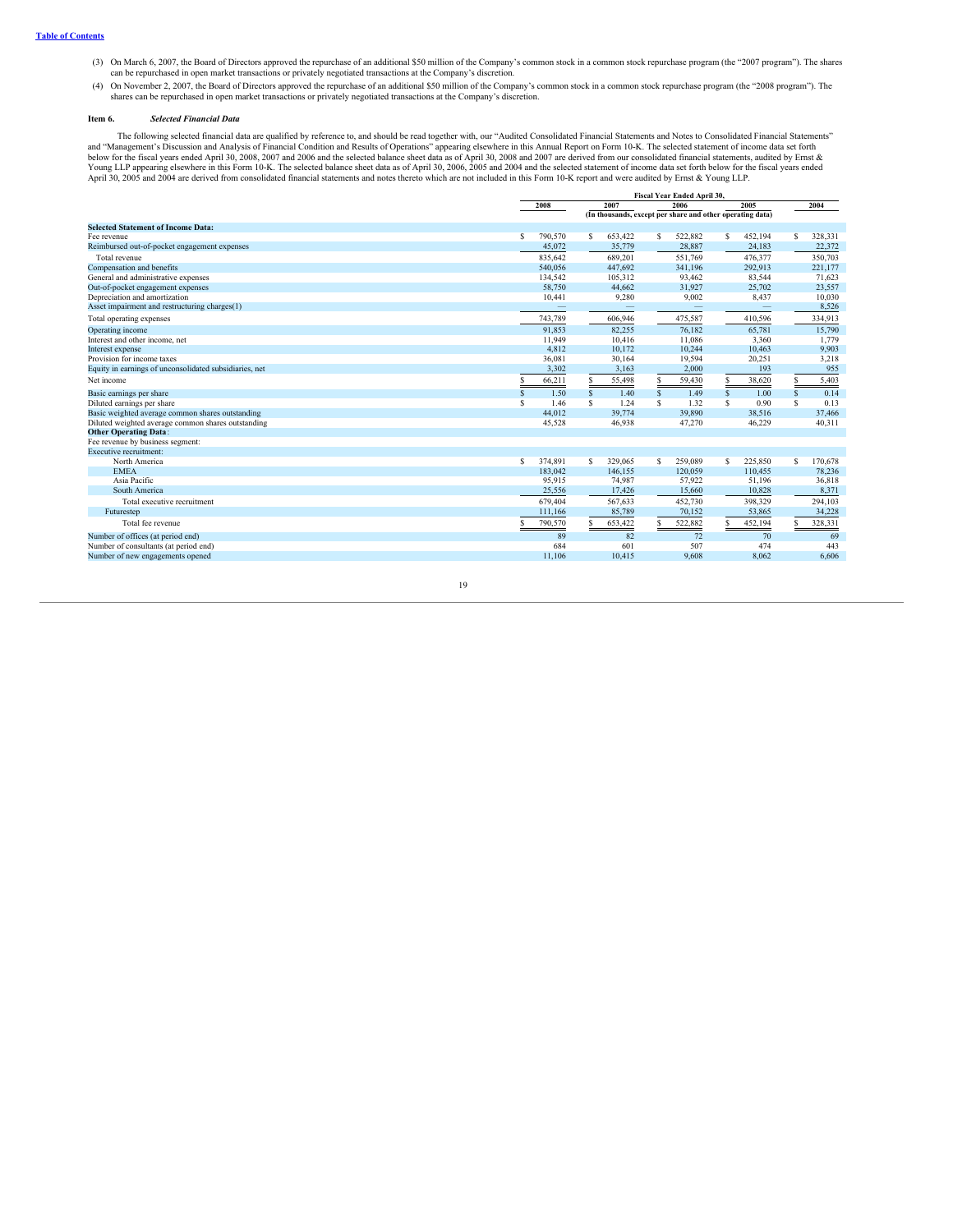|                                                    | <b>Fiscal Year Ended April 30.</b> |                          |                                                           |         |                          |  |  |
|----------------------------------------------------|------------------------------------|--------------------------|-----------------------------------------------------------|---------|--------------------------|--|--|
|                                                    | 2008<br>2007<br>2005<br>2006       |                          |                                                           | 2004    |                          |  |  |
|                                                    |                                    |                          | (In thousands, except per share and other operating data) |         |                          |  |  |
| <b>Selected Balance Sheet Data as of April 30:</b> |                                    |                          |                                                           |         |                          |  |  |
| Cash and cash equivalents                          | 318,918                            | 232.531                  | 211,768                                                   | 178.983 | 108,102                  |  |  |
| Marketable securities                              | 70,344                             | 91.736                   | 66.429                                                    | 27,965  | $\overline{\phantom{m}}$ |  |  |
| Working capital                                    | 253,810                            | 235,271                  | 218,206                                                   | 146,071 | 88.436                   |  |  |
| <b>Total assets</b>                                | 880.214                            | 761.491                  | 635.491                                                   | 534,168 | 398.012                  |  |  |
| Total long-term debt(2)                            | $-$                                | $\overline{\phantom{a}}$ | 45.147                                                    | 44,949  | 44,400                   |  |  |
| Mandatorily redeemable preferred stock(2)          | $\overline{\phantom{a}}$           |                          | 10.989                                                    | 10.795  | 10,512                   |  |  |
| Total stockholders' equity                         | 496.134                            | 432.955                  | 323.751                                                   | 252,902 | 181.252                  |  |  |

(1) In response to deteriorating economic conditions encountered in fiscal 2004, we recognized \$8.5 million of restructuring charges comprised of (a) severance restructuring charges of \$6.7 million and (b) facilities restructuring charges of \$1.8 million.

(2) In the fourth quarter of fiscal 2007, we issued notice for the redemption of our 7.5% Convertible Series Subordinated Notes and 7.5% Convertible Series A Preferred Stock. In response, the holder of the notes and preferred stock exercised its option to convert the debt and preferred stock pursuant to the terms of the original agreements. The conversion resulted in approximately 5.6 million shares of our<br>common stock being discussed in Item 7*, Long-Term Debt*.

## <span id="page-19-0"></span>**Item 7.** *Management's Discussion and Analysis of Financial Condition and Results of Operations*

# **Forward-looking Statements**

This Annual Report on Form 10-K may contain certain statements that we believe are, or may be considered to be, "forward-looking" statements, within the meaning of Section 27A of the Securities<br>Act of 1933 and Section 21E forward-looking statement. The principal risk factors that could cause actual performance and future actions to differ materially from the forward-looking statements include, but are not limited to, those set forth above under the caption, "Risk Factors", including dependence on attracting and retaining qualified and experienced consultants, portability of client relationships, local political or economic<br>envelopment itability

The following presentation of management's discussion and analysis of our financial condition and results of operations should be read together with our consolidated financial statements and related *notes included in this Annual Report on Form 10-K.*

#### **Executive Summary**

Korn/Ferry is a premier provider of talent management solutions. We are the largest global provider of executive search, outsourced recruiting and leadership development solutions with the broadest global presence in the recruitment industry. Our services include executive recruitment, middle-management recruitment (through Futurestep), outsourced recruitment, leadership development solutions and<br>executive coaching. clients in fiscal 2008 included approximately 49% of the FORTUNE 500 companies. We have established strong client loyalty; 74% of the executive recruitment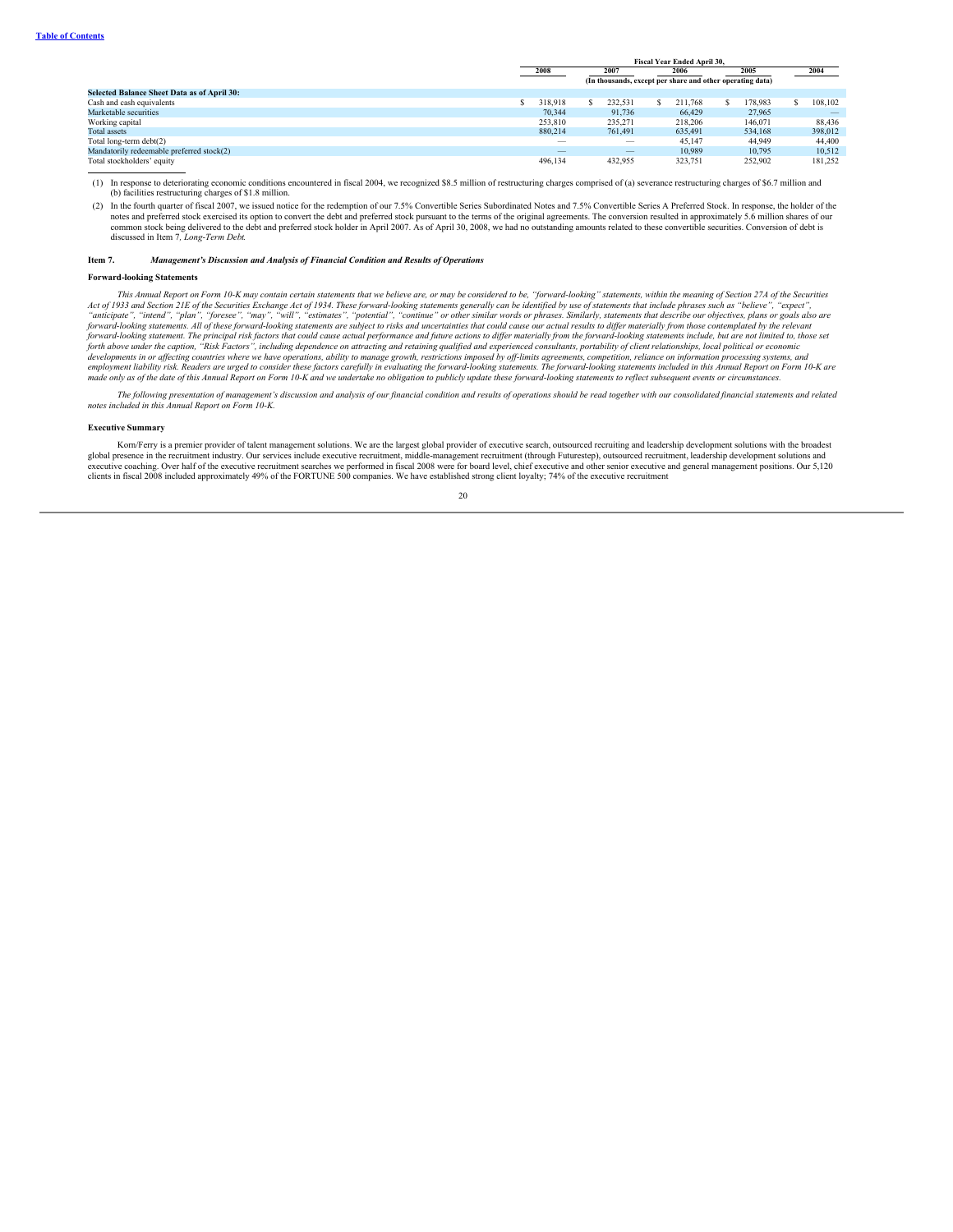assignments we performed during the last fiscal year were on behalf of clients for whom we had conducted assignments in the previous three fiscal years.

In an effort to achieve our long-term vision of being the leading provider of executive search, outsourced recruiting and leadership development solutions, our strategic focus for fiscal 2009 will center upon increasing market share and further enhancing the cross-selling of our multi-product strategy. We will continue to address areas of increasing client demand, including RPO and LDS. We will explore new products and services, continue to pursue a disciplined acquisition strategy, enhance our technology and processes and aggressively leverage our brand through thought leadership and intellectual capital projects as a means of delivering world-class service to our clients.

Fee revenue increased 21% in fiscal year 2008 to \$790.6 million with increases in all regions. The North American region experienced the largest dollar increase in fee revenue. In fiscal 2008, we earned an operating profit an increase of 12% over operating income of \$82.3 million in fiscal 2007.

We had no long-term debt or outstanding balance under our credit facility at April 30, 2008. Our working capital increased \$18.5 million during fiscal 2008 to \$253.8 million at April 30, 2008.

#### **Critical Accounting Policies**

The following discussion and analysis of our financial condition and results of operations are based on our consolidated financial statements. Preparation of this Annual Report on Form 10-K requires us to make estimates and assumptions that affect the reported amount of assets and liabilities, disclosure of contingent assets and liabilities at the date of our financial statements, and the reported amounts of revenue and expenses during the reporting period. Actual results may differ from those estimates and assumptions. In preparing our consolidated financial statements and accounting for the underlying transactions and balances, we apply our accounting policies as disclosed in our notes to consolidated financial statements. We consider the policies discussed below as critical to an understanding of our consolidated financial statements because their application places the most significant demands on management's judgment. Specific risks for these critical accounting policies are described in the following paragraphs. Senior management has discussed the development and selection of the critical accounting estimates with the Audit Committee of the Board of Directors.

*Revenue Recognition.* Management is required to establish policies and procedures to ensure that revenue is recorded over the performance period for valid engagements and related costs are matched against such revenue. We provide recruitment services on a retained basis and generally bill clients in three monthly installments. Since the fees are generally not contingent upon placement of a candidate, our regular stu assumptions primarily relate to establishing the period over which such service is performed. These assumptions determine the timing of revenue recognition and profitability for the reported period. If these<br>assumptions do fulfilled.

*Deferred Compensation.* Estimating deferred compensation requires assumptions regarding the timing and probability of payments of benefits to participants and the discount rate. Changes in these assumptions would significantly impact the liability and related cost on our balance sheet and statement of operations. Management engages an independent actuary to periodically review these assumptions in<br>order to ensure compensation liability and the related cost.

*Carrying Values.* Valuations are required under U.S. generally accepted accounting principles to determine the carrying value of various assets. Our most significant assets for which management is required to prepare valuations are goodwill, intangible assets and deferred income taxes. Management must identify whether events have occurred that may impact the carrying value of these assets and make assumptions regarding future events,

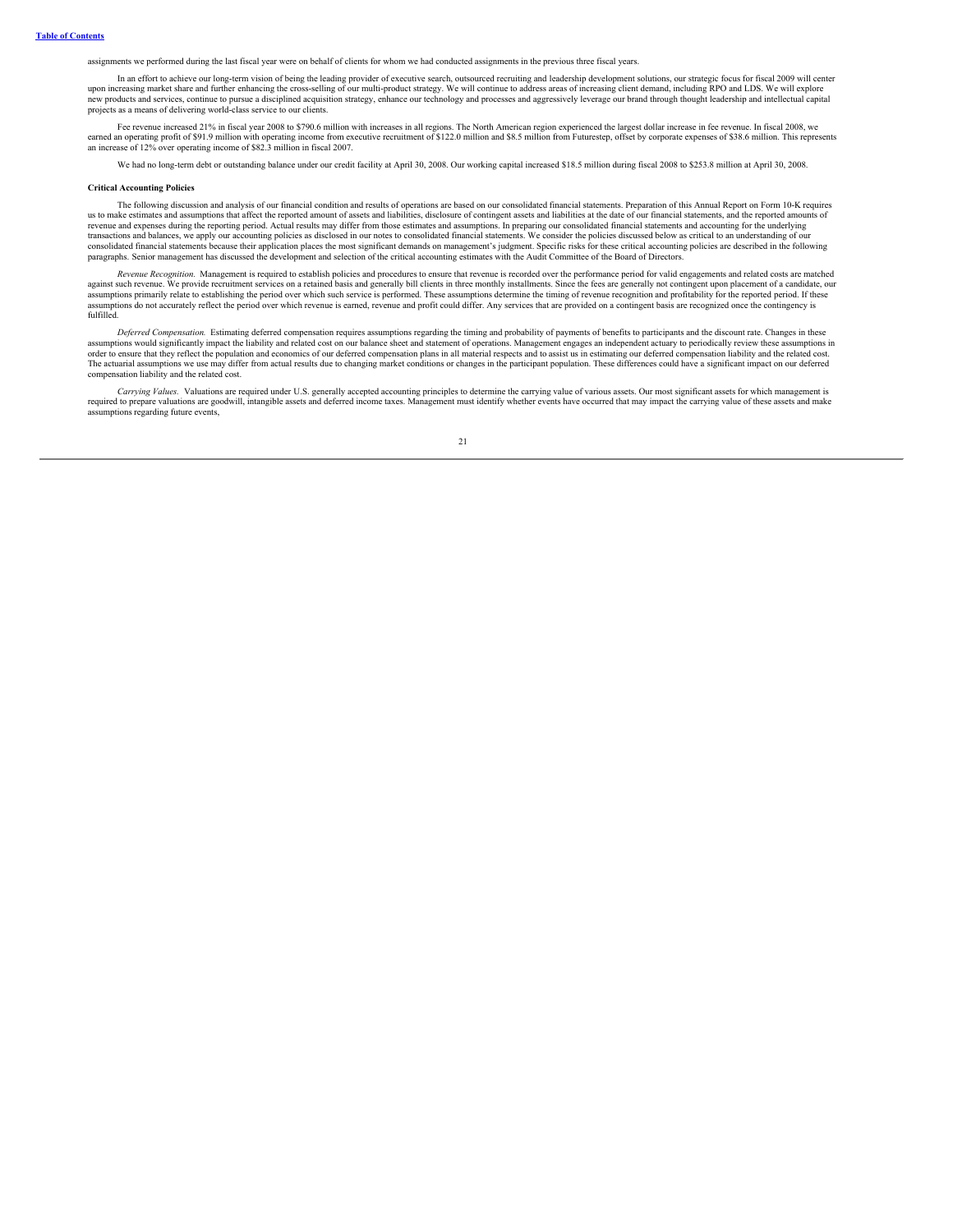such as cash flows and profitability. Differences between the assumptions used to prepare these valuations and actual results could materially impact the carrying amount of these assets and our operating results.

# **Results of Operations**

The following table summarizes the results of our operations as a percentage of fee revenue:

|                                              | Fiscal Year Ended April 30, |           |        |
|----------------------------------------------|-----------------------------|-----------|--------|
|                                              | 2008                        | 2007      | 2006   |
| Fee revenue                                  | 100.0%                      | $100.0\%$ | 100.0% |
| Reimbursed out-of-pocket engagement expenses | $\mathcal{L}$ .,            | 5.5       | 5.5    |
| Revenue                                      | 105.7                       | 105.5     | 105.5  |
| Compensation and benefits                    | 68.3                        | 68.5      | 65.3   |
| General and administrative expenses          | 17.0                        | 16.1      | 17.9   |
| Out-of-pocket engagement expenses            | 7.4                         | 6.8       | 6.1    |
| Depreciation and amortization                |                             |           | 1.6    |
| Operating income                             | 11.6                        | 12.6      | 14.6   |
| Net income                                   | 8.4%                        | 8.5%      | 11.4%  |

The following tables summarize the results of our operations by business segment (dollars in thousands):

|                                              |    | Fiscal Year Ended April 30, |              |                |        |              |                |        |  |  |  |  |  |
|----------------------------------------------|----|-----------------------------|--------------|----------------|--------|--------------|----------------|--------|--|--|--|--|--|
|                                              |    | 2008                        |              | 2007           |        |              | 2006           |        |  |  |  |  |  |
|                                              |    | <b>Dollars</b>              |              | <b>Dollars</b> | $\%$   |              | <b>Dollars</b> |        |  |  |  |  |  |
| Fee revenue                                  |    |                             |              |                |        |              |                |        |  |  |  |  |  |
| <b>Executive recruitment:</b>                |    |                             |              |                |        |              |                |        |  |  |  |  |  |
| North America                                | S. | 374.891<br>47.4%            | $\mathbf{s}$ | 329,065        | 50.4%  | $\mathbf{s}$ | 259,089        | 49.6%  |  |  |  |  |  |
| <b>EMEA</b>                                  |    | 183,042<br>23.2             |              | 146.155        | 22.4   |              | 120,059        | 23.0   |  |  |  |  |  |
| Asia Pacific                                 |    | 12.1<br>95,915              |              | 74.987         | 11.5   |              | 57,922         | 11.1   |  |  |  |  |  |
| South America                                |    | 25,556<br>3.2               |              | 17,426         | 2.6    |              | 15,660         | 2.9    |  |  |  |  |  |
| <b>Total executive recruitment</b>           |    | 85.9<br>679,404             |              | 567,633        | 86.9   |              | 452,730        | 86.6   |  |  |  |  |  |
| Futurestep                                   |    | 111,166<br>14.1             |              | 85,789         | 13.1   |              | 70,152         | 13.4   |  |  |  |  |  |
| <b>Total fee revenue</b>                     |    | 790,570<br>100.0%           |              | 653,422        | 100.0% |              | 522,882        | 100.0% |  |  |  |  |  |
| Reimbursed out-of-pocket engagement expenses |    | 45,072                      |              | 35,779         |        |              | 28,887         |        |  |  |  |  |  |
| <b>Total revenue</b>                         |    | 835,642                     |              | 689,201        |        |              | 551,769        |        |  |  |  |  |  |
|                                              |    |                             |              |                |        |              |                |        |  |  |  |  |  |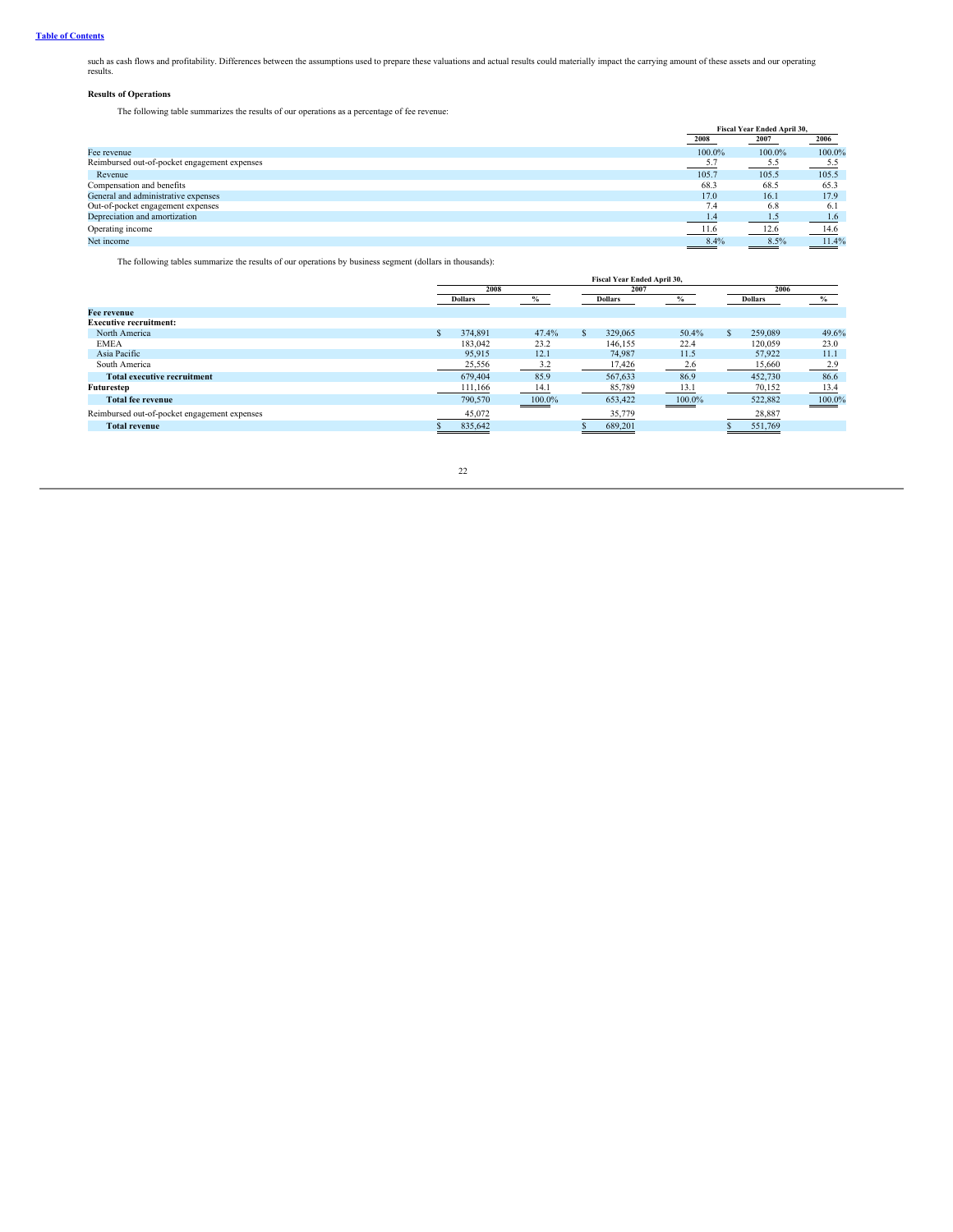|                                    | Fiscal Year Ended April 30, |                |           |              |                |           |                |           |           |  |  |  |  |  |
|------------------------------------|-----------------------------|----------------|-----------|--------------|----------------|-----------|----------------|-----------|-----------|--|--|--|--|--|
|                                    |                             | 2008           |           |              | 2007           |           |                | 2006      |           |  |  |  |  |  |
|                                    |                             | <b>Dollars</b> | Margin(1) |              | <b>Dollars</b> | Margin(1) | <b>Dollars</b> |           | Margin(1) |  |  |  |  |  |
| <b>Operating income (loss)</b>     |                             |                |           |              |                |           |                |           |           |  |  |  |  |  |
| <b>Executive recruitment:</b>      |                             |                |           |              |                |           |                |           |           |  |  |  |  |  |
| North America                      |                             | 70.628         | 18.8%     | $\mathbf{s}$ | 69.815         | 21.2%     | \$             | 62.124    | 24.0%     |  |  |  |  |  |
| <b>EMEA</b>                        |                             | 29.820         | 16.3      |              | 24.166         | 16.5      |                | 22,361    | 18.6      |  |  |  |  |  |
| Asia Pacific                       |                             | 19.299         | 20.1      |              | 16.010         | 21.4      |                | 13,374    | 23.1      |  |  |  |  |  |
| South America                      |                             | 2,230          | 8.7       |              | 1,894          | 10.9      |                | 2,839     | 18.1      |  |  |  |  |  |
| <b>Total executive recruitment</b> |                             | 121,977        | 18.0      |              | 111.885        | 19.7      |                | 100,698   | 22.2      |  |  |  |  |  |
| Futurestep                         |                             | 8,545          | 7.7       |              | 7,854          | 9.2       |                | 3,351     | 4.8       |  |  |  |  |  |
| Corporate                          |                             | (38,669)       |           |              | (37, 484)      |           |                | (27, 867) |           |  |  |  |  |  |
| <b>Total operating income</b>      |                             | 91,853         | 11.6%     |              | 82,255         | 12.6%     |                | 76,182    | 14.6%     |  |  |  |  |  |

(1) Margin calculated as a percentage of fee revenue by business segment.

## **Fiscal 2008 Compared to Fiscal 2007**

### *Fee Revenue.*

Fee revenue increased \$137.2 million, or 21%, to \$790.6 million in fiscal 2008 compared to \$653.4 million in fiscal 2007. The improvement in fee revenue is attributable mainly to an 8% increase in the number of engagements billed within executive recruitment and an increase of 13% in average fees in all regions. Exchange rates favorably impacted fee revenues by \$35.4 million in fiscal 2008.

*Executive Recruitment*— Executive recruitment fee revenue increased \$111.8 million, or 20%, to \$679.4 million in fiscal 2008 due to an increase in the number of engagements billed, an increase in average fees and \$10.4 million from the Lominger Entities in fiscal 2007. On a year-to-date basis, the number of executive recruitment engagements billed increased 11% in fiscal 2008 as compared to fiscal and the Lominger 2007.

North America fee revenue increased \$45.8 million, or 14%, to \$374.9 million in fiscal 2008 primarily due to a 10% increase in the number of engagements billed as well as a 4% increase in average fees as compared to fiscal 2007. The industrial, education, life sciences and healthcare sectors were the primary contributors to the increase in fee revenues offset by a slight decline within the financial services sector. Increased demand for the LDS products and services also resulted in a \$23.7 million increase in fee revenues.

EMEA reported fee revenue of \$183.0 million in fiscal 2008, an increase of \$36.8 million, or 25%, compared to \$146.2 million in fiscal 2007, which was driven by a 15% increase in the number of engagements billed and an increase in average fees of 9%. Fee revenue growth was experienced throughout the region in fiscal 2008 with the strongest performance from offices located in Germany, United<br>Arab Emirates, France \$15.4 million in fiscal 2008.

Asia Pacific fee revenue increased \$20.9 million, or 28%, to \$95.9 million in fiscal 2008, compared to fiscal 2007 due to a 9% increase in the number of engagements billed and an increase in average fees of 18%. The office favorably impacted fee revenue for Asia Pacific by \$5.3 million in fiscal 2008.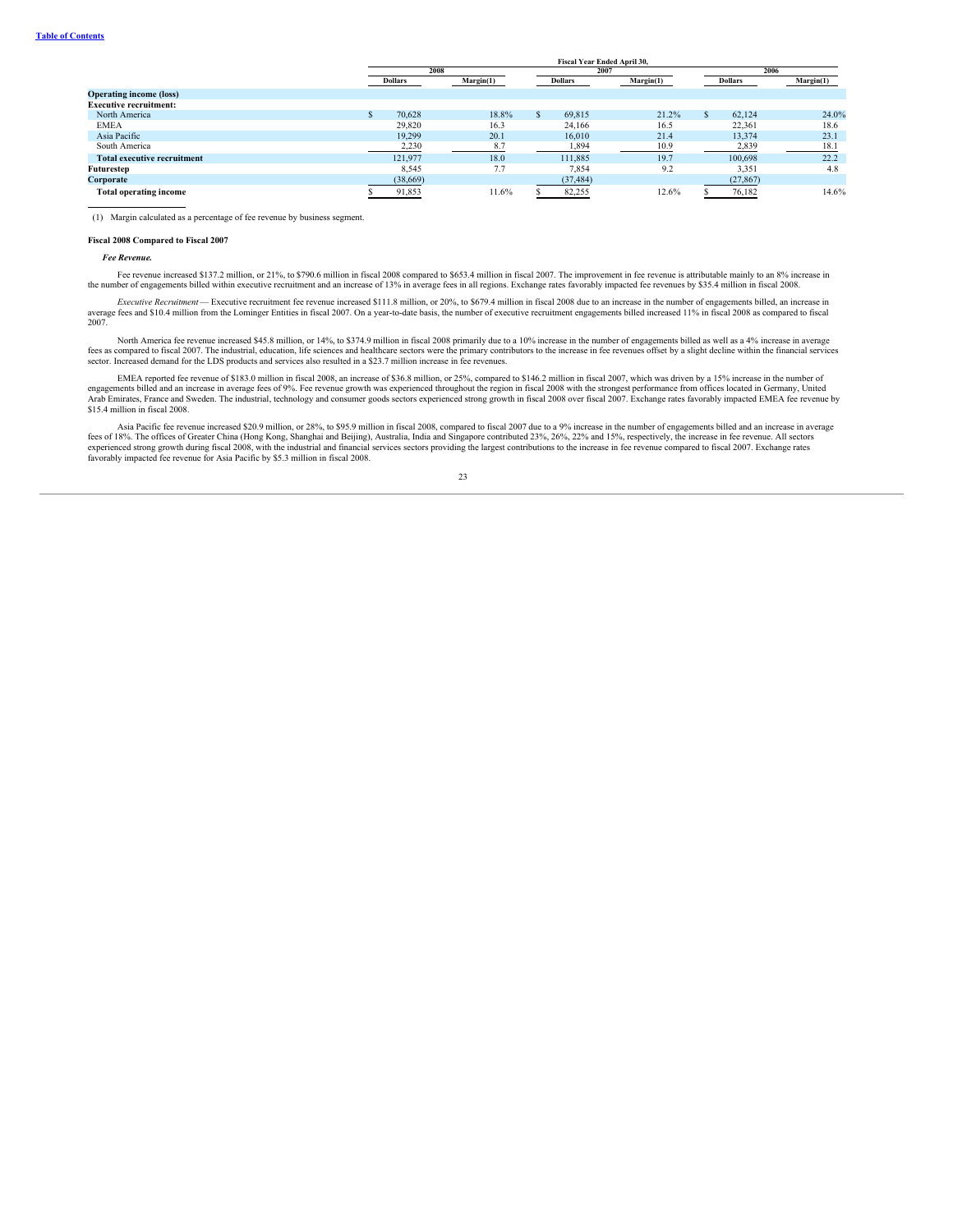South America fee revenue was \$25.6 million in fiscal 2008, an increase of \$8.1 million, or 47%, of which \$2.9 million related to the favorable impact of exchange rates. Overall number of engagements billed within the region were comparable to fiscal 2007 while average fees increased by 32%. Every country in the region experienced growth during fiscal 2008, except for Ecuador and Peru which had fee revenues comparable to fiscal 2007, with Brazil and Columbia contributing approximately 78% and 12%, respectively, of the increase in fee revenues.

Futurestep — Fee revenue increased \$25.4 million, or 30%, to \$111.2 million in fiscal 2008 compared to \$85.8 million in fiscal 2007. The improvement in fee revenue, reflected across all regions, is due to an increase in ev increase of \$7.5 million, or 36%, reflecting increased revenue from RPO. Europe fee revenue increased \$6.9 million, or 20%, to \$40.8 million in fiscal 2008, arising from increased business across the region and a migration to larger engagements. Exchange rates favorably impacted fee revenue by \$8.0 million in fiscal 2008.

#### *Compensation and Benefits.*

Compensation and benefits expense increased \$92.4 million, or 21%, to \$540.1 million in fiscal 2008 from \$447.7 million in fiscal 2007. The increase in compensation and benefits expense is primarily due to increased global headcount of 323, or 14%, at April 30, 2008 compared to prior year, including an 18% increase in the average number of consultants, coupled with increased productivity and retention<br>awards. Exchange

Executive recruitment compensation and benefits costs of \$440.7 million increased \$75.7 million in fiscal 2008, or 21%, compared to \$365.0 million in fiscal 2007 primarily due to the number of consultants hired in fiscal 2008. In fiscal 2008, the number of consultants increased by 24, or 5%, compared to fiscal 2007. Exchange rates impacted executive recruitment compensation and benefits expense unfavorably by \$17.4 million in fiscal 2008. Executive recruitment compensation and benefits expense, as a percentage of fee revenue, increased to 65% in fiscal 2008 compared to 64% in fiscal 2007.

Futurestep compensation and benefits expense increased \$17.9 million, or 31%, to \$76.3 million in fiscal 2008 from \$58.4 million in fiscal 2007 due to significant investments in new employees which increased Futurestep average consultant headcount by 71% during fiscal 2008. Exchange rates unfavorably impacted Futurestep compensation and benefits expense by \$5.0 million. Futurestep compensation<br>and benefits expense, a

Corporate compensation and benefits expense decreased \$1.2 million, or 5%, to \$23.1 million in fiscal 2008, primarily from a \$5.2 million charge for executive contract changes recorded in the fourth quarter of fiscal 2007

#### *General and Administrative Expenses.*

General and administrative expenses increased \$29.2 million, or 28%, to \$134.5 million in fiscal 2008 compared to \$105.3 million in fiscal 2007. Exchange rates unfavorably impacted general and administrative expenses by \$7.1 million in fiscal 2008.

Executive recruitment general and administrative expenses increased \$20.9 million, or 27%, from \$76.7 million in fiscal 2007 to \$97.6 million in fiscal 2008. The increase was driven by increases of \$8.5 million in premise and office expenses, \$5.0 million in business development expenses, \$3.7 million in other types of general expenses including meetings and travel expense and \$3.1 million in bad debt<br>expense. Increa growth in the business and increased advertising and promotion costs to elevate our brand. Executive recruitment general and administrative expenses, as a percentage of fee revenue, was 14% in both fiscal 2008 and 2007.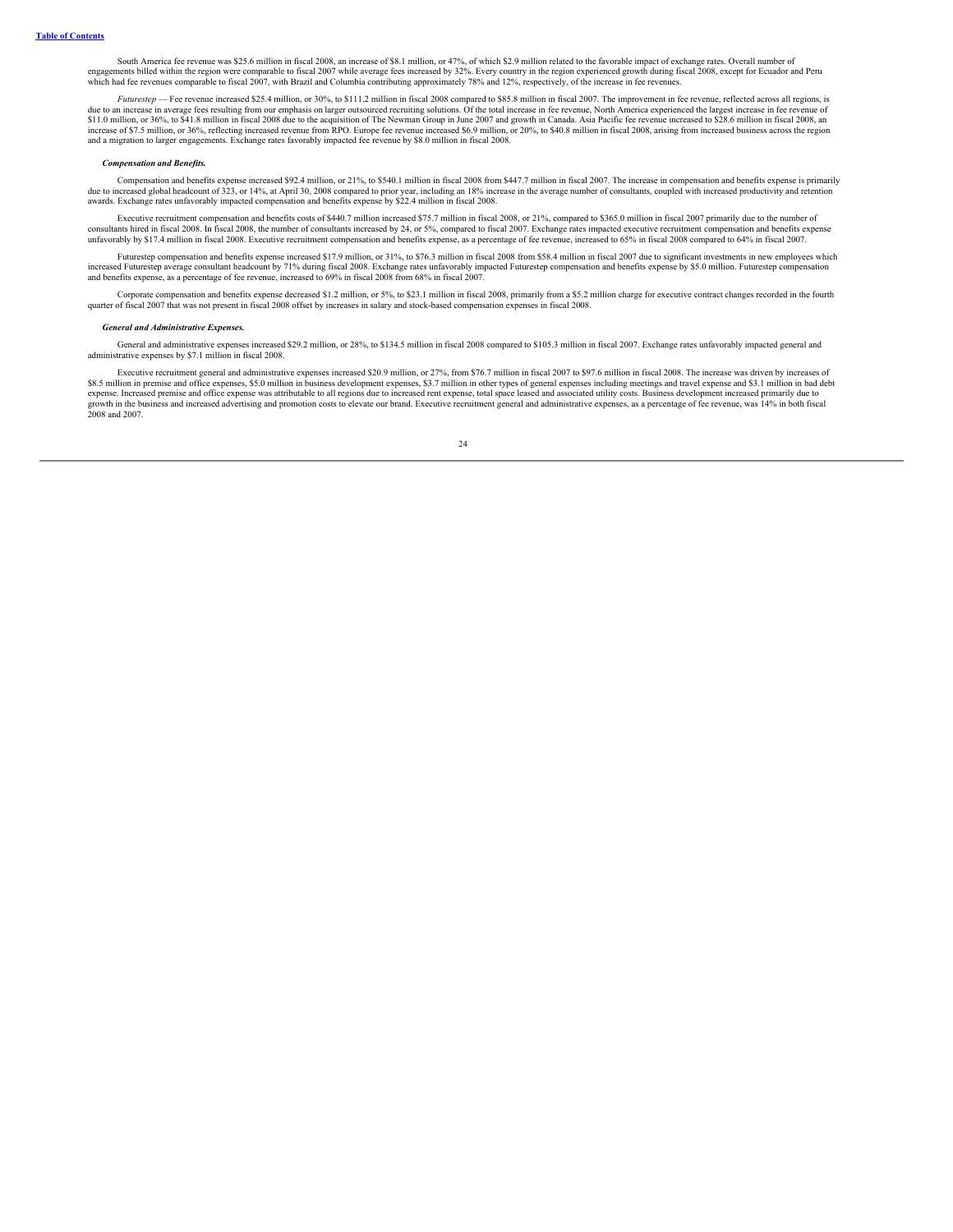Futurestep general and administrative expenses increased \$6.4 million, or 40%, to \$22.6 million, in fiscal 2008 compared to fiscal 2007, primarily due to a net increase in premise and office expense of \$2.8 million resulting from increases in rent expense across all regions, the opening of new offices in Europe and Asia and \$0.9 million reversal of a previously recorded lease reserve in fiscal 2007 that was<br>not present i as a result of an increase in revenues and accounts receivable balances. Futurestep general and administrative expenses, as a percentage of fee revenue, increased to 20% in fiscal 2008 from 19% in fiscal 2007.

Corporate general and administrative expenses increased \$1.9 million, or 15%, to \$14.3 million in fiscal 2008 primarily due to increased professional fees and premise and office expenses related to additional office space leased in fiscal 2007.

*Out-of-Pocket Engagement Expenses.* Out-of-pocket engagement expenses consist of expenses incurred by candidates and our consultants that are generally billed to clients. Out-of-pocket engagement expenses of \$58.8 million increased \$14.1 million, or 32%, in fiscal 2008 compared to fiscal 2007. As a percentage of fee revenue, out-of-pocket engagement expenses increased less than 1% in fiscal 2008 compared to 7% in fiscal 2007.

*Depreciation and Amortization Expenses.* Depreciation and amortization expense of \$10.4 million in fiscal 2008 increased \$1.1 million, or 12%, from fiscal 2007. Depreciation expense relates mainly to computer equipment, software, furniture and leasehold improvements. The increase in such expenses in fiscal 2008 is attributable to an increase in fixed asset balances primarily associated with furniture and expenses in fixtures and leasehold improvements related to business expansion and office buildout and amortization of software costs that add new functionality in our corporate and executive search segments.

#### *Operating Income.*

Operating income increased \$9.6 million, or 12%, to \$91.9 million in fiscal 2008 compared to \$82.3 million in fiscal 2007, resulting from increased revenue of \$146.4 million offset by a \$136.8 million offset by a \$136.8 mi increase to operating expenses, primarily compensation and benefits and general and administrative expenses.

Executive recruitment operating income increased \$10.1 million, or 9%, to \$122.0 million in fiscal 2008 compared to \$111.9 million in fiscal 2007. The improvement in executive recruitment operating income is attributable to increased revenues offset by additional compensation expense relating to increased headcount and variable payouts as discussed previously, as well as increased professional fees,<br>premise and other in productivity based compensation during fiscal 2008.

Futurestep operating income increased by \$0.6 million to \$8.5 million in fiscal 2008 as compared to operating income of \$7.9 million in fiscal 2007. The increase in Futurestep operating income is primarily due to higher average fees in engagements billed, offset by a \$0.9 million reversal of a previously recorded lease reserve recorded in fiscal 2007 and not present in fiscal 2008 and an increase in<br>compensation an from 9% in fiscal 2007.

Interest Income and Other Income, Net. Interest income and other income, net, increased by \$1.5 million to \$11.9 million in fiscal 2008 from \$10.4 million in fiscal 2007. Interest and dividend income increased as a result of higher yields on larger balances of funds available for investment compared to fiscal 2007.

*Interest Expense.* Interest expense was \$4.8 million in fiscal 2008, a decrease of \$5.4 million compared to fiscal 2007. Interest expense in fiscal 2008 primarily related to borrowings under Company Owned Life Insurance Policies ("COLI"). The decrease in interest expense is primarily due to the conversion of the Company's convertible preferred stock and subordinated notes to common fourth quarter of fiscal 2007.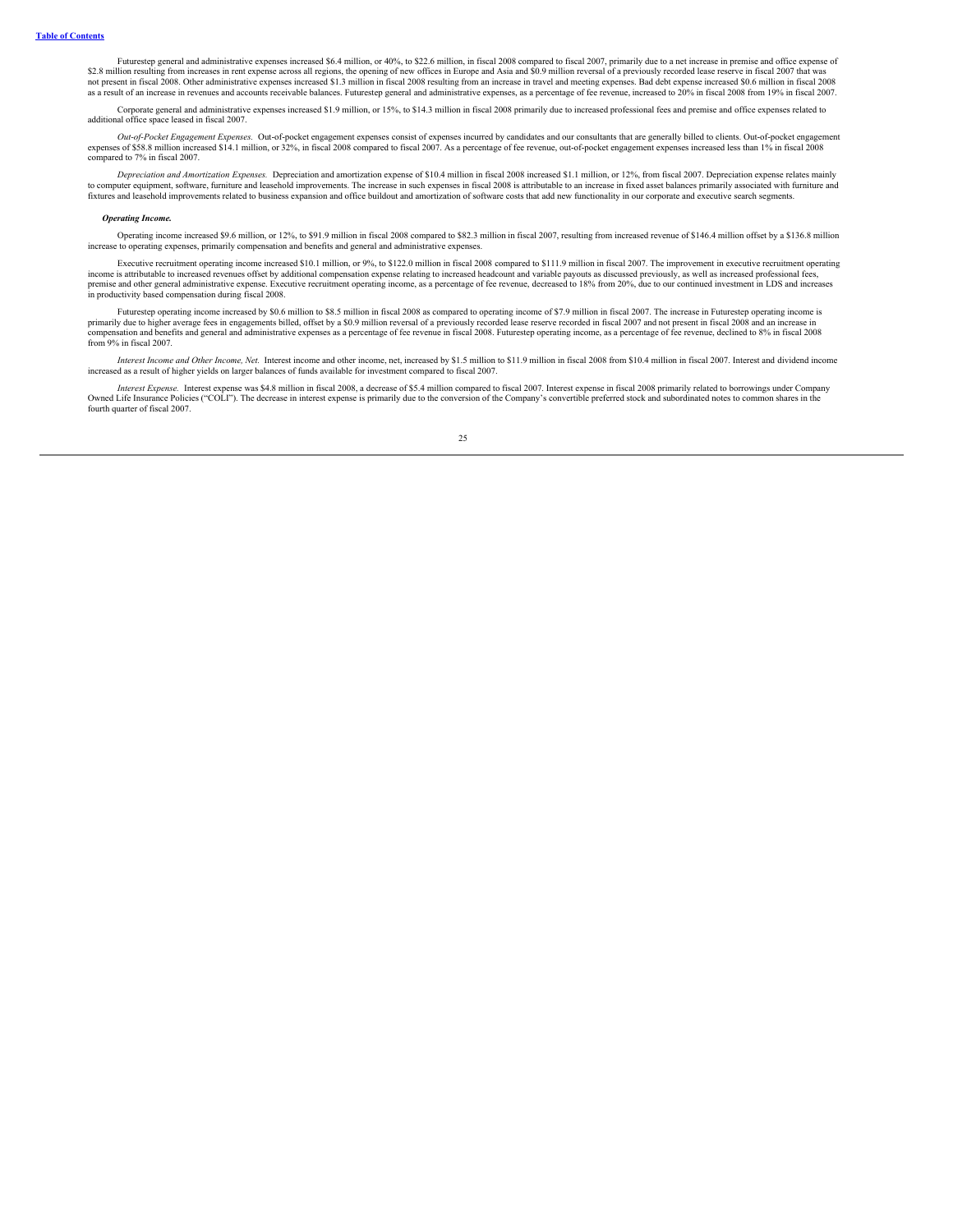*Provision for Income Taxes.* The provision for income taxes was \$36.1 million in fiscal 2008 compared to \$30.2 million in fiscal 2007. The provision for income taxes in fiscal 2008 reflects a 36.4% effective tax rate. The provision for income taxes for fiscal 2007 reflects a 36.6% tax rate.

Equity in Earnings of Unconsolidated Subsidiaries. Equity in earnings of unconsolidated subsidiaries is comprised of our less than 50% interest in our Mexican subsidiaries. We report our interest in earnings or loss of our Mexican subsidiaries on the equity basis as a one line adjustment to net income, net of taxes. Equity in earnings was \$3.3 million in fiscal 2008 compared to \$3.2 million in fiscal 2007,<br>resulting f carrying value of our investment.

## **Fiscal 2007 Compared to Fiscal 2006**

*Fee Revenue.*

Fee revenue increased \$130.5 million, or 25%, to \$653.4 million in fiscal 2007 compared to \$522.9 million in fiscal 2006. The improvement in fee revenue is attributable mainly to an 8% increase in average fees from all reg favorably impacted fee revenues by \$14.7 million in the current year.

*Executive Recruitment*— Executive recruitment fee revenue increased \$114.9 million, or 25%, due to an increase in the number of engagements billed, an increase in average fee and the Lominger acquisition. On a year-to-date basis, the number of executive recruitment engagements billed have increased by 8% as compared to last year.

North America fee revenue increased \$70.0 million, or 27%, to \$329.1 million primarily due to a 7% increase in the number of engagements billed as well as a 19% increase in average fees as compared to last year. The financial services, technology and industrial sectors were the primary contributors to the increase in fee revenues. An increased demand for the LDS products also resulted in a \$6.3 million increase in fee revenues.

EMEA reported fee revenue of \$146.2 million, an increase of \$26.1 million, or 22%, compared to \$120.1 million last year, which was driven by an 11% increase in the number of engagements billed and an increase in average fees of 10%. The performance in new offices in Denmark, Turkey and the Czech Republic and improved performance in existing offices in Germany, Belgium, Netherlands and the Middle East were the primary contributors to the increase in fee revenues. The financial services, industrial and technology sectors experienced strong growth over the prior year. Exchange rates favorably impacted EMEA fee revenue by \$10.8 million in the current year.

Asia Pacific fee revenue increased \$17.1 million, or 30%, to \$75.0 million, compared to last year due to a 12% increase in the number of engagements billed and an increase in average fees of 16%. The offices of Greater China (Hong Kong, Shanghai and Beijing) and Australasia (Australia and New Zealand) contributed 47% and 22%, respectively of the increase in fee revenue. The financial services,<br>industrial and techno

South America reported fee revenue of \$17.4 million, an increase of \$1.8 million, or 11%, of which \$0.4 million related to the favorable impact of exchange rates. Overall engagements billed within the region were comparable to prior year while average fees increased by 16%. Every country in the region experienced growth over the prior year with Brazil contributing approximately one-third of the prior year with Brazi increase in fee revenues.

*Futurestep* — Fee revenue increased \$15.6 million, or 22%, to \$85.8 million in fiscal 2007 compared to \$70.2 million in fiscal 2006. The improvement in fee revenue, reflected across all regions, is due to an increase in average fees resulting from our continued strategic emphasis on larger outsourced recruiting solutions. Of the total increase in fee revenue, Asia Pacific experienced the largest increase in fee revenue of \$6.6 million, or 45%, to \$21.1 million reflecting increased revenue from areas including RPO and Interim Solutions. Europe fee revenue increased \$6.6 million, or 24%, to \$33.9 million, arising from increased business in France, the United Kingdom,

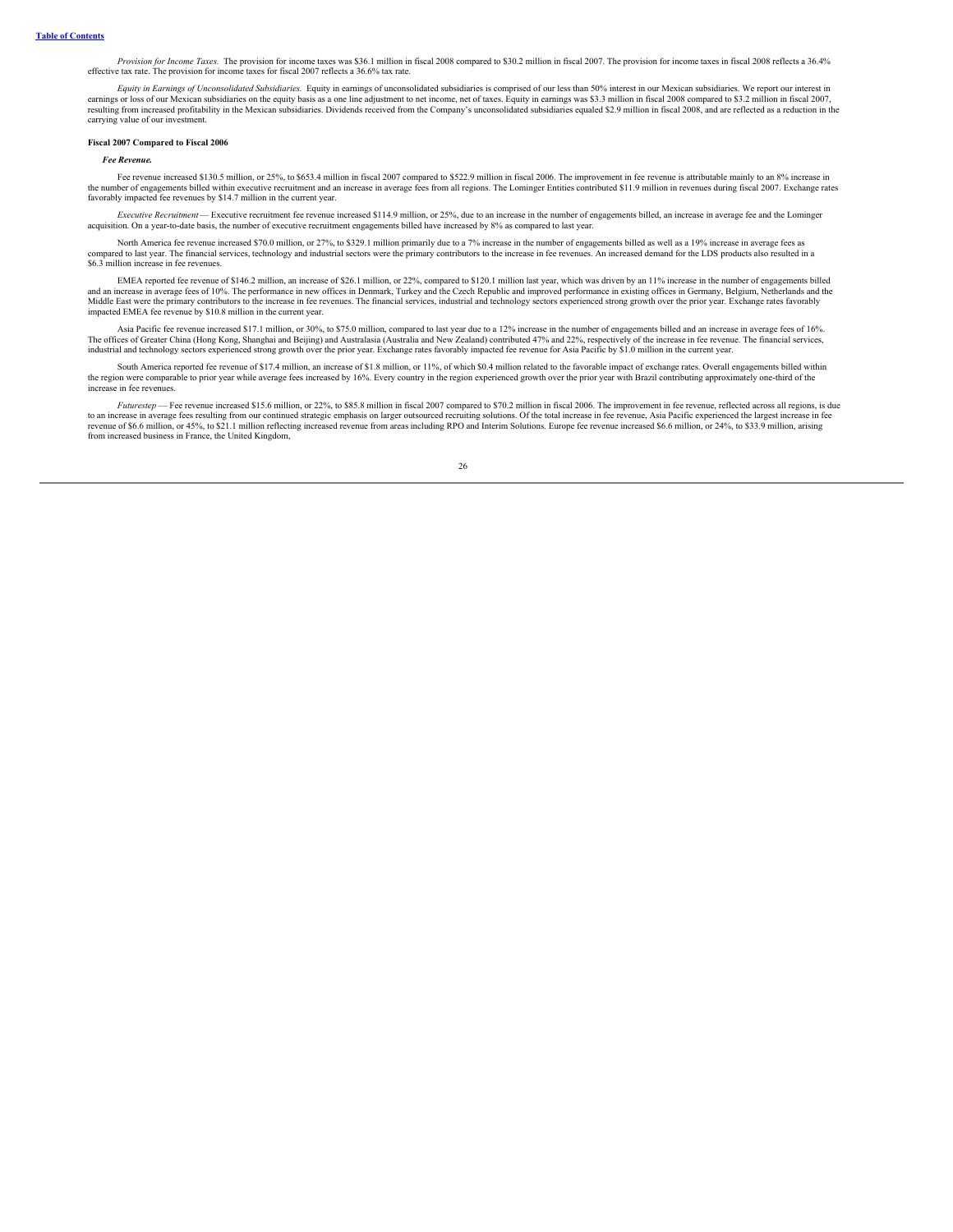Spain and Australia and a migration to larger engagements. Exchange rates favorably impacted fee revenue by \$2.5 million in the current year.

### *Compensation and Benefits.*

Compensation and benefits expense increased \$106.5 million, or 31%, to \$447.7 million in fiscal 2007 from \$341.2 million in fiscal 2006. The increase in compensation and benefits expense is primarily due to increased global headcount of 421, or 23%, compared to prior year, including an 16% increase in the average number of consultants, coupled with increased productivity and retention awards. Increased compensation and benefits also resulted from a \$5.2 million charge for executive employment contract changes recorded in the fourth quarter of fiscal 2007 and \$4.6 million of compensation and<br>benefits from the Lo

Executive recruitment compensation and benefits costs of \$365.0 million increased \$88.5 million, or 32%, compared to \$276.5 million in the prior year primarily due to consultants hired over the past year. In the current year, the number of consultants increased by 50, or 11%, compared to last year. Exchange rates impacted executive recruitment compensation and benefits expense unfavorably by \$7.7 million. Executive recruitment compensation and benefits expense, as a percentage of fee revenue, increased to 64% in fiscal year 2007 compared to 61% in fiscal 2006.

Futurestep compensation and benefits expense increased \$9.8 million, or 20%, to \$58.4 million from \$48.6 million in the prior year due to significant investments in our employees which increased Futurestep average consultant headcount by 50% over the past year. Exchange rates unfavorably impacted Futurestep compensation and benefits expense by \$1.6 million. Futurestep compensation and benefits expense, as a percentage of fee revenue, declined to 68% from 69% in the prior year.

Corporate compensation and benefits expense increased \$8.3 million, or 52%, to \$24.3 million, primarily from a \$5.2 million charge for executive contract changes recorded in the fourth quarter of fiscal 2007 and stock-based compensation expense that wasn't present in the prior year.

#### *General and Administrative Expenses.*

General and administrative expenses increased \$11.8 million, or 13%, to \$105.3 million in fiscal 2007 compared to \$93.5 million in 2006. The Lominger Entities contributed \$1.3 million to the increase. Exchange rates unfavorably impacted general and administrative expenses by \$2.6 million in the current year.

Executive recruitment general and administrative expenses increased \$9.4 million, or 14%, from \$67.3 million in the prior year to \$76.7 million in the current year. The increase was driven by other administrative expenses of \$2.1 million, including travel and meeting expenses, an increase in premise and office expense of \$4.9 million and a \$2.6 million increase in business development expenses.<br>Increased premise and revenue, decreased to 14% from 15% in the prior year.

Futurestep general and administrative expenses increased \$1.7 million, or 12%, to \$16.2 million, primarily due to a net increase in premise and office expense of \$1.3 million resulting from a<br>\$2.2 million increase in rent increased \$0.3 million resulting from an increase in the level of business and corresponding increase in accounts receivable. Futurestep general and administrative expenses, as a percentage of fee revenue, decreased to 19% from 21% in the prior year.

Corporate general and administrative expenses increased \$0.8 million, or 7%, to \$12.4 million primarily due to increased professional fees and premise and office expenses related to additional office space leased in fiscal 2007

Out-of-Pocket Engagement Expenses. Out-of-pocket engagement expenses consist of expenses incurred by candidates and our consultants that are generally billed to clients. Out-of-pocket engagement expenses. Out-of-pocket eng year.

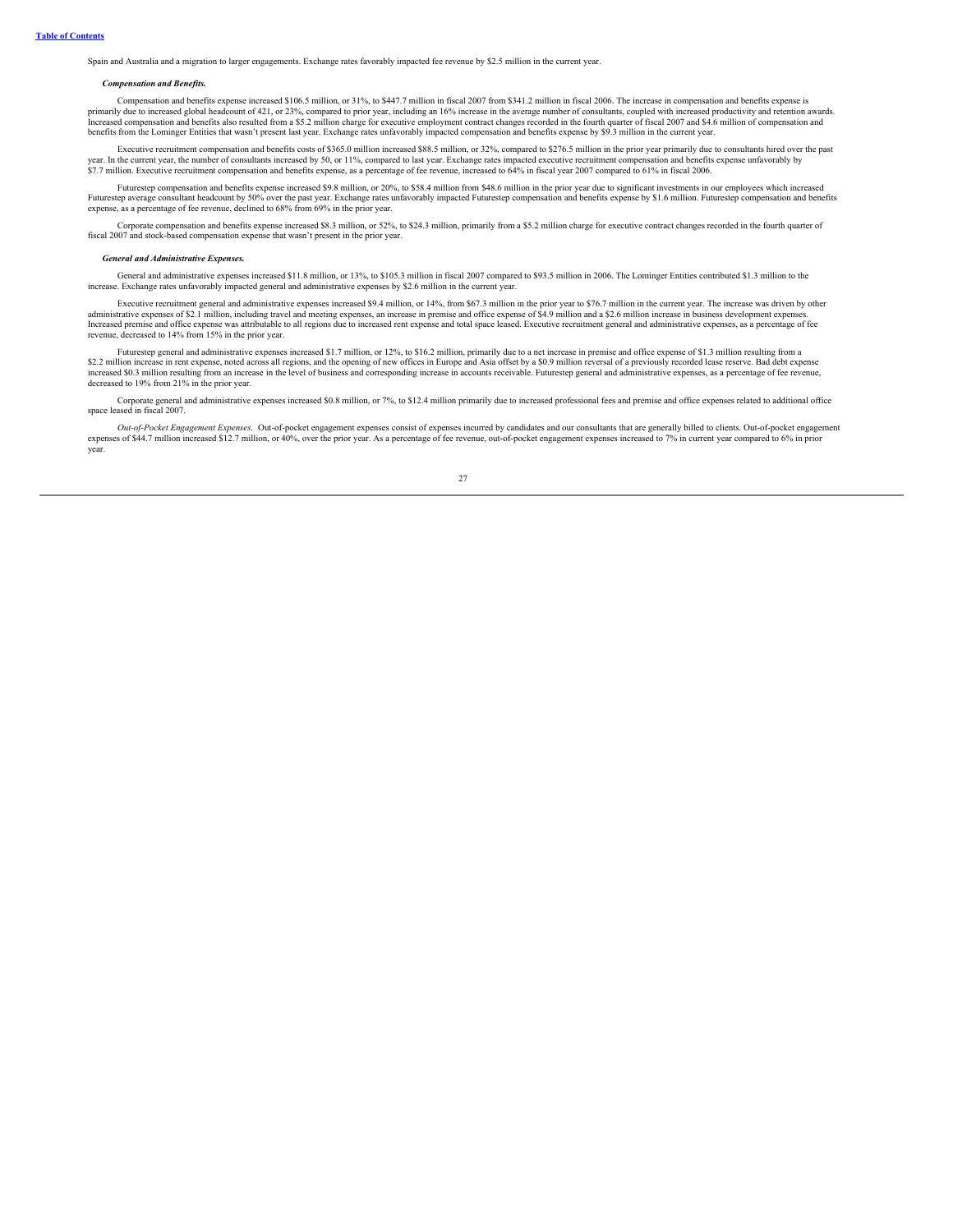*Depreciation and Amortization Expenses.* Depreciation and amortization expense of \$9.3 million in fiscal 2007 increased \$0.3 million, or 3%, from prior year. Depreciation expense relates mainly to computer equipment, software, furniture and leasehold improvements. Increase in expense for the current year is attributable to an increase in fixed asset balances primarily associated with furniture and<br>fixtures and lease

#### *Operating Income.*

Operating income increased \$6.1 million, or 8%, to \$82.3 million in the current year compared to \$76.2 million in the prior year, resulting from increased revenue of \$137.4 million offset by a<br>\$131.3 million increase to op ended April 30, 2007.

Executive recruitment operating income increased \$11.2 million, or 11%, to \$111.9 million in fiscal 2007 compared to \$100.7 million in fiscal 2006. The improvement in executive recruitment operating income is attributable to increased revenues offset by additional compensation expense relating to increased headcount and variable payouts as discussed previously, as well as increased professional professional changes, our continued investment in Leadership Development Solutions and increases in productivity based compensation during the current year.

Futurestep operating income increased by \$4.5 million to \$7.9 million in fiscal 2007 as compared to operating income of \$3.4 million in fiscal 2006. The increase in Futurestep operating income is<br>primarily due to higher av expenses as a percentage of fee revenue in the current year. Futurestep operating income, as a percentage of fee revenue, improved to 9% from 5% last year.

Interest Income and Other Income, Net. Interest income and other income, net decreased by \$0.7 million in fiscal 2007 from \$11.1 million in fiscal 2006. Interest and dividend income increased as a result of higher yields on larger balances of funds available for investment compared to prior year; however, this increase was not large enough to offset the \$4.5 million realization of a loss recovery on a previously impaired investment in fiscal 2006.

*Interest Expense.* Interest expense, primarily related to convertible securities and borrowings under Company Owned Life Insurance Policies ("COLI") policies, was \$10.2 million in fiscal year 2007 and 2006. Interest expense related to the convertible securities was \$4.9 million in fiscal 2007; as these securities were converted to shares of the Company's common stock in April 2007 there will not be any<br>interest expe

*Provision for Income Taxes.* The provision for income taxes was \$30.2 million in fiscal 2007 compared to \$19.6 million in fiscal 2006. The provision for income taxes in the current year reflects a 36.6% effective tax rate. The provision for income taxes for the prior year reflects a 25.4% tax rate. Excluding the \$4.5 million realization of a loss recovery on a previously impaired investment and a net one-<br>36.6% effe time tax benefit of \$6.5 million the effective tax rate for the fiscal year 2006 would have been 36.0%, which is comparable to the year ended April 30, 2007.

Equity in Earnings of Unconsolidated Subsidiaries. Equity in earnings of unconsolidated subsidiaries is comprised of our less than 50% interest in our Mexican subsidiaries. We report our interest in<br>earnings or loss of our our investment.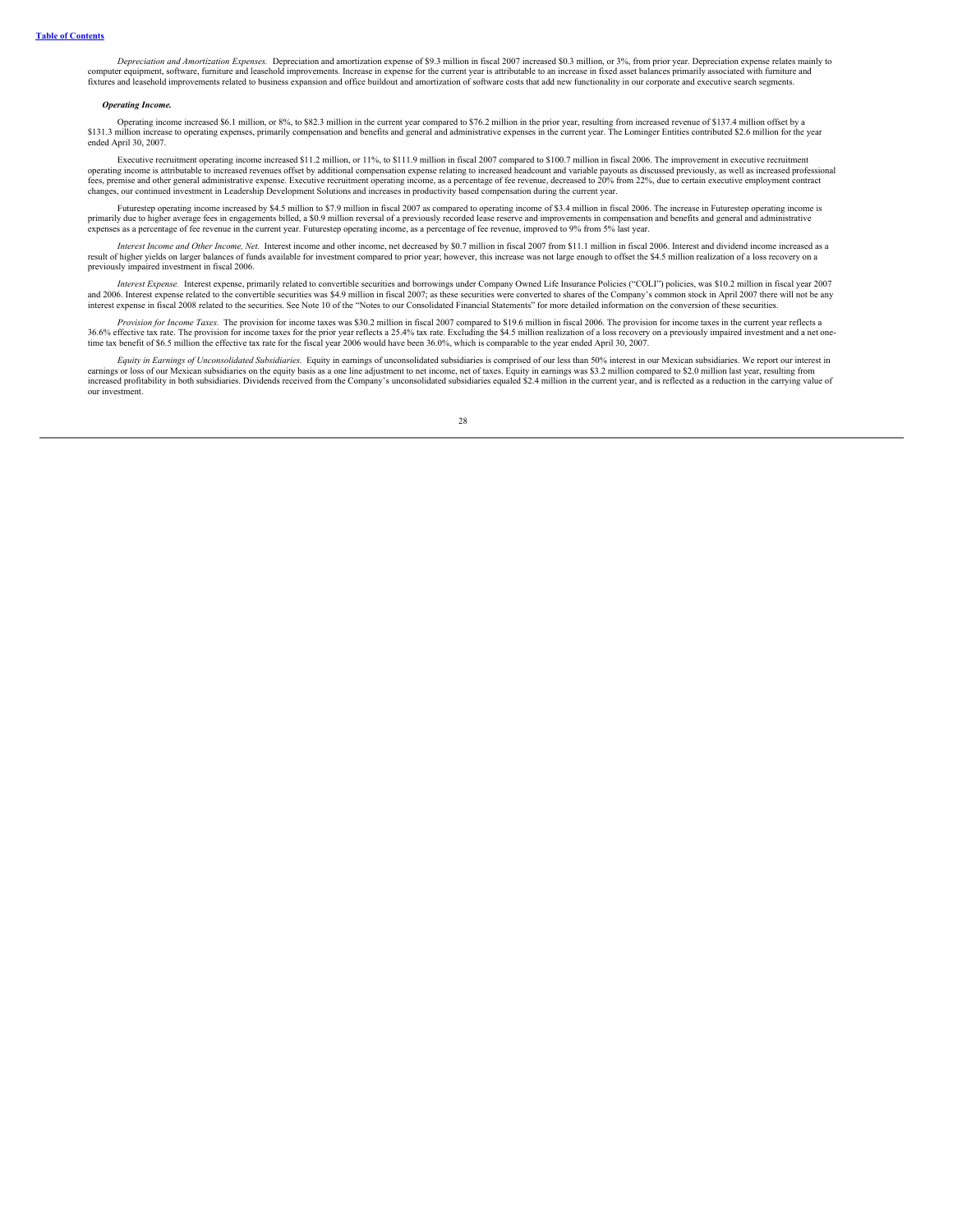# **Liquidity and Capital Resources**

We believe that cash on hand, borrowings available under our credit facility and funds from operations will be sufficient to meet our anticipated working capital, capital expenditures and general corporate requirements. However, adverse changes in our revenue could require us to cut costs or obtain financing to meet our cash needs.

We are not aware of any trends or demands or commitments that would materially affect liquidity or those that relate to our resources

The net increase in our working capital of \$18.5 million in fiscal 2008 compared to fiscal 2007 is primarily attributable to increases in accounts receivable balances related to overall growth in the number of engagements billed plus higher average fees per engagement in all regions and consistent accounts receivable collection.

Cash and cash equivalents and marketable securities were approximately \$389.3 million and \$324.3 million as of April 30, 2008 and 2007, respectively. Cash and cash equivalents consisted of cash and highly liquid investments purchased with original maturities of three months or less. Marketable securities consist of auction rate municipal securities, equity securities and fixed income mutual funds. The primary objectives for these investments are liquidity.

As of April 30, 2008 we had \$20.5 million of auction rate securities. Frequent auctions have historically provided a liquid market for our auction rate securities. However, in February 2008, liquidity issues in the global liquidity of our auction rate securities has diminished, and we expect that this decreased liquidity for our auction rate securities will continue as long as the present depressed global credit market environment persists, or until issuers refinance and replace these securities with other instruments. Despite the current auction market, we believe the credit quality of our auction rate securities remains high due to the credit worthiness of the issuers. We have continued to collect the interest when due and at this time we expect to continue to do so going forward. Additionally, we expect we will receive the entire outstanding  $\omega$ principal through either future successful auctions, sales of these securities outside the auction process, the issuers' establishment of different form of financing to replace these securities, or the maturing of the<br>secu for additional details about our investments in auction rate securities and other marketable securities.

Cash provided by operating activities was \$109.5 million in fiscal 2008, an increase of \$7.2 million, from \$102.3 million in fiscal 2007. The increase in cash provided by operating activities is primarily due to a \$10.7 million increase in net income, which was partially offset by the following changes: an increase in deferred income taxes of \$6.6 million and an increase in accounts payable and accrued liabilities of \$3.5 million related to productivity based compensation. The productivity based compensation increases are a direct result of substantial increases in revenues across business segments compared to the prior year. Offsetting these increases is a decrease in income taxes payable of \$10.5 million resulting from utilization of tax net operating loss carry-forwards and tax credits related to foreign<br>and alter to the prior year.

Cash provided by investing activities was \$1.8 million for fiscal 2008, compared to \$59.3 million used in the prior year. For the year ended April 30, 2008, the increase in cash provided was primarily attributable to \$21.3 \$2.9 million over prior year, primarily related to continuing expansion of our business and increased systems hardware and software costs. These expenditures primarily related to leasehold improvements from<br>office expansio

Cash used in financing activities was \$41.4 million in fiscal 2008, a \$15.4 million increase from 2007. In the current fiscal year, we repurchased \$64.2 million of common stock, of which the Company used the remaining \$50.4 million of the \$75.0 million of share repurchase funds authorized in June 2006 and March 2007 in addition to using \$6.5 million of the \$50 million authorization in November 2007 to see the \$50 mill buy back approximately 2.9 million shares.

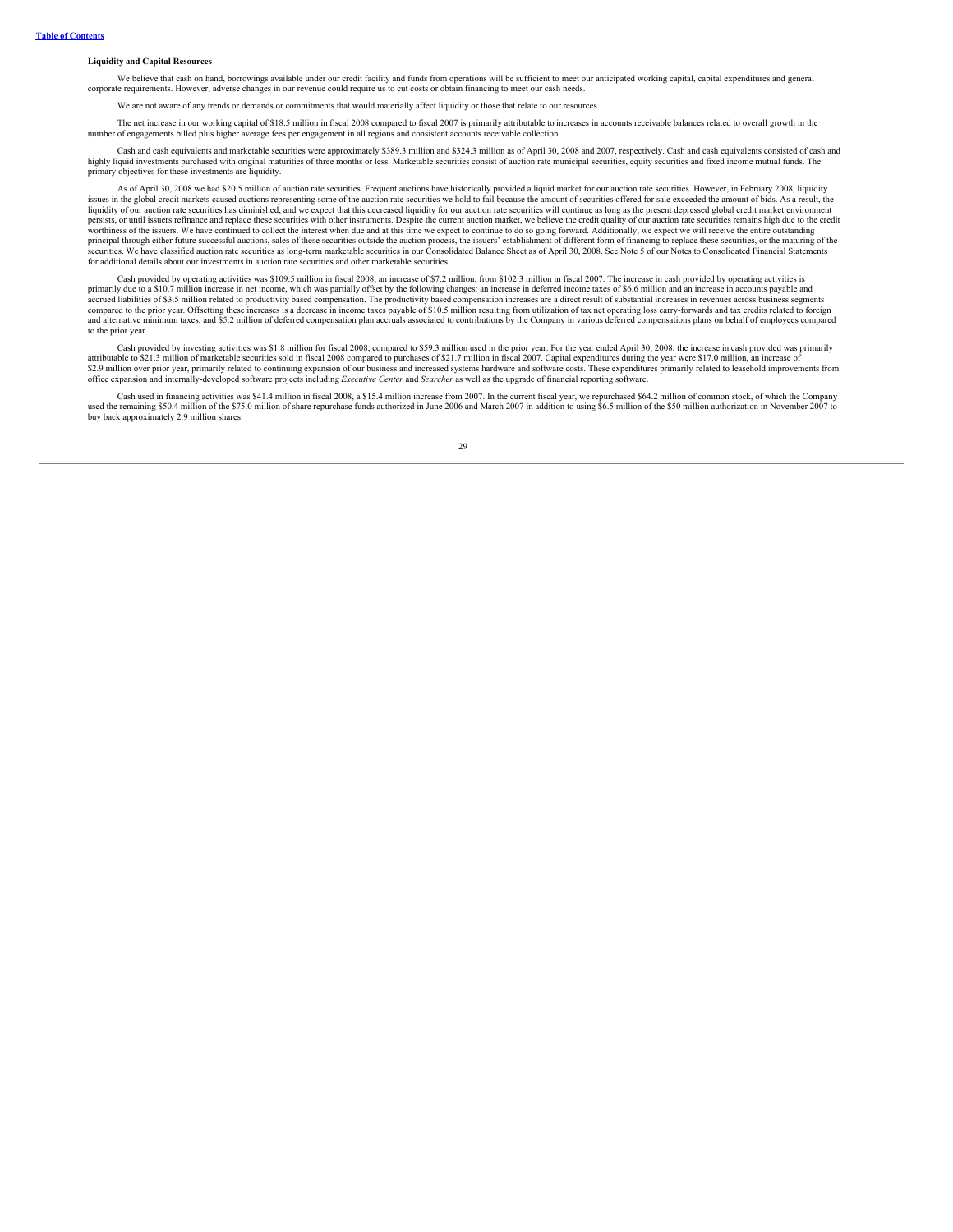These repurchases were offset by proceeds received from the exercise of stock options of \$17.4 million and the related tax benefits of \$4.6 million from stock option exercises in the current fiscal year due in part to an increase in vested shares

## **Off-Balance Sheet Arrangements**

We have no off-balance sheet arrangements and have not entered into any transactions involving unconsolidated, limited purpose entities.

## **Contractual Obligations**

Contractual obligations represent future cash commitments and liabilities under agreements with third parties, and exclude contingent liabilities for which we cannot reasonably predict future payment. The following table represents our contractual obligations as of April 30, 2008 (in thousands):

**Payments Due in:**

|                                   |       |         |  | <b>More Than</b> |  |           |  |                          |  |         |  |  |
|-----------------------------------|-------|---------|--|------------------|--|-----------|--|--------------------------|--|---------|--|--|
|                                   | Total |         |  | Year             |  | 1-3 Years |  | 3-5 Years                |  | 5 Years |  |  |
| Operating lease commitments $(1)$ |       | 140.169 |  | 30.014           |  | 47,470    |  | 28.049                   |  | 34,636  |  |  |
| Accrued restructuring charges(2)  |       | 2,264   |  | 751              |  | 507ء      |  | $\overline{\phantom{a}}$ |  | $-$     |  |  |
| Total                             |       | 142.433 |  | 30,771           |  | 48,977    |  | 28.049                   |  | 34.636  |  |  |

(1) See Note 16, Commitments and Contingencies, in the Notes to Consolidated Financial Statements for additional information.

(2) See Note 6, Restructuring Liability, in the Notes to Consolidated Financial Statements for additional information. Note that the above amounts represent rent payments, net of sublease income, on an undiscounted basis.

In addition to the contractual obligations above, we have liabilities related to certain employee benefit plans. These liabilities are recorded in our Consolidated Balance Sheets. The obligations related<br>to these employee

We also make interest payments on our COLI loans. These loans are described in Note 12 to the Notes to Consolidated Financial Statements, Long-Term Debt. As the timing of these loan repayments are uncertain, we have not included these obligations in the table above.

Lastly, we have contingent commitments under certain employment agreements that are payable upon termination of employment.

## *Long-Term Debt.*

Total outstanding borrowings under our COLI policies were \$60.7 million, \$60.0 million and \$58.4 million as of April 30, 2008, 2007 and 2006, respectively. Generally, we borrow under our COLI policies to pay related premiums. Such borrowings do not require annual principal repayments, bear interest primarily at variable rates and are secured by the cash surrender value of the life insurance policies<br>of \$142.1 m held in a trust.

As of April 30, 2008, we had no outstanding Convertible Notes or Convertible Preferred Stock. On March 7, 2007, the Company issued notice for the redemption of its Convertible Notes in an aggregate principal amount of \$40 million and its Convertible Preferred Stock in an aggregate principal price of \$10 million. As of March 7, 2007, \$45.6 million of the Convertible Protes and \$11.4 million of<br>the Convertibl Redemption Notice, the holder of the Convertible Notes and Convertible Preferred Stock exercised the Conversion of the Convertible Notes and Convertible Preferred Stock pursuant to the terms thereof. The Conversion resulte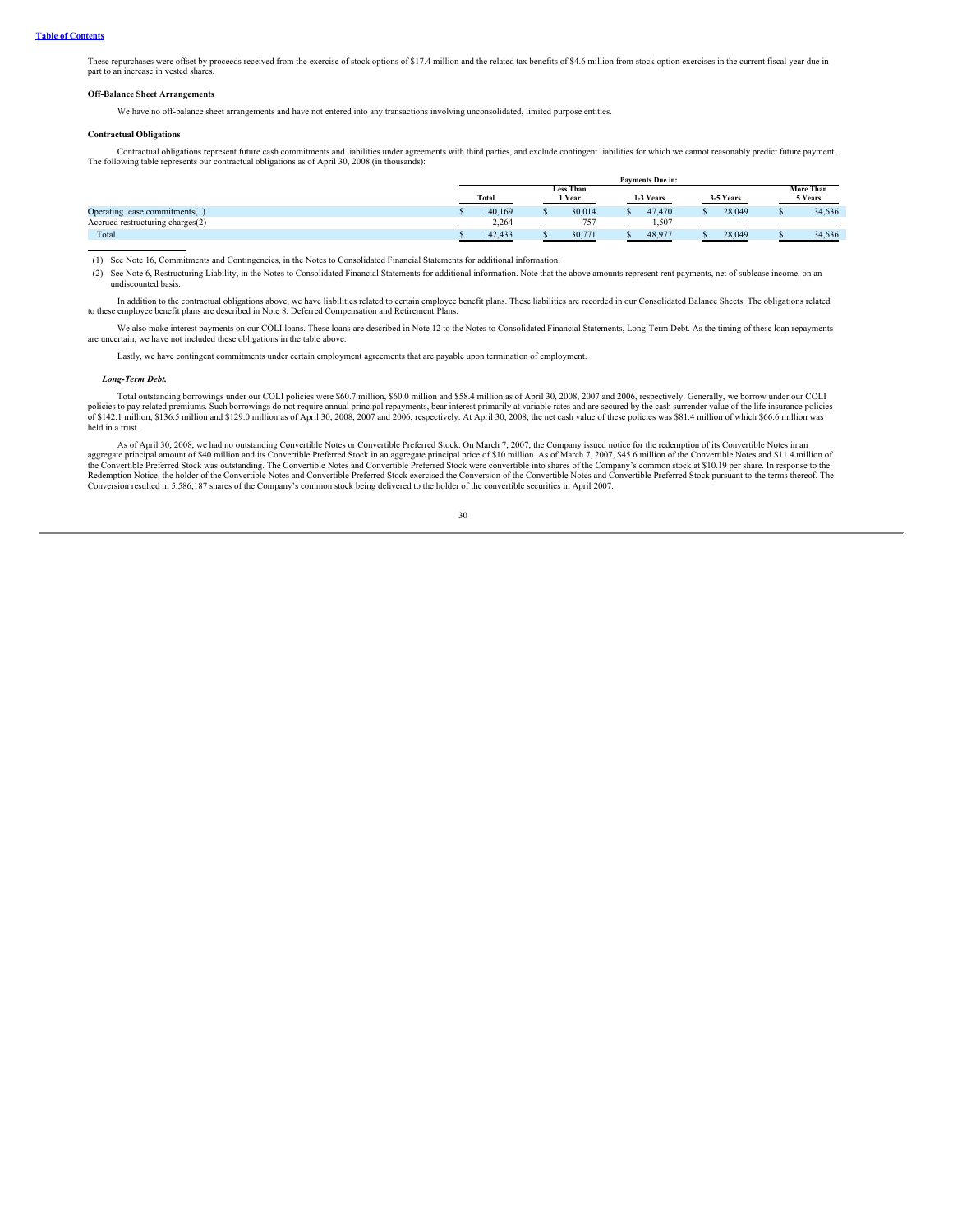In March 2008, we amended our Senior Secured Revolving Credit Facility (the "Facility"). The Facility has a \$50 million borrowing capacity with no borrowing base restrictions. The credit facility is secured by substantially all of our assets including certain accounts receivable balances and guarantees by and pledges of a portion of the capital stock of our significant subsidiaries. We are required to meet<br>certain fin

#### **Quarterly Results**

The following table sets forth certain unaudited statement of income data for the quarters in fiscal 2008 and 2007. The unaudited quarterly information has been prepared on the same basis as the annual financial statements and, in management's opinion, includes all adjustments necessary to present fairly the information for the quarters presented (dollars in thousands, except per share amounts).

|                      |          | <b>Ouarters Ended</b> |         |  |         |  |         |  |          |             |         |  |         |  |         |  |  |  |
|----------------------|----------|-----------------------|---------|--|---------|--|---------|--|----------|-------------|---------|--|---------|--|---------|--|--|--|
|                      |          | <b>Fiscal 2008</b>    |         |  |         |  |         |  |          | Fiscal 2007 |         |  |         |  |         |  |  |  |
|                      | April 30 | Jan. 31               |         |  | Oct. 31 |  | July 31 |  | April 30 |             | Jan. 31 |  | Oct. 31 |  | July 31 |  |  |  |
| Fee revenue          | 208,204  |                       | 201.156 |  | 195,857 |  | 185.353 |  | 179,702  |             | 165.239 |  | 155,718 |  | 152,763 |  |  |  |
| Operating income     | 20,178   |                       | 21.180  |  | 25,382  |  | 25,113  |  | 19.351   |             | 21,408  |  | 21,148  |  | 20,348  |  |  |  |
| Net income           | 15,746   |                       | 16,256  |  | 17,109  |  | 17,100  |  | 13,539   |             | 14,730  |  | 13,566  |  | 13,663  |  |  |  |
| Net income per share |          |                       |         |  |         |  |         |  |          |             |         |  |         |  |         |  |  |  |
| <b>Basic</b>         | 0.36     |                       | 0.38    |  | 0.38    |  | 0.38    |  | 0.33     |             | 0.37    |  | 0.35    |  | 0.35    |  |  |  |
| Diluted              | 0.36     |                       | 0.37    |  | 0.37    |  | 0.36    |  | 0.30     |             | 0.33    |  | 0.31    |  | 0.31    |  |  |  |

## **Recently Issued Accounting Standards**

In July 2006, the Financial Accounting Standards Board ("FASB") issued FASB Interpretation No. 48, "Accounting for Uncertainty in Income Taxes" ("FIN 48"). The Company adopted FIN 48 as of<br>May 1, 2007. FIN 48 clarifies the which reduced retained earnings by \$3.5 million.

In September 2006, the Emerging Issues Task Force ("EITF") of the FASB ratified EITF Issue No. 06-4 ("EITF 06-4"), "Accounting for Deferred Compensation and Postretirement Benefit Aspects of endorsement Split-Dollar Life I that provide a benefit to an employee that extends to postretirement periods. Therefore, EITF 06-4 would not apply to a split-dollar life insurance arrangement that provides a specified benefit to an employee<br>that is limit

In September 2006, the FASB issued Statement of Financial Accounting Standards ("SFAS")No. 157, "Fair Value Measurements" ("SFAS No. 157"). The statement defines fair value, establishes a framework for measuring fair value and expands disclosures about fair value measurements. The statement emphasizes that fair value is a market-based measurement, not an entity-specific measurement and<br>establishes a fair va statements issued for fiscal years beginning after November 15, 2007, and interim periods within those fiscal years, however, the FASB staff has approved a one year deferral for the implementation of<br>SFAS No. 157 for other

In February, 2007, the FASB issued SFAS No. 159, "The Fair Value Option for Financial Assets and Financial Liabilities" ("SFAS No. 159") including an amendment of SFAS No. 115. This statement provides companies with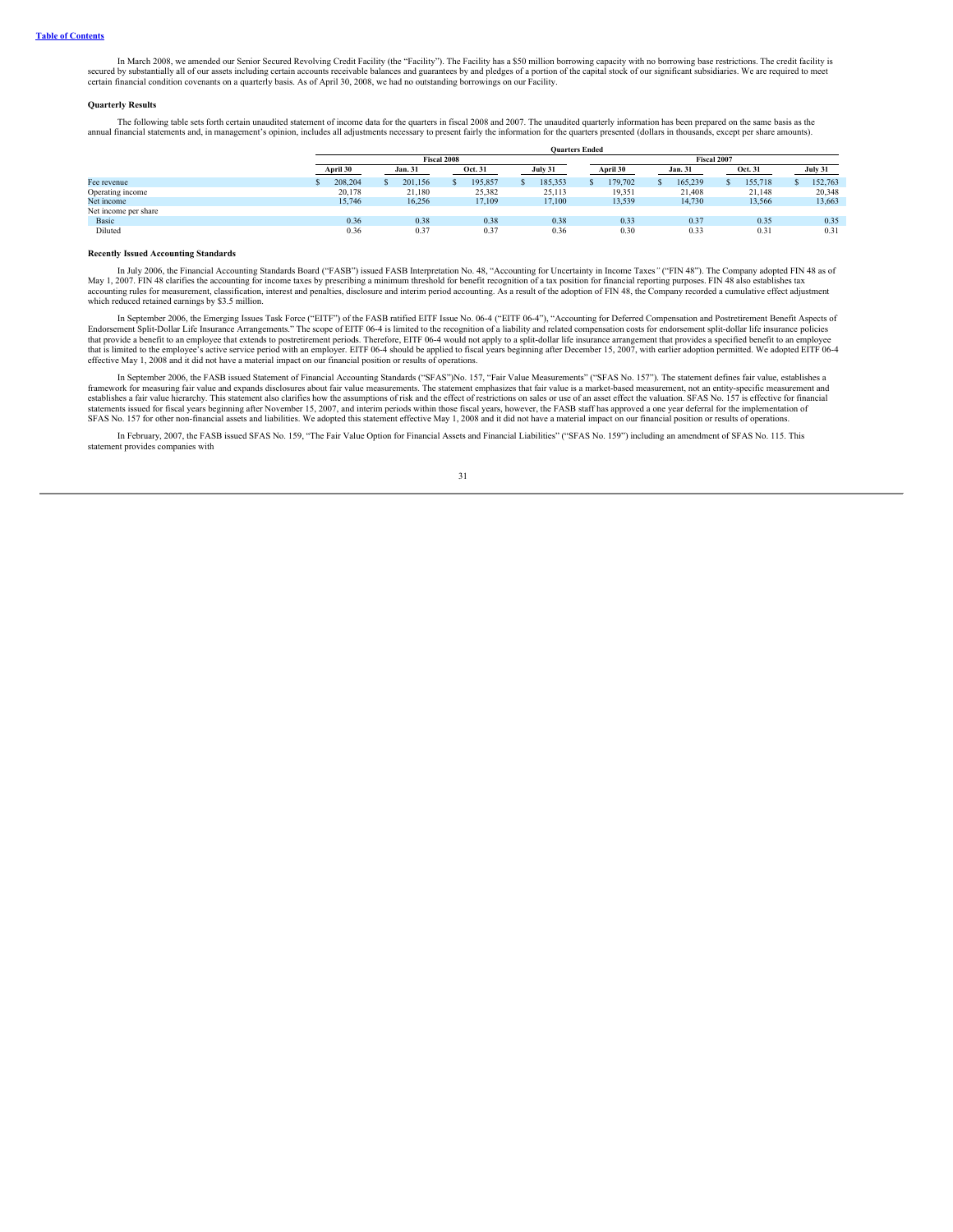an option to report selected financial assets and liabilities at fair value. This statement is effective for fiscal years beginning after November 15, 2007 with early adoption permitted. We adopted this statement effective May 1, 2008 and it did not have a material impact on our financial position or results of operations.

In December 2007, the FASB issued SFAS No. 141 (Revised 2007), "Business Combinations" ("SFAS No. 141R"). SFAS No. 141R will significantly change the accounting for business combinations. Under SFAS No. 141R, an acquiring entity will be required to recognize all the assets and liabilities assumed in a transaction at the acquisition date fair value with limited exceptions. SFAS No. 141R will change the accounting treatment for certain specific items, including:

- Acquisition costs will generally be expensed as incurred;
- Noncontrolling interests (formerly known as "minority interests" see SFAS No. 160 discussion below) will be valued at fair value at the acquisition date;
- Acquired contingent liabilities will be recorded at fair value at the acquisition date and subsequently measured at either the higher of such amount or the amount determined under existing guidance for non-acquired conting
- In-process research and development will be recorded at fair value as an indefinite-lived intangible asset at the acquisition date;
- Restructuring costs associated with a business combination will generally be expensed subsequent to the acquisition date; and
- Changes in deferred tax asset valuation allowances and income tax uncertainties after the acquisition date generally will affect income tax expense.

SFAS No. 141R also includes a substantial number of new disclosure requirements. SFAS No. 141R applies prospectively to business combinations for which the acquisition date is on or after the beginning of the first annual reporting period beginning on or after December 15, 2008. Earlier adoption is prohibited. As our fiscal year-end is April 30 we will continue to record and disclose busine combinations following existing GAAP until May 1, 2009. We expect SFAS No. 141R will have an impact on accounting for business combinations once adopted but the effect is dependent upon acquisitions combinations once adopt at that time.

In December 2007, the FASB issued SFAS No. 160, "Noncontrolling Interests in Consolidated Financial Statements — An Amendment of ARB No. 51" ("SFAS No. 160"). SFAS No. 160 establishes<br>new accounting and reporting standards (minority interest) as equity in the consolidated financial statements and separate from the parent's equity. The amount of net income attributable to the noncontrolling interest will be included in consolidated net income on the face of the income statement. SFAS No. 160 clarifies that changes in a parent's ownership interest in a subsidiary that do not result in deconsolidation are equity transactions if the parent retains its controlling financial interest. In addition, this statement requires that a parent recognize a gain or loss in net income when a subsidiary is deconsolidated. Such gain or loss will be measured using the<br>fair v interest. SFAS No. 160 is effective for fiscal years, and interim periods within those fiscal years, beginning on or after December 15, 2008. Like SFAS No. 141R discussed above, earlier adoption is prohibited. We have not completed our evaluation of the potential impact, if any, of the adoption of SFAS No. 160 on our consolidated financial position, results of operations and cash flows.

## <span id="page-31-0"></span>**Item 7A.** *Quantitative and Qualitative Disclosures About Market Risk*

As a result of our global operating activities, we are exposed to certain market risks, including foreign currency exchange fluctuations and fluctuations in interest rates. We manage our exposure to these risks in the normal course of our business as described below. We have not utilized financial instruments for trading, hedging or other speculative purposes nor do we trade in derivative financial instruments.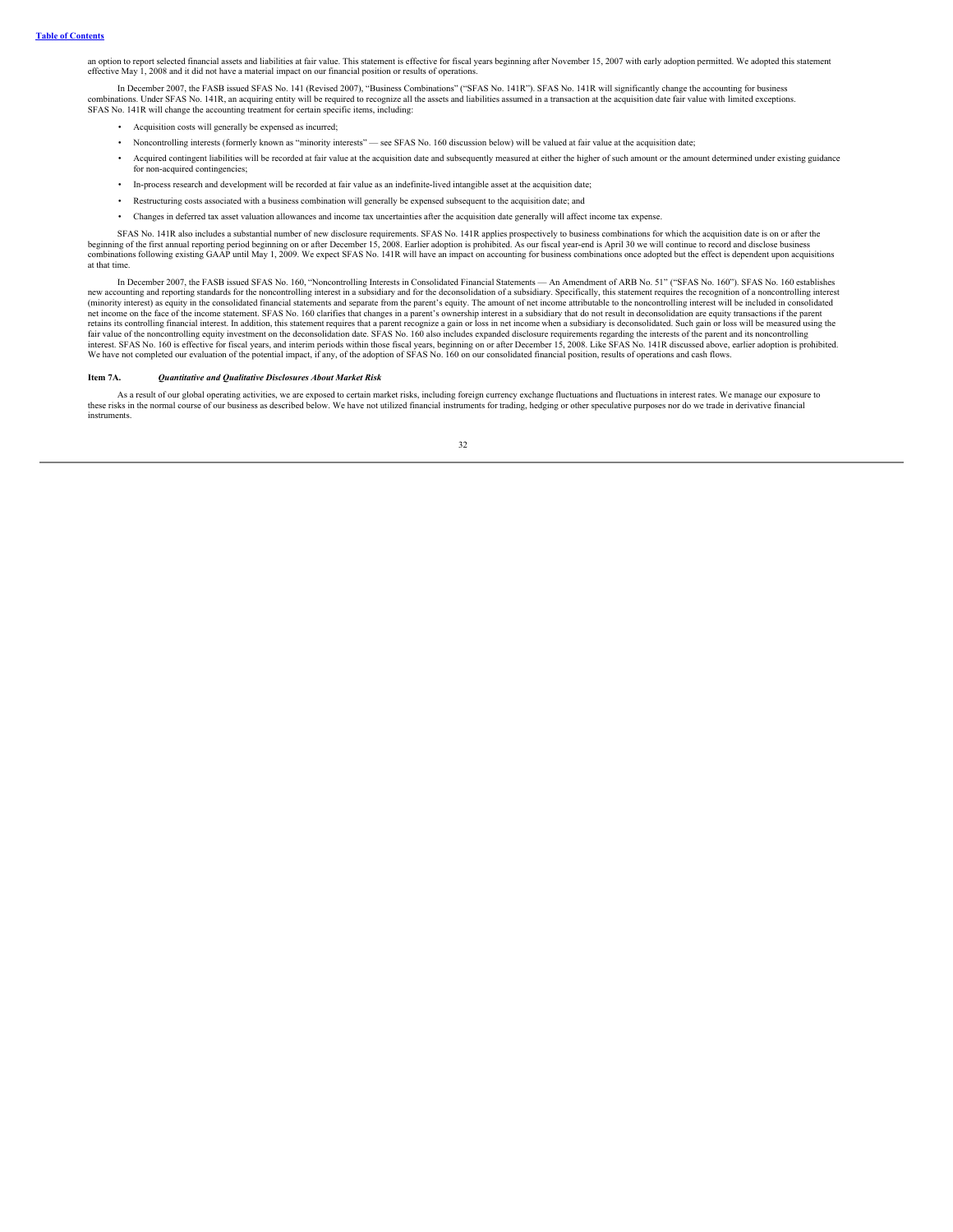## *Foreign Currency Risk.*

Substantially all our foreign subsidiaries' operations are measured in their local currencies. Assets and liabilities are translated into U.S. dollars at the rates of exchange in effect at the end of each reporting period and revenue and expenses are translated at average rates of exchange during the reporting period. Resulting translation adjustments are reported as a component of comprehensive income on<br>our consolidated S

Transactions denominated in a currency other than the reporting entity's functional currency may give rise to transaction gains and losses that impact our results of operations. Historically, we have not realized significant foreign currency gains or losses on such transactions. In the year ended April 30, 2008, we recognized foreign currency gains, after income taxes, of \$0.6 million primarily related to our EMEA and Asia Pacific operations.

Our primary exposure to exchange losses is based on outstanding intercompany loan balances denominated in U.S. dollars. If the U.S. dollar strengthened 15%, 25% and 35% against the Pound<br>Sterling, the Euro, the Canadian do balances at April 30, 2008. If the U.S. dollar weakened by the same increments against Pound Sterling, the Euro, the Canadian dollar, the Australian dollar and the Yen, the Company's exchange gain would<br>have been \$3.5 mill

#### *Interest Rate Risk.*

We primarily manage our exposure to fluctuations in interest rates through our regular financing activities, which generally are short term and provide for variable market rates. As of April 30, 2008, we had no outstanding balance on our credit facility. We have \$60.7 million of borrowings against the cash surrender value of COLI contracts as of April 30, 2008 bearing interest primarily at variable rates. The risk of fluctuations in these variable rates is minimized by the fact that we receive a corresponding adjustment to our borrowed funds crediting rate on the cash surrender value on our COLI contracts.

As of May 31, 2008, we held approximately \$20.5 million of marketable securities investments, classified as noncurrent assets, with an auction reset feature ("auction rate securities") whose underlying assets are generally municipal notes or student loans which are substantially backed by the federal government. In mid-February 2008 liquidity issues in the global credit markets caused auctions for<br>some of our current situation in the auction markets, our ability to liquidate our investment in auction rate securities and fully recover the carrying value of our investment in the near term may be limited or impossible. An<br>auction an impairment charge on these investments. We believe we will be able to liquidate our investment without loss within the next year, however, it could take until the final maturity of the underlying notes (up to 30 years) to realize our investments' recorded value. Based on our expected operating cash flows, and our other sources of cash, we do not anticipate the potential lack of liquidity on these investments will affect our ability to execute our current business plan.

### **Item 8.** *Financial Statements and Supplementary Data*

<span id="page-32-0"></span>See Consolidated Financial Statements beginning on page F-1 of this Annual Report on Form 10-K.

<span id="page-32-1"></span>Supplemental Financial Information regarding quarterly results is contained in Item 7 under the heading "Quarterly Results."

## **Item 9.** *Changes in and Disagreements with Accountants on Accounting and Financial Disclosure*

No changes or disagreements were noted in the current fiscal year.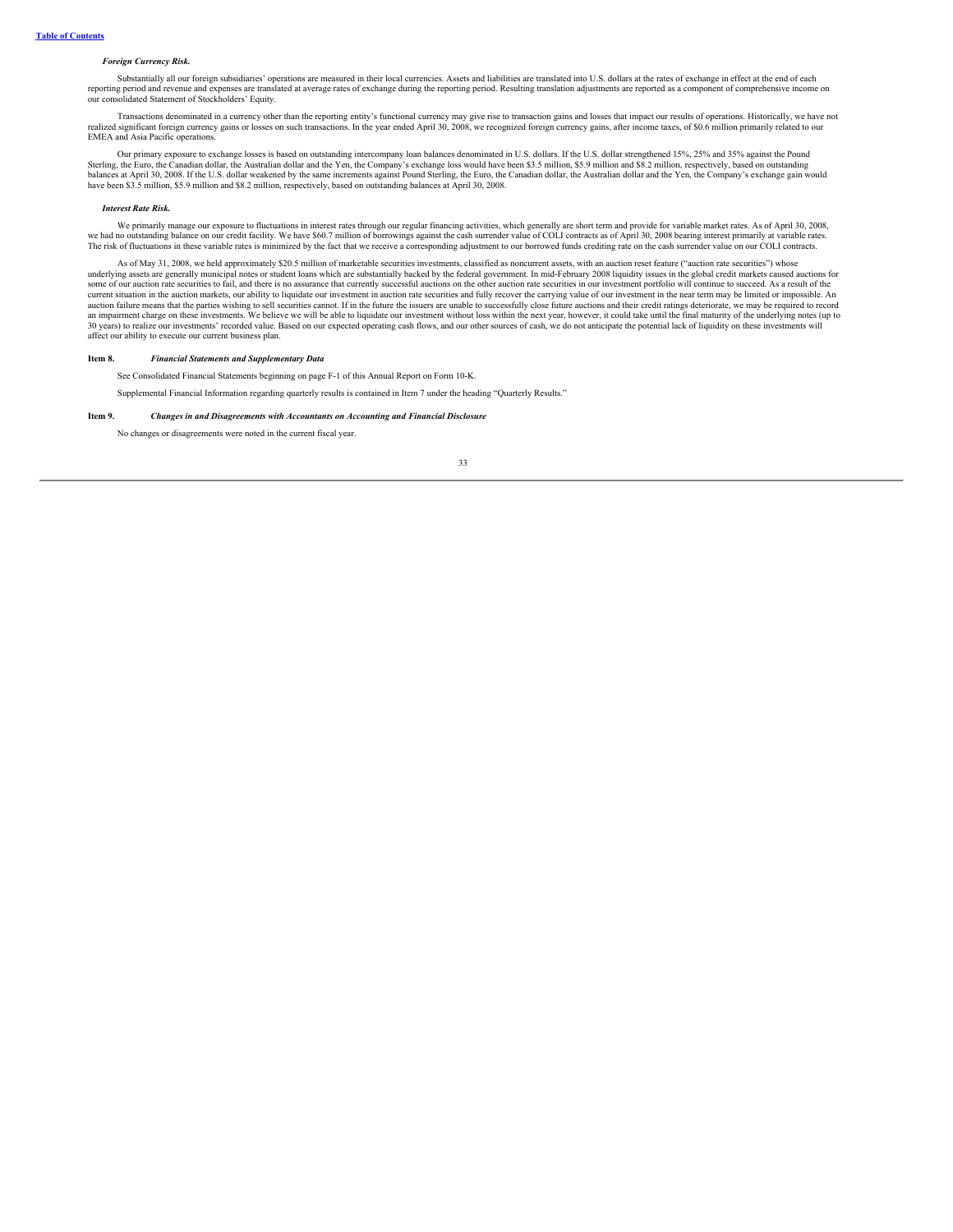## **Item 9A.** *Controls and Procedures*

<span id="page-33-0"></span>(a) Evaluation of Disclosure Controls and Procedures.

Based on their evaluation of our disclosure controls and procedures conducted as of the end of the period covered by this Annual Report on Form 10-K, our Chief Executive Officer and Chief<br>Financial Officer have concluded t

(b) Changes in Internal Control over Financial Reporting.

There were no changes in our internal control over financial reporting during the fourth fiscal quarter or that have materially affected or are reasonably likely to materially affect our internal control over financial reporting, including any corrective actions with regard to significant deficiencies and material weaknesses. See Management's Report on Internal Control Over Financial Reporting<br>and Report of Indepen

## *Annual Certifications*

The Company submitted an Annual CEO Certification to the New York Stock Exchange with respect to fiscal 2007 pursuant to Section 303A.12(a) of the New York Stock Exchange Listed Company Manual.

The Company filed the CEO and CFO Certifications required by Section 302 of the Sarbanes-Oxley Act as exhibits to its Annual Report on Form 10-K for the year ended April 30, 2008.

# **Item 9B.** *Other Information*

<span id="page-33-1"></span>Not applicable.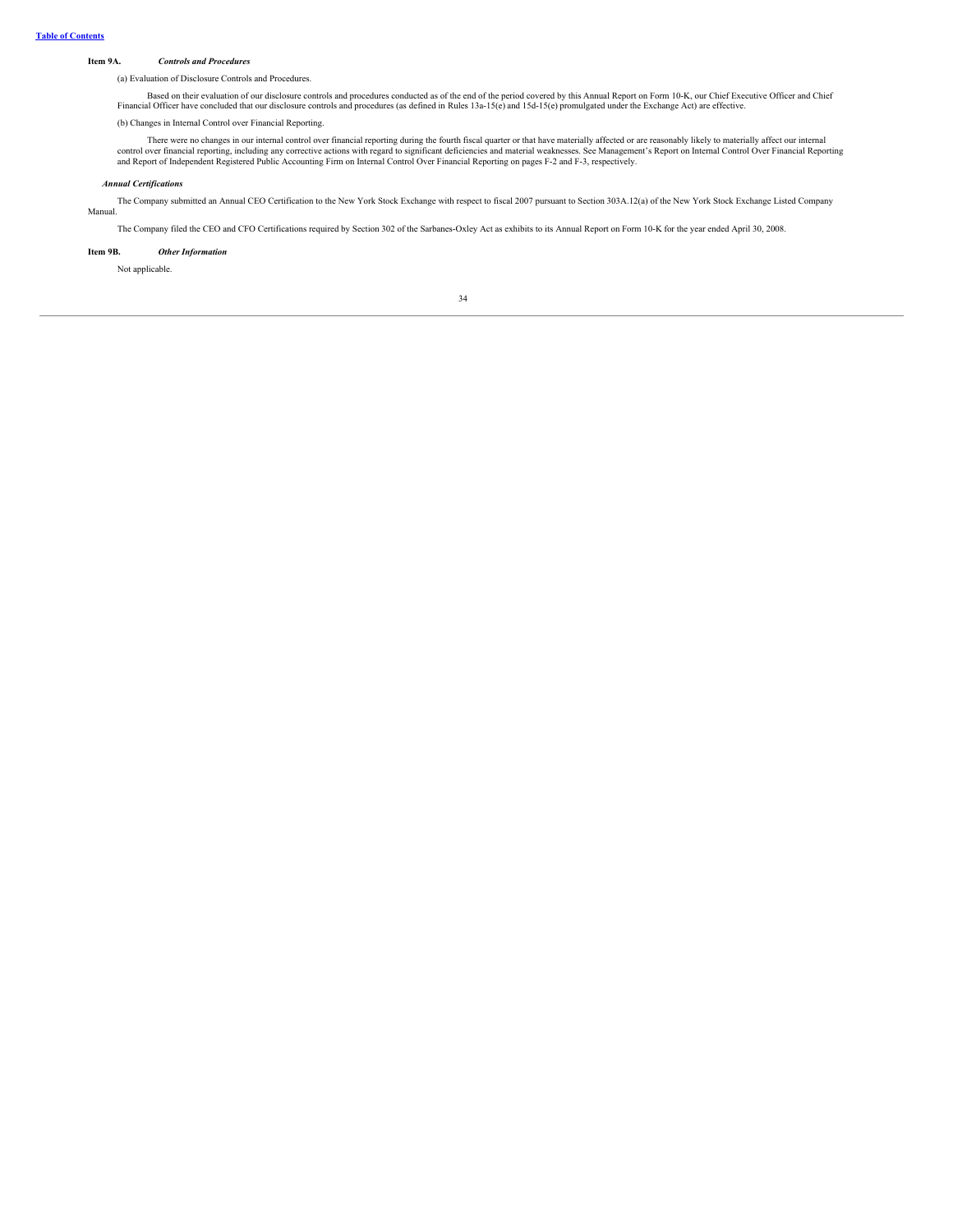## **PART III.**

## <span id="page-34-0"></span>**Item 10.** *Directors, Executive Of icers and Corporate Governance*

The information required by this Item will be included under the captions "The Board of Directors," "Nominees for Director — Class 2006," "Nominees for Director — Class 2007," "Nominees for Directors — Class 2008" and "Section 16(a) Beneficial Ownership Reporting Compliance" and elsewhere in our 2008 Proxy Statement, and is incorporated herein by reference. See also "Executive Officers of<br>the Registrant" in P

We have adopted a "Code of Business Conduct and Ethics," which is applicable to our directors, chief executive officer and senior financial officers, including our principal accounting officer. The Code of Business Conduct adopted. Upon written request, we will provide a copy of the Code of Business Conduct and Ethics free of charge. Requests should be directed to Korn/Ferry International, 1900 Avenue of the Stars,<br>Suite 2600, Los Angeles, C

# **Item 11.** *Executive Compensation*

<span id="page-34-2"></span><span id="page-34-1"></span>The information required by this Item will be included in our 2008 Proxy Statement, and is incorporated herein by this reference.

## **Item 12.** *Security Ownership of Certain Beneficial Owners and Management and Related Stockholder Matters*

The information required by this Item will be included under the caption "Security Ownership of Certain Beneficial Owners and Management" and elsewhere in our 2008 Proxy Statement, and is incorporated herein by reference.

## <span id="page-34-3"></span>**Item 13.** *Certain Relationships and Related Transactions, and Director Independence*

The information required by this Item will be included under the caption "Certain Relationships and Related Transactions" and elsewhere in our 2008 Proxy Statement, and is incorporated herein by reference.

## <span id="page-34-4"></span>**Item 14.** *Principal Accountant Fees and Services*

The information required by this Item will be included under the captions "Audit Fees," "Audit-Related Fees," "Tax Fees" and "All Other Fees" and elsewhere in our 2008 Proxy Statement, and is incorporated herein by reference.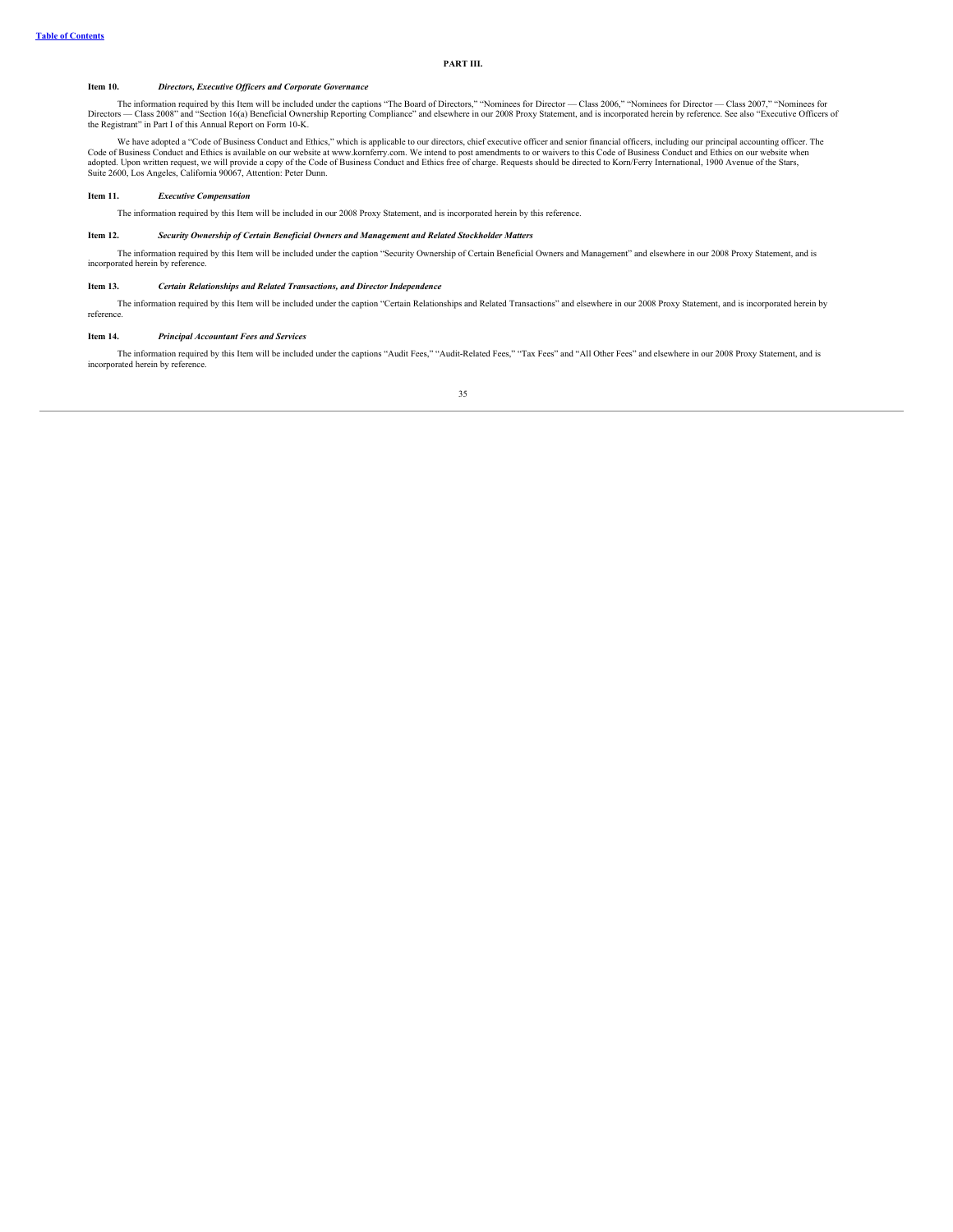**PART IV.**

**Item 15.** *Exhibits and Financial Statement Schedules*

<span id="page-35-0"></span>*Financial Statements.*

**Page** 1. *Index to Financial Statements:* See Consolidated Financial Statements included as part of this Form 10-K. Pursuant to Rule 7-05 of Regulation S-X, the schedules have been omitted as the information to be set forth therein is included in the notes of the audited consolidated financial statements. F-1

# *Exhibits:* **Exhibit Number Description** of **Exhibit** 3.1 Certificate of Incorporation of the Company, filed as Exhibit 3.1 to the Company's Quarterly Report on Form 10-Q, filed December 15, 1999, and incorporated herein by reference.<br>3.2 Certificate of Designations of 7.5% C 3.2 Certificate of Designations of 7.5% Convertible Preferred Stock, filed as Exhibit 3.1 to the Company's Current Report on Form 8-K, filed June 18, 2002, and incorporated herein by reference.<br>3.3 Amended and Restated Byl 4.1 Form of Common Stock Certificate of the Company, filed as Exhibit 4.1 to the Company's Registration Statement on Form S-3 (No. 333-49286), filed November 3, 2000, and incorporated herein by reference. 4.2 Form of 7.5% Convertible Subordinated Note Due 2010, filed as Exhibit 4.1 to the Company's Current Report on Form 8-K, filed June 18, 2002, and incorporated herein by reference.<br>4.3 Form of Stock Purchase Warrant, file Form of Stock Purchase Warrant, filed as Exhibit 4.2 to the Company's Current Report on Form 8-K, filed June 18, 2002, and incorporated herein by reference.<br>4.4 Subordination Agreement dated as of June 13, 2002 ande by Kor 4.4 Subordination Agreement, dated as of June 13, 2002, made by Korn/Ferry International, a Delaware corporation, Friedman Fleischer & Lowe Capital Partners, L.P., a Delaware limited<br>partnership, and FFL Executive Partners June 18, 2002, and incorporated herein by reference.<br>10.1\* Form of Indemnification Agreement between the Company and some of its executive officers and Directors, filed as Exhibit 10.1 to the Company's Registration Stateme 333-61697), effective February 10, 1999, and incorporated herein by reference.<br>10.2\* Form of U.S. and International Worldwide Executive Benefit Retirement Plan, filed as Exhibit 10.3 to the Company's Registration Statement 10, 1999, and incorporated herein by reference. 10.3\* Form of U.S. and International Worldwide Executive Benefit Life Insurance Plan, filed as Exhibit 10.4 to the Company's Registration Statement on Form S-1 (No. 333-61697), effective February 10, 1999, and incorporated herein by reference. 10.4\* Worldwide Executive Benefit Disability Plan (in the form of Long-Term Disability Insurance Policy), filed as Exhibit 10.5 to the Company's Registration Statement on Form S-1 (No. 333- 61697), effective February 10, 1999, and incorporated herein by reference.

10.5\* Form of U.S. and International Enhanced Executive Benefit and Wealth Accumulation Plan, filed as Exhibit 10.6 to the Company's Registration Statement on Form S-1 (No. 333-61697),

effective February 10, 1999, and incorporated herein by reference.<br>10.6\* Form of U.S. and International Senior Executive Incentive Plan, filed as Exhibit 10.7 to the Company's Registration Statement on Form S-1 (No. 333-61 incorporated herein by reference.

10.7\* Executive Salary Continuation Plan, filed as Exhibit 10.8 to the Company's Registration Statement on Form S-1 (No. 333-61697), effective February 10, 1999, and incorporated herein by reference.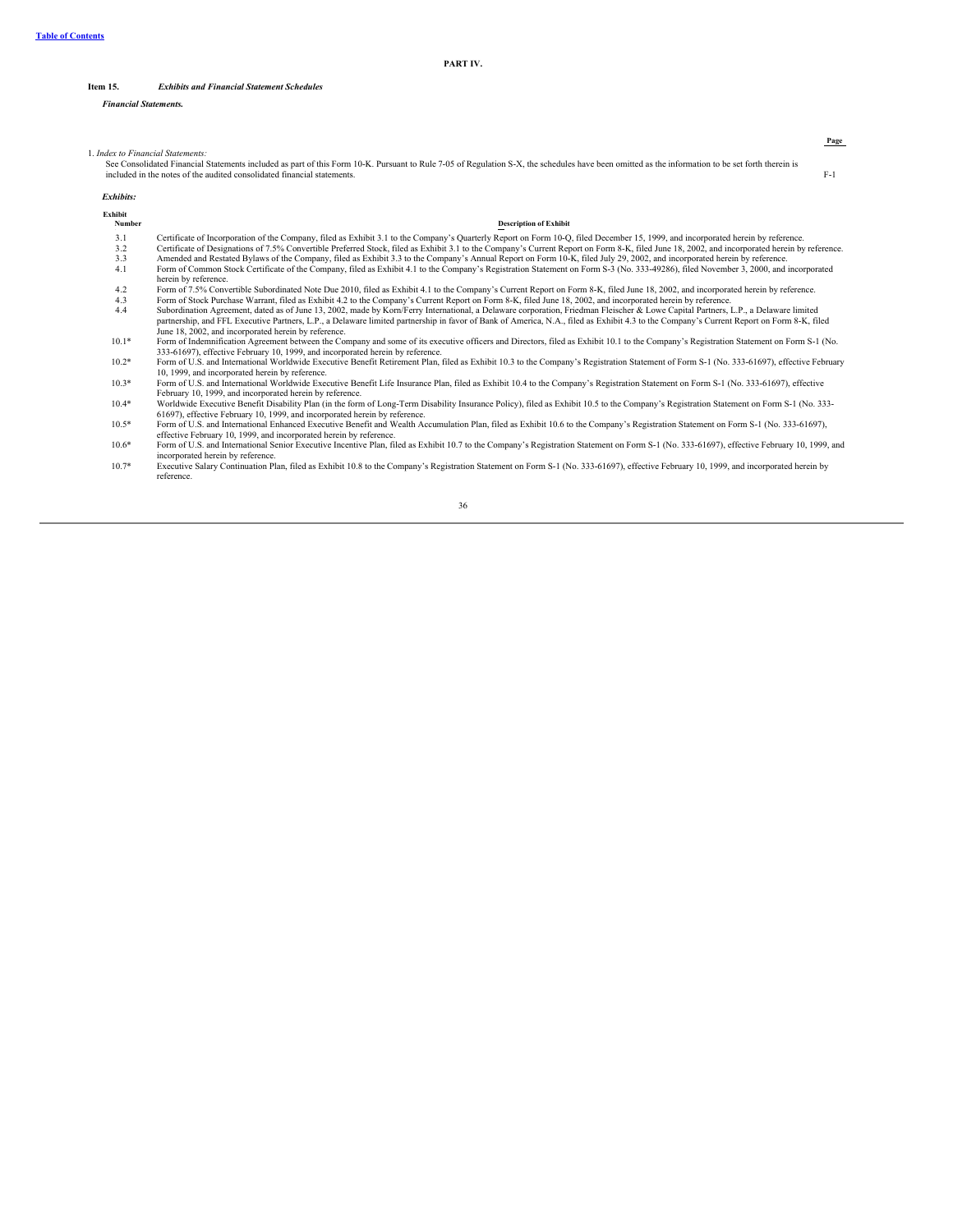## **Table of [Contents](#page-1-0)**

**Exhibit**

## **Number Description of Exhibit**

| Number   | <b>Description of Exhibit</b>                                                                                                                                                                                                                                                                                                                                                                                |
|----------|--------------------------------------------------------------------------------------------------------------------------------------------------------------------------------------------------------------------------------------------------------------------------------------------------------------------------------------------------------------------------------------------------------------|
| $10.8*$  | Form of Amended and Restated Stock Repurchase Agreement, filed as Exhibit 10.10 to the Company's Registration Statement on Form S-1 (No. 333-61697), effective February 10, 1999, and<br>incorporated herein by reference.                                                                                                                                                                                   |
| $10.9*$  | Form of Standard Employment Agreement, filed as Exhibit 10.11 to the Company's Registration Statement on Form S-1 (No. 333-61697), effective February 10, 1999, and incorporated<br>herein by reference.                                                                                                                                                                                                     |
| $10.10*$ | Form of U.S. and Foreign Executive Participation Program, filed as Exhibit 10.27 to the Company's Registration Statement on Form S-1 (No. 333-61697), effective February 10, 1999, and<br>incorporated herein by reference.                                                                                                                                                                                  |
| $10.11*$ | Employment Agreement between the Company and Paul C. Reilly, dated May 24, 2001, filed as Exhibit 10.14 to the Company's Annual Report on Form 10-K, filed July 30, 2001, and<br>incorporated herein by reference.                                                                                                                                                                                           |
| $10.12*$ | Amendment to Employment Agreement between the Company and Paul C. Reilly, dated December 1, 2001, filed as Exhibit 10.1 to the Company's Quarterly Report on Form 10-Q, filed<br>December 17, 2001, and incorporated herein by reference.                                                                                                                                                                    |
| $10.13*$ | Second Amendment to Employment Agreement between the Company and Paul C. Reilly, dated July 1, 2003 filed as Exhibit 10.13 to the Company's Annual Report on Form 10-K, filed July<br>22, 2003, and incorporated herein by reference.                                                                                                                                                                        |
| $10.14*$ | Letter from the Company to Paul C. Reilly, dated June 6, 2001, filed as Exhibit 10.2 to the Company's Quarterly Report on Form 10-Q, filed December 17, 2001, and incorporated herein by<br>reference.                                                                                                                                                                                                       |
| $10.15*$ | Employment Agreement between the Company and Windle B. Priem, dated June 30, 2001, filed as Exhibit 10.1 to the Company's Quarterly Report on Form 10-Q, filed September 14, 2001,<br>and incorporated herein by reference.                                                                                                                                                                                  |
| $10.16*$ | Employment Agreement between the Company and Gary C. Hourihan effective March 6, 2000, filed as Exhibit 10.22 to the Company's Annual Report on Form 10-K, filed July 31, 2000, and<br>incorporated herein by reference.                                                                                                                                                                                     |
| $10.17*$ | Korn/Ferry International Special Severance Pay Policy, dated January 1, 2000, filed as Exhibit 10.2 to the Company's Quarterly Report on Form 10-Q, filed March 19, 2001, and incorporated<br>herein by reference.                                                                                                                                                                                           |
| $10.18*$ | Korn/Ferry International Second Amended and Restated Performance Award Plan, filed as Appendix A to the Company's Definitive Proxy Statement, filed August 12, 2004, and incorporated<br>herein by reference.                                                                                                                                                                                                |
| 10.19    | Investor Rights Agreement, dated as of June 13, 2002, by and among Korn/Ferry International, a Delaware corporation, Friedman Fleischer & Lowe Capital Partners, L.P., a Delaware limited<br>partnership, and FFL Executive Partners, L.P., a Delaware limited partnership, filed as Exhibit 10.1 to the Company's Current Report on Form 8-K, filed June 18, 2002, and incorporated<br>herein by reference. |
| $10.21*$ | Letter from Korn/Ferry International Futurestep, Inc. to Robert H. McNabb, dated December 3, 2001, filed as Exhibit 10.29 to the Company's Amended Annual Report on Form 10-K/A, filed<br>August 12, 2002, and incorporated herein by reference.                                                                                                                                                             |
| $10.22*$ | Letter from the Company to Robert H. McNabb, dated November 29, 2001, filed as Exhibit 10.30 to the Company's Amended Annual Report on Form 10-K/A, filed August 12, 2002, and<br>incorporated herein by reference.                                                                                                                                                                                          |
| $10.23*$ | Employment Agreement between the Company and Robert H. McNabb, dated October 1, 2003, filed as Exhibit 10.2 to the Company's Quarterly Report on Form 10-Q, filed December 12,<br>2003, and incorporated herein by reference.                                                                                                                                                                                |
| $10.24*$ | Employee Stock Purchase Plan filed as Exhibit 10.29 to the Company's Annual Report on Form 10-K, filed July 22, 2003, and incorporated herein by reference.                                                                                                                                                                                                                                                  |
| $10.25*$ | Employment Agreement between the Company and Gary D. Burnison, dated October 1, 2003, filed as Exhibit 10.2 to the Company's Quarterly Report on Form 10-Q, filed March 12, 2004,<br>and incorporated herein by reference.                                                                                                                                                                                   |
| 10.26    | Letter Agreement, dated December 31, 2003, among the Company, Friedman Fleischer & Lowe Capital Partners, L.P. and FFL Executive Partners, L.P., filed as Exhibit 10.1 to the<br>Company's Ouarterly Report on Form 10-O, filed March 12, 2004, and incorporated herein by reference.                                                                                                                        |

37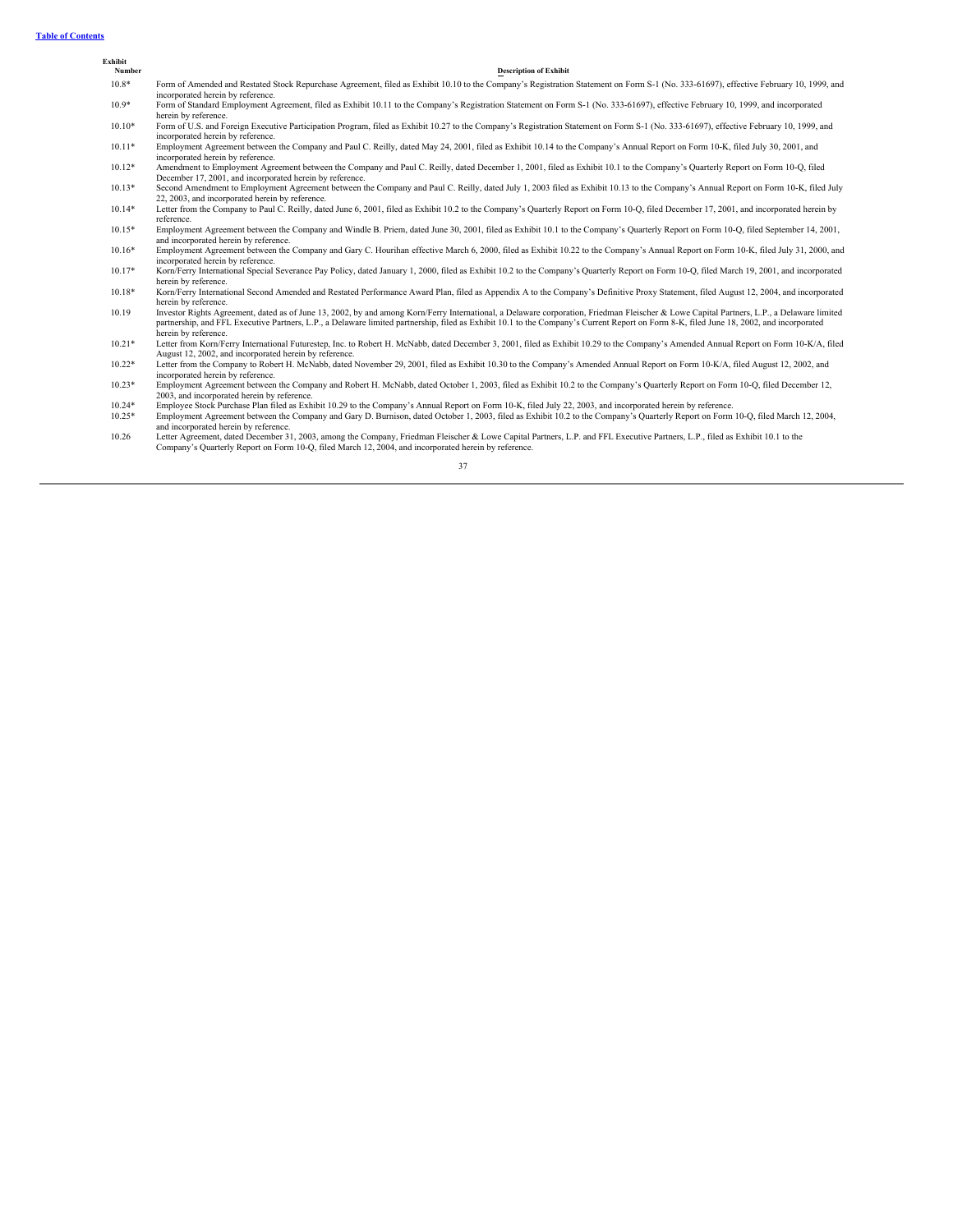# **Exhibit**

| :nıdıt<br>Number  | <b>Description of Exhibit</b>                                                                                                                                                                                                                                                                                                                                                                                                  |
|-------------------|--------------------------------------------------------------------------------------------------------------------------------------------------------------------------------------------------------------------------------------------------------------------------------------------------------------------------------------------------------------------------------------------------------------------------------|
| $10.27*$          | Third Amendment to the Employment Agreement between the Company and Paul C. Reilly, dated March 10, 2004, filed as Exhibit 10.3 to the Company's Quarterly Report on Form 10-Q,<br>filed March 12, 2004, and incorporated herein by reference.                                                                                                                                                                                 |
| 10.28*            | Form of Indemnification Agreement between the Company and some of its executive officers and directors, filed as Exhibit 10.4 to the Company's Quarterly Report on Form 10-Q, filed<br>March 12, 2004, and incorporated herein by reference.                                                                                                                                                                                   |
| 10.29             | Amended and Restated Credit Agreement dated as of February 22, 2005 among the Company, the lenders party thereto and Wells Fargo Bank, N.A., as administrative agent, filed as Exhibit<br>4.01 to the Company's Current Report on Form 8-K, filed February 23, 2005, and incorporated herein by reference.                                                                                                                     |
| $10.30*$          | Fourth Amendment to the Employment Agreement between the Company and Paul C. Reilly, dated March 7, 2005, filed as Exhibit 10.32 to the Company's Annual Report on Form 10-K,<br>filed July 14, 2005, and incorporated herein by reference.                                                                                                                                                                                    |
| 10.31<br>$10.32*$ | Summary of Non-Employee Director Compensation, filed as Exhibit 10.1 to the Company's Current Report on Form 8-K, filed January 12, 2006, and incorporated herein by reference.<br>Fifth Amendment to the Employment Agreement between the Company and Paul C. Reilly, dated April 26, 2006, filed as Exhibit 10.32 to the Company's Annual Report on Form 10-K, filed<br>July 14, 2006, and incorporated herein by reference. |
| $10.33*$          | Form of Restricted Stock Award Agreement to Employees Under the Performance Award Plan filed as Exhibit 10.1 to the Company's Current Report on Form 8-K, filed June 29, 2006, and<br>incorporated herein by reference.                                                                                                                                                                                                        |
| $10.34*$          | Form of Restricted Stock Award Agreement to Non-Employee Directors Under the Performance Award Plan filed as Exhibit 10.2 to the Company's Current Report on Form 8-K, filed June<br>29, 2006, and incorporated herein by reference.                                                                                                                                                                                           |
| $10.35*$          | Stock and Asset Purchase Agreement dated as of August 8, 2006 by and among Lominger Limited, Inc., Lominger Consulting, Inc., Michael M. Lombardo, Robert W. Eichinger, and the<br>Company filed as Exhibit 10.1 to the Company's Quarterly Report on Form 10-Q, filed September 8, 2006, and incorporated herein by reference.                                                                                                |
| $10.36*$          | Letter Agreement between the Company and Robert H. McNabb dated as of September 29, 2006, filed as Exhibit 10.1 to the Company's Quarterly Report on Form 10-Q, filed December 11,<br>2006, and incorporated herein by reference.                                                                                                                                                                                              |
| $10.37*$          | Letter Agreement dated December 14, 2006 by and among the Company and Gary C. Hourihan, Executive Vice President of the Company and President of Leadership Development<br>Solutions, modifying the terms of Mr. Hourihan's Employment Agreement, dated March 6, 2000, filed as Exhibit 10.1 to the Company's Quarterly Report on Form 10-Q, filed March 12,<br>2007, and incorporated herein by reference.                    |
| $10.38*$          | Letter from the Company to Gary Burnison, dated March 30, 2007, filed as Exhibit 10.38 to the Company's Annual Report on Form 10-K, filed June 29, 2007, and incorporated herein by<br>reference.                                                                                                                                                                                                                              |
| $10.39*$          | Non Renewal of Employment Agreement between the Company and Paul C. Reilly, dated April 24, 2007, filed as Exhibit 10.39 to the Company's Annual Report on Form 10-K, filed June<br>29, 2007, and incorporated herein by reference.                                                                                                                                                                                            |
| $10.40*$          | Employment Agreement between the Company and Paul C. Reilly, dated April 24, 2007, filed as Exhibit 10.40 to the Company's Annual Report on Form 10-K, filed June 29, 2007, and<br>incorporated herein by reference.                                                                                                                                                                                                           |
| $10.41*$          | Employment Agreement between the Company and Gary Burnison, dated April 24, 2007, filed as Exhibit 10.41 to the Company's Annual Report on Form 10-K, filed June 29, 2007, and<br>incorporated herein by reference.                                                                                                                                                                                                            |
| $10.42*$          | Employment Agreement between the Company and Stephen J. Giusto, dated October 10, 2007, filed as Exhibit 10.1 to the Company's Quarterly Report on Form 10-Q, filed December 10,<br>2007, and incorporated herein by reference.                                                                                                                                                                                                |

38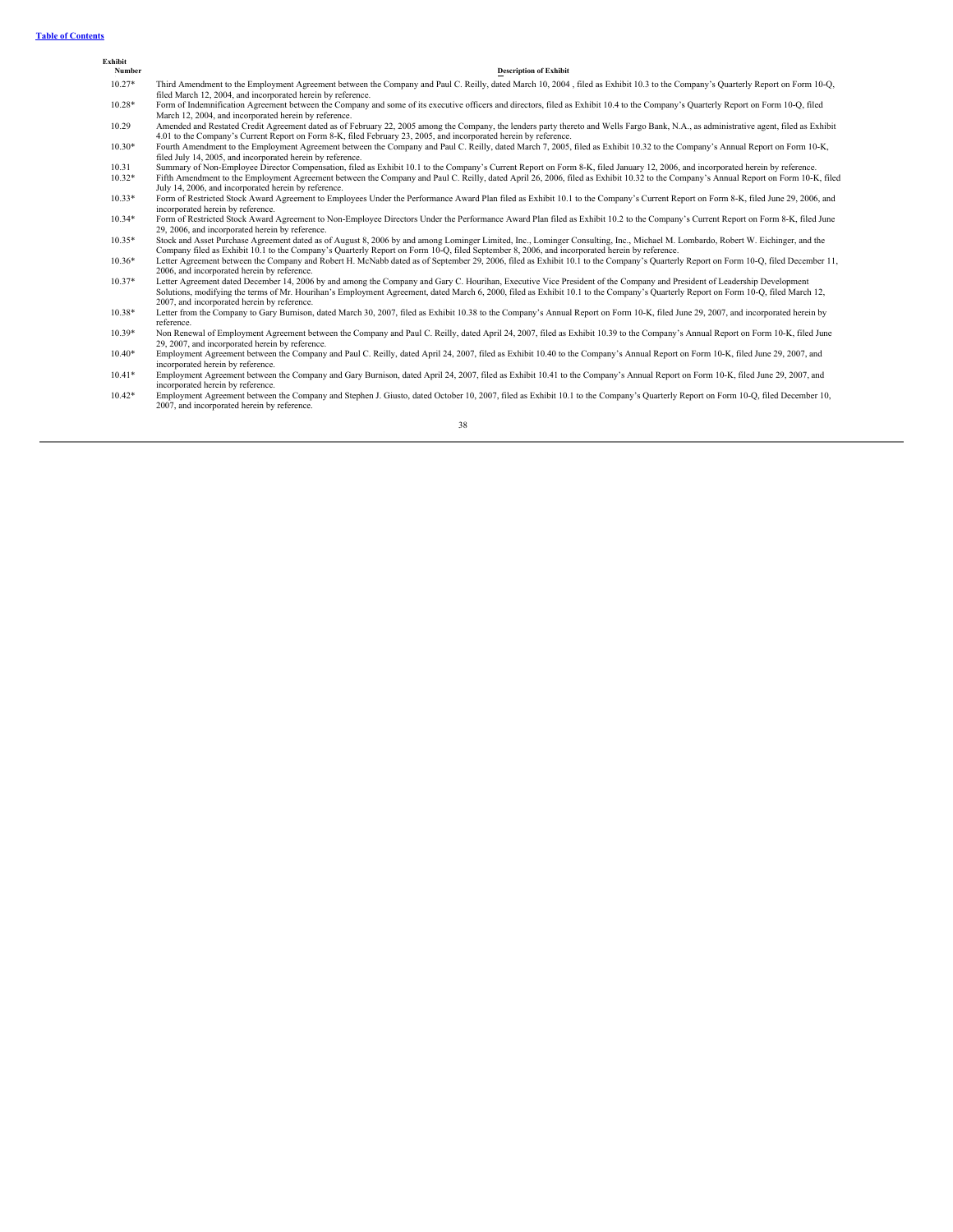## **Table of [Contents](#page-1-0)**

**Exhibit Number Description** of **Exhibit** 10.43\* Form of Restricted Stock Unit Award Agreement to Directors Under the Performance Award Plan, filed as Exhibit 10.2 to the Company's Quarterly Report on Form 10-Q, filed December 10, 2007, and incorporated herein by reference.<br>10.44\* Letter from the Company to Ana Dutra, dated January 16, 2008, filed as Exhibit 10.1 to the Company's Quarterly Report on Form 10-Q, filed March 11, 2008, and incorporated 21.1 Subsidiaries of Korn/Ferry International.<br>23.1 Consent of Ernst & Young, LLP, Independent Registered Public Accounting Firm.<br>24.1 Power of Attorney (contained on signature page).<br>31.1 Chief Executive Officer Certifica

31.2 Chief Financial Officer Certification pursuant to Rule 13a-14(a) under the Exchange Act. 32.1 Chief Executive Officer and Chief Financial Officer Certification pursuant to 18 U.S.C. Section 1350.

\* Management contract, compensatory plan or arrangement.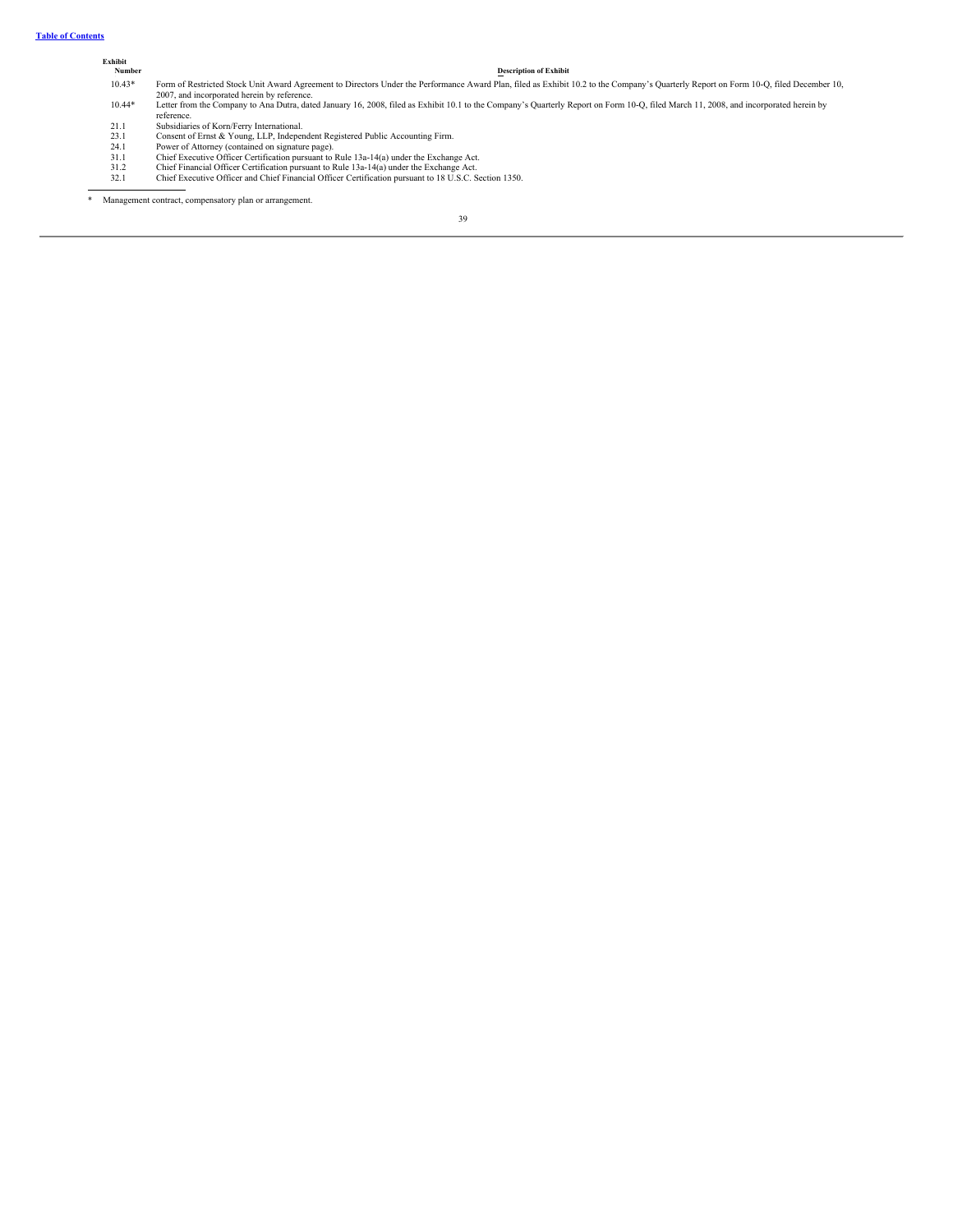**SIGNATURES**

Pursuant to the requirements of Section 13 or 15(d) of the Securities Exchange Act of 1934, as amended, the registrant has duly caused this report to be signed on its behalf by the<br>undersigned, thereunto duly authorized.

Korn/Ferry International

By: /s/ Stephen J. Giusto **Stephen J. Giusto Executive Vice President and Chief Financial Officer**

Date: June 30, 2008

### **POWER OF ATTORNEY**

KNOW ALL MEN BY THESE PRESENTS, that each of the undersigned officers and directors of the registrant hereby constitutes and appoints Peter L. Dunn and Gary D. Burnison, and each of<br>them, as law will attomey-in-fact and ag

Pursuant to the requirements of the Securities Exchange Act of 1934, as amended, this report has been signed below by the following persons on behalf of the registrant and in the capacities and on the dates indicated.

| Signature                                       | Title                   | Date          |
|-------------------------------------------------|-------------------------|---------------|
| /s/ Paul C. Reilly<br>Paul C. Reilly            | Chairman of the Board   | June 30, 2008 |
| /s/ Gary D. Burnison<br>Gary D. Burnison        | Chief Executive Officer | June 30, 2008 |
| /s/ James E. Barlett<br>James E. Barlett        | Director                | June 30, 2008 |
| /s/ Frank V. Cahouet<br><b>Frank V. Cahouet</b> | Director                | June 30, 2008 |
| /s/ Patti S. Hart<br>Patti S. Hart              | Director                | June 30, 2008 |
| /s/ Debra Perry<br><b>Debra Perry</b>           | Director                | June 30, 2008 |
|                                                 | 40                      |               |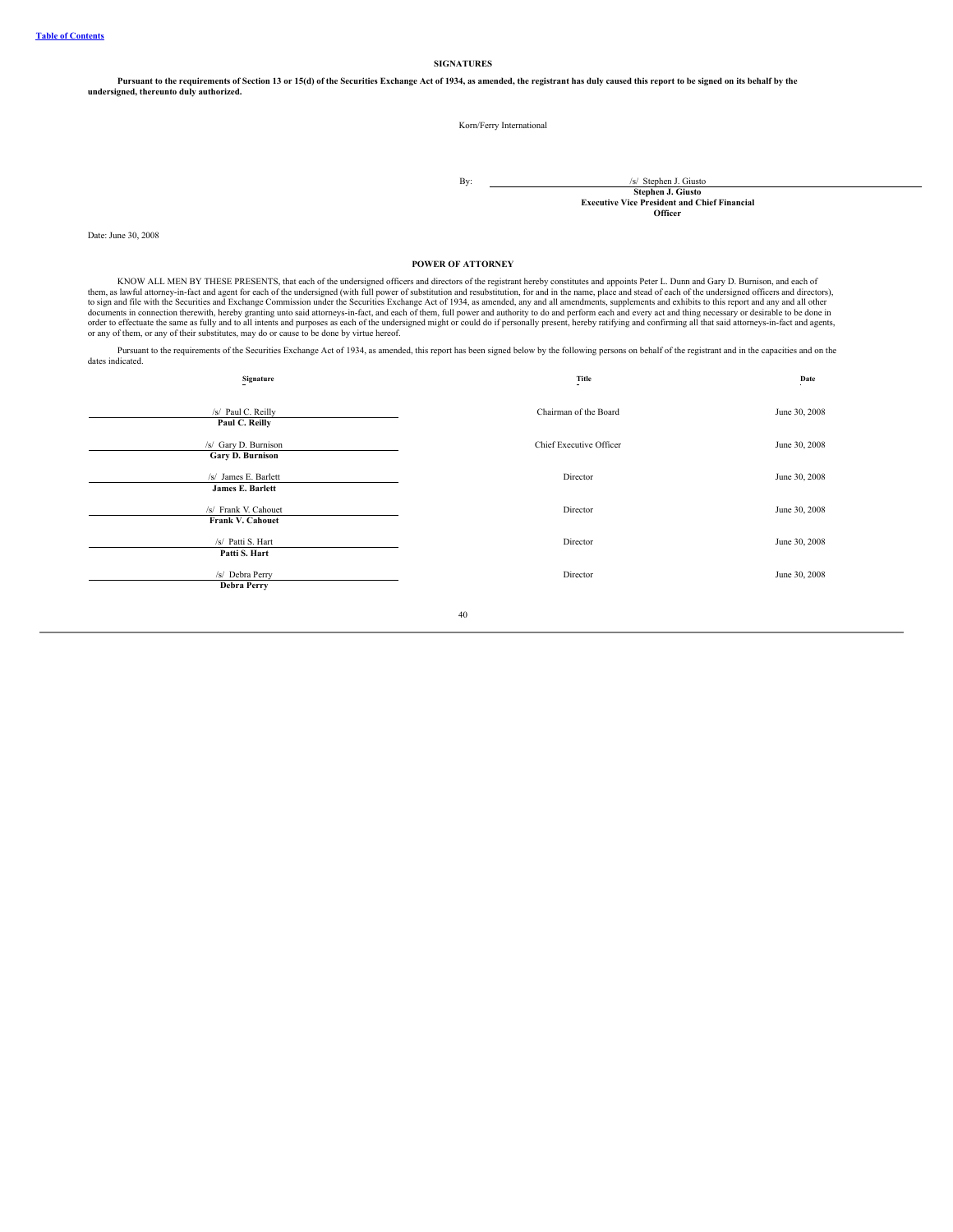| Signature                                           | Title    | Date          |
|-----------------------------------------------------|----------|---------------|
| /s/ Edward D. Miller<br><b>Edward D. Miller</b>     | Director | June 30, 2008 |
| /s/ Ihno Schneevoigt<br><b>Ihno Schneevoigt</b>     | Director | June 30, 2008 |
| /s/ Gerhard Schulmeyer<br><b>Gerhard Schulmeyer</b> | Director | June 30, 2008 |
| /s/ Ken Whipple<br><b>Ken Whipple</b>               | Director | June 30, 2008 |
| /s/ Harry L. You<br>Harry L. You                    | Director | June 30, 2008 |
|                                                     |          |               |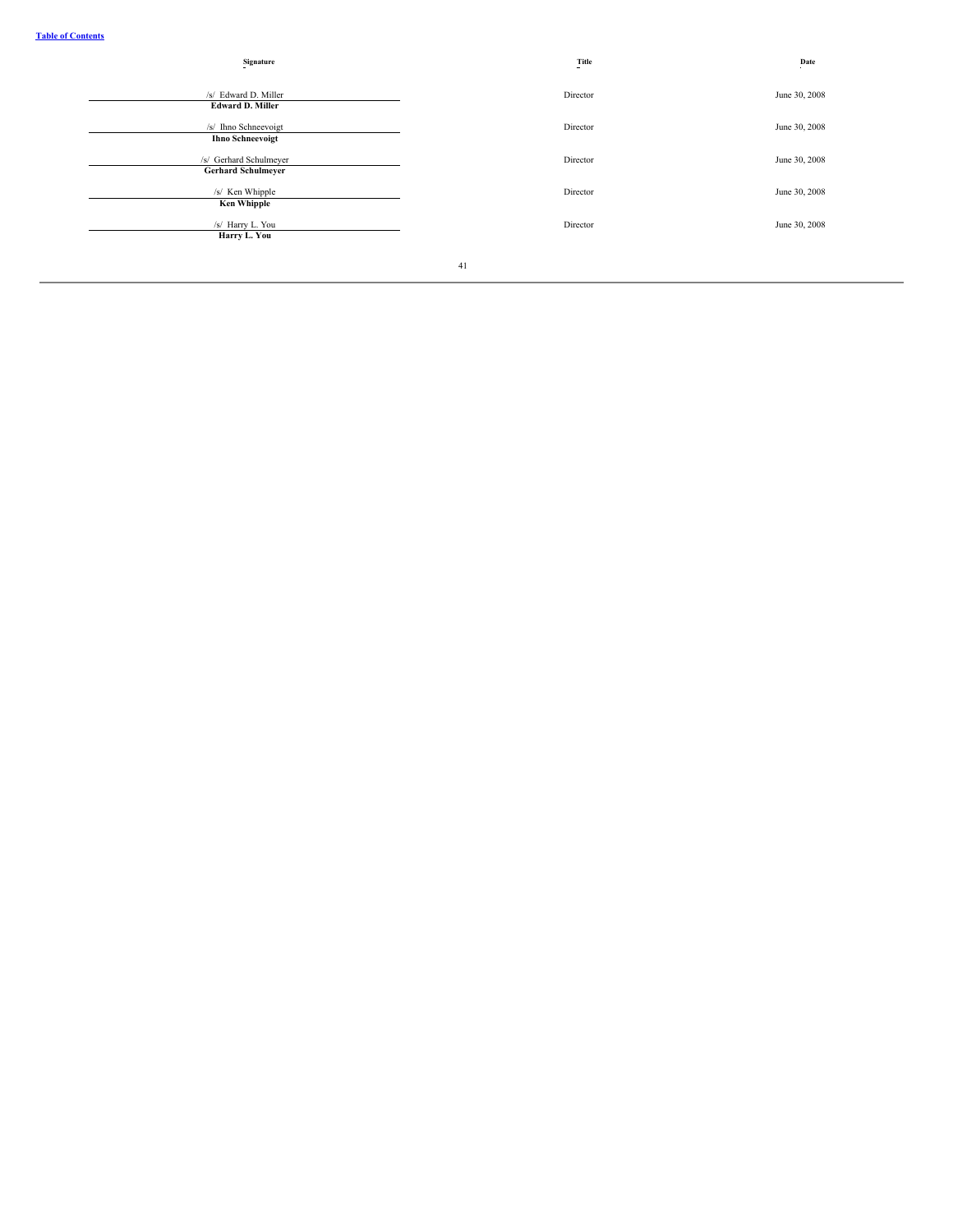## **INDEX TO FINANCIAL STATEMENTS**

| Management's Report on Internal Control over Financial Reporting                                     | $F-2$ |
|------------------------------------------------------------------------------------------------------|-------|
| Report of Independent Registered Public Accounting Firm on Internal Control over Financial Reporting | F-3   |
| Report of Independent Registered Public Accounting Firm                                              | $F-4$ |
| Consolidated Balance Sheets as of April 30, 2008 and 2007                                            | $F-5$ |
| Consolidated Statements of Income for the three years ended April 30, 2008                           | $F-6$ |
| Consolidated Statements of Stockholders' Equity for the three years ended April 30, 2008             | $F-7$ |
| Consolidated Statements of Cash Flows for the three years ended April 30, 2008                       | $F-8$ |
| Notes to Consolidated Financial Statements                                                           | $F-9$ |
|                                                                                                      |       |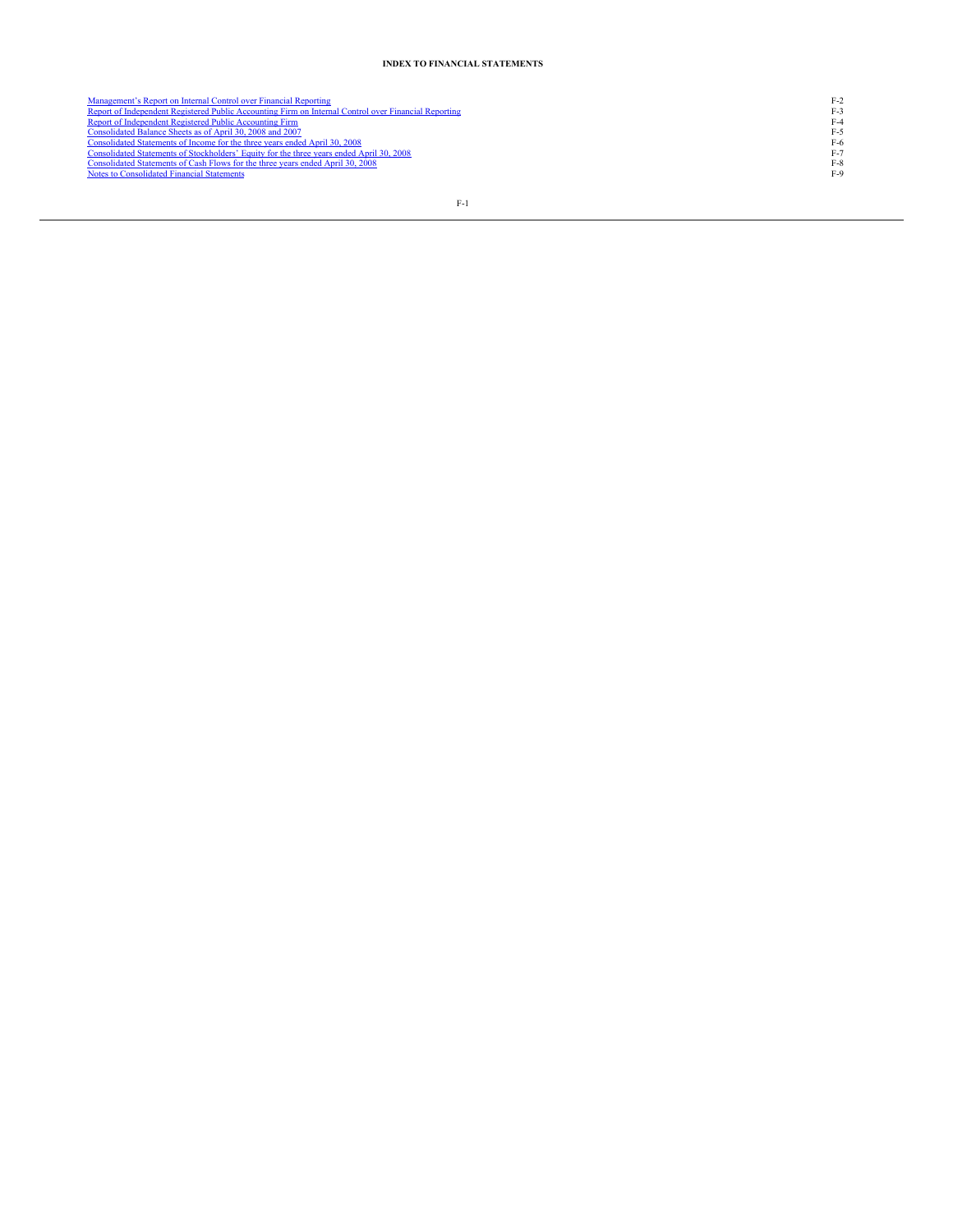#### **MANAGEMENT'S REPORT ON INTERNAL CONTROL OVER FINANCIAL REPORTING**

Management of Korn/Ferry International (the "Company") is responsible for establishing and maintaining adequate internal control over financial reporting and for the assessment of the effectiveness of internal control over financial reporting. As defined by the Securities and Exchange Commission, internal control over financial reporting is a process designed by, or supervised by, the Company's principal<br>executive an accounting principles.

The Company's internal control over financial reporting is supported by written policies and procedures, that (1) pertain to the maintenance of records that, in reasonable detail, accurately and fairly reflect the transactions and dispositions of the Company's assets; (2) provide reasonable assurance that transactions are recorded as necessary to permit preparation of financial statements in accordance with<br>generally acc (3) provide reasonable assurance regarding prevention or timely detection of unauthorized acquisition, use or disposition of the Company's assets that could have a material effect on the financial statements.

Because of its inherent limitations, internal control over financial reporting may not prevent or detect misstatements. Projections of any evaluation of effectiveness to future periods are subject to the risk that control may become inadequate because of changes in conditions, or that the degree of compliance with the policies or procedures may deteriorate.

In connection with the preparation of the Company's annual financial statements, management of the Company has undertaken an assessment of the effectiveness of the Company's internal control<br>over financial reporting as of internal control over financial reporting.

Based on this assessment, management did not identify any material weakness in the Company's internal control over financial reporting, and management has concluded that the Company's internal control over financial reporting was effective as of April 30, 2008.

Ernst & Young, LLP, the independent registered public accounting firm that audited the Company's financial statements for the year ended April 30, 2008 included in this annual report, has issued an audit report on the effe

June 26, 2008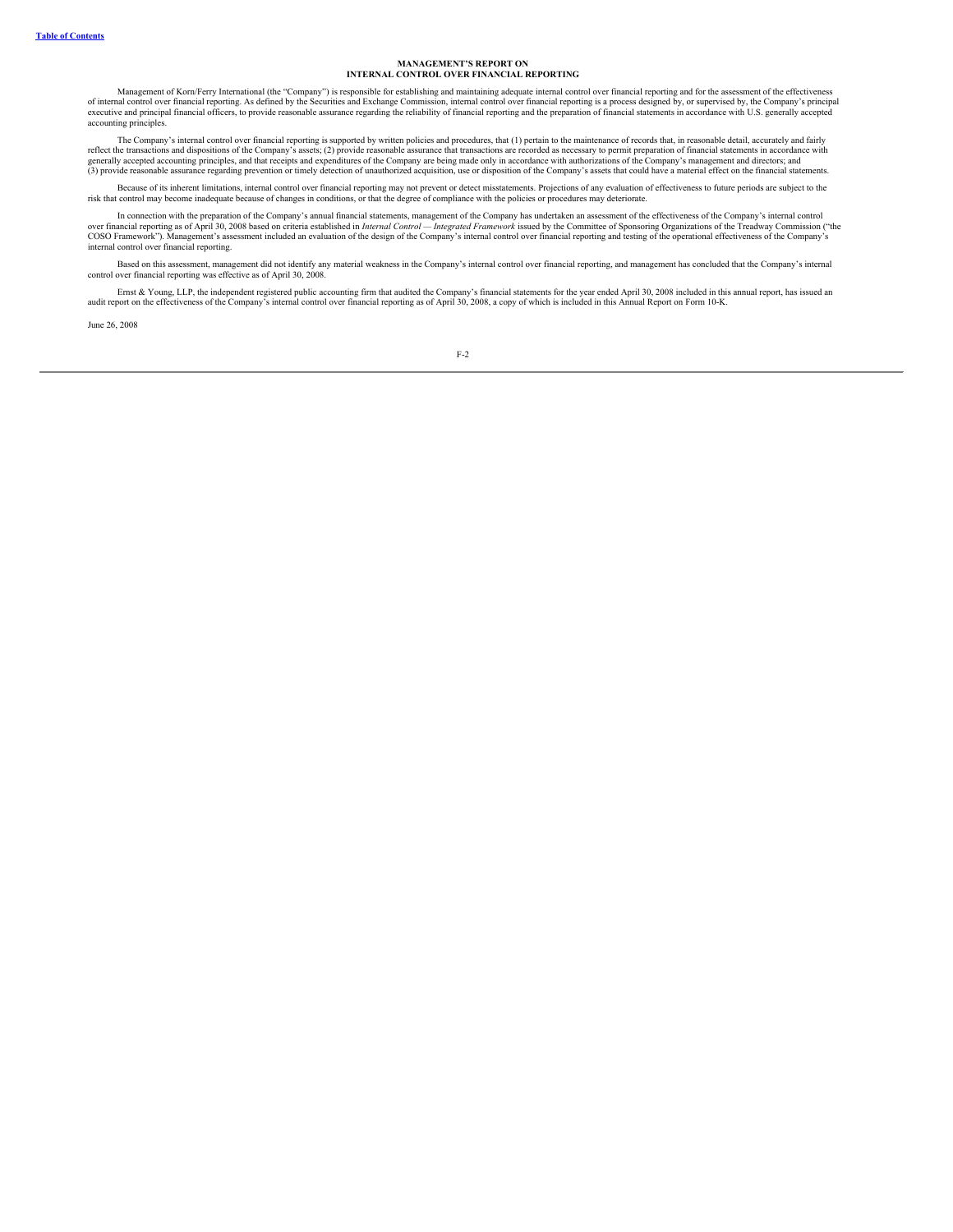#### **REPORT OF INDEPENDENT REGISTERED PUBLIC ACCOUNTING FIRM ON INTERNAL CONTROL OVER FINANCIAL REPORTING**

Stockholders and Board of Directors Korn/Ferry International

— We have audited Korn/Ferry International and subsidiaries' (the "Company") internal control over financial reporting as of April 30, 2008, based on criteria established in Internal Control —<br>Integrated Framework issued b Reporting. Our responsibility is to express an opinion on the Company's internal control over financial reporting based on our audit.

We conducted our audit in accordance with the standards of the Public Company Accounting Oversight Board (United States). Those standards require that we plan and perform the audit to obtain reasonable assurance about whether effective internal control over financial reporting was maintained in all material respects. Our audit included obtaining an understanding of internal control over financial<br>reporting, as we considered necessary in the circumstances. We believe that our audit provides a reasonable basis for our opinion.

A company's internal control over financial reporting is a process designed to provide reasonable assurance regarding the reliability of financial reporting and the preparation of financial statements for external purposes permit preparation of financial statements in accordance with generally accepted accounting principles, and that receipts and expenditures of the company are being made only in accordance with<br>authorizations of management assets that could have a material effect on the financial statements.

Because of its inherent limitations, internal control over financial reporting may not prevent or detect misstatements. Also, projections of any evaluation of effectiveness to future periods are subject to the risk that controls may become inadequate because of changes in conditions, or that the degree of compliance with the policies or procedures may deteriorate.

In our opinion, Korn/Ferry International and subsidiaries maintained, in all material respects, effective internal control over financial reporting as of April 30, 2008, based on the COSO criteria.

We also have audited, in accordance with the standards of the Public Company Accounting Oversight Board (United States), the consolidated balance sheets of Korn/Ferry International and<br>subsidiaries as of April 30, 2008 and dated June 26, 2008 expressed an unqualified opinion thereon.

/s/ Ernst & Young LLP

Los Angeles, California June 26, 2008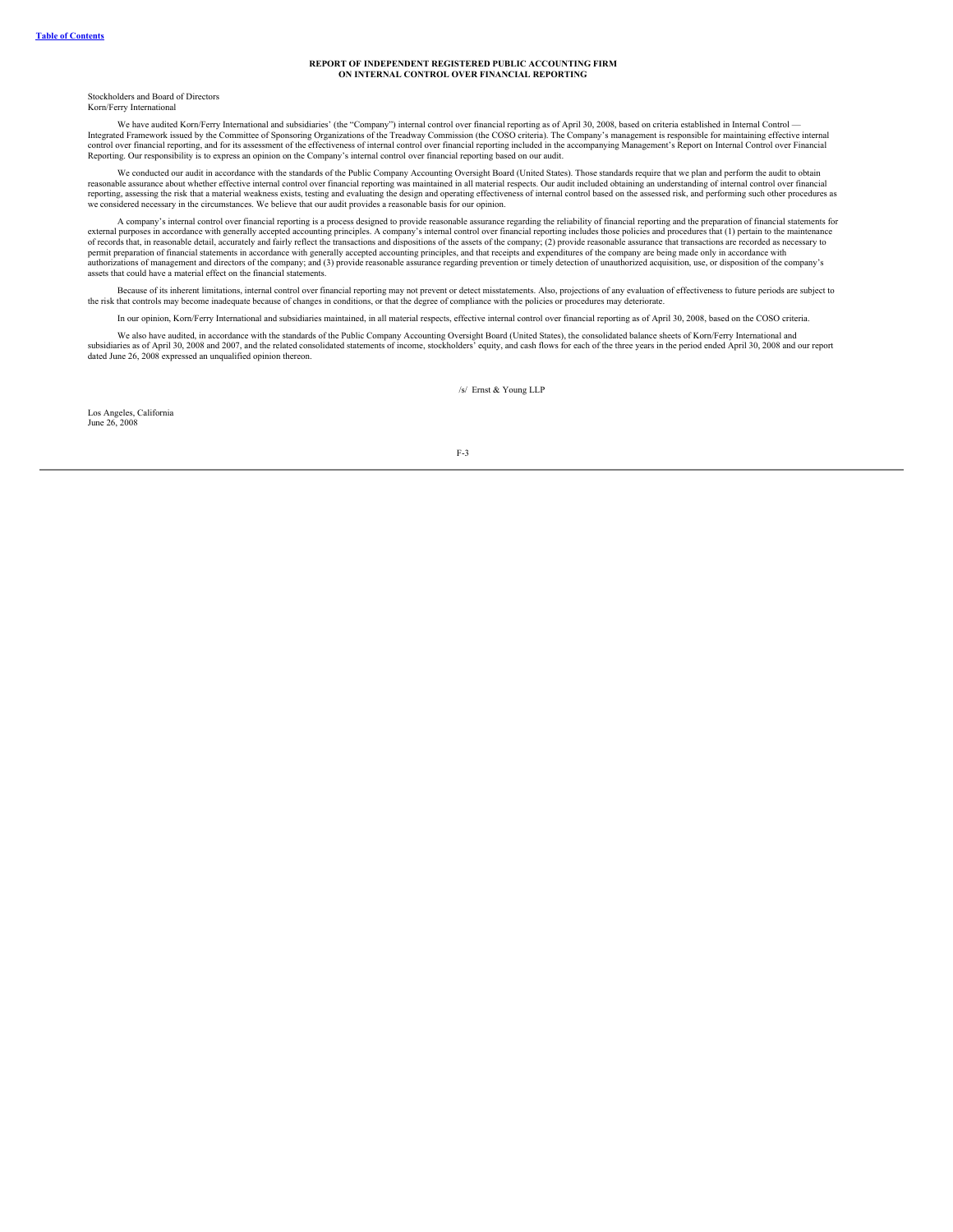#### **REPORT OF INDEPENDENT REGISTERED PUBLIC ACCOUNTING FIRM**

Stockholders and Board of Directors Korn/Ferry International

We have audited the accompanying consolidated balance sheets of Korn/Ferry International and subsidiaries (the "Company") as of April 30, 2008 and 2007, and the related consolidated statements of<br>income, stockholders' equi is to express an opinion on these financial statements based on our audits.

We conducted our audits in accordance with the standards of the Public Company Accounting Oversight Board (United States). Those standards require that we plan and perform the audit to obtain reasonable assurance about whe statements. An audit also includes assessing the accounting principles used and significant estimates made by management, as well as evaluating the overall financial statement presentation. We believe that<br>our audits provi

In our opinion, the financial statements referred to above present fairly, in all material respects, the consolidated financial position of Korn/Ferry International and subsidiaries at April 30, 2008 and<br>2007, and the cons

As discussed in Note 1 to the consolidated financial statements, the Company adopted the provisions of FASB Interpretation No. 48 on May 1, 2007. Also as discussed in Note 1, the Company changed its method of accounting for defined benefit pension and other post retirement plans in accordance with Statement of Financial Accounting Standards No. 158 on April 30, 2007, and effective May 1,<br>2006, the Company

We also have audited, in accordance with the standards of the Public Company Accounting Oversight Board (United States), the Company's internal control over financial reporting as of April 30,<br>2008, based on criteria estab an unqualified opinion thereon.

/s/ Ernst & Young LLP

Los Angeles, California June 26, 2008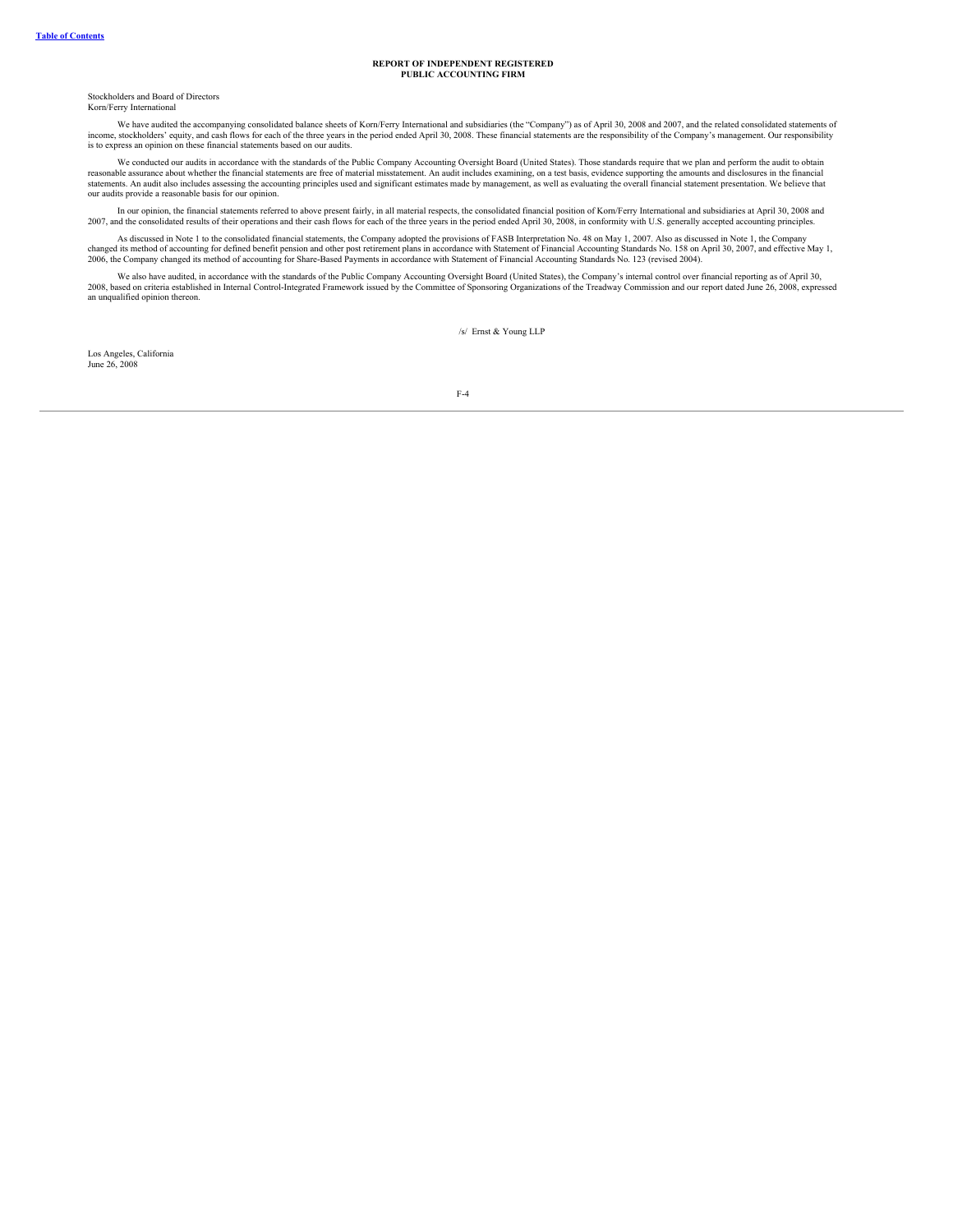<span id="page-45-0"></span>**CONSOLIDATED BALANCE SHEETS**

|                                                                                                                                                   |   | April 30,                                |   |         |
|---------------------------------------------------------------------------------------------------------------------------------------------------|---|------------------------------------------|---|---------|
|                                                                                                                                                   |   | 2008                                     |   | 2007    |
|                                                                                                                                                   |   | (In thousands, except per share amounts) |   |         |
| <b>ASSETS</b>                                                                                                                                     |   |                                          |   |         |
| Cash and cash equivalents                                                                                                                         | S | 318,918                                  | s | 232,531 |
| Marketable securities                                                                                                                             |   | 49,869                                   |   | 91.736  |
| Receivables due from clients, net of allowance for doubtful accounts of \$11,504 and \$9,822, respectively                                        |   | 119,952                                  |   | 107,751 |
| Income tax and other receivables                                                                                                                  |   | 7.071                                    |   | 6.357   |
| Deferred income taxes                                                                                                                             |   | 10,401                                   |   | 9,524   |
| Prepaid expenses                                                                                                                                  |   | 20,057                                   |   | 16,861  |
| Total current assets                                                                                                                              |   | 526,268                                  |   | 464,760 |
| Marketable securities, noncurrent                                                                                                                 |   | 20.475                                   |   |         |
| Property and equipment, net                                                                                                                       |   | 32,462                                   |   | 25.999  |
| Cash surrender value of company owned life insurance policies, net of loans                                                                       |   | 81,377                                   |   | 76,478  |
| Deferred income taxes                                                                                                                             |   | 47,128                                   |   | 42,013  |
| Goodwill                                                                                                                                          |   | 142,699                                  |   | 124,268 |
| Intangible assets, net                                                                                                                            |   | 15,519                                   |   | 18,040  |
| Investments and other                                                                                                                             |   | 14,286                                   |   | 9,933   |
| Total assets                                                                                                                                      | S | 880,214                                  | s | 761,491 |
| <b>LIABILITIES AND STOCKHOLDERS' EQUITY</b>                                                                                                       |   |                                          |   |         |
| Accounts payable                                                                                                                                  | S | 15.309                                   | s | 10,383  |
| Income taxes payable                                                                                                                              |   | 20,948                                   |   | 22,432  |
| Compensation and benefits payable                                                                                                                 |   | 199,081                                  |   | 158,145 |
| Other accrued liabilities                                                                                                                         |   | 37,120                                   |   | 38,529  |
| Total current liabilities                                                                                                                         |   | 272,458                                  |   | 229,489 |
| Deferred compensation and other retirement plans                                                                                                  |   | 105,719                                  |   | 91,360  |
| Other liabilities                                                                                                                                 |   | 5,903                                    |   | 7,687   |
| <b>Total liabilities</b>                                                                                                                          |   | 384,080                                  |   | 328,536 |
| Stockholders' equity:                                                                                                                             |   |                                          |   |         |
| Common stock, \$0.01 par value, 150,000 shares authorized, 54,786 and 52,323 shares issued and 44,593 and 46,040 shares outstanding, respectively |   | 358,568                                  |   | 380,559 |
| Retained earnings                                                                                                                                 |   | 95.014                                   |   | 32.344  |
| Accumulated other comprehensive income                                                                                                            |   | 43,097                                   |   | 20,605  |
| Stockholders' equity                                                                                                                              |   | 496,679                                  |   | 433,508 |
| Less: Notes receivable from stockholders                                                                                                          |   | (545)                                    |   | (553)   |
| Total stockholders' equity                                                                                                                        |   | 496,134                                  |   | 432,955 |
| Total liabilities and stockholders' equity                                                                                                        |   | 880,214                                  | s | 761,491 |
|                                                                                                                                                   |   |                                          |   |         |

The accompanying notes are an integral part of these consolidated financial statements.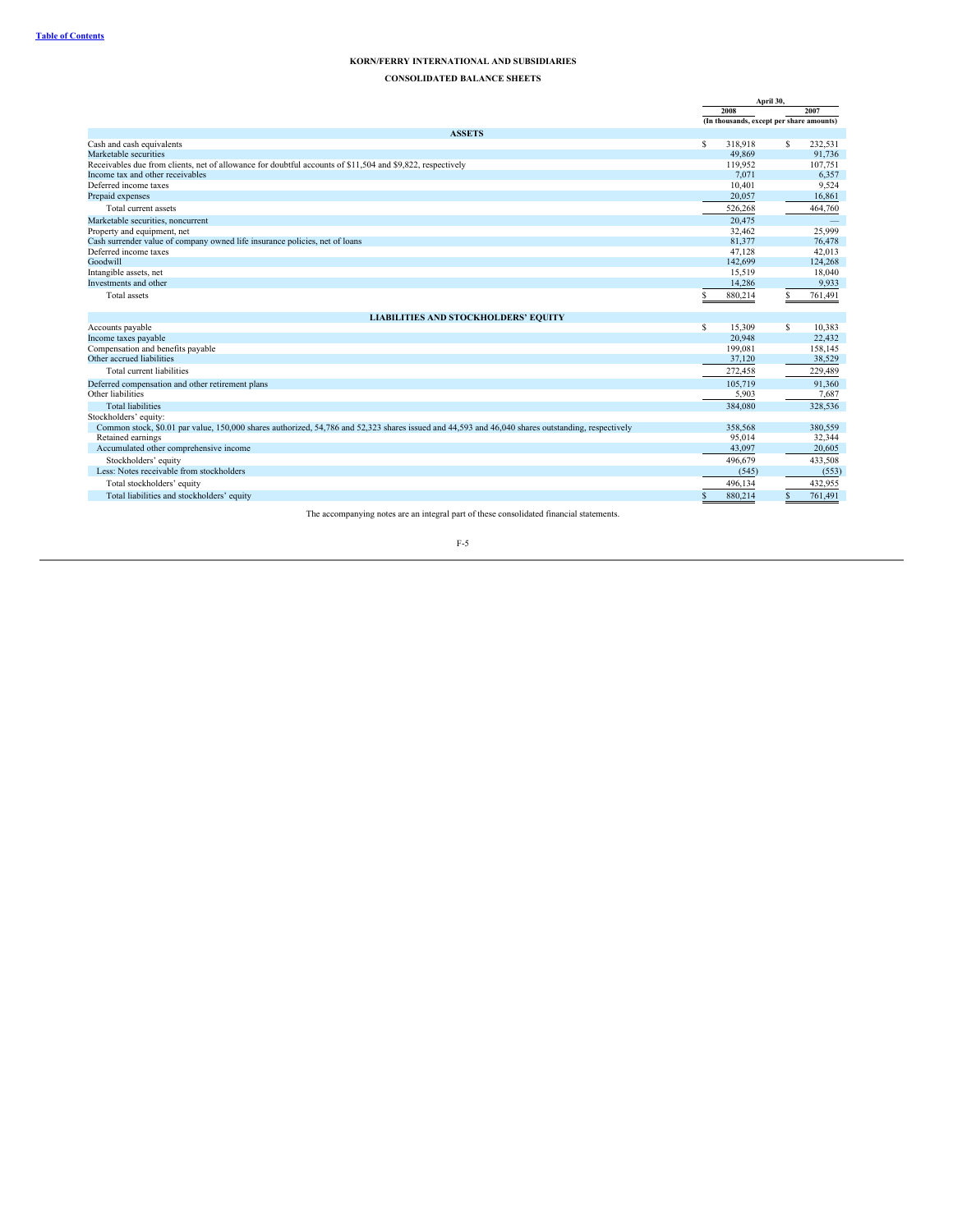**CONSOLIDATED STATEMENTS OF INCOME**

|                                                                                                |              |                                          |    | Year Ended April 30, |      |         |
|------------------------------------------------------------------------------------------------|--------------|------------------------------------------|----|----------------------|------|---------|
|                                                                                                | 2008<br>2007 |                                          |    |                      | 2006 |         |
|                                                                                                |              | (In thousands, except per share amounts) |    |                      |      |         |
| Fee revenue                                                                                    | S.           | 790,570                                  | S. | 653,422              | s    | 522,882 |
| Reimbursed out-of-pocket engagement expenses                                                   |              | 45,072                                   |    | 35,779               |      | 28,887  |
| Total revenue                                                                                  |              | 835,642                                  |    | 689,201              |      | 551,769 |
| Compensation and benefits                                                                      |              | 540,056                                  |    | 447,692              |      | 341,196 |
| General and administrative expenses                                                            |              | 134,542                                  |    | 105,312              |      | 93,462  |
| Out-of-pocket engagement expenses                                                              |              | 58,750                                   |    | 44,662               |      | 31,927  |
| Depreciation and amortization                                                                  |              | 10,441                                   |    | 9,280                |      | 9,002   |
| Total operating expenses                                                                       |              | 743,789                                  |    | 606,946              |      | 475,587 |
| Operating income                                                                               |              | 91,853                                   |    | 82,255               |      | 76,182  |
| Interest and other income, net                                                                 |              | 11,949                                   |    | 10,416               |      | 11,086  |
| Interest expense                                                                               |              | 4,812                                    |    | 10,172               |      | 10,244  |
| Income before provision for income taxes and equity in earnings of unconsolidated subsidiaries |              | 98,990                                   |    | 82,499               |      | 77,024  |
| Provision for income taxes                                                                     |              | 36,081                                   |    | 30,164               |      | 19,594  |
| Equity in earnings of unconsolidated subsidiaries, net                                         |              | 3,302                                    |    | 3,163                |      | 2,000   |
| Net income                                                                                     |              | 66,211                                   |    | 55,498               |      | 59,430  |
| Basic earnings per common share                                                                |              | 1.50                                     |    | 1.40                 |      | 1.49    |
| Basic weighted average common shares outstanding                                               |              | 44,012                                   |    | 39,774               |      | 39,890  |
| Diluted earnings per common share                                                              |              | 1.46                                     |    | 1.24                 |      | 1.32    |
| Diluted weighted average common shares outstanding                                             |              | 45,528                                   |    | 46,938               |      | 47,270  |

The accompanying notes are an integral part of these consolidated financial statements.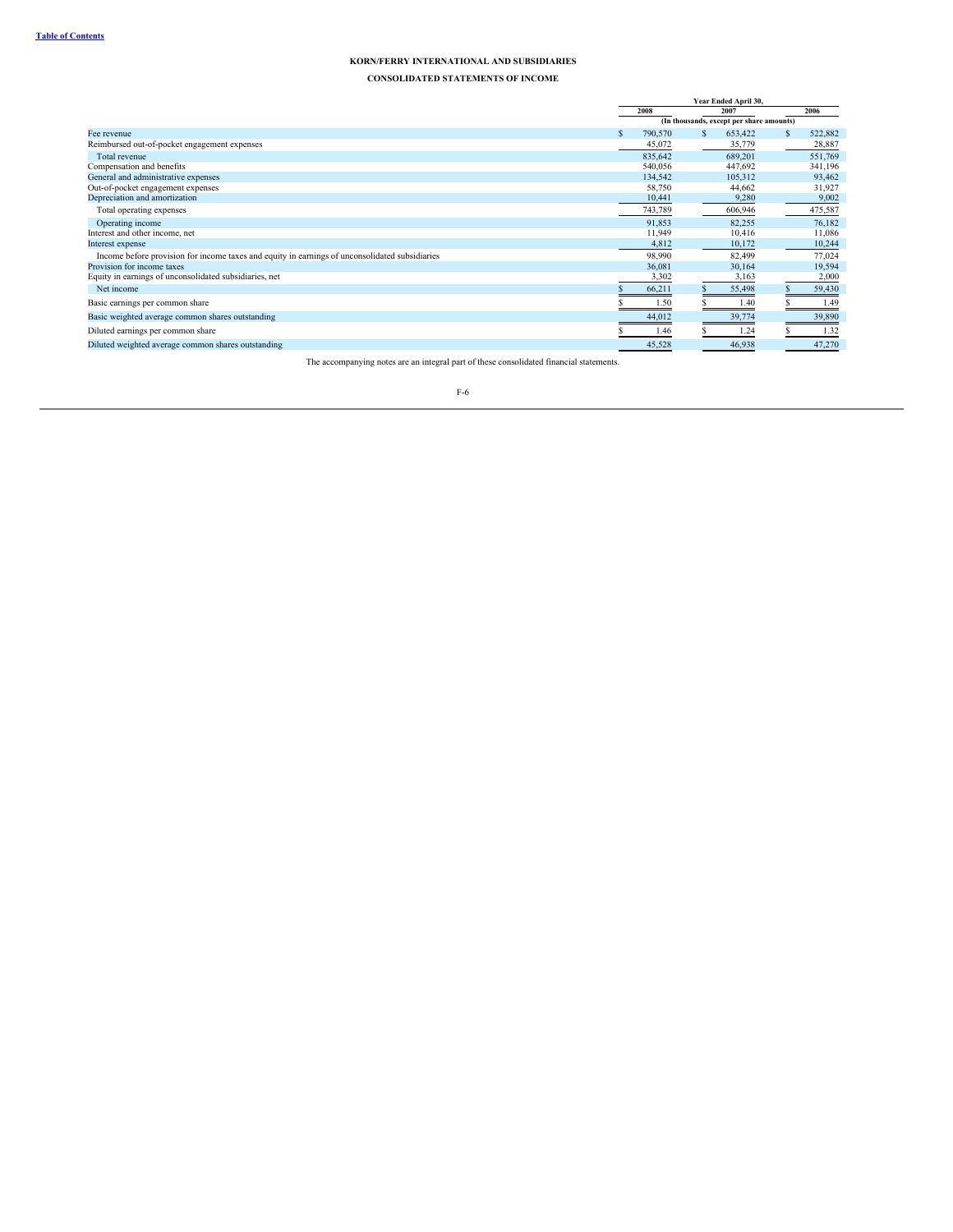## **CONSOLIDATED STATEMENTS OF STOCKHOLDERS' EQUITY**

|                                                               | Number<br>of<br><b>Shares</b> | Common<br><b>Stock</b>          | <b>Retained</b><br>Earnings           | Unearned<br><b>Restricted</b><br><b>Stock</b><br>Compensation | Accumulated<br>Other<br>Comprehensive<br>Income<br>(In thousands) | Stockholders'<br>Equity  | Comprehensive<br>Income  |
|---------------------------------------------------------------|-------------------------------|---------------------------------|---------------------------------------|---------------------------------------------------------------|-------------------------------------------------------------------|--------------------------|--------------------------|
|                                                               |                               |                                 |                                       |                                                               |                                                                   |                          |                          |
| Balance as of May 1, 2005<br>Purchase of stock                | 39,888<br>(1,045)             | 330,745<br>(20, 687)            | (82, 584)<br>$\overline{\phantom{a}}$ | (4,355)                                                       | 9,679                                                             | 253,485<br>(20, 687)     |                          |
| Issuance of stock                                             | 1,941                         | 20,049                          | $\sim$                                |                                                               |                                                                   | 20,049                   |                          |
| Issuance of restricted stock                                  | 417                           | 7,471                           | $\overline{\phantom{a}}$              | (7, 511)                                                      |                                                                   | (40)                     |                          |
| Amortization of unearned restricted stock compensation        | $\overline{\phantom{a}}$      | $\sim$                          |                                       | 4,135                                                         |                                                                   | 4,135                    |                          |
| Variable stock-based compensation                             | $\overline{\phantom{a}}$      | 837                             | $\overline{\phantom{a}}$              | $\overline{\phantom{a}}$                                      | -                                                                 | 837                      | $\overline{\phantom{a}}$ |
| Tax benefit from exercise of stock options                    |                               | 5,870                           |                                       |                                                               |                                                                   | 5,870                    | $\overline{\phantom{a}}$ |
| Comprehensive income:                                         |                               |                                 |                                       |                                                               |                                                                   |                          |                          |
| Net income                                                    |                               |                                 | 59.430                                |                                                               |                                                                   | 59.430                   | S<br>59,430              |
| Reclassification adjustment for gains included in net income  |                               | $\overline{\phantom{a}}$        | $\overline{\phantom{a}}$              |                                                               | (573)                                                             | (573)                    | (573)                    |
| Unrealized gain on marketable securities, net of taxes        |                               |                                 |                                       |                                                               | 872                                                               | 872                      | 872                      |
| Foreign currency translation adjustments                      |                               |                                 |                                       |                                                               | 932                                                               | 932                      | 932                      |
| Comprehensive income                                          |                               | $\sim$                          | $\overline{\phantom{a}}$              | $\overline{\phantom{a}}$                                      | $\overline{\phantom{a}}$                                          | $\overline{\phantom{a}}$ | 60,661<br>S              |
| Balance as of April 30, 2006                                  | 41,201                        | 344,285                         | (23, 154)                             | (7, 731)                                                      | 10,910                                                            | 324,310                  | $\overline{\phantom{a}}$ |
| Adjustment from adoption of SFAS No. 123(R)                   |                               | (7, 731)                        | $\overline{\phantom{a}}$              | 7,731                                                         |                                                                   |                          |                          |
| Purchase of stock                                             | (2, 722)                      | (57, 622)                       | $\overline{\phantom{a}}$              | $\equiv$                                                      | -                                                                 | (57, 622)                | $\overline{\phantom{a}}$ |
| Issuance of stock                                             | 1,975                         | 22,986                          | $\sim$                                |                                                               | -                                                                 | 22,986                   |                          |
| Conversion of 7.5% Convertible Series A Preferred Stock       | 1.117                         | 11.257                          | $\overline{\phantom{a}}$              | -                                                             | -                                                                 | 11.257                   |                          |
| Conversion of 7.5% Convertible Subordinated Notes             | 4,469                         | 45,043                          |                                       |                                                               |                                                                   | 45,043                   |                          |
| Variable stock-based compensation                             |                               | (339)                           | $\overline{\phantom{a}}$              |                                                               |                                                                   | (339)                    |                          |
| Stock-based compensation                                      |                               | 15,669                          |                                       |                                                               |                                                                   | 15,669                   |                          |
| Tax benefit from exercise of stock options                    |                               | 7,011                           | $\overline{\phantom{a}}$              |                                                               | -                                                                 | 7,011                    | $\overline{\phantom{a}}$ |
| Adjustment from adoption of SFAS No. 158, net of income taxes |                               |                                 |                                       |                                                               | (335)                                                             | (335)                    |                          |
| Comprehensive income:                                         |                               |                                 |                                       |                                                               |                                                                   |                          |                          |
| Net income                                                    |                               | $\qquad \qquad =$               | 55,498                                |                                                               |                                                                   | 55,498                   | S.<br>55,498             |
| Unrealized gain on marketable securities, net of taxes        |                               | $\overline{\phantom{a}}$        | -                                     |                                                               | 844                                                               | 844                      | 844                      |
| Foreign currency translation adjustments                      |                               |                                 |                                       |                                                               | 9.186                                                             | 9,186                    | 9.186                    |
| Comprehensive income                                          |                               |                                 |                                       |                                                               |                                                                   |                          | 65,528<br>S              |
| Balance as of April 30, 2007                                  | 46,040                        | 380,559                         | 32,344                                |                                                               | 20,605                                                            | 433,508                  |                          |
| Purchase of stock                                             | (3,099)                       | (60.950)                        | $\overline{\phantom{a}}$              | $\equiv$                                                      | -                                                                 | (60, 950)                |                          |
| Issuance of stock                                             | 1.652                         | 18,736                          | $\overline{\phantom{a}}$              | $\overline{\phantom{a}}$                                      | -                                                                 | 18,736                   |                          |
| Variable stock-based compensation                             | $\overline{\phantom{a}}$      | (76)                            | $\overline{\phantom{a}}$              | -                                                             | -                                                                 | (76)                     | $\overline{\phantom{a}}$ |
| Stock-based compensation                                      | $\overline{\phantom{a}}$      | 15,429                          | $\overline{\phantom{a}}$              |                                                               |                                                                   | 15,429                   |                          |
| Tax benefit from exercise of stock options                    | $\overline{\phantom{a}}$      | 5,096                           | $\overline{\phantom{m}}$              | $\overline{\phantom{a}}$                                      | $\overline{\phantom{0}}$                                          | 5,096                    |                          |
| Cumulative effect of the adoption of FIN 48                   |                               | $\hspace{0.1mm}-\hspace{0.1mm}$ | (3, 541)                              |                                                               |                                                                   | (3,541)                  |                          |
| Purchase of minority shares                                   | $\overline{\phantom{a}}$      | (226)                           | $\overline{\phantom{a}}$              | -                                                             |                                                                   | (226)                    | $\overline{\phantom{a}}$ |
| Comprehensive income:                                         |                               |                                 |                                       |                                                               |                                                                   |                          |                          |
| Net income                                                    |                               | $\overline{\phantom{a}}$        | 66,211                                |                                                               | -                                                                 | 66,211                   | s<br>66,211              |
| Unrealized loss on marketable securities, net of taxes        |                               |                                 | $\sim$                                |                                                               | (3,516)                                                           | (3,516)                  | (3,516)                  |
| Foreign currency translation adjustments                      |                               | $\overline{\phantom{a}}$        | $\overline{\phantom{a}}$              |                                                               | 24.894                                                            | 24.894                   | 24.894                   |
| Defined benefits plans                                        |                               |                                 |                                       |                                                               | 1,114                                                             | 1,114                    | 1,114                    |
| Comprehensive income                                          |                               |                                 |                                       |                                                               |                                                                   |                          | 88,703<br>s              |
| Balance as of April 30, 2008                                  | 44.593                        | 358,568<br><sup>\$</sup>        | 95.014<br>$\hat{\mathbf{x}}$          | $\mathbf{s}$                                                  | $\mathbf S$<br>43.097                                             | S<br>496,679             |                          |

The accompanying notes are an integral part of these consolidated financial statements.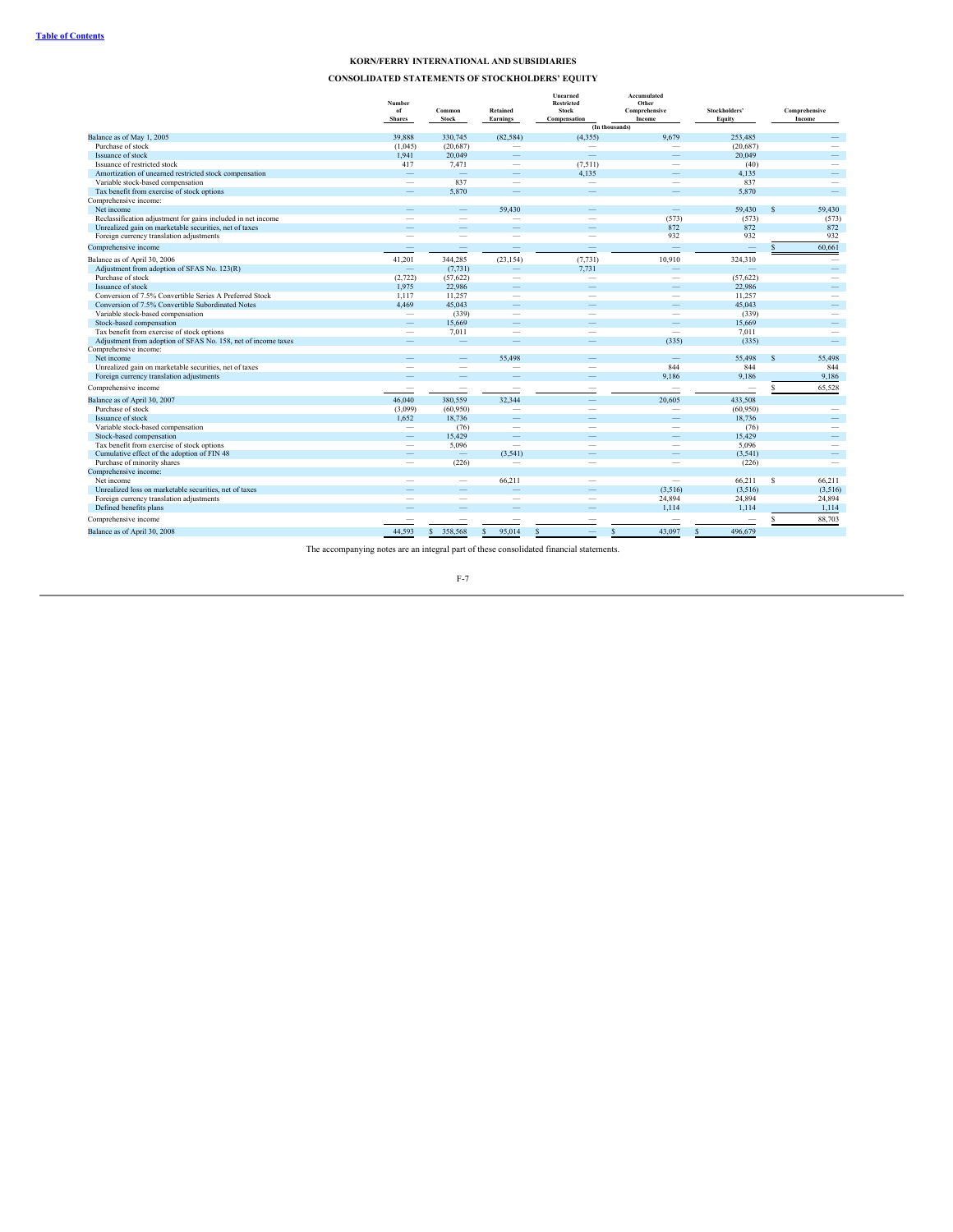## **KORN/FERRY INTERNATIONAL AND SUBSIDIARIES CONSOLIDATED STATEMENTS OF CASH FLOWS**

**Year Ended April 30, 2008 2007 2006 (In thousands)** Cash from operating activities: Same Secure 2016 and the secure of the secure of the secure of the secure of the secure of the secure of the secure of the secure of the secure of the secure of the secure of the secure of t Depreciation and amortization 10,441 9,280 9,002<br>Stock-based compensation expense 15,956 15,949 15,556 15,949 15,949 15,949 15,956 15,949 15,556 15,956 15,956<br>Interest paid in kind and amortization of discount on convertib Gain on disposition of property and equipment<br>
Gain on disposition for doubtful accounts and the surrender of the surrender of the surrender of the surrender<br>
Gains on cash surrender value of life insurance policies (3,460 Realized gains on marketable securities (5,555) (2,138) (1,234) (1,234) (1,234) (1,234) (1,234) (1,234) (1,234) (1,234) (1,234) (1,234) (1,234) (1,234) (1,234) (1,234) (1,234) (1,234) (1,234) (1,234) (1,234) (1,234) (1,234 Recovery on investment loss — — (4,685)<br>
Recovery on investment loss — (4,685)<br>
Deferred income tax benefit – (4,685)<br>
Non cash compensation arrangements (5,992) (12,571)<br>
Non cash compensation arrangements (5,992) Deferred income tax benefit (5,992) (12,571) (2,183)<br>Non cash compensation arrangements (5,992) (12,571) (2,183) Non cash compensation arrangements 1,042 977 6,246<br>
Change in other assets and liabilities, net of effect of acquisitions: Deferred compensation 14,359 19,570 12,656 Receivables (23,214) (25,966) (19,459) Prepaid expenses  $(3,143)$   $(2,332)$   $(309)$ Investment in unconsolidated subsidiaries (4,180) (3,160) (3,160) (3,160)<br>Income taxes payable (5,282) 44,328 1,566 Accounts payable and accrued liabilities (5,282) 44,328 1,5470 1,5470<br>Accounts payable and accrued liabili Other (6,007) (3,232) (803) Net cash provided by operating activities  $109,511$  102,331 74,586 Cash from investing activities: Purchase of property and equipment<br>Proceeds from (purchase of) marketable securities 21,266 (14,108) (11,310)<br>Cash paid for acquisitions, net of cash required (3,622) (24,129) (1,049) Premiums on life insurance policies (1,853) (1,844) (1,853) (1,844) (1,853) (1,844) (1,853) (1,853) (1,8653) (1,8653) (1,8653) (1,8653) (1,8653) (1,8653) (1,853) (1,8653) (1,853) (1,853) (1,853) (1,853) (1,853) (1,853) (1, Net cash provided by (used in) investing activities (47,366) (59,322) (47,366) Cash from financing activities:<br>Payments on life insurance policy loans Payments on life insurance policy loans<br>
1.728<br>
Purochase of common stock upon exercise of employee stock options and in connection with employee stock purchase plan<br>
Proceeds from issuance of common stock upon exercise of Tax benefit from exercise of stock options 5,870<br>Receipts on stockholders' notes 8 6 24<br>Receipts on stockholders' notes 8 6 24 Net cash (used in) provided by financing activities (41,390) (26,019) 7,024 Effect of exchange rate changes on cash and cash equivalents (1,459) (1,459) (1,459) Net increase in cash and cash equivalents the vear the vear the cash of the vear the cash and cash equivalents at hegining of the vear the cash and cash equivalents at hegining of the vear the cash and cash equivalents at Cash and cash equivalents at beginning of the year Cash and cash equivalents at end of the year  $\frac{8}{3}$   $\frac{318,918}{3}$   $\frac{8}{3}$   $\frac{232,531}{3}$   $\frac{8}{3}$   $\frac{211,768}{3}$ Supplemental disclosures of consolidated cash flow information:<br>
Cash paid for interest \$ 4,401 \$ 4,401 Cash paid for income taxes  $\begin{array}{cccc} \text{S} & 47,760 & \text{S} & 27,951 & \text{S} & 14,033 \end{array}$ Supplemental disclosures of non-cash investing and financing activities:<br>
Conversion of debt to equity  $\begin{array}{ccc} \text{S} & - & \text{S} & 56,300 & \text{S} & - \end{array}$ 

The accompanying notes are an integral part of these consolidated financial statements.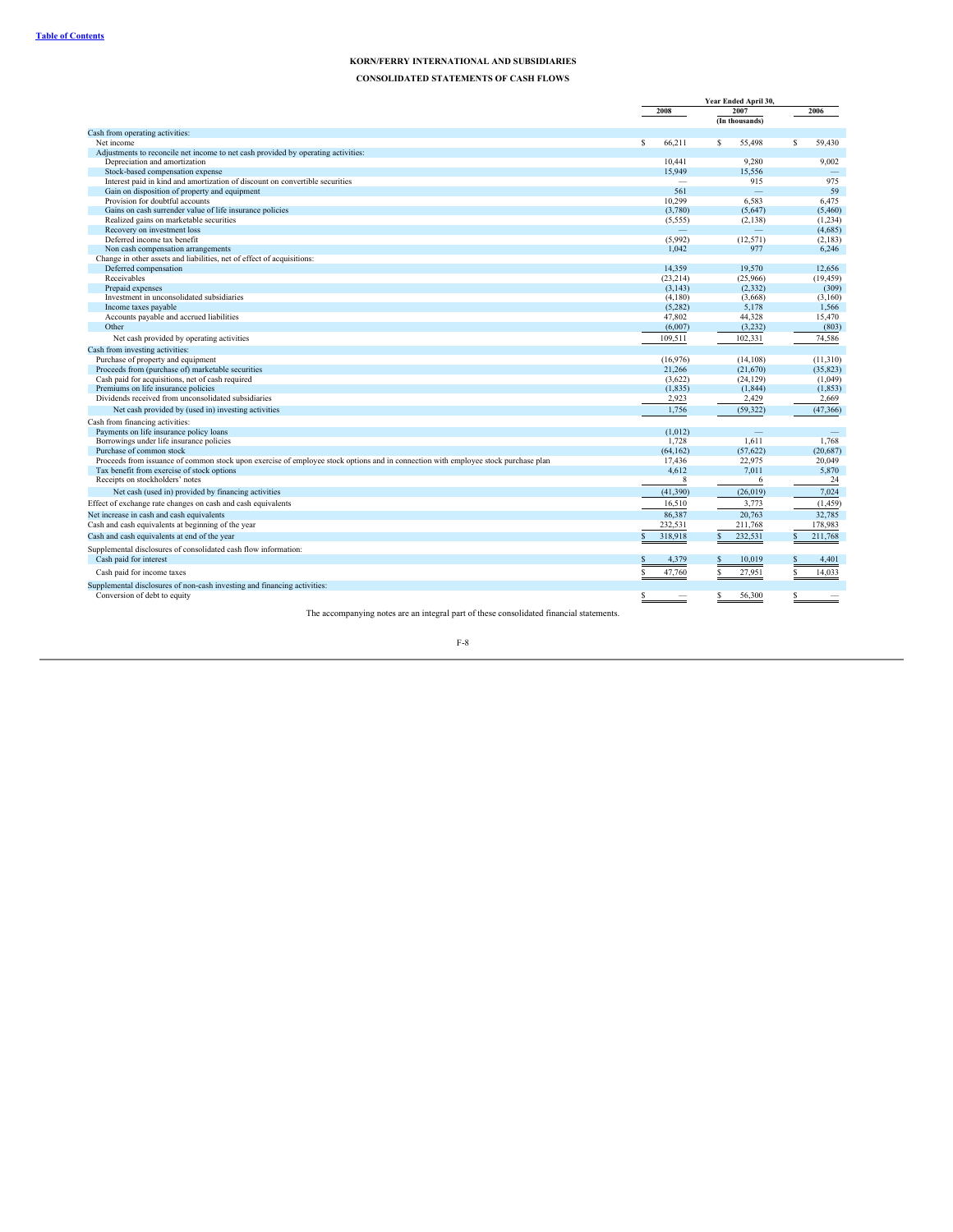#### <span id="page-49-0"></span>**NOTES TO CONSOLIDATED FINANCIAL STATEMENTS**

**April 30, 2008 (Dollars in thousands, except per share amounts)**

#### **1. Organization and Summary of Significant Accounting Policies**

## *Nature of Business*

Korn/Ferry International, a Delaware corporation (the "Company"), and its subsidiaries are engaged in the business of providing executive search, outsourced recruiting and leadership development solutions on a retained basis.

#### *Basis of Consolidation*

The consolidated financial statements include the accounts of the Company and its wholly-owned subsidiaries. All intercompany balances and transactions have been eliminated in consolidation.

Investments in affiliated companies which are 50% or less owned and where the Company exercises significant influence over operations are accounted for using the equity method. Investments in companies in which the Company does not have a controlling interest, or an ownership and voting interest so large as to exert significant influence, are accounted for at market value if the investment is publicly traded or at cost if the investment is not publicly traded. Dividends and other distributions of earnings from both market-value and cost-method investments are included in other income when<br>declared. Dividends re

#### *Basis of Presentation*

The accounting and reporting policies of the Company conform with U.S. generally accepted accounting principles ("U.S. GAAP") and prevailing practice within the industry.

#### *Use of Estimates and Uncertainties*

The preparation of the consolidated financial statements in conformity with U.S. GAAP requires management to make estimates and assumptions that affect the reported amounts of assets and lines and disclosure of contingent assets and liabilities at the date of the financial statements and the reported amounts of revenue and expenses during the reporting period. As a result, actual results could inclusion of differ from these estimates. The most significant areas that require management judgment are revenue recognition (discussed in *Revenue Recognition* below), deferred compensation (see Note 8), marketable securities (see No

#### *Revenue Recognition*

Substantially all professional fee revenue is derived from fees for professional services related to executive recruitment, middle-management recruitment and related services performed on a retained basis. Fee revenue from recruitment activities is generally one-third of the estimated first year compensation plus a percentage of the fee to cover indirect expenses. Fee revenue is recognized as earned. The<br>Company gener Any services that are provided on a contingent basis are recognized once the contingency is fulfilled.

### *Allowance for Doubtful Accounts*

A provision is established for doubtful accounts through a charge to general and administrative expense based on historical experience. After all collection efforts have been exhausted, the Company reduces the allowance for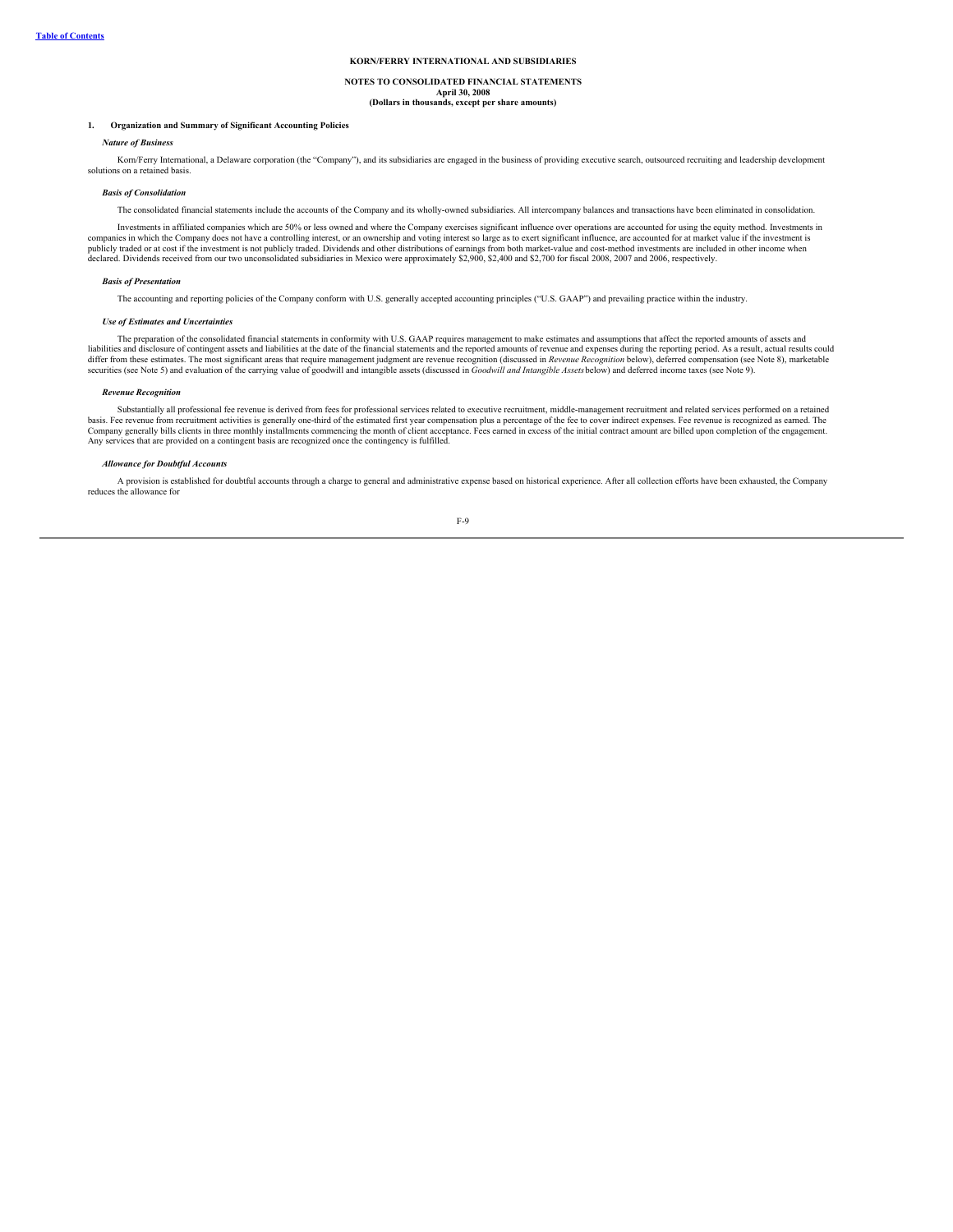#### **NOTES TO CONSOLIDATED FINANCIAL STATEMENTS — (Continued)**

doubtful accounts for balances identified as uncollectible. Total write-offs of accounts receivable were \$8,080, \$5,653 and \$4,818 for fiscal 2008, 2007 and 2006, respectively.

#### *Cash and Cash Equivalents*

The Company considers cash equivalents to be only those investments which are highly liquid, readily convertible and mature within three months from the date of purchase.

#### *Available-for-Sale Securities*

The Company considers its marketable securities as available-for-sale as defined in Statement of Financial Accounting Standards ("SFAS") No. 115, "Accounting for Certain Investments in Debt and Equity Securities" ("SFAS No. 115"). These investments are recorded at fair value and are classified as marketable securities in the accompanying consolidated balance sheets as of April 30, 2008 and 2007. The changes in fair values, net of applicable taxes, are recorded as unrealized gains (losses) as a component of accumulated other comprehensive income in stockholders' equity until the investment is sold or an unrealized loss is no longer considered temporary, at which time the realized or recognized gain or (loss) is included in operations. Realized capital gains and losses on investments are determined on a specific-identification basis.

## *Goodwill and Intangible Assets*

Goodwill arising from acquisitions (see Notes 14 and 15) is recorded as the excess of the purchase price over the fair value of assets acquired. Purchased intangible assets are recorded at the estimated fair value of customer lists, intellectual property and trademarks acquired. Purchased intangible assets are amortized using the straight-line method over the estimated useful lives of 10 to 24 years (see Note 15).

In accordance with SFAS No. 142, "Goodwill and Other Intangible Assets" ("SFAS No. 142"), the Company's annual goodwill impairment test was performed as of January 31, 2008. The goodwill impairment test compares the fair value of a reporting unit with its carrying amount, including goodwill. If the carrying amount of a reporting unit exceeds its fair value, goodwill of the reporting unit would be<br>considere shall be determined in the same manner as the amount of goodwill recognized in a business combination. If the carrying amount of a reporting unit's goodwill exceeds the implied fair value of that goodwill, an<br>impairment lo techniques, including a discounted cash flow methodology. These impairment tests indicated that the fair value of each reporting unit exceeded its carrying amount. As a result, no impairment charge was recognized. There was also no indication of impairment in the fourth quarter of fiscal 2008.

As of April 30 2008, there were no indicators of impairment with respect to the Company's intangible assets.

## *Stock-Based Compensation*

The Company has employee compensation plans under which various types of stock-based instruments are granted. These instruments, as more fully described below, principally include stock options, stock appreciation rights ("SARs"), restricted stock, and an Employee Stock Purchase Plan ("ESPP").

Prior to May 1, 2006, the Company accounted for employee stock-based compensation under the recognition and measurement principles of Accounting Principles Board Opinion ("APB") No. 25, "Accounting for Stock Issued to Employees," ("APB No. 25"), and related Interpretations, as permitted by SFAS No. 123, "Accounting for Stock-Based Compensation" ("SFAS No. 123"). Under the<br>recognition principles of APB No. require the recognition of compensation expense for stock options because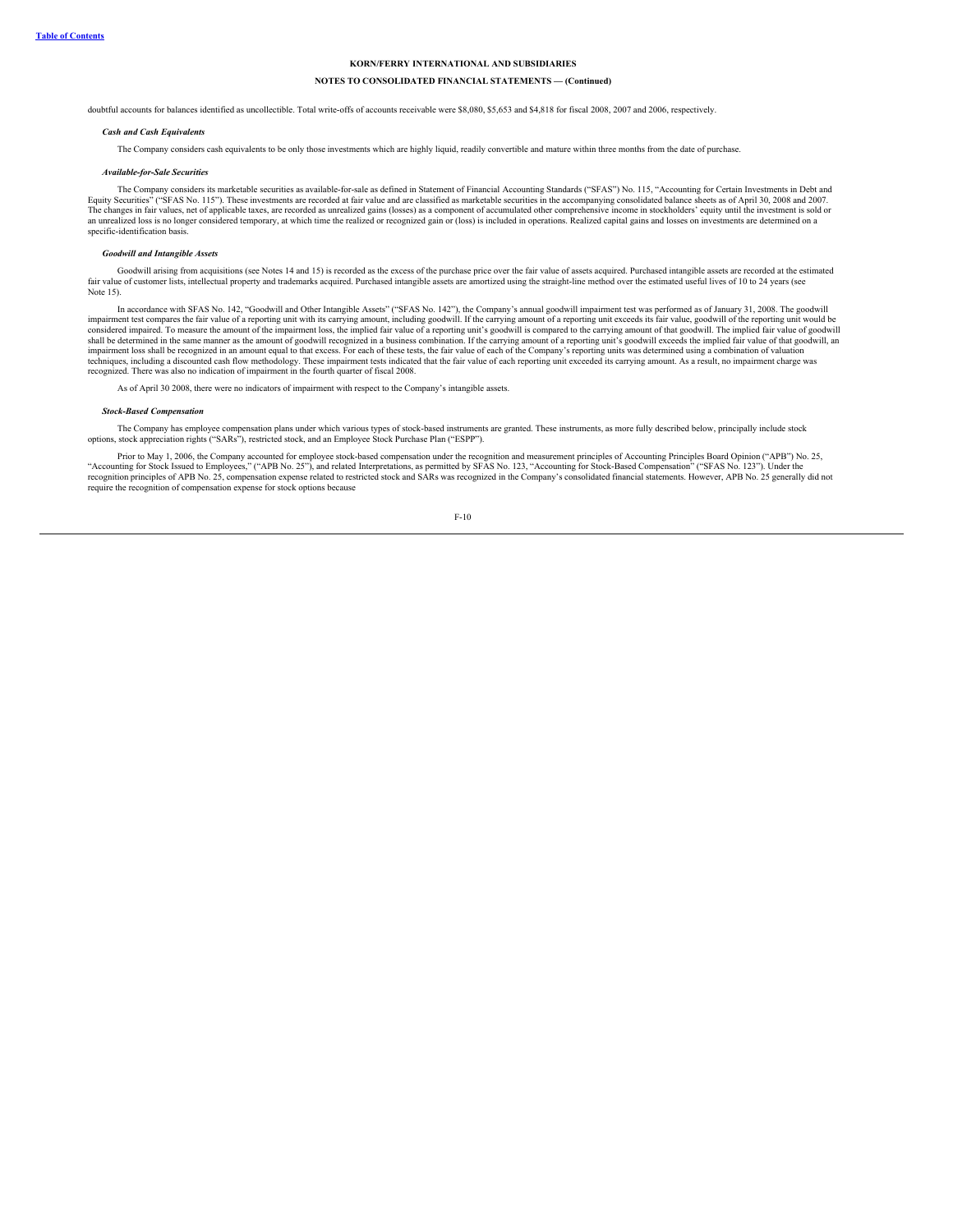#### **NOTES TO CONSOLIDATED FINANCIAL STATEMENTS — (Continued)**

the exercise price of these instruments was generally equal to the market value of the underlying common stock on the date of grant, and the related number of shares granted were fixed at that point in time.<br>Compensation e

Effective May 1, 2006, the Company adopted the fair value recognition provisions of SFAS No. 123(R), "Share-Based Payments" ("SFAS No. 123(R),"). In addition to recognizing compensation expense related to the estimated fai ESPP. The Company adopted SFAS No. 123(R) using the modified-prospective-transition method. Under that transition method, compensation expense recognized subsequent to adoption includes:<br>(a) compensation cost for all share (b) compensation cost for all share-based payments granted or modified subsequent to May 1, 2006, based on the grant-date fair values estimated in accordance with the provisions of SFAS No. 123(R).<br>Consistent with the modi

As a result of recognizing compensation expense for stock options and the ESPP pursuant to the provisions of SFAS No. 123(R), the Company's income before income taxes and net income in fiscal 2008 were \$2,615 and \$1,661 lower, respectively, than if the Company had continued to account for the stock-based compensation under APB No. 25. Basic and diluted earnings per share ("EPS") for fiscal<br>2008 were both \$0.04 fiscal 2007, were \$5,894 and \$3,743 lower, respectively, than if the Company had continued to account for the stock-based compensation under APB No. 25. Basic and diluted EPS for fiscal 2007 were \$0.09<br>and \$0.08 lower, res

The following table reflects the components of stock-based compensation expense recognized in the Company's consolidated statements of income for fiscal 2008, 2007, and 2006:

|                                                    | <b>Fiscal Year Ended April 30.</b> |  |         |  |         |
|----------------------------------------------------|------------------------------------|--|---------|--|---------|
|                                                    | 2008                               |  | 2007    |  | 2006    |
| Stock options and SARs                             | 1,806                              |  | 4.974   |  | 1,525   |
| Restricted stock                                   | 13.590                             |  | 10,086  |  | 4.135   |
| Employee Stock Purchase Plan                       | 553                                |  | 496     |  |         |
| Total stock-based compensation expense, pre-tax    | 15.949                             |  | 15.556  |  | 5.660   |
| Tax benefit from stock-based compensation expense  | (5,821)                            |  | (5,875) |  | (2,017) |
| Total stock-based compensation expense, net of tax | 10,128                             |  | 9,681   |  | 3,643   |

The above table does not reflect any stock option or ESPP compensation for fiscal 2006 under APB No. 25 as the Company generally did not record stock option or ESPP expense, as previously discussed.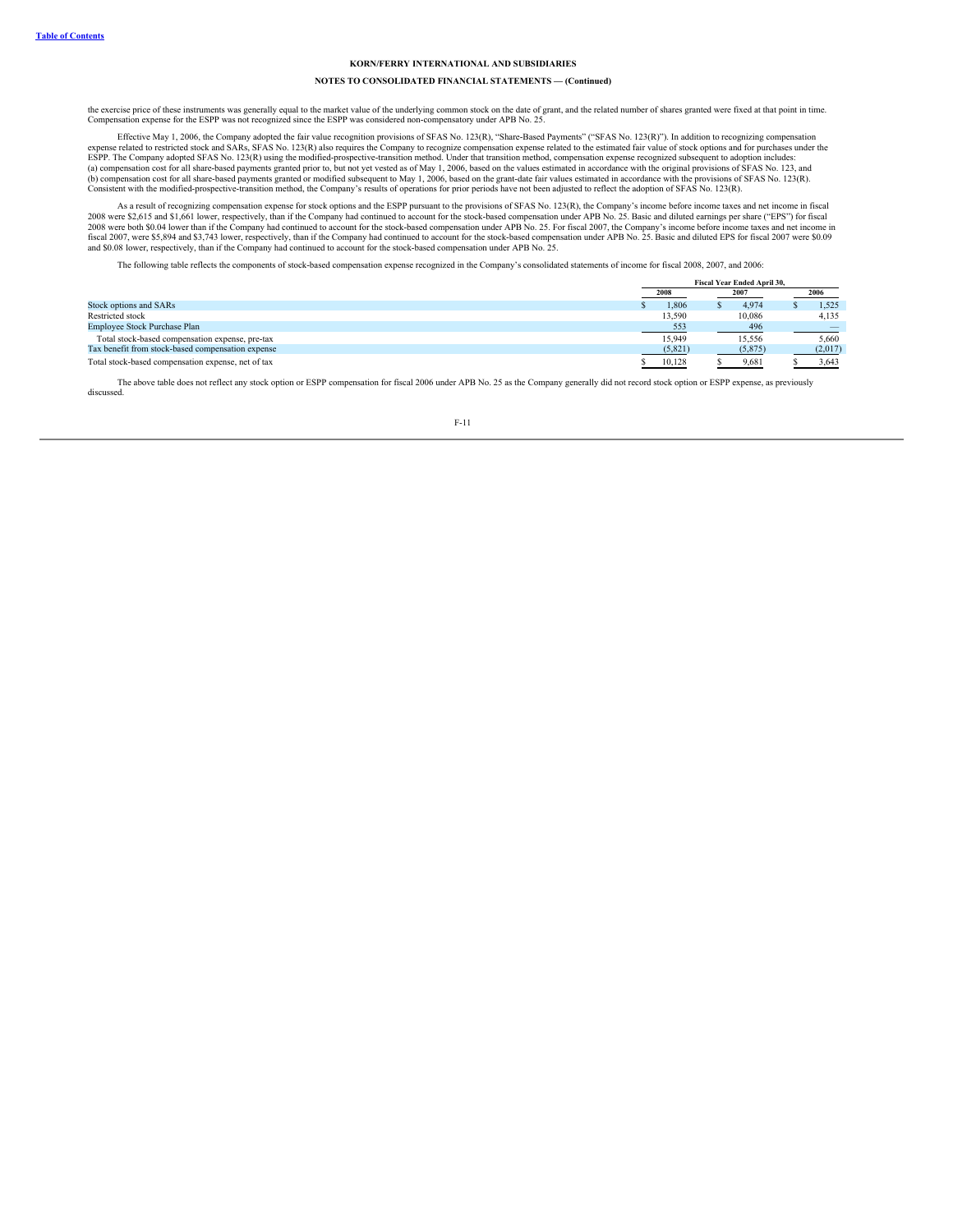## **NOTES TO CONSOLIDATED FINANCIAL STATEMENTS — (Continued)**

The following table illustrates the effect on net income and EPS for the year ended April 30, 2006 if the Company had applied the fair value recognition provisions of SFAS No. 123(R) to stock-based compensation:

| Net income, as reported                                                               | 59,430  |
|---------------------------------------------------------------------------------------|---------|
| Stock-based employee compensation charges, net of related tax effects:                |         |
| Employee stock compensation expense included in net income, as reported, net          | 3,643   |
| Employee stock compensation expense determined under the fair-value based method, net | (9,483) |
| Net income, as adjusted                                                               | 53,590  |
| Interest expense on convertible securities, net of related tax effects                | 3,113   |
| Net income for diluted EPS, as adjusted                                               | 56,703  |
| <b>Basic EPS</b>                                                                      |         |
| As reported                                                                           | 1.49    |
| Pro forma                                                                             | 1.38    |
| <b>Dilutive EPS</b>                                                                   |         |
| As reported                                                                           | 1.32    |
| Pro forma                                                                             | 1.20    |

The Company uses the Black-Scholes option valuation model to estimate the grant date fair value of employee stock options. The expected volatility reflects the consideration of the historical volatility in the Company's pu expense determined using the option valuation model. Prior to adoption of SFAS No. 123(R), the Company recognized forfeitures as they occurred. There was no material impact upon adoption of<br>SFAS No. 123(R) between these me

|                                  |         | Fiscal Year Ended April 30. |         |  |  |
|----------------------------------|---------|-----------------------------|---------|--|--|
|                                  | 2008    | 2007<br>______              | 2006    |  |  |
| <b>Expected stock volatility</b> | 44.42%  | 48.05%                      | 50.0%   |  |  |
| Risk-free interest rate          | 4.60%   | 4.95%                       | 3.83%   |  |  |
| Expected option life (in years)  | 4.00    | 4.00                        | 4.50    |  |  |
| Expected dividend yield          | $0.0\%$ | $0.0\%$                     | $0.0\%$ |  |  |

The Black-Scholes option pricing model was developed for use in estimating the fair value of traded options. The assumptions used in option valuation models are highly subjective, particularly the expected stock price vola

#### *Translation of Foreign Currencies*

Generally, financial results of the Company's foreign subsidiaries are measured in their local currencies. Assets and liabilities are translated into U.S. dollars at the rates of exchange in effect at the end<br>of each fisca and losses from foreign currency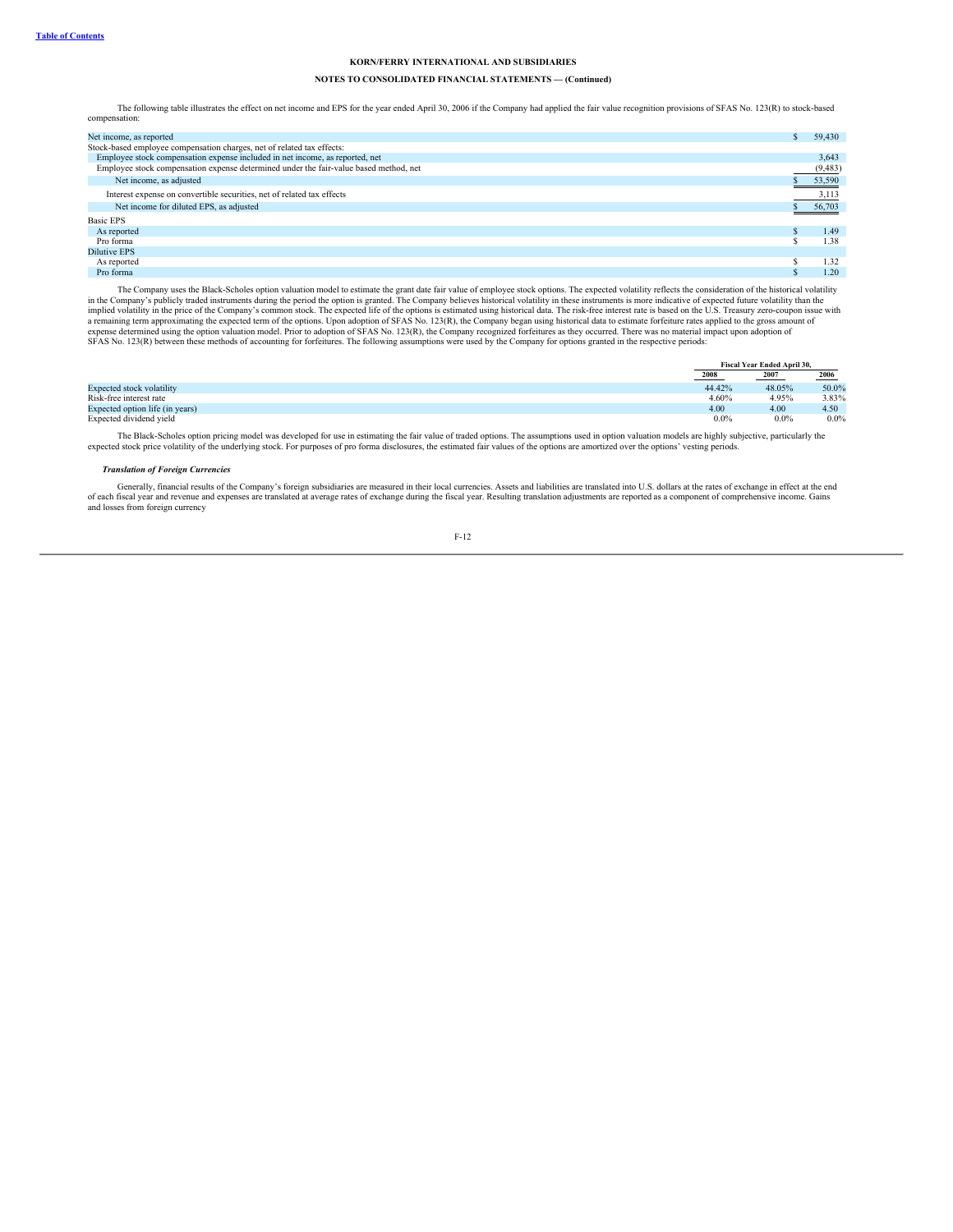## **NOTES TO CONSOLIDATED FINANCIAL STATEMENTS — (Continued)**

transactions of these subsidiaries and the translation of the financial results of subsidiaries operating in highly inflationary economies are included in general and administrative expense. Foreign currency losses, on an after tax basis, included in net income, were \$558, \$148 and \$374 in fiscal 2008, 2007 and 2006, respectively.

#### *Fair Value of Financial Instruments*

The carrying amount of cash, cash equivalents and accounts receivable approximates fair value due to the short maturity of these instruments. The fair values of marketable securities, other than auction auction rate securi auction rate securities at the maximum contractual rate, these investments are not currently trading and therefore do not currently have a readily determinable market value. Accordingly, par value no longer<br>approximates th April 30, 2008.

#### *Concentration of Credit Risk*

Financial instruments which potentially subject the Company to concentrations of credit risk consist principally of receivables due from clients. Concentrations of credit risk with respect to receivables are limited due to the Company's large number of clients and their dispersion across many different industries and countries worldwide. At April 30, 2008, the Company had no significant credit are the Company's large numbe concentrations.

### *Cash Surrender Value of Life Insurance*

The change in the cash surrender value ("CSV") of company owned life insurance ("COLI") contracts, net of insurance premiums paid and gains realized, is reported in compensation and benefits expense (see Note 8).

#### *Reclassifications*

Certain prior year reported amounts have been reclassified to conform to the current year presentation.

### *Recently Issued Accounting Standards*

In September 2006, the Financial Accounting Standards Board ("FASB") issued SFAS No. 158, "Employers' Accounting for Defined Benefit Pension and Other Postretirement Plans — an amendment of FASB Statements No. 87, 88, 106, and 132(R)" ("SFAS No. 158"). SFAS No. 158 retains the previous measurement and disclosure requirements of prior accounting guidance, but now requires the recognition of the funded status of pension and other postretirement benefit plans on the balance sheet ("recognition provisions"). Furthermore, for fiscal years ending after December 15, 2008,<br>SFAS No. 158 requires fi were effective for the Company on April 30, 2007. Previously unrecognized actuarial gains or losses, prior service cost, and any remaining unamortized transition obligation will be recognized on the balance balance of the sheet with an offset to accumulated other comprehensive incompact on the consolidated financial statements (see Note 8).

In July 2006, the FASB issued FASB Interpretation No. 48, "Accounting for Uncertainty in Income Taxes" ("FIN 48"). The Company adopted FIN 48 as of May 1, 2007. FIN 48 clarifies the<br>,accounting for income taxes by prescrib classification, interest and penalties, disclosure and interim period accounting. As a result of the adoption of FIN 48, the Company recorded a cumulative effect adjustment which reduced retained earnings by \$3,541 on May 1, 2007.

$$
F-13
$$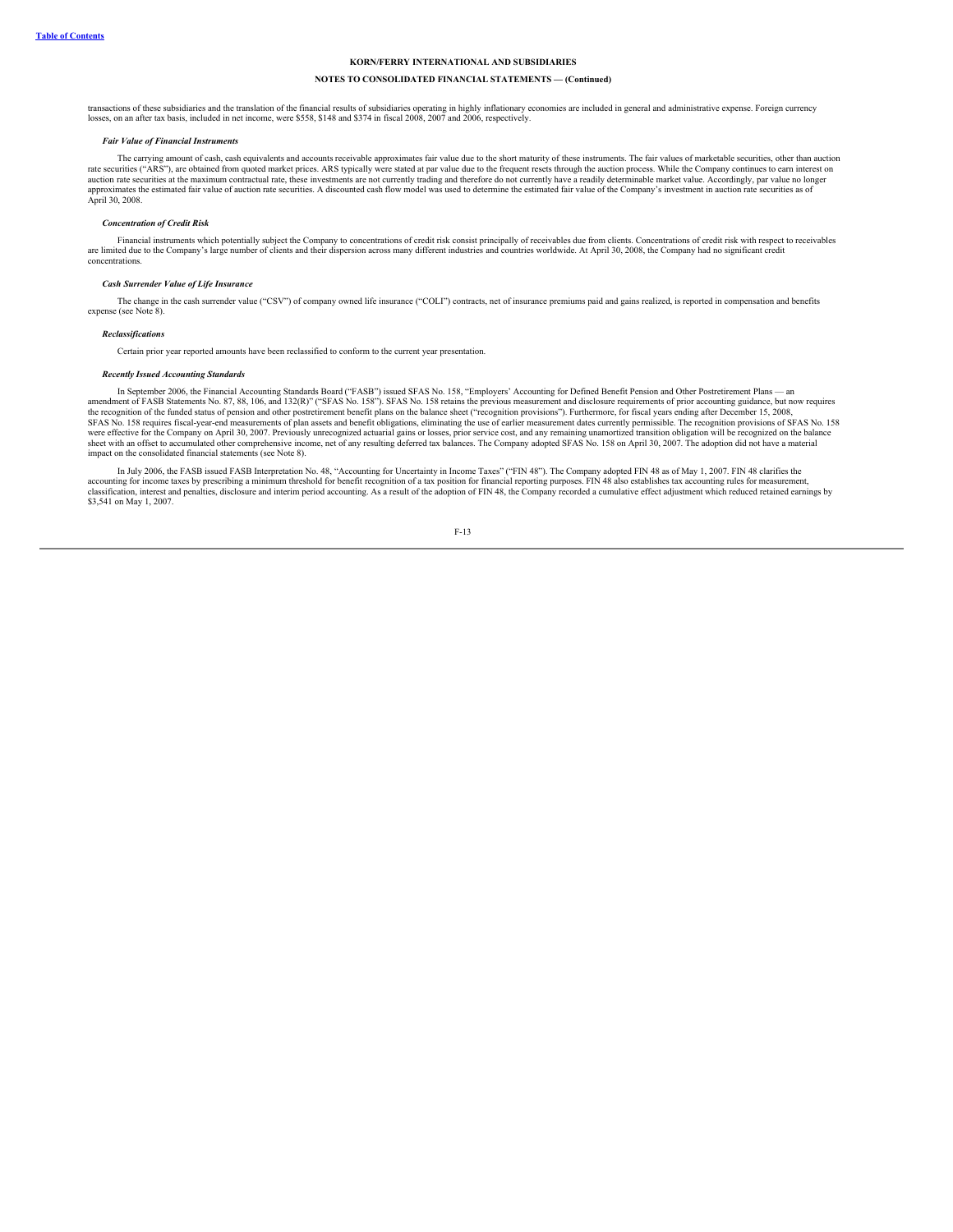#### **NOTES TO CONSOLIDATED FINANCIAL STATEMENTS — (Continued)**

In September 2006, the Emerging Issues Task Force ("EITF") of the FASB ratified EITF Issue No. 06-4 ("EITF 06-4"), "Accounting for Deferred Compensation and Postretirement Benefit Aspects of Endorsement Split-Dollar Life Insurance Arrangements." The scope of EITF 06-4 is limited to the recognition of a liability and related compensation costs for endorsement split-dollar life insurance policies that provide a benefit to an employee that extends to postretirement periods. Therefore, EITF 06-4 would not apply to a split-dollar life insurance arrangement that provides a specified benefit to an employee<br>that is limit effective May 1, 2008 and it did not have a material impact on our financial position or results of operations.

In September 2006, the FASB issued SFAS No. 157, "Fair Value Measurements" ("SFAS No. 157"). The statement defines fair value, establishes a framework for measuring fair value and expands disclosures about fair value measurements. The statement emphasizes that fair value is a market-based measurement, not an entity-specific measurement and establishes a fair value hierarchy. This statement<br>also clarifies ho November 15, 2007, and interim periods within those fiscal years, however, the FASB staff has approved a one year deferral for the implementation of SFAS No. 157 for other non-financial assets and No. 197 for other non-fin liabilities. The Company adopted this statement effective May 1, 2008 and it did not have a material impact on its financial position or results of operations.

In February, 2007, the FASB issued SFAS No. 159, "The Fair Value Option for Financial Assets and Financial Liabilities" ("SFAS No. 159") including an amendment of SFAS No. 115. This statement provides companies with an option to report selected financial assets and liabilities at fair value. This statement is effective for fiscal years beginning after November 15, 2007 with early adoption permitted. The Company adopted this statement effective May 1, 2008 and it did not have a material impact on its financial position or results of operations.

In December 2007, the FASB issued SFAS No. 141 (Revised 2007), "Business Combinations" ("SFAS No. 141R"). SFAS No. 141R will significantly change the accounting for business<br>combinations: Under SFAS No. 141R will significa

- Acquisition costs will generally be expensed as incurred;
- Noncontrolling interests (formerly known as "minority interests" see SFAS No. 160 discussion below) will be valued at fair value at the acquisition date;
- Acquired contingent liabilities will be recorded at fair value at the acquisition date and subsequently measured at either the higher of such amount or the amount determined under existing guidance for non-acquired contingencies;
- In-process research and development will be recorded at fair value as an indefinite-lived intangible asset at the acquisition date;
- Restructuring costs associated with a business combination will generally be expensed subsequent to the acquisition date; and
- Changes in deferred tax asset valuation allowances and income tax uncertainties after the acquisition date generally will affect income tax expense.

SFAS No. 141R also includes a substantial number of new disclosure requirements. SFAS No. 141R applies prospectively to business combinations for which the acquisition date is on or after the the Schola and disclose beginn business combinations following existing U.S. GAAP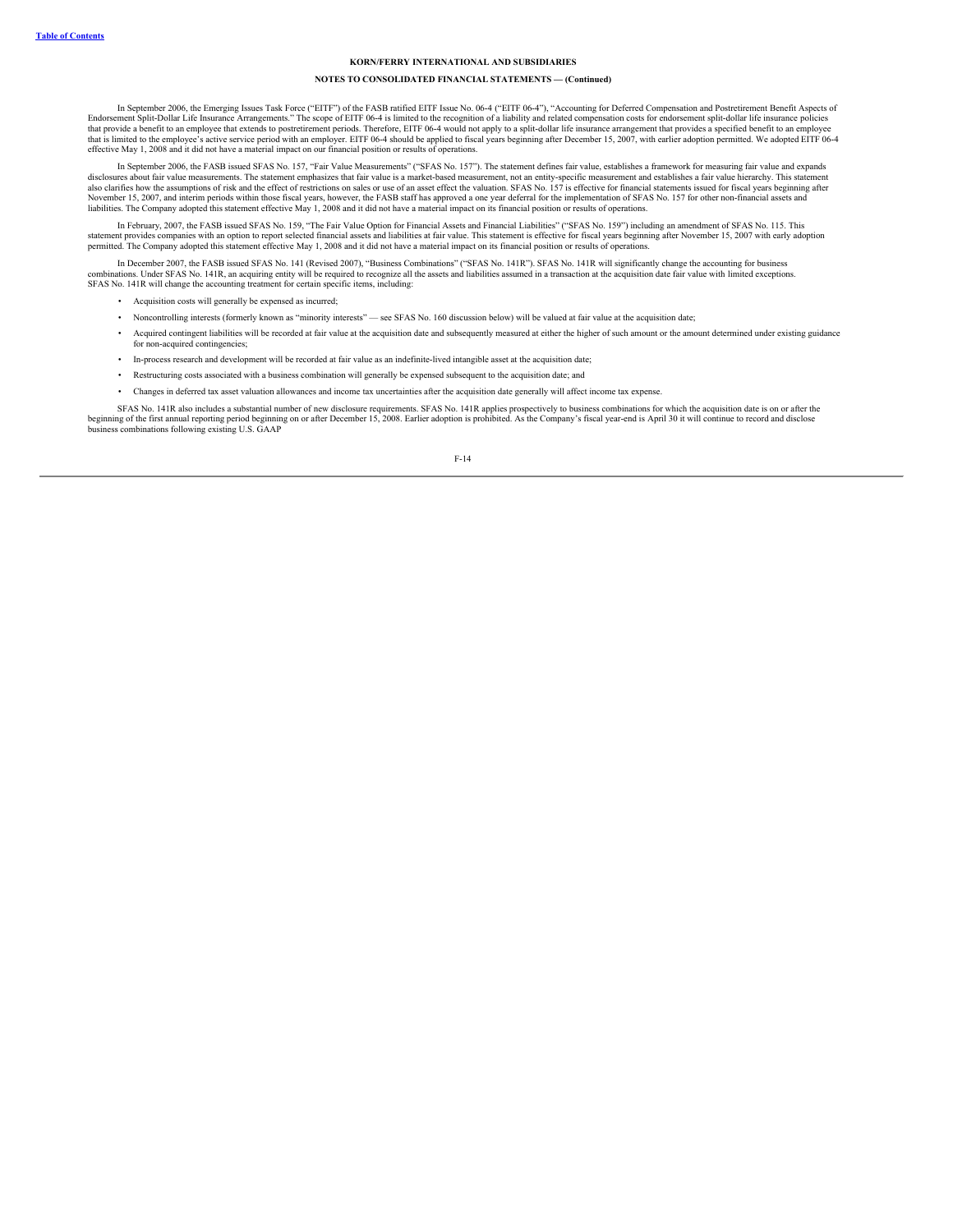## **NOTES TO CONSOLIDATED FINANCIAL STATEMENTS — (Continued)**

until May 1, 2009. The Company expects SFAS No. 141R will have an impact on accounting for business combinations once adopted but the effect is dependent upon acquisitions at that time.

In December 2007, the FASB issued SFAS No. 160, "Noncontrolling Interests in Consolidated Financial Statements — An Amendment of ARB No. 51" ("SFAS No. 160"). SFAS No. 160 establishes<br>new accounting and reporting standards (minority interest) as equity in the consolidated financial statements and separate from the parent's equity. The amount of net income attributable to the noncontrolling interest will be included in consolidated<br>net income retains its controlling financial interest. In addition, this statement requires that a parent recognize a gain or loss in net income when a subsidiary is deconsolidated. Such gain or loss will be measured using the fair v

## **2. Basic and Diluted Earnings Per Share**

Basic earnings per common share ("basic EPS") was computed by dividing net income by the weighted average number of common shares outstanding. Diluted earnings per common share ("diluted EPS") reflects the potential dilution that would occur if all in-the-money outstanding options or other contracts to issue common stock were exercised or converted and was computed by dividing adjusted net<br>income, after as reconciliation of the numerator and denominator (shares in thousands) used in the computation of basic EPS and diluted EPS:

|                                                                        |   | Fiscal Year Ended April 30, |   |        |    |        |
|------------------------------------------------------------------------|---|-----------------------------|---|--------|----|--------|
|                                                                        |   | 2008                        |   | 2007   |    | 2006   |
| <b>Net income (Numerator):</b>                                         |   |                             |   |        |    |        |
| Net income                                                             | s | 66,211                      | s | 55,498 |    | 59,430 |
| Interest expense on convertible securities, net of related tax effects |   | 145                         |   | 2,863  |    | 3,113  |
| Net income for diluted EPS                                             |   | 66,356                      |   | 58,361 |    | 62,543 |
| <b>Shares (Denominator):</b>                                           |   |                             |   |        |    |        |
| Weighted average shares for basic EPS                                  |   | 44,012                      |   | 39,774 |    | 39,890 |
| Effect of:                                                             |   |                             |   |        |    |        |
| Convertible subordinated notes                                         |   |                             |   | 4,083  |    | 4,470  |
| Convertible preferred stock                                            |   | $\overline{\phantom{a}}$    |   | 1,016  |    | 1,117  |
| Warrants                                                               |   | 109                         |   | 123    |    | 95     |
| Restricted stock                                                       |   | 319                         |   | 274    |    | 273    |
| Stock options                                                          |   | 1,078                       |   | 1,665  |    | 1,412  |
| Employee stock purchase plan                                           |   | 10                          |   |        |    | 13     |
| Adjusted weighted average shares for diluted EPS                       |   | 45,528                      |   | 46,938 |    | 47,270 |
| <b>Basic earnings per share</b>                                        |   | 1.50                        |   | 1.40   |    | 1.49   |
| Diluted earnings per share                                             |   | 1.46                        | Ś | 1.24   | \$ | 1.32   |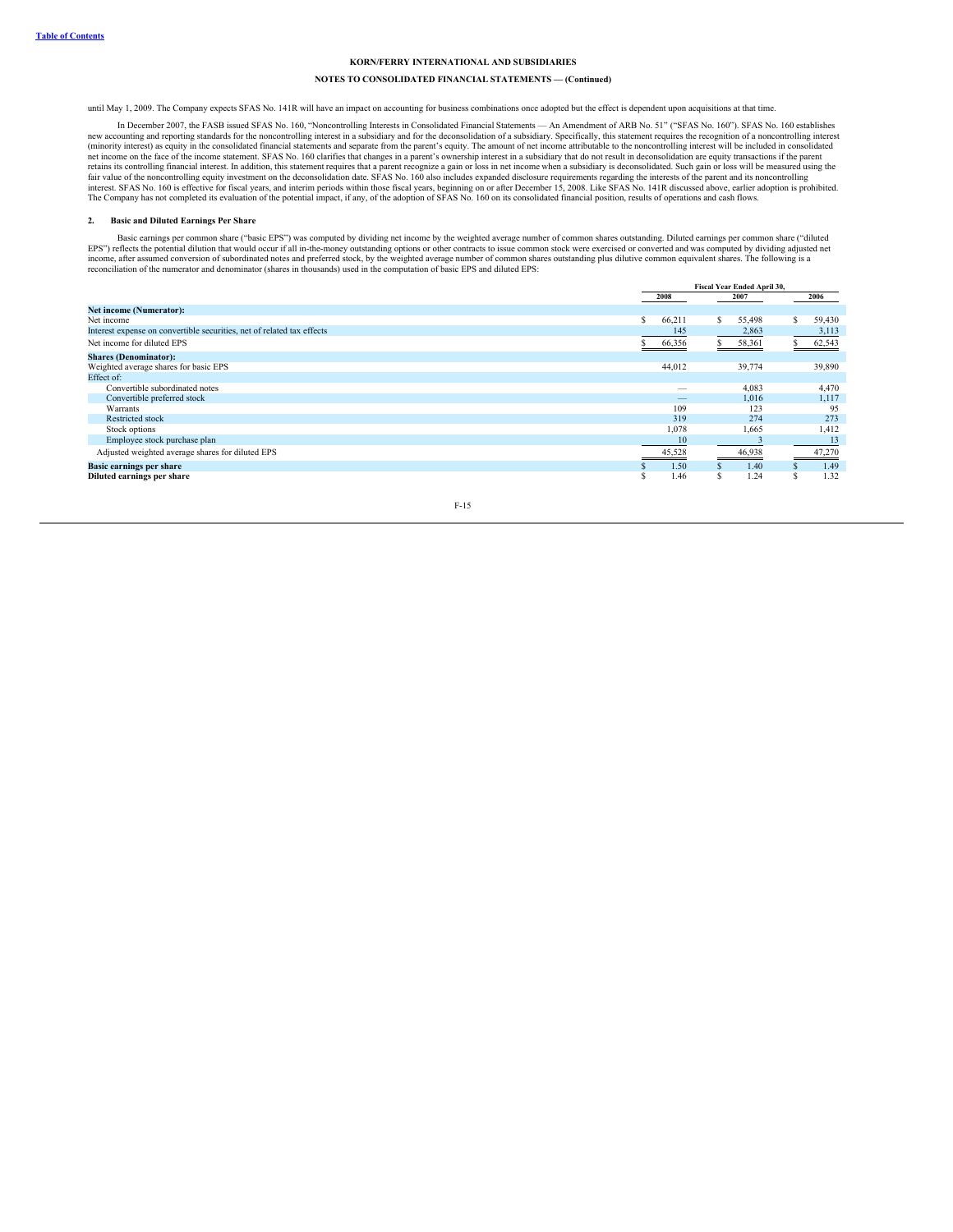### **NOTES TO CONSOLIDATED FINANCIAL STATEMENTS — (Continued)**

Assumed exercises or conversions have been excluded in computing the diluted earnings per share when their inclusion would be anti-dilutive.

#### **3. Comprehensive Income**

Comprehensive income is comprised of net income and all changes to stockholders' equity, except those changes resulting from investments by owners (changes in paid in capital) and distributions to owners (dividends).

Total comprehensive income is as follows:

|                                                               |  | <b>Fiscal Year Ended April 30.</b> |  |        |  |        |  |  |
|---------------------------------------------------------------|--|------------------------------------|--|--------|--|--------|--|--|
|                                                               |  | 2008                               |  | 2007   |  | 2006   |  |  |
| Net income                                                    |  | 66.211                             |  | 55,498 |  | 59,430 |  |  |
| Reclassification adjustment for gains included in net income  |  | (1,626)                            |  | (782)  |  | (573)  |  |  |
| Defined benefit plans                                         |  | 1,114                              |  |        |  |        |  |  |
| Unrealized (loss) gain on marketable securities, net of taxes |  | (1,890)                            |  | 1.626  |  | 872    |  |  |
| Foreign currency translation adjustments                      |  | 24,894                             |  | 9,186  |  | 932    |  |  |
| Comprehensive income                                          |  | 88,703                             |  | 65.528 |  | 60,661 |  |  |

The accumulated other comprehensive income at April 30, 2008 is comprised of foreign currency translation adjustments, unrealized losses and the effect of SFAS No. 158 of \$44,208, (\$1,890) and<br>\$779, respectively. The accum

### **4. Employee Stock Plans**

### *Stock Option Plans*

The maximum number of shares of common stock reserved for stock option issuance is 16,000, subject to adjustment for certain changes in the Company's capital structure and other extraordinary events.

The Company's employee stock option plans provide for option grants designated as either nonqualified, incentive stock options or SARs. Options granted to officers, non-employee directors and other key employees generally vest over a three to five year period and generally expire ten years from the date of grant. Stock options are granted at a price equal to the fair market value of the common stock on the<br>date of gr members typically receives stock option grants upon commencement of employment.

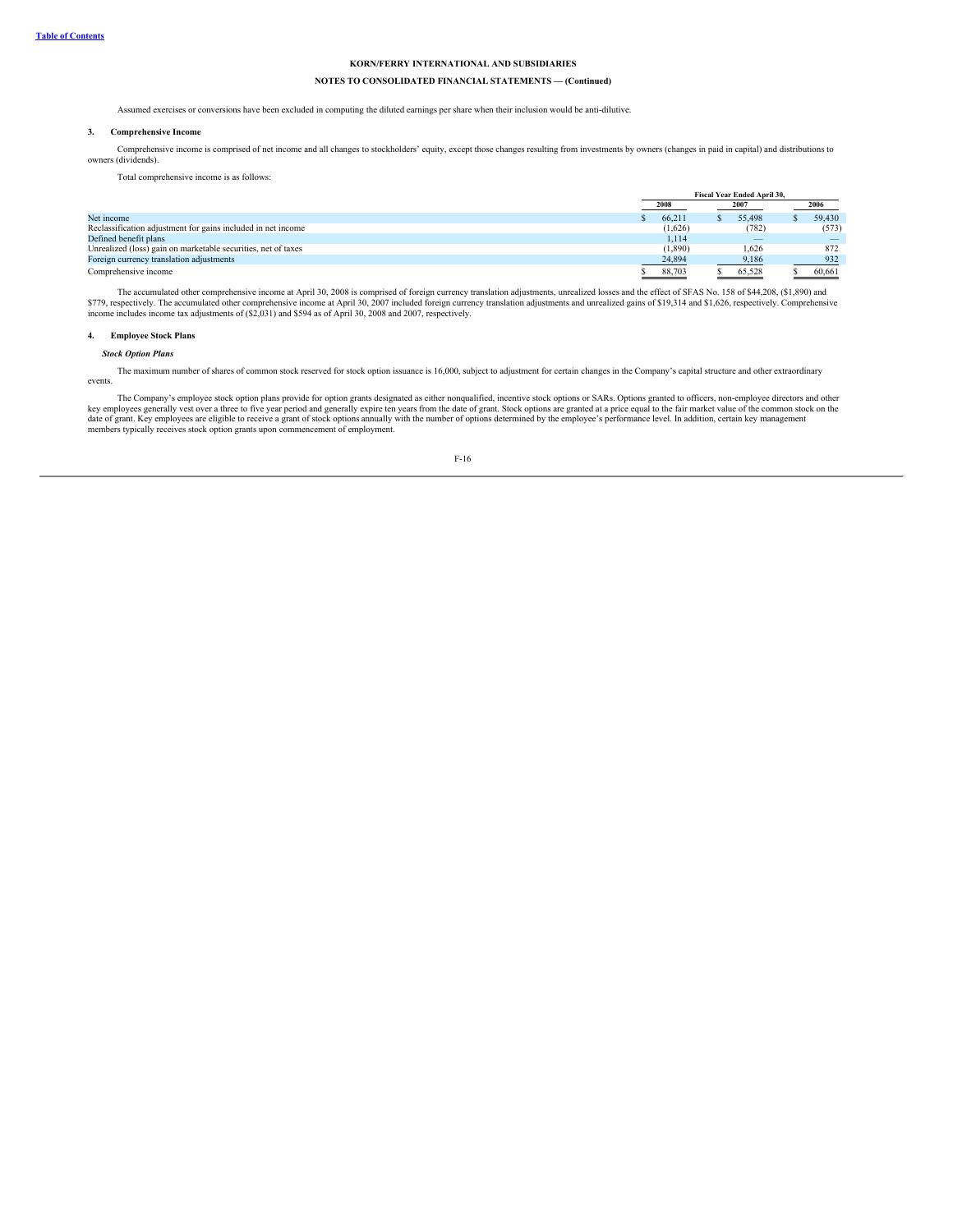### **NOTES TO CONSOLIDATED FINANCIAL STATEMENTS — (Continued)**

The status of stock options and SARs issued under the Company's performance award plans are summarized below:

|                               | Number of<br><b>Shares</b><br>(In thousands) |              | Weighted<br>Average<br><b>Exercise Price</b> | Weighted<br>Average<br>Remaining<br>Contractual<br>Term<br>(In Years) |   | Aggregate<br>Intrinsic<br>Value |
|-------------------------------|----------------------------------------------|--------------|----------------------------------------------|-----------------------------------------------------------------------|---|---------------------------------|
| Outstanding at May 1, 2005    | 7,829                                        | $\mathbf{s}$ | 12.14                                        |                                                                       |   |                                 |
| Granted                       | 837                                          |              | 17.99                                        |                                                                       |   |                                 |
| Exercised                     | (1,783)                                      | $\mathbf{s}$ | 9.81                                         |                                                                       |   |                                 |
| Canceled/forfeited            | (141)                                        | S            | 15.13                                        |                                                                       |   |                                 |
| Outstanding at April 30, 2006 | 6,742                                        | $\mathbf{s}$ | 13.42                                        |                                                                       |   |                                 |
| Granted                       | 113                                          |              | 21.09                                        |                                                                       |   |                                 |
| Exercised                     | (1,945)                                      | S            | 10.88                                        |                                                                       |   |                                 |
| Canceled/forfeited            | (172)                                        | У            | 16.74                                        |                                                                       |   |                                 |
| Outstanding at April 30, 2007 | 4,738                                        |              | 14.52                                        |                                                                       |   |                                 |
| Granted                       | 6                                            |              | 21.11                                        |                                                                       |   |                                 |
| Exercised                     | (1,095)                                      | S            | 13.29                                        |                                                                       |   |                                 |
| Canceled/forfeited            | (85)                                         | У            | 19.71                                        |                                                                       |   |                                 |
| Outstanding at April 30, 2008 | 3,564                                        | $\mathbf{s}$ | 14.79                                        | 4.7                                                                   |   | 16,906                          |
| Exercisable at April 30, 2008 | 3,257                                        | S            | 14.41                                        | 4.5                                                                   | У | 16.765                          |

Included in the table above are 61 SARs outstanding as of April 30, 2008 with a weighted average exercise price of \$12.42. As of April 30, 2008, there was \$952 of total unrecognized compensation<br>cost related to nonvested a

Summary information about the Company's stock options and SARs outstanding at April 30, 2008 is presented in the following table (shares in thousands):

|                                | <b>Options Outstanding</b>                |                                                             |                                              |       | <b>Options Exercisable</b>                                                                        |     |  |                                              |  |
|--------------------------------|-------------------------------------------|-------------------------------------------------------------|----------------------------------------------|-------|---------------------------------------------------------------------------------------------------|-----|--|----------------------------------------------|--|
| <b>Range of Exercise Price</b> | Outstanding<br>as of<br>April 30,<br>2008 | Weighted<br>Average<br>Remaining<br><b>Contractual Life</b> | Weighted<br>Average<br><b>Exercise Price</b> |       | Exercisable<br>Weighted<br>as of<br>Average<br>April 30,<br>Remaining<br>2008<br>Contractual Life |     |  | Weighted<br>Average<br><b>Exercise Price</b> |  |
| $$6.16 - $7.38$                | 534                                       | 3.8                                                         |                                              | 7.35  | 534                                                                                               | 3.8 |  | 7.35                                         |  |
| $$7.39 - $11.00$               | 797                                       | .                                                           |                                              | 8.23  | 797                                                                                               | 5.1 |  | 8.23                                         |  |
| $$11.01 - $14.50$              | 208                                       | 2.1                                                         |                                              | 13.30 | 208                                                                                               | 2.1 |  | 13.30                                        |  |
| $$14.51 - $37.80$              | 2,025                                     | .                                                           |                                              | 19.48 | 1,718                                                                                             | 4.7 |  | 19.61                                        |  |
|                                | 3,564                                     | 4.7                                                         |                                              | 14.79 | 3,257                                                                                             | 4.5 |  | 14.41                                        |  |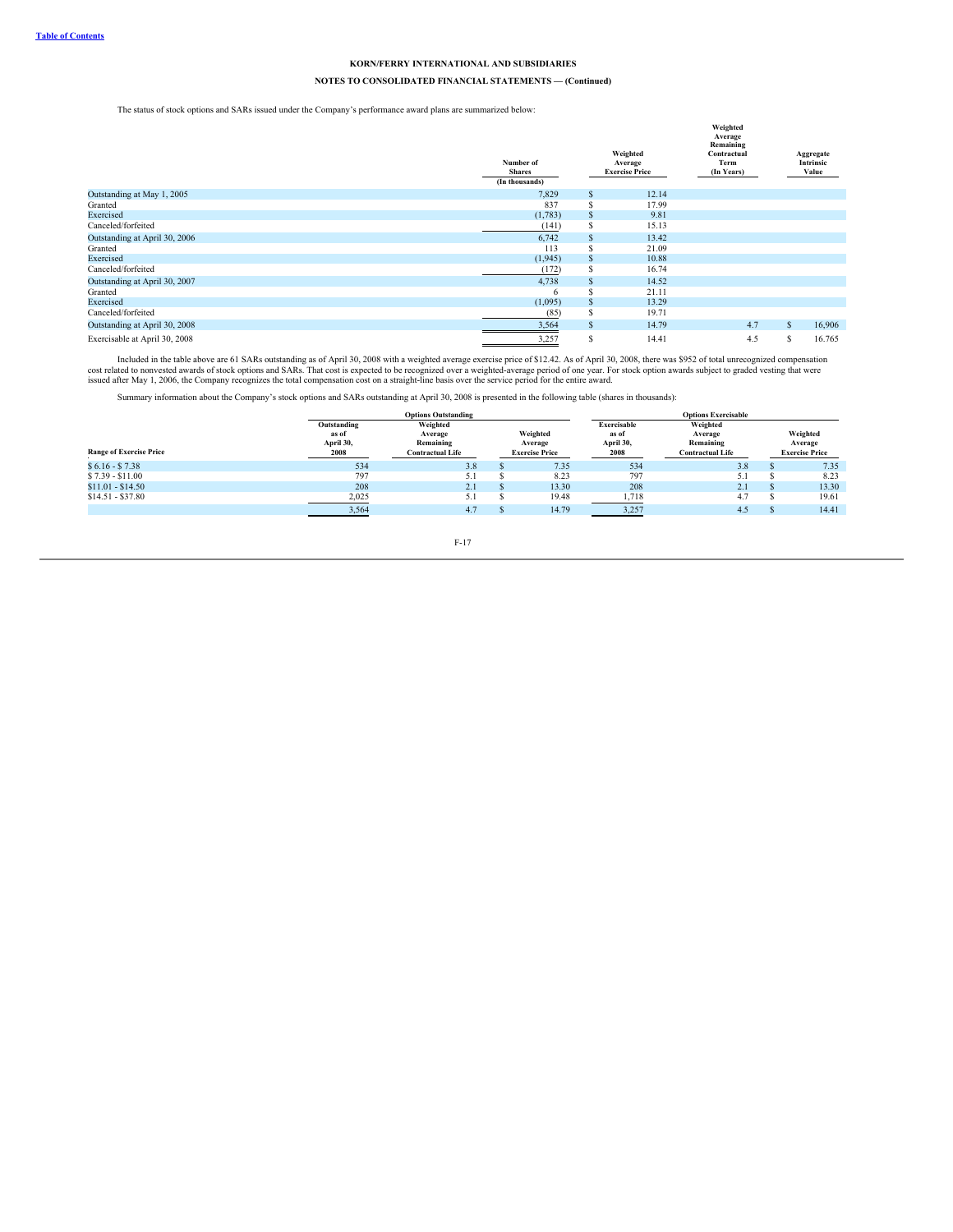#### **NOTES TO CONSOLIDATED FINANCIAL STATEMENTS — (Continued)**

Additional information pertaining to stock options:

|                                                      |      | Fiscal Year Ended April 30. |  |        |  |        |  |
|------------------------------------------------------|------|-----------------------------|--|--------|--|--------|--|
|                                                      | 2008 |                             |  | 2007   |  | 2006   |  |
| Weighted average fair value of stock options granted |      | 8.54                        |  | 9.12   |  | 8.70   |  |
| Total fair value of stock options and SARs vested    |      | 4.103                       |  | 10.245 |  | 10.324 |  |
| Total intrinsic value of stock options exercised     |      | 12.552                      |  | 20,422 |  | 16.256 |  |
| Total intrinsic value of SARs paid                   |      |                             |  | 319    |  | 240    |  |

#### *Restricted Stock Plan*

The Company grants restricted stock to executive officers and other senior employees generally vesting over a three to four year period. Restricted stock is granted at a price equal to the fair market value of the common stock on the date of grant. Employees may receive restricted stock annually in conjunction with the Company's performance review as well as during the year upon commencement of<br>employment. The fair valu

The status of the Company's unvested restricted common stock is summarized below:

| 16.63 |
|-------|
| 19.64 |
| 16.35 |
| 18.38 |
| 19.26 |
| 24.16 |
| 19.88 |
| 22.49 |
| 22.01 |
|       |

As of April 30, 2008, there was \$31,276 of total unrecognized compensation cost related to nonvested awards of shares of restricted stock. That cost is expected to be recognized over a period of<br>2.7 years. For restricted s entire award.

### *Employee Stock Purchase Plan*

In October 2003, the Company implemented an ESPP that, in accordance with Section 423 of the Internal Revenue Code of 1986, allows eligible employees to authorize payroll deductions of up to 15% of their salary to purchase shares of the Company's common stock at 85% of the fair market price of the common stock on the last day of the enrollment period. The maximum number of shares of<br>common stock reserved for E issuance.

$$
F\text{-}18
$$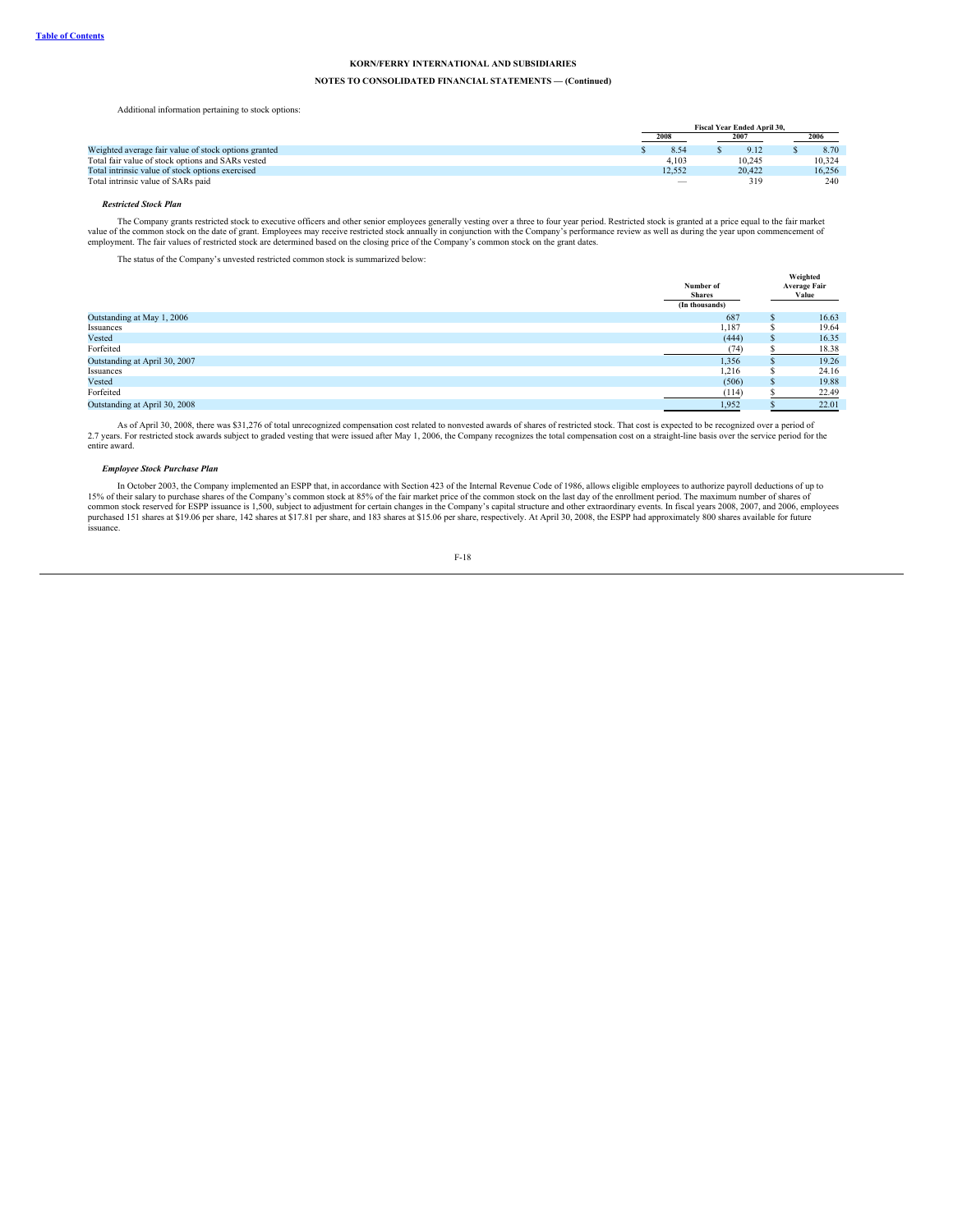#### **NOTES TO CONSOLIDATED FINANCIAL STATEMENTS — (Continued)**

#### **5. Marketable Securities**

The fair values of available-for-sale investments by type as of April 30, 2008 and 2007 are as follows:

| 2008                       |   | Amortized<br>Cost |   | <b>Gross</b><br><b>Unrealized</b><br>Gains |   |                                             |   | <b>Gross</b><br><b>Unrealized</b><br><b>Losses</b> |  | <b>Estimated</b><br>Fair<br>Value |
|----------------------------|---|-------------------|---|--------------------------------------------|---|---------------------------------------------|---|----------------------------------------------------|--|-----------------------------------|
| Type of security:          |   |                   |   |                                            |   |                                             |   |                                                    |  |                                   |
| Auction rate securities(1) | S | 21,450            | s |                                            | S | (975)                                       | S | 20,475                                             |  |                                   |
| Equity securities          |   | 39,469            |   | 529                                        |   | (2, 459)                                    |   | 37,539                                             |  |                                   |
| Fixed income mutual fund   |   | 11,993            |   | 337                                        |   | $\overline{\phantom{a}}$                    |   | 12,330                                             |  |                                   |
| Total                      |   | 72,912            |   | 866                                        |   | (3, 434)                                    |   | 70,344                                             |  |                                   |
|                            |   | Amortized<br>Cost |   |                                            |   |                                             |   |                                                    |  |                                   |
| 2007<br>Ξ.                 |   |                   |   | <b>Gross</b><br><b>Unrealized</b><br>Gains |   | <b>Gross</b><br><b>Unrealized</b><br>Losses |   | <b>Estimated</b><br>Fair<br>Value                  |  |                                   |
| Type of security:          |   |                   |   |                                            |   |                                             |   |                                                    |  |                                   |
| Auction rate securities    | S | 56,575            | S |                                            |   | --                                          | s | 56,575                                             |  |                                   |
| Equity securities          |   | 27,824            |   | 4,190                                      |   | (1,077)                                     |   | 30,937                                             |  |                                   |
| Fixed income mutual fund   |   | 4,358             |   | 120                                        |   | (254)                                       |   | 4,224                                              |  |                                   |

(1) Classified as noncurrent in the Consolidated Balance Sheet as of April 30, 2008.

Investments in marketable securities are made based on the Company's investment policy which restricts the types of investments that can be made.

As of April 30, 2008 and April 30, 2007, the Company's marketable securities included \$41,600 and \$35,200, respectively, held in trust for settlement of the Company's obligations under its Executive Capital Accumulation Plan ("ECAP"). See additional discussion in Note 8, Deferred Compensation and Retirement Plans.

As of April 30, 2008, approximately \$20,475 of the Company's marketable securities consisted of auction rate securities, which are variable rate debt instruments, having long-term maturities, but whose interest rates are reset through an auction process, most commonly at intervals ranging from 7 to 35 days. Substantially all of the Company's auction rate securities are high quality municipal notes or<br>pools of stude \$4.6 million are backed by insurance companies whose ratings were recently down graded; however, the ratings remain investment grade. In February 2008, liquidity issues in the global credit markets caused<br>auctions represen securities has diminished, and the Company expects that this decreased liquidity for its auction rate securities will continue as long as the present depressed global credit market environment persists, or until<br>issuers re record an impairment charge at a future date.

The Company will continue to monitor and evaluate these investments as there is no assurance as to when the market for these securities will return to its previous liquid nature. Accordingly, these securities have been rec longer than twelve months.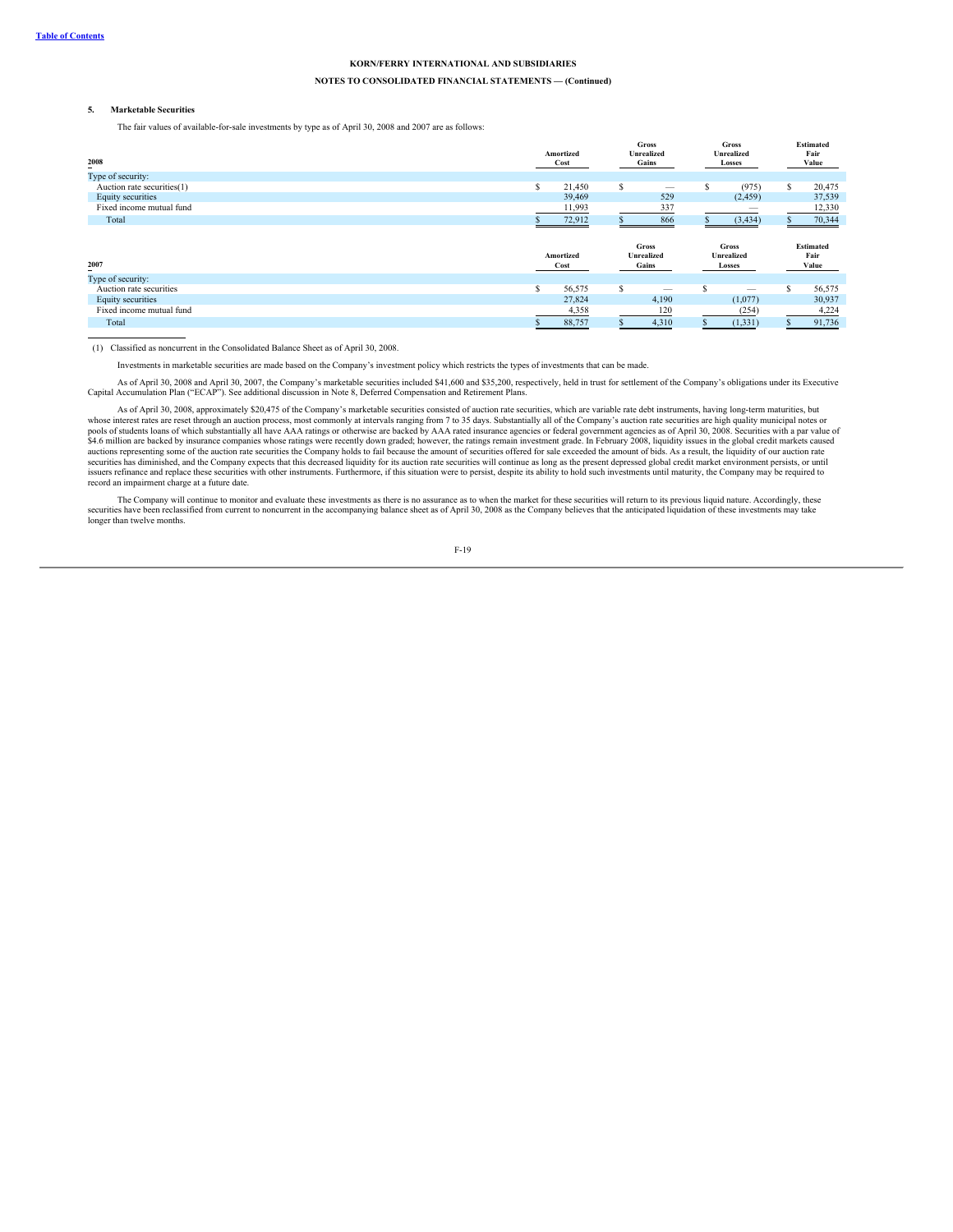#### **NOTES TO CONSOLIDATED FINANCIAL STATEMENTS — (Continued)**

The Company's gross unrealized losses of \$3,434 related to its ARS and equity securities as of April 30, 2008 have been in a loss position for less than twelve months. Based on review of its securities included in the tabl Company's ARS or equity securities investments whose fair value was less than amortized cost were considered to be other-than-temporarily impaired given the severity and duration of the impairment, the<br>credit quality of th

As of October 31, 2007, the Company concluded that it was appropriate to classify certain of its investments previously classified as cash and cash equivalents as marketable securities. To conform to the current period pre

#### **6. Restructuring Liability**

A roll-forward of the restructuring liability at April 30, 2008 is as follows:

|                                |  | <b>Severance</b>         |  | <b>Facilities</b> |  |         | <b>Total</b> |  |  |
|--------------------------------|--|--------------------------|--|-------------------|--|---------|--------------|--|--|
| Liability as of April 30, 2006 |  | 60                       |  | 5.405             |  | 5,465   |              |  |  |
| Charged to expense             |  | $\overline{\phantom{a}}$ |  | (1,223)           |  | (1,223) |              |  |  |
| Payments                       |  | __                       |  | (1,219)           |  | (1,219) |              |  |  |
| Liability as of April 30, 2007 |  | 60                       |  | 2,963             |  | 3,023   |              |  |  |
| Payments                       |  | (60)                     |  | (699)             |  | (759)   |              |  |  |
| Liability as of April 30, 2008 |  | $\overline{\phantom{a}}$ |  | 2,264             |  | 2.264   |              |  |  |

The accrued liability for facilities costs primarily relates to commitments under operating leases, net of sublease income, of which \$1,507 is included in other long-term liabilities, which will be paid over the next four years.

In the fourth quarter of fiscal 2007 the Company adjusted its facilities reserves by \$1,223 primarily resulting from its Futurestep operations assuming occupancy of a portion of a facility in April 2007<br>that was previously

## **7. Employee Tax Deferred Savings Plan**

The Company has an Employee Tax Deferred Savings Plan that covers eligible employees in the United States. The discretionary accrued contribution to this plan was \$1,544, \$1,213 and \$544 for fiscal 2008, 2007 and 2006, respectively.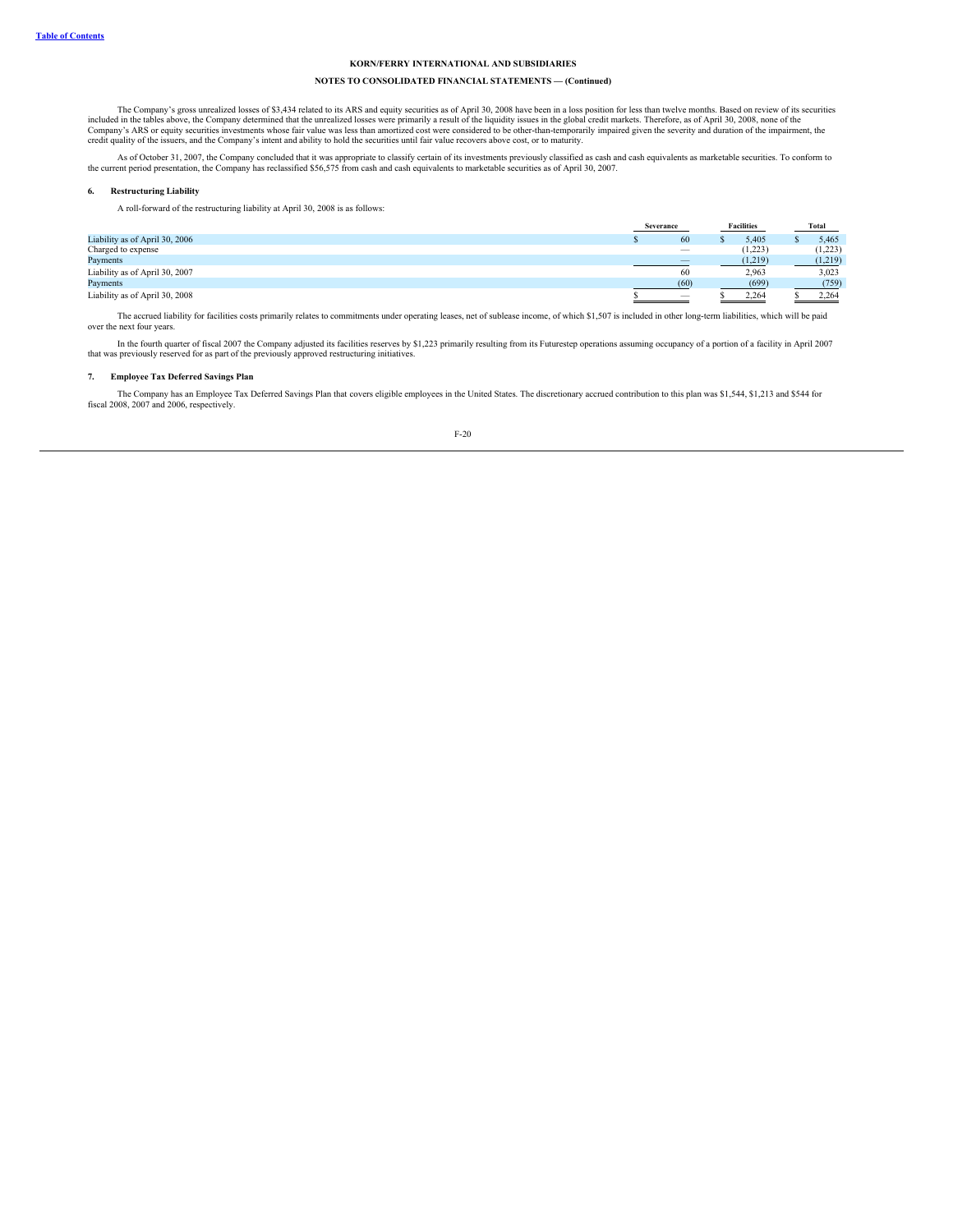#### **NOTES TO CONSOLIDATED FINANCIAL STATEMENTS — (Continued)**

#### **8. Deferred Compensation and Retirement Plans**

The Company maintains several employee benefit plans. The total long-term benefit liability for the deferred compensation, retirement, pension plans and ECAP were as follows:

|                                    | <b>Fiscal Year Ended April 30.</b> |  |                 |  |
|------------------------------------|------------------------------------|--|-----------------|--|
|                                    | 2008                               |  | 2007            |  |
| Deferred compensation plans        | 51.465                             |  | 51.804          |  |
| Pension plans                      | 2.986                              |  | 3.160           |  |
| Retirement plans                   | 3,701                              |  | 2,664           |  |
| <b>ECAP</b>                        | 47,567                             |  | 33,732          |  |
| Total long-term benefit obligation | 105,719                            |  | 91,360<br>_____ |  |

### *Deferred Compensation Plans*

The Enhanced Wealth Accumulation Plan ("EWAP") was established in fiscal 1994. Certain vice presidents elected to participate in a "deferral unit" that required the participant to contribute a portion of their compensation for an eight year period, or in some cases, make an after tax contribution, in return for defined benefit payments from the Company over a fifteen year period generally at retirement age of 65 or late

The Company also maintains a Senior Executive Incentive Plan ("SEIP") for participants approved by the Board. Generally, to be eligible, the vice president must be participating in the EWAP. Participation in the SEIP required the participant to contribute a portion of their compensation during a four-year period, or in some cases make an after tax contribution, in return for a defined benefit paid by the Company generally over a fifteen year period after ten years of participation in the plan or such later date as elected by the participant. In June 2003, the Company amended the SEIP plan, so as not to allow<br>new partic

The Company also established several deferred compensation plans for vice-presidents that provide defined benefit payments to participants based on the deferral of compensation subject to vesting and retirement or termination provisions.

Certain current and former employees also have individual deferred compensation arrangements with the Company which provide for payment of defined amounts over certain periods commencing at specified dates or events.

#### *Pension Plan*

The Company has a defined benefit pension plan, referred to as the Worldwide Executive Benefit Plans ("WEB"), covering certain executives in the United States and foreign countries. The WEB is designed to integrate with government sponsored and local benefits and provide a monthly benefit to vice presidents upon retirement from the Company. Each year a plan participant accrued and was fully<br>vested in one-twentie percentages accrued over such participant's term of employment, up to a maximum of 20 years, multiplied by the participant's highest average monthly salary during the 36 consecutive months in the final<br>72 months of active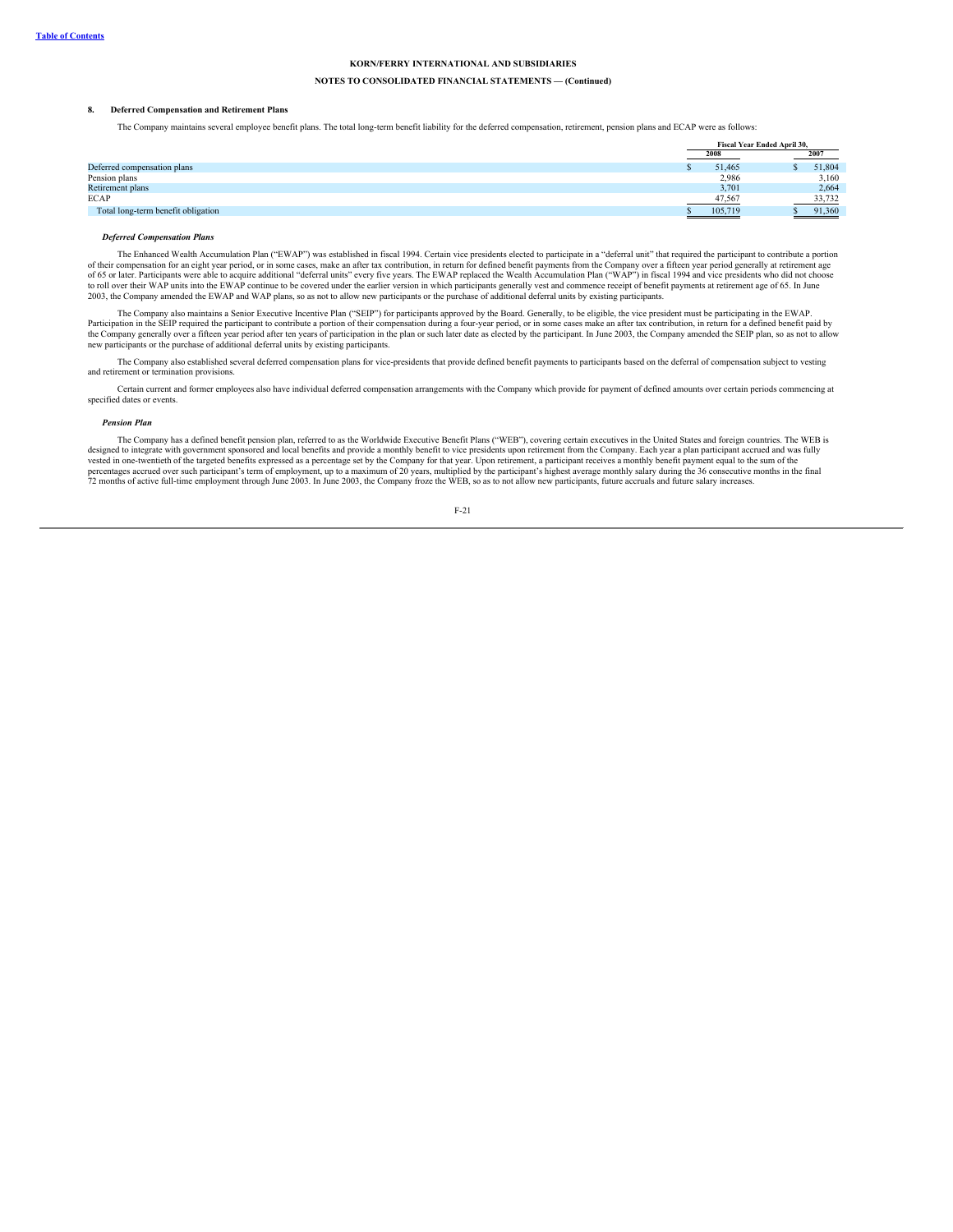#### **NOTES TO CONSOLIDATED FINANCIAL STATEMENTS — (Continued)**

#### *Accounting for Deferred Compensation and Pension Plans*

For financial accounting purposes, the Company estimates the present value of the future benefits payable under these plans as of the estimated payment commencement date. The Company also stimates the present case a liabil

In calculating the accrual for future benefit payments, management has made assumptions regarding employee turnover, participant vesting, violation of non-competition provisions and the discount rate. Management periodically reevaluates all assumptions. If assumptions change in future reporting periods, the changes may impact the measurement and recognition of benefit liabilities and related compensation expense.

The Company adopted SFAS No. 158 on April 30, 2007 which resulted in an increase in deferred compensation and pension plan liabilities of \$713, a decrease in accumulated other comprehensive income of \$335 and a net increase of \$378 in deferred taxes.

As of April 30, 2008, the Company has recorded a decrease in deferred compensation and pension plan liabilities of \$1,139, an increase in accumulated other comprehensive income of \$844 and a net decrease of \$295 in deferred taxes.

#### *International Retirement Plans*

The Company also maintains various retirement plans statutorily required in seven foreign jurisdictions. The aggregate of the long-term benefit obligation accrued at April 30, 2008 and 2007 is \$3,701 for 101 participants and \$2,664 for 92 participants, respectively. The Company's contribution to these plans was \$840 and \$651 in fiscal 2008 and 2007, respectively.

#### *Executive Capital Accumulation Plan*

In January 2004, the Company implemented the ECAP. The ECAP is intended to provide certain employees an opportunity to defer salary and/or bonus on a pre-tax basis. Company contributions into<br>this plan are discretionary an Company's Asia Pacific and Canadian regions.

Employer ECAP contributions were \$18,448, \$7,694, and \$8,409 in fiscal 2008, 2007, and 2006, respectively. The Company expects to make an ECAP contribution of approximately \$14,000 in fiscal year 2009. In addition, the Company may make additional ECAP contributions in fiscal 2009 if key employees are hired.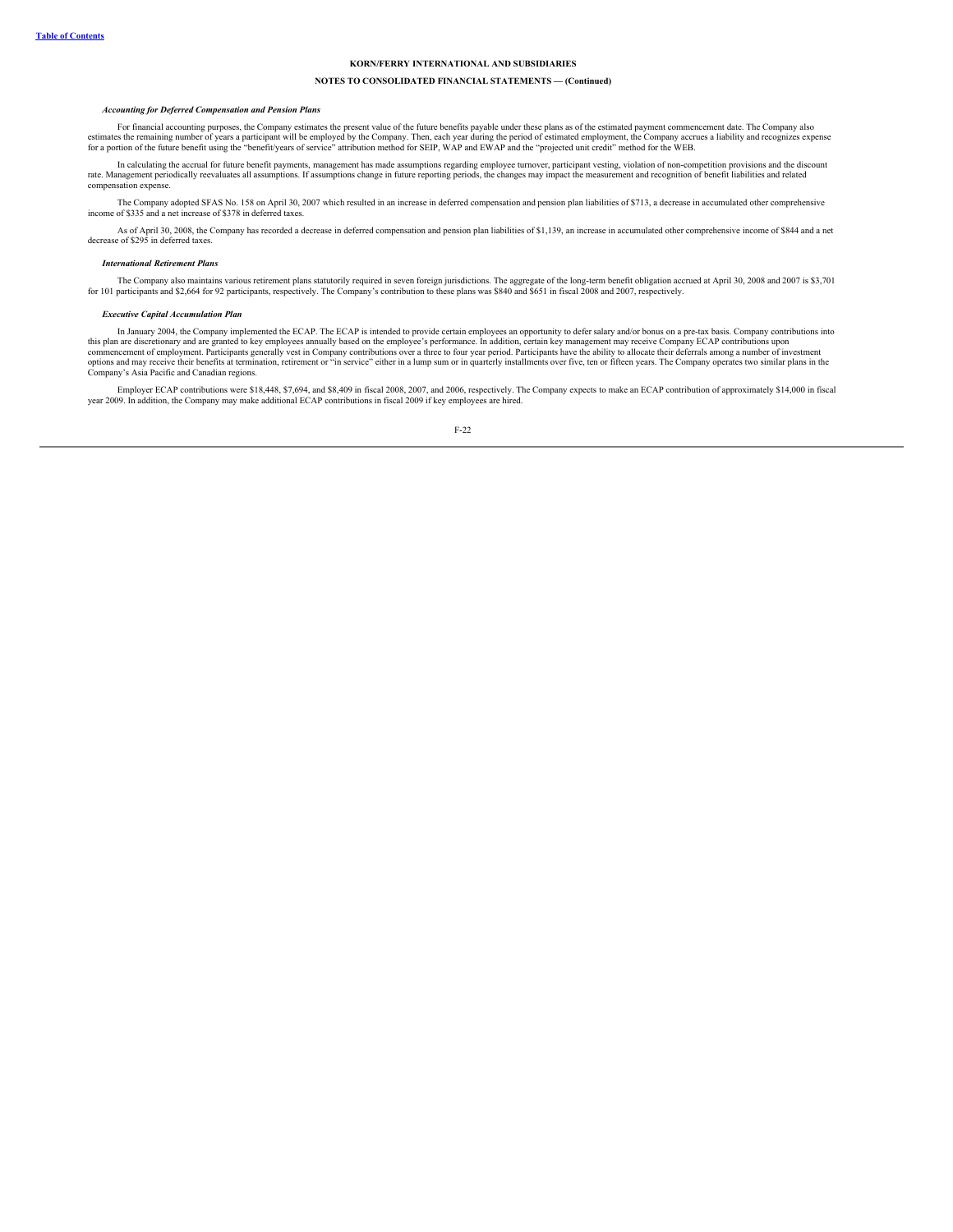## **NOTES TO CONSOLIDATED FINANCIAL STATEMENTS — (Continued)**

The roll-forward of the ECAP liability is as follows:

|                                          | Total   |
|------------------------------------------|---------|
| Liability as of April 30, 2007           | 33.732  |
| Employee contributions                   | 6,985   |
| Amortization of employer contributions   | 8,935   |
| Gain on investment                       | 115     |
| <b>Employee Distributions</b>            | (1,112) |
| Liability as of April 30, 2008           | 48.655  |
| Less: current portion of liability       | (1,088) |
| Long-term liability as of April 30, 2008 | 47,567  |

The following tables reconcile the benefit obligation for the deferred compensation plans and the pension plan:

|                                                |   | Fiscal Year Ended April 30, |          |          |   |          |
|------------------------------------------------|---|-----------------------------|----------|----------|---|----------|
|                                                |   | 2008<br>2007                |          |          |   | 2006     |
| <b>Deferred Compensation Plan:</b>             |   |                             |          |          |   |          |
| Benefit obligation at beginning of year        | s | 54,873                      | s        | 50,031   | s | 56,721   |
| Service cost                                   |   | 1,067                       |          | 1,210    |   | 1,677    |
| Interest cost                                  |   | 3,140                       |          | 3,030    |   | 3,178    |
| Plan participants' contributions with interest |   | 561                         |          | 798      |   | 1,021    |
| Actuarial (gain) loss                          |   | (1, 560)                    |          | 3,199    |   | (9,011)  |
| Benefits paid                                  |   | (3, 332)                    |          | (3,395)  |   | (3,555)  |
| Benefit obligation at end of year              |   | 54,749                      |          | 54,873   |   | 50,031   |
| Less: current portion of benefit obligation    |   | (3,284)                     |          | (3,069)  |   | (2,755)  |
| Long-term benefit obligation at end of year    |   | 51,465                      |          | 51,804   |   | 47,276   |
|                                                |   |                             |          |          |   |          |
|                                                |   | 2008                        |          | 2007     |   | 2006     |
|                                                |   |                             |          |          |   |          |
| Components of net periodic benefit costs:      |   |                             |          |          |   |          |
| Service cost                                   |   | S<br>1,067                  | s        | 1,210    | S | 1,677    |
| Interest cost                                  |   | 3,140                       |          | 3,030    |   | 3,178    |
| Amortization of actuarial loss                 |   | --                          |          |          |   | 360      |
| Amortization of transition obligation          |   | 212                         |          | 212      |   | 212      |
| Net periodic benefit cost                      |   | 4,419<br>\$                 | s        | 4,452    |   | 5,427    |
|                                                |   |                             |          |          |   |          |
|                                                |   |                             | 2008     | 2007     |   | 2006     |
| Weighted average assumptions                   |   |                             |          |          |   |          |
| Discount rate (beginning of year)              |   |                             | 5.90%    | 6.25%    |   | 5.75%    |
| Discount rate (end of year)                    |   |                             | 6.50%    | 5.90%    |   | 6.25%    |
| Rate of compensation increase                  |   |                             | $0.00\%$ | $0.00\%$ |   | $0.00\%$ |
|                                                |   |                             |          |          |   |          |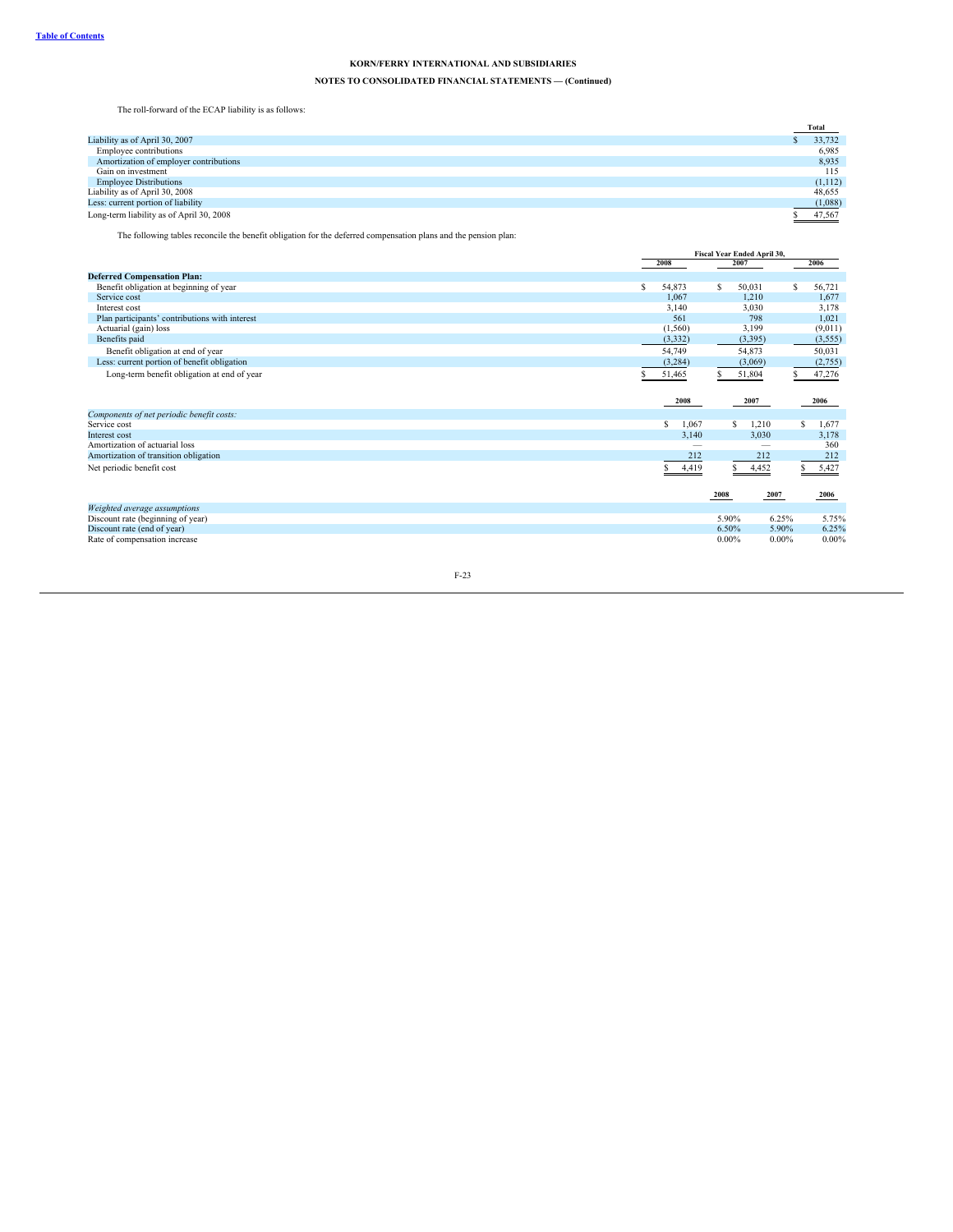### **NOTES TO CONSOLIDATED FINANCIAL STATEMENTS — (Continued)**

|                                                                                |            | Fiscal Year Ended April 30, |             |    |                          |  |      |
|--------------------------------------------------------------------------------|------------|-----------------------------|-------------|----|--------------------------|--|------|
|                                                                                | 2008       | 2007                        |             |    |                          |  | 2006 |
| <b>Pension plan:</b>                                                           |            |                             |             |    |                          |  |      |
| Benefit obligation at beginning of year                                        | S<br>3,300 | s                           | 3,098       | S. | 3,463                    |  |      |
| Service cost                                                                   |            |                             |             |    |                          |  |      |
| Interest cost                                                                  | 188        |                             | 188         |    | 194                      |  |      |
| Actuarial (gain) loss                                                          | (152)      |                             | 136         |    | (132)                    |  |      |
| Benefits paid                                                                  | (217)      |                             | (122)       |    | (427)                    |  |      |
| Benefit obligation at end of year                                              | 3,119      |                             | 3,300       |    | 3,098                    |  |      |
| Less: current portion of benefit obligation                                    | (133)      |                             | (140)       |    | (126)                    |  |      |
| Long-term benefit obligation at end of year                                    | 2,986      | s                           | 3,160       |    | 2,972                    |  |      |
|                                                                                |            |                             |             |    |                          |  |      |
|                                                                                |            | 2008                        | 2007        |    | 2006                     |  |      |
| Components of net periodic benefit costs                                       |            |                             |             |    |                          |  |      |
| Service cost                                                                   |            | S.<br>$\sim$                | s<br>$\sim$ |    | $\overline{\phantom{m}}$ |  |      |
| Interest cost                                                                  |            | 188                         | 188         |    | 194                      |  |      |
| Amortization of actuarial gain                                                 |            | (71)                        | (95)        |    | (86)                     |  |      |
| Net periodic benefit cost                                                      |            | \$117                       | \$93        |    | \$108                    |  |      |
|                                                                                |            |                             |             |    |                          |  |      |
|                                                                                |            | 2008                        | 2007        |    | 2006                     |  |      |
| Weighted average assumptions used to determine Benefit obligations at April 30 |            |                             |             |    |                          |  |      |
| Discount rate (beginning of year)                                              |            | 5.90%                       | 6.25%       |    | 5.75%                    |  |      |
| Discount rate (end of year)                                                    |            | 6.50%                       | 5.90%       |    | 6.25%                    |  |      |
| Rate of compensation increase                                                  |            | $0.00\%$                    | $0.00\%$    |    | $0.00\%$                 |  |      |

## *Estimated Future Benefit Payments*

The following benefit payments, which reflect expected future service, as appropriate, are expected to be paid April 30:

|                 | Pension<br><b>Benefits</b> | Deferred<br>Compensation<br>Plans |
|-----------------|----------------------------|-----------------------------------|
| 2009            | 196                        | 3,807                             |
| 2010            | 206                        | 4,229                             |
| 2011            | 235                        | 5,115                             |
| 2012            | 241                        | 4,393                             |
| 2013            | 250                        | 4,522                             |
| Years 2014-2018 | 1,230                      | 23,787                            |
|                 |                            |                                   |

## *Company Owned Life Insurance (COLI)*

The Company purchased COLI contracts insuring employees eligible to participate in the deferred compensation and pension plans. The gross CSV of these contracts of \$142,077 and \$136,462 is<br>offset by outstanding policy loan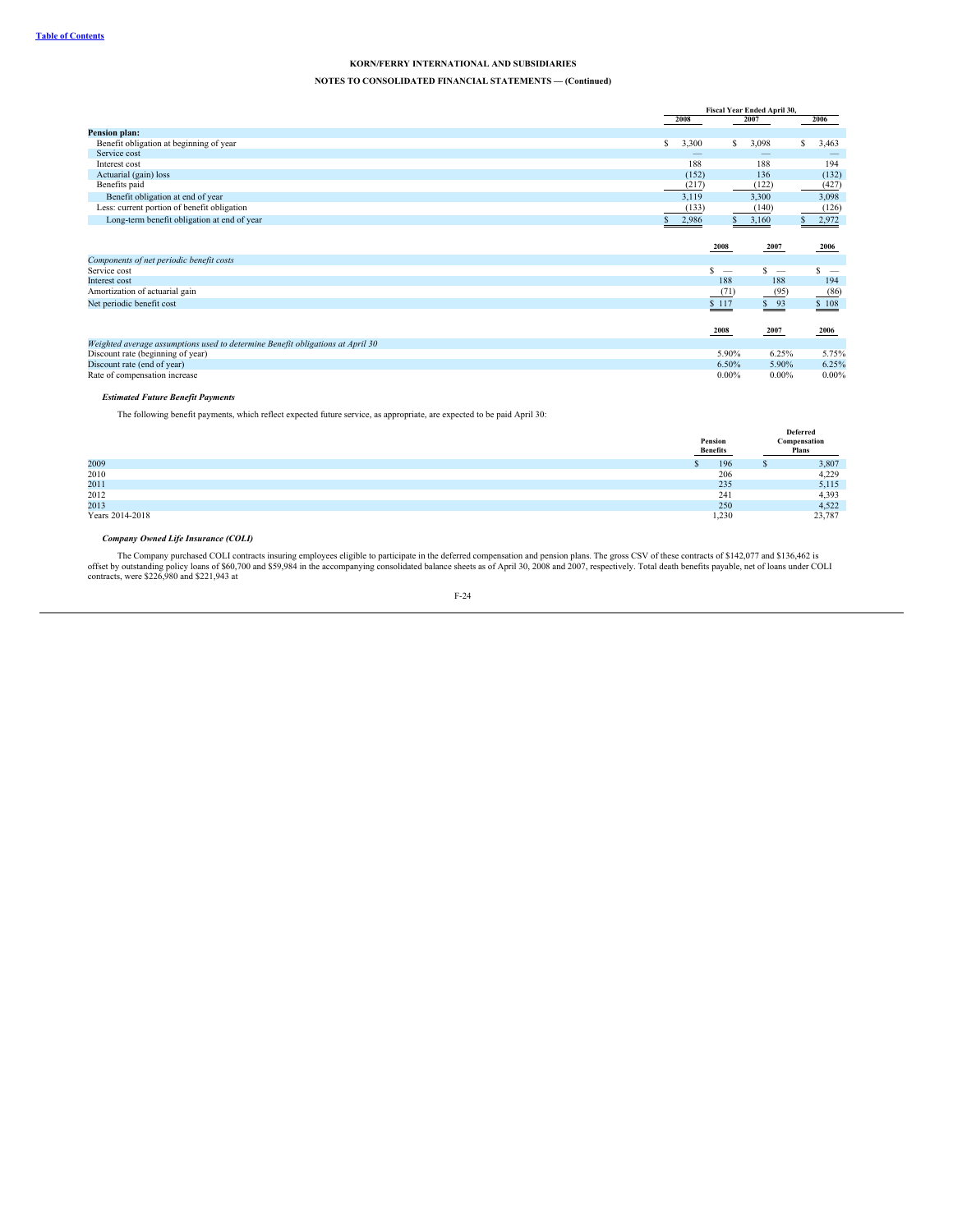### **NOTES TO CONSOLIDATED FINANCIAL STATEMENTS — (Continued)**

April 30, 2008 and 2007, respectively. Management intends to use the future death benefits from these insurance contracts to fund the deferred compensation and pension arrangements; however, there may not be a direct corre purposes.

## **9. Income Taxes**

The provision for income taxes is based on reported income before income taxes. Deferred income tax assets and liabilities reflect the impact of temporary differences between the amounts of assets and liabilities recognized for financial reporting purposes and the amounts recognized for tax purposes, as measured by applying the currently enacted tax laws.

The provision for domestic and foreign income taxes consists of the following:

|                            | Fiscal Year Ended April 30, |             |         |  |  |
|----------------------------|-----------------------------|-------------|---------|--|--|
|                            | 2008<br>2007                |             | 2006    |  |  |
| Current income taxes:      |                             |             |         |  |  |
| Federal                    | 14,788                      | 18,353<br>S | 7,346   |  |  |
| State                      | 5,658                       | 6,543       | 1,636   |  |  |
| Foreign                    | 21,627                      | 14,869      | 12,795  |  |  |
| Total                      | 42,073                      | 39,765      | 21,777  |  |  |
| Deferred income taxes:     |                             |             |         |  |  |
| Federal                    | (1,699)                     | (5,525)     | (86)    |  |  |
| State                      | (1,805)                     | (1, 543)    | (1,285) |  |  |
| Foreign                    | (2,488)                     | (2, 533)    | (812)   |  |  |
| Total                      | (5,992)                     | (9,601)     | (2,183) |  |  |
| Provision for income taxes | 36,081                      | 30,164      | 19,594  |  |  |

The domestic and foreign components of income from continuing operations before domestic and foreign income and other taxes and equity in earnings of unconsolidated subsidiaries were as follows:

|                                                                                                | <b>Fiscal Year Ended April 30.</b> |      |        |  |        |
|------------------------------------------------------------------------------------------------|------------------------------------|------|--------|--|--------|
|                                                                                                | 2008                               | 2007 |        |  | 2006   |
| Domestic                                                                                       | 38.865                             |      | 38,008 |  | 38,749 |
| Foreign                                                                                        | 60.125                             |      | 44.491 |  | 38.275 |
| Income before provision for income taxes and equity in earnings of unconsolidated subsidiaries | 98,990                             |      | 82,499 |  | 77,024 |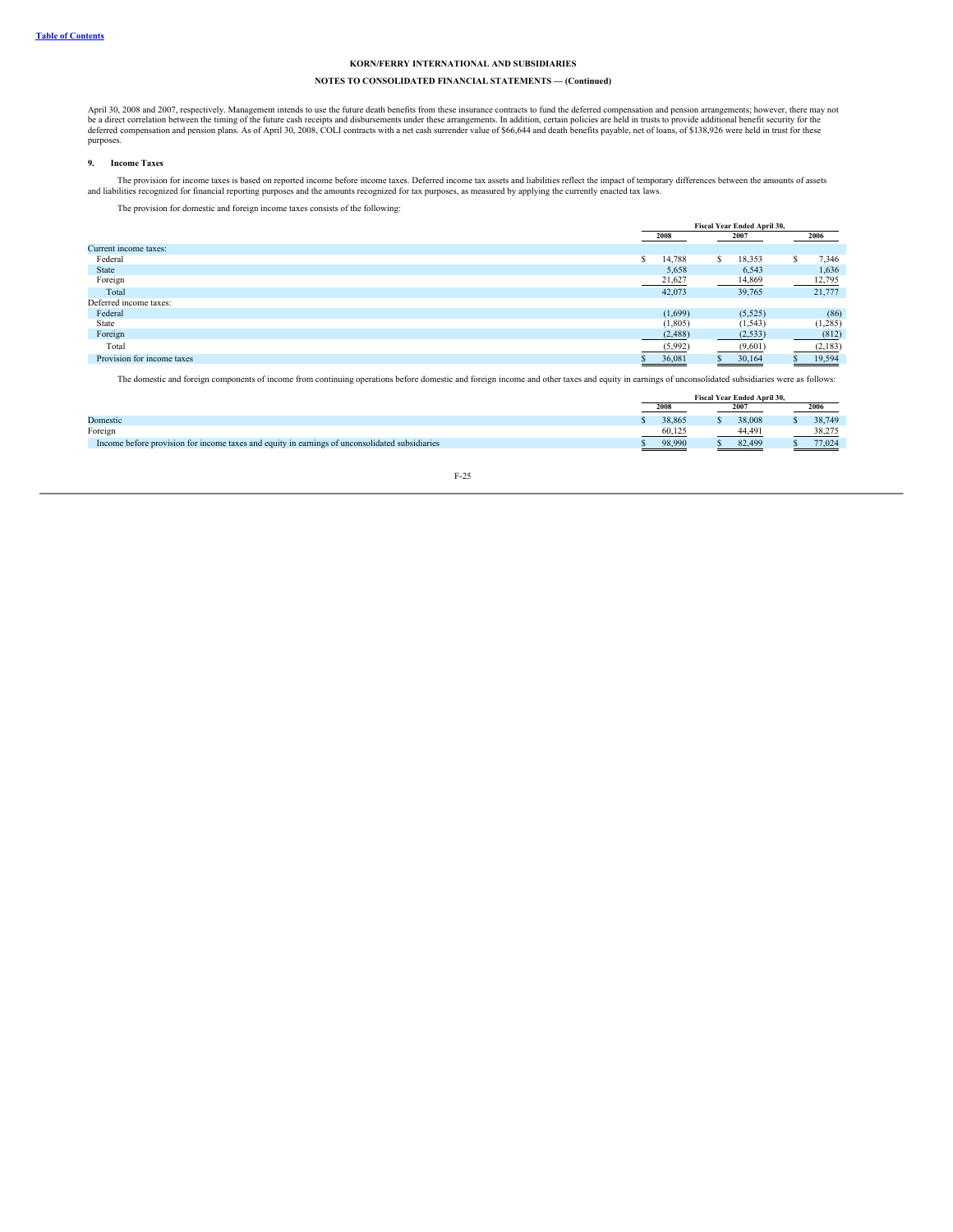### **NOTES TO CONSOLIDATED FINANCIAL STATEMENTS — (Continued)**

The difference between the effective tax rate in the consolidated financial statements and the statutory federal income tax rate is attributed to the following:

|                                                       | Fiscal Year Ended April 30, |                          |        |
|-------------------------------------------------------|-----------------------------|--------------------------|--------|
|                                                       | 2008                        | 2007                     | 2006   |
| U.S. federal statutory tax rate                       | 35.0%                       | 35.0%                    | 35.0%  |
| Foreign source income, net of credits used            | 2.1                         | 3.1                      | 2.3    |
| Income subject to net lower foreign tax rates         | (1.9)                       | (3.9)                    | (1.8)  |
| COLI increase, net                                    | (1.7)                       | (2.6)                    | (2.6)  |
| Repatriation of foreign earnings                      | 0.3                         | 1.9                      | 2.8    |
| Loss recovery                                         |                             | $\overline{\phantom{a}}$ | (2.1)  |
| Effect of IRS audit                                   |                             |                          | (11.2) |
| State income taxes, net of federal benefit            | 3.9                         | 5.9                      | 3.0    |
| Non-deductible interest expense                       |                             | 0.4                      | 0.5    |
| Adjustments for contingencies and valuation allowance | (1.5)                       | (2.5)                    |        |
| Other                                                 | 0.2                         | (0.7)                    | (0.5)  |
| Effective tax rate                                    | 36.4%                       | 36.6%                    | 25.4%  |

The effective tax rate of 25.4% in fiscal 2006 was impacted by two items not present in the other fiscal years presented. In the fourth quarter of fiscal 2006, the Company finalized an audit with the SR, pertaining to the able to use the resulting capital loss. The income of \$4,536 generated by the loss recovery resulted in no related tax expense, which lowered the effective tax rate for fiscal 2006.

In fiscal 2007 and fiscal 2008, the Company also made an accrual in accordance with APB 23 to reflect the Company's decision to repatriate an additional portion of its previously undistributed<br>foreign earnings. This result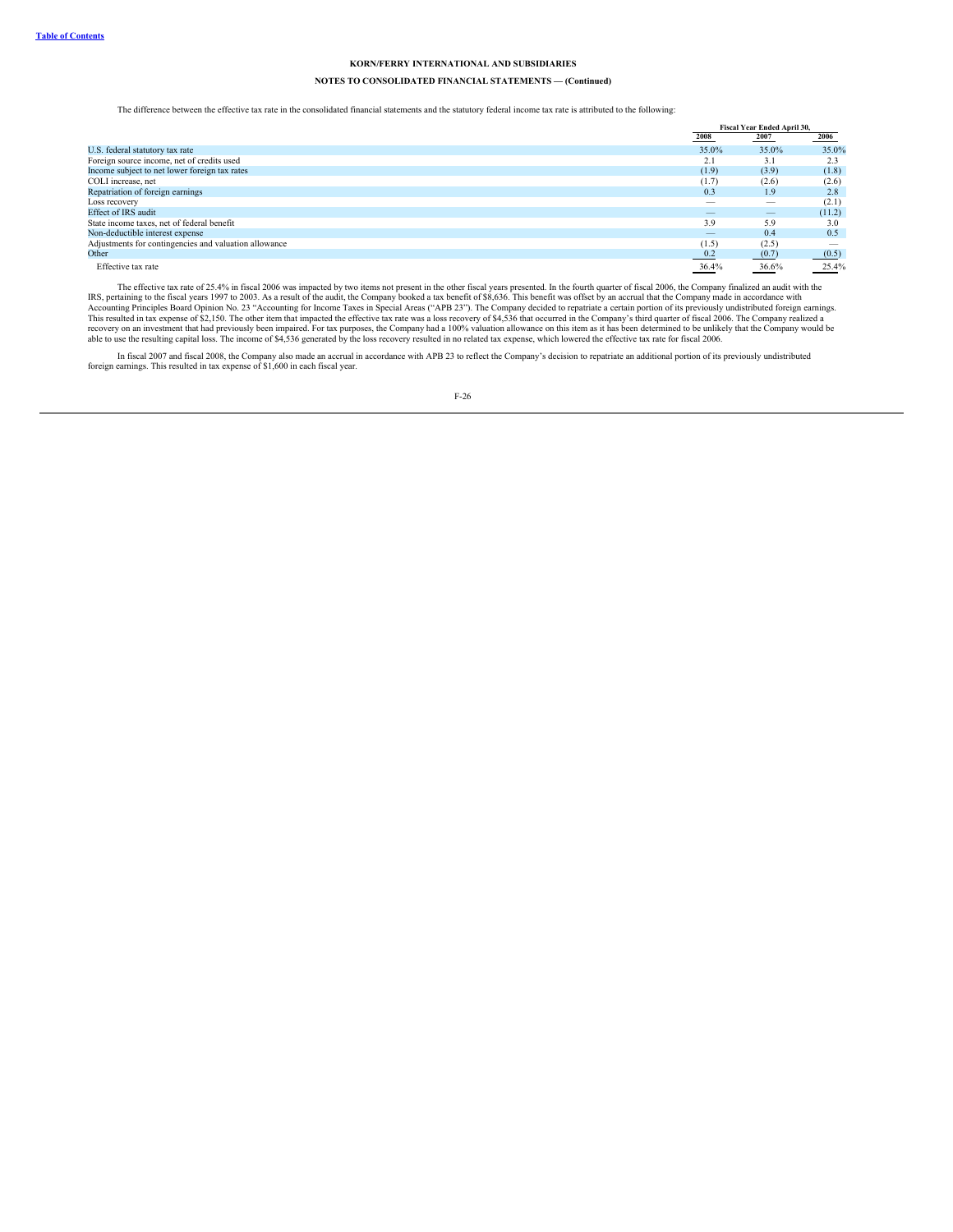## **NOTES TO CONSOLIDATED FINANCIAL STATEMENTS — (Continued)**

The significant components of deferred tax assets and liabilities are as follows:

|                                                      |   | As of April 30, |   |          |
|------------------------------------------------------|---|-----------------|---|----------|
|                                                      |   | 2008            |   | 2007     |
| Deferred income tax assets attributable to:          |   |                 |   |          |
| Deferred compensation                                | S | 46,762          | S | 39,316   |
| Allowance for doubtful accounts                      |   | 1.450           |   | 1,450    |
| Accrued liabilities and other                        |   | 5,569           |   | 4,360    |
| Property and equipment                               |   | 1,961           |   | 2,589    |
| Loss and credit carryforwards                        |   | 2,422           |   | 4,327    |
| Other                                                |   | 12,627          |   | 12,164   |
| Deferred tax assets before valuation allowances      |   | 70,791          |   | 64,206   |
| Deferred tax liabilities attributable to:            |   |                 |   |          |
| Property and equipment                               |   |                 |   | (63)     |
| Accrued liabilities and other                        |   | (692)           |   | (663)    |
| Other                                                |   | (10, 548)       |   | (8,609)  |
| Deferred tax liabilities before valuation allowances |   | (11,240)        |   | (9, 335) |
| Valuation allowances                                 |   | (2,022)         |   | (3,334)  |
| Net deferred income tax assets                       |   | 57,529          |   | 51,537   |

Certain deferred tax amounts and valuation allowances were adjusted in fiscal 2008 based on differences between fiscal 2007's provision and related tax return filings. Changes to the valuation allowance balances are record

The deferred tax amounts have been classified in the consolidated balance sheets as of April 30:

| 2008      | 2007    |
|-----------|---------|
| 11.197    | 10.438  |
| (796)     | (914)   |
| 10.401    | 9.524   |
| 59,594    | 53,768  |
| (10, 444) | (8,421) |
| (2,022)   | (3,334) |
| 47,128    | 42,013  |
| 57,529    | 51,537  |
|           |         |

SFAS No. 109, "Accounting for Income Taxes", requires that deferred tax assets be reduced by a valuation allowance if it is more likely than not that some portion or all of the deferred tax asset will<br>not be realized. Mana

At April 30, 2008, the Company had state net operating loss carryforwards of approximately \$4,235 to offset future tax liabilities. The losses attributable to the various states may be carried forward 5 to 20 years.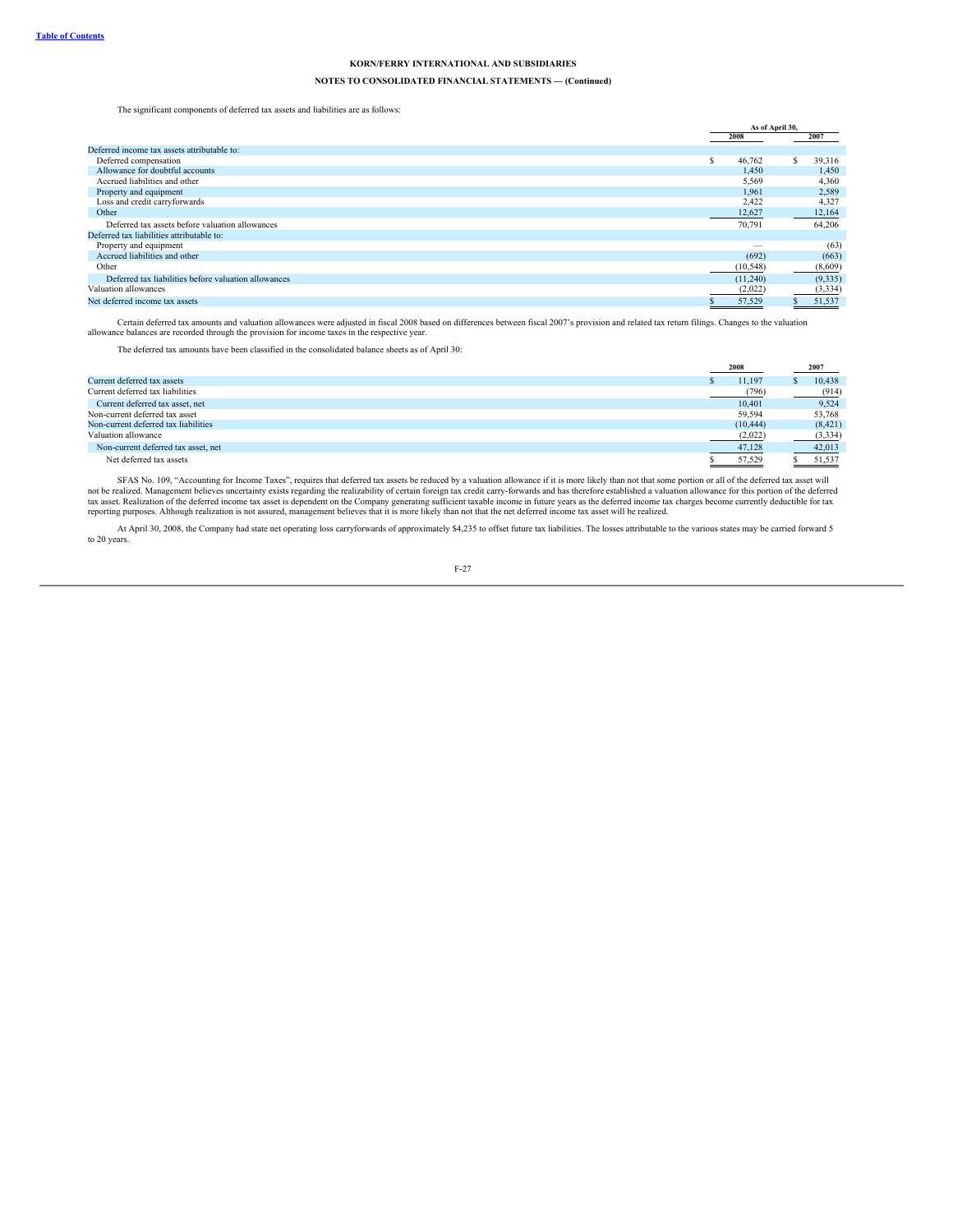#### **NOTES TO CONSOLIDATED FINANCIAL STATEMENTS — (Continued)**

The Company has not provided for U.S. deferred income taxes on approximately \$97,573 of undistributed earnings and associated withholding taxes of the foreign subsidiaries as the Company has taken the position under APB 23 withholding taxes and U.S. income taxes, net of any allowable foreign tax credits or deductions. However, an estimate of these taxes is not practicable.

The Company's income tax returns are routinely audited by the IRS and various state and foreign tax authorities. Significant disputes may arise with these tax authorities involving issues of the timing and amount of deductions and allocations of income among various tax jurisdictions because of differing interpretations of tax laws and regulations. The Company periodically evaluates its exposures<br>associated with tax fili

As a result of the adoption of FIN 48, the Company recorded a cumulative effect adjustment for unrecognized uncertain tax positions which reduced retained earnings by \$3,541 as of May 1, 2007. As<br>of the adoption date, the

## Unrecognized tax benefits at April 30, 2007 **\$ 10,700** \$ 10,700 \$ 10,700 \$ 10,700 \$ 10,700 \$ 10,700 \$ 10,700 \$ 10,700 \$ 10,700 \$ 10,700 \$ 10,700 \$ 10,700 \$ 10,700 \$ 10,700 \$ 10,700 \$ 10,700 \$ 10,700 \$ 10,700 \$ 10,700 \$ 10, Unrecognized tax benefits at April 30, 2008 **11,300 12, 2008 12,300 12,300 13,300 13,300 13,300 13,300 13,300 13,300 13,300 13,300 13,300 13,300 13,300 13,300 13,300 13,300 13,300 13,3**

Estimated interest and penalties beyond April 30, 2007 related to uncertain tax positions are recorded to the provision for income taxes. For the year fiscal year ending April 30, 2008, the Company accrued interest related to FIN 48 of \$600.

The total liability for unrecognized tax benefits is not expected to change within the next twelve months other than to reflect estimated interest accruals. The Company's United States federal and state tax return filings remain subject to examination until 2010 and 2011, respectively.

#### **10. Property and Equipment and Long-lived Assets**

Property and equipment is carried at cost, less accumulated depreciation. Leaschold improvements are amortized on a straight-line basis over the estimated useful life of the asset, or the lease term,<br>whichever is shorter. straight-line basis over the estimated useful lives of three to ten years.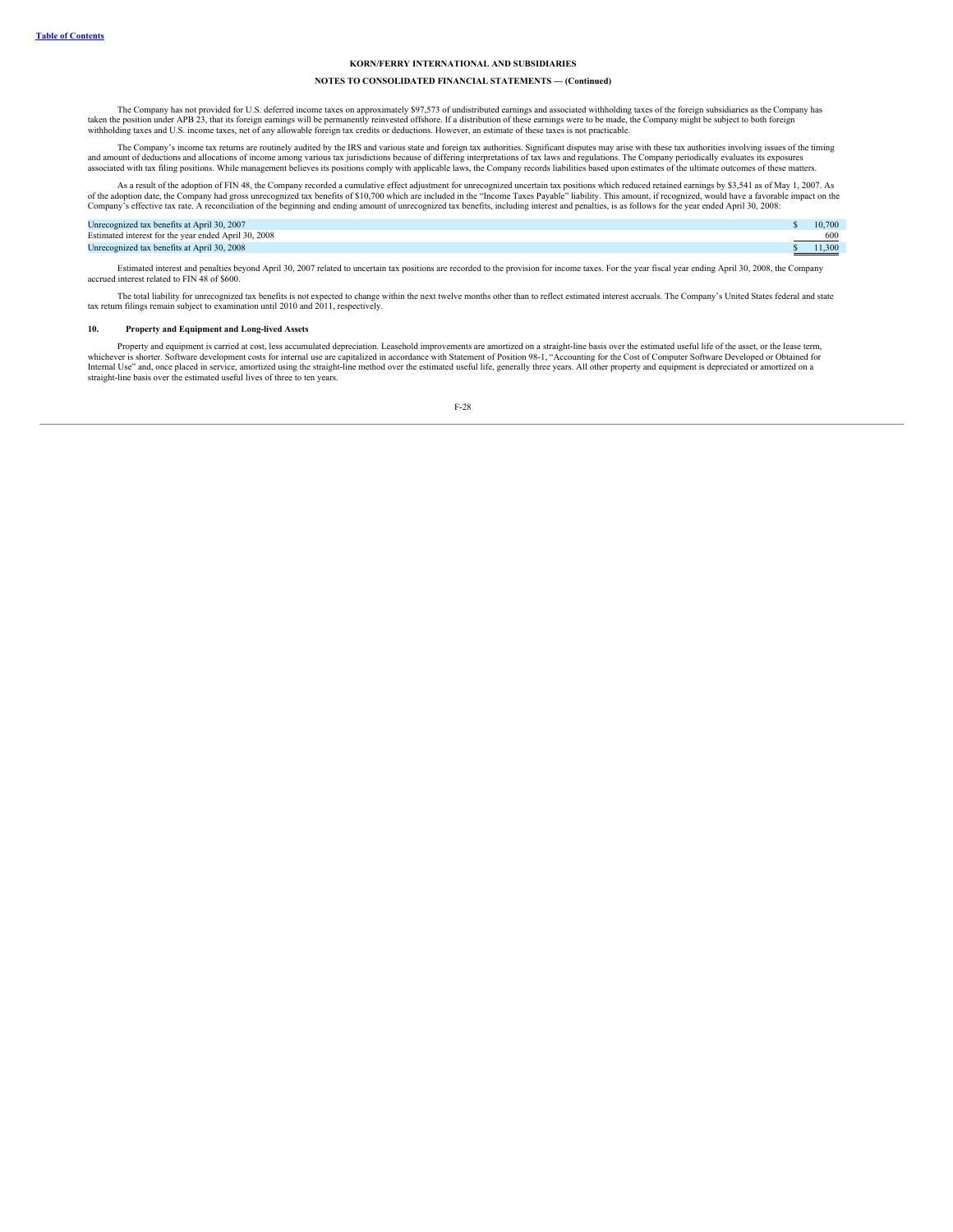#### **NOTES TO CONSOLIDATED FINANCIAL STATEMENTS — (Continued)**

Property and equipment consists of the following:

|                                                 | As of April 30, |  |           |
|-------------------------------------------------|-----------------|--|-----------|
|                                                 | 2008            |  | 2007      |
| Property and equipment:                         |                 |  |           |
| Computer equipment and software                 | 65,005          |  | 56,405    |
| Furniture and fixtures                          | 24,397          |  | 22,359    |
| Leasehold improvements                          | 24,644          |  | 23,902    |
| Automobiles                                     | 3,193           |  | 2,480     |
|                                                 | 117.239         |  | 105,146   |
| Less: Accumulated depreciation and amortization | (84, 777)       |  | (79, 147) |
| Property and equipment, net                     | 32,462          |  | 25.999    |

The Company reviews long-lived assets for impairment whenever events or changes in circumstances indicate that the carrying value of an asset may not be recoverable.

#### **11. Convertible Mandatory Redeemable Securities**

In June 2002, the Company issued 7.5% Convertible Subordinated Notes ("Convertible Notes") in an aggregate principal amount of \$40,000 and 10,000 shares of 7.5% Convertible Series A Preferred Stock ("Convertible Preferred Stock") at an aggregate purchase price of \$10,000. The Company also issued warrants to purchase 274,207 shares of its common stock at an exercise price of \$11.94. The<br>warrants expire in 2012. and are amortized over the life of the Securities.

On March 7, 2007, the Company issued notice for the redemption of its Convertible Notes and Convertible Preferred Stock. As of March 7, 2007, \$45,600 of the Convertible Notes and \$11,400 of the Convertible Preferred Stock was outstanding. The Securities were convertible into shares of the Company's common stock at \$10.19 per share. In response to the redemption notice, the holder of the Securities into common sto Securities in April 2007. As of April 30, 2008 and April 30, 2007 there were no outstanding amounts related to the Convertible Notes and Convertible Preferred Stock.

#### **12. Long-Term Debt**

The Company had no outstanding long-term debt as of April 30, 2008 or April 30, 2007.

In March 2008, the Company amended its Senior Secured Revolving Credit Facility (the "Facility") with Wells Fargo Bank. The Facility has a \$50 million borrowing capacity with no borrowing base<br>restrictions. Borrowings unde The Facility also includes customary events of default that permit the lender to accelerate the maturity of the borrowings outstanding upon the occurrence of an event of default that remains uncured after an applicable cure period. The Company had no outstanding borrowings under its Facility at April 30, 2008.

The Company has outstanding borrowings against the cash surrender value of COLI contracts of \$60,700 and \$59,984 at April 30, 2008 and 2007, respectively. These borrowings are secured by the cash surrender value of the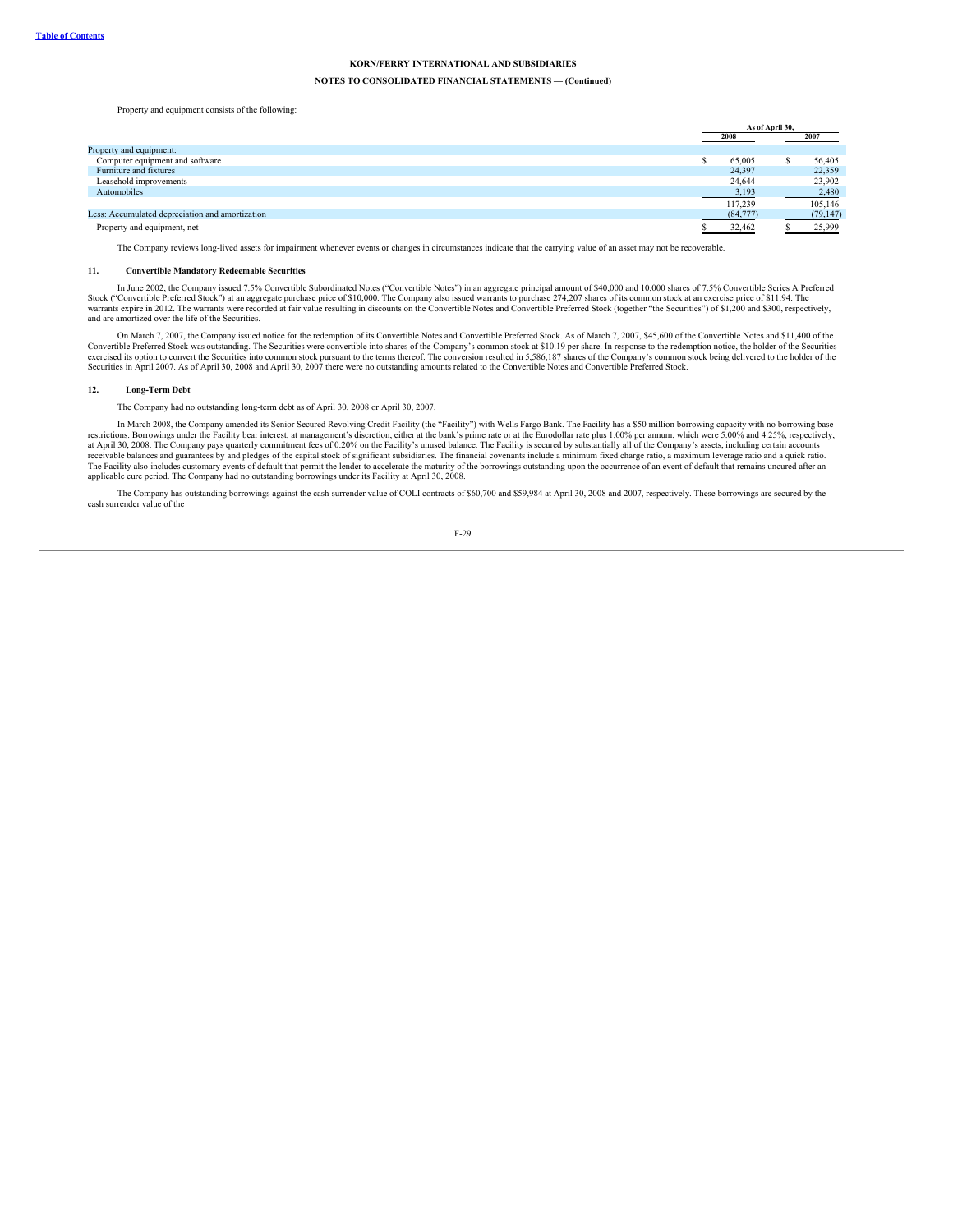## **NOTES TO CONSOLIDATED FINANCIAL STATEMENTS — (Continued)**

life insurance policies. Principal payments are not scheduled and interest is payable at least annually, at various fixed and variable rates ranging from 5.08% to 8.00% (see Note 8).

### **13. Business Segments**

The Company operates in two global business segments in the retained recruitment industry, executive recruitment and Futurestep. These segments are distinguished primarily by the candidates' level<br>of compensation. The exec

A summary of the Company's results of operations by business segment are as follows:

|                               |              | Fiscal Year Ended April 30, |                             |      |         |
|-------------------------------|--------------|-----------------------------|-----------------------------|------|---------|
|                               | 2008         |                             | 2007                        |      | 2006    |
| Fee revenue:                  |              |                             |                             |      |         |
| <b>Executive recruitment:</b> |              |                             |                             |      |         |
| North America                 | $\mathbf{s}$ | 374,891                     | 329,065<br>$\mathcal{S}$    | S.   | 259,089 |
| <b>EMEA</b>                   |              | 183,042                     | 146,155                     |      | 120,059 |
| Asia Pacific                  |              | 95,915                      | 74,987                      |      | 57,922  |
| South America                 |              | 25,556                      | 17,426                      |      | 15,660  |
| Total executive recruitment   |              | 679,404                     | 567,633                     |      | 452,730 |
| Futurestep                    |              | 111,166                     | 85,789                      |      | 70,152  |
| Total fee revenue             |              | 790,570                     | 653,422                     |      | 522,882 |
|                               |              |                             |                             |      |         |
|                               |              |                             | Fiscal Year Ended April 30, |      |         |
|                               | 2008         | 2007                        |                             | 2006 |         |
| <b>CONTRACTOR</b>             |              |                             |                             |      |         |

| <b>Total revenue:</b>              |         |         |         |
|------------------------------------|---------|---------|---------|
| <b>Executive recruitment:</b>      |         |         |         |
| North America                      | 395,320 | 348,780 | 274.927 |
| <b>EMEA</b>                        | 189.203 | 151,606 | 124.136 |
| Asia Pacific                       | 98.288  | 76,650  | 59,525  |
| South America                      | 25,964  | 17,912  | 16,357  |
| <b>Total executive recruitment</b> | 708,775 | 594.948 | 474.945 |
| <b>Futurestep</b>                  | 126,867 | 94,253  | 76,824  |
| <b>Total revenue</b>               | 835,642 | 689,201 | 551,769 |

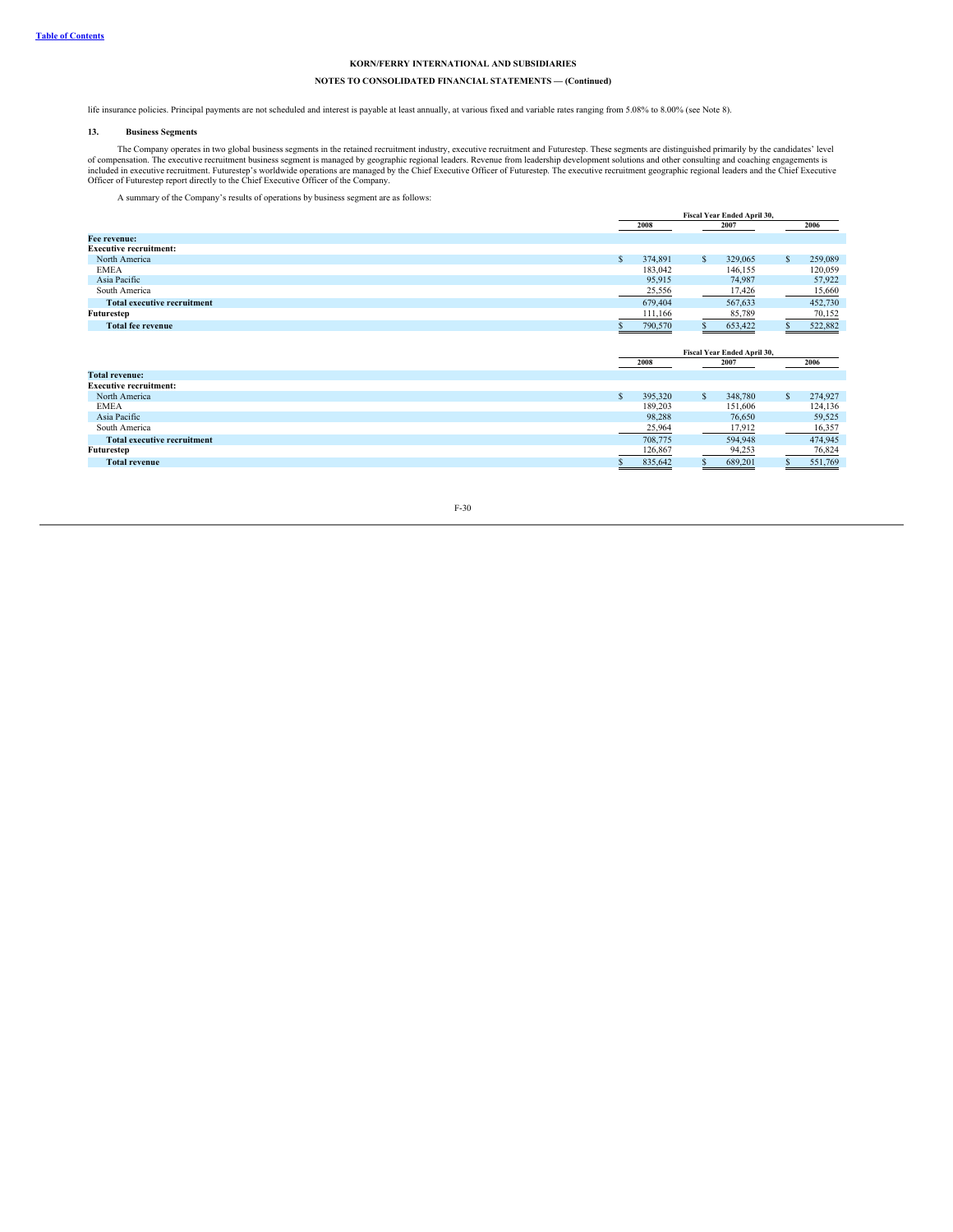## **NOTES TO CONSOLIDATED FINANCIAL STATEMENTS — (Continued)**

|                                       |             | Fiscal Year Ended April 30, |                             |              |           |
|---------------------------------------|-------------|-----------------------------|-----------------------------|--------------|-----------|
|                                       | 2008        |                             | 2007                        | 2006         |           |
| <b>Operating income (loss):</b>       |             |                             |                             |              |           |
| <b>Executive recruitment:</b>         |             |                             |                             |              |           |
| North America                         | $\mathbf S$ | 70,628<br>$\mathbf{s}$      | 69.815                      | $\mathbf{s}$ | 62.124    |
| <b>EMEA</b>                           |             | 29,820                      | 24,166                      |              | 22,361    |
| Asia Pacific                          |             | 19,299                      | 16,010                      |              | 13,374    |
| South America                         |             | 2,230                       | 1,894                       |              | 2,839     |
| <b>Total executive recruitment</b>    |             | 121,977                     | 111,885                     |              | 100,698   |
| Futurestep                            |             | 8,545                       | 7,854                       |              | 3,351     |
| Corporate                             |             | (38,669)                    | (37, 484)                   |              | (27, 867) |
| <b>Total operating income</b>         | S           | 91,853<br>S                 | 82,255                      | s            | 76,182    |
|                                       |             |                             | Fiscal Year Ended April 30, |              |           |
|                                       |             | 2008                        | 2007                        |              | 2006      |
| <b>Depreciation and amortization:</b> |             |                             |                             |              |           |
| <b>Executive recruitment:</b>         |             |                             |                             |              |           |
| North America                         |             | $\mathbb{S}$<br>2,915       | $\mathbb{S}$<br>3,032       | $\mathbb{S}$ | 3,271     |
| <b>EMEA</b>                           |             | 2,299                       | 2,344                       |              | 3,094     |
| Asia Pacific                          |             | 1,766                       | 1,317                       |              | 961       |
| South America                         |             | 371                         | 317                         |              | 249       |
| <b>Total executive recruitment</b>    |             | 7,351                       | 7,010                       |              | 7,575     |
| Futurestep                            |             | 1,816                       | 1,502                       |              | 1,179     |
| Corporate                             |             | 1,274                       | 768                         |              | 248       |
| Total depreciation and amortization   |             | 10,441<br>S.                | s<br>9,280                  | S.           | 9,002     |
|                                       |             | As of April 30,             |                             |              |           |
|                                       | 2008        |                             | 2007                        | 2006         |           |
| <b>Identifiable assets:</b>           |             |                             |                             |              |           |
| <b>Executive recruitment:</b>         |             |                             |                             |              |           |
| North America                         | $\mathbf S$ | 269,407<br>$\mathbf{s}$     | 287,024                     | $\mathbf{s}$ | 239,935   |
| <b>EMEA</b>                           |             | 162,756                     | 123,904                     |              | 103,824   |
| Asia Pacific                          |             | 97,762                      | 75,883                      |              | 62,937    |
| South America                         |             | 19,072                      | 12,589                      |              | 11,529    |
| <b>Total executive recruitment</b>    |             | 548,997                     | 499,400                     |              | 418,225   |
| Futurestep                            |             | 87,665                      | 68,841                      |              | 57,355    |
| Corporate                             |             | 243,552                     | 193,250                     |              | 159,911   |
| <b>Total identifiable assets</b>      | \$.         | 880,214<br>S                | 761,491                     | s            | 635,491   |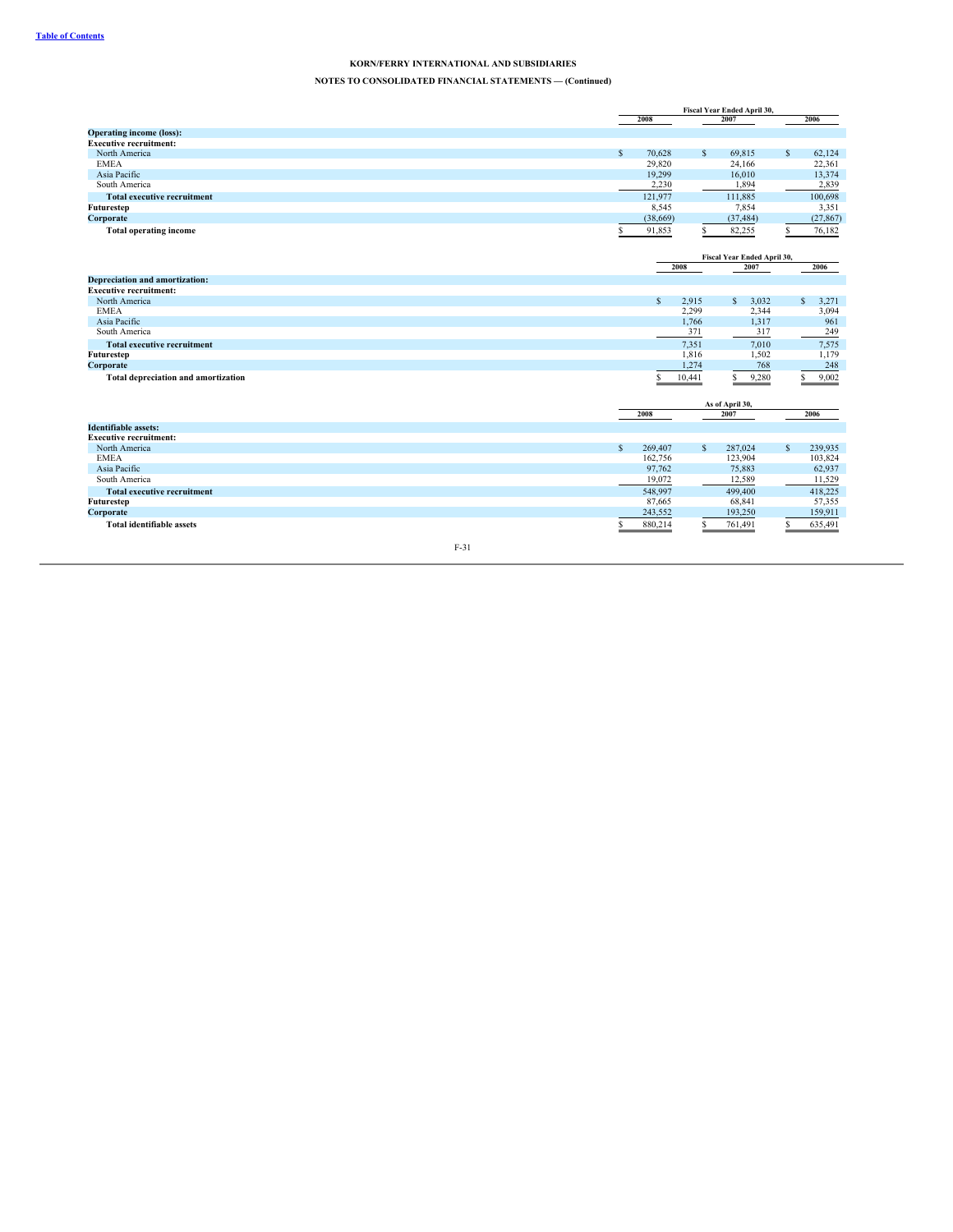## **NOTES TO CONSOLIDATED FINANCIAL STATEMENTS — (Continued)**

A summary of long-lived assets included in identifiable assets by business segment are as follows:

|                                    | As of April 30, |   |        |  |        |
|------------------------------------|-----------------|---|--------|--|--------|
|                                    | 2008            |   | 2007   |  | 2006   |
| <b>Long-lived assets:</b>          |                 |   |        |  |        |
| <b>Executive recruitment:</b>      |                 |   |        |  |        |
| North America                      | 9,000           | S | 7,841  |  | 6,517  |
| <b>EMEA</b>                        | 5,578           |   | 6,184  |  | 6,490  |
| Asia Pacific                       | 3,209           |   | 2,685  |  | 2,766  |
| South America                      | 1,504           |   | 1,146  |  | 662    |
| <b>Total executive recruitment</b> | 19,291          |   | 17,856 |  | 16,435 |
| Futurestep                         | 4,540           |   | 4,391  |  | 2,682  |
| Corporate                          | 8,631           |   | 3,752  |  | 1,416  |
| <b>Total long-lived assets</b>     | 32,462          |   | 25,999 |  | 20,533 |

A summary of goodwill included in identifiable assets by business segment are as follows:

|                               | As of April 30, |  |         |  |         |
|-------------------------------|-----------------|--|---------|--|---------|
|                               | 2008            |  | 2007    |  | 2006    |
| Goodwill                      |                 |  |         |  |         |
| <b>Executive recruitment:</b> |                 |  |         |  |         |
| North America                 | 69,533          |  | 63,767  |  | 54,394  |
| <b>EMEA</b>                   | 37,379          |  | 31.721  |  | 27,902  |
| Asia Pacific                  | 972             |  | 972     |  | 972     |
| Total executive recruitment   | 107,884         |  | 96,460  |  | 83,268  |
| <b>Futurestep</b>             | 34,815          |  | 27,808  |  | 26,216  |
| <b>Total goodwill</b>         | 142,699         |  | 124,268 |  | 109,484 |

The Company's clients were not concentrated in any specific geographic region and no single client accounted for a significant amount of the Company's revenue during fiscal 2008, 2007 or 2006.

### **14. Acquisitions**

#### *Fiscal 2008 Acquisitions*

The Company completed several acquisitions during fiscal 2008. The aggregate purchase price for these transactions paid in cash was \$3,622, including acquisition costs of \$323, and was allocated as follows: \$3,523 to goodw

### *Fiscal 2007 Acquisitions*

The Company acquired Lominger Limited, Inc., a Minnesota corporation, and Lominger Consulting, Inc., a Minnesota corporation (together referred to as the "Lominger Entities"), as well as all of the intellectual property ri

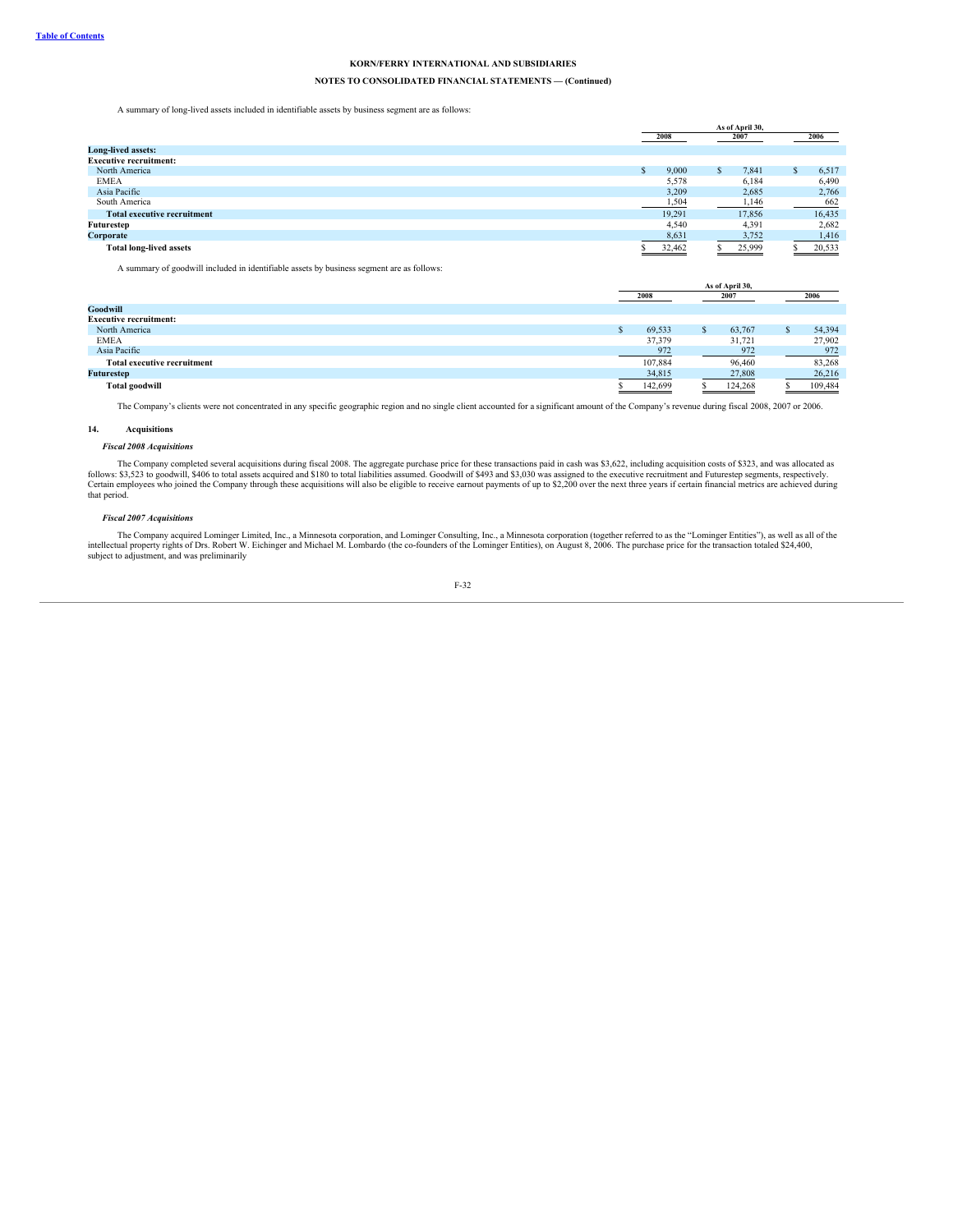### **NOTES TO CONSOLIDATED FINANCIAL STATEMENTS — (Continued)**

allocated as follows: \$6,600 to goodwill, \$18,100 to purchased intangibles, \$4,500 to total assets acquired and \$4,800 to total liabilities assumed.

The purchase accounting for the Lominger Entities was completed in the three months ended October 31, 2007. The final purchase price allocation was \$8,700 to goodwill, \$16,000 to purchased<br>intangibles, \$4,500 to total asse to goodwill on the consolidated balance sheet as of April 30, 2008.

The Company completed other smaller acquisitions during fiscal 2007. The aggregate purchase price for these transactions, including acquisition costs of \$355, paid in cash was \$3,955 and was allocated as follows: \$3,720 to goodwill, \$435 to total assets acquired and \$200 to total liabilities assumed. Goodwill was assigned to the executive recruitment segment. The acquired consultants will also be<br>eligible to r

The Company accounts for goodwill and purchased intangibles in accordance with SFAS No. 142. Actual results of operations of the Lominger Entities are included in the Company's condensed consolidated financial statements from August 8, 2006, the effective date of this acquisition.

#### **15. Goodwill and Intangible Assets**

Amortized intangible assets as of April 30, 2008 are comprised of the following:

|                                |                                    | 2008                        |        |                                               |  |  |
|--------------------------------|------------------------------------|-----------------------------|--------|-----------------------------------------------|--|--|
|                                | <b>Gross</b><br>Carrying<br>Amount | Accumulated<br>Amortization | Net    | Weighted<br>Average<br>Amortization<br>Period |  |  |
| Amortized intangible assets:   |                                    |                             |        |                                               |  |  |
| Customer $list(1)$             | 800                                | (140)                       | 660    | 10 years                                      |  |  |
| Intellectual property          | 11,400                             | (341)                       | 11,059 | 24 years                                      |  |  |
|                                | 12,200<br>$\sim$ $\sim$            | (481)                       | 11,719 |                                               |  |  |
| Unamortized intangible assets: |                                    |                             |        |                                               |  |  |
| Trademarks                     | 3,800                              | $\overline{\phantom{m}}$    | 3,800  | $\overline{\phantom{m}}$                      |  |  |

(1) Customer list was reduced by \$2,100 as a result of the final purchase price allocation related to the Company's acquisition of the Lominger Entities in fiscal 2007 (see Note 14).

Amortized intangible assets as of April 30, 2007 are comprised of the following:

|                                | 2007                               |        |                             |                          |  |        |                                               |  |
|--------------------------------|------------------------------------|--------|-----------------------------|--------------------------|--|--------|-----------------------------------------------|--|
|                                | <b>Gross</b><br>Carrying<br>Amount |        | Accumulated<br>Amortization |                          |  | Net    | Weighted<br>Average<br>Amortization<br>Period |  |
| Amortized intangible assets:   |                                    |        |                             |                          |  |        |                                               |  |
| Customer List                  |                                    | 2,900  |                             | (121)                    |  | 2,779  | 18 years                                      |  |
| Unamortized intangible assets: |                                    |        |                             |                          |  |        |                                               |  |
| Intellectual property          |                                    | 11,461 |                             |                          |  | 11,461 | $-$                                           |  |
| Trademarks                     |                                    | 3,800  |                             | $\overline{\phantom{m}}$ |  | 3,800  | $\overline{\phantom{m}}$                      |  |
|                                | 15,261                             |        |                             |                          |  | 15,261 |                                               |  |

### F-33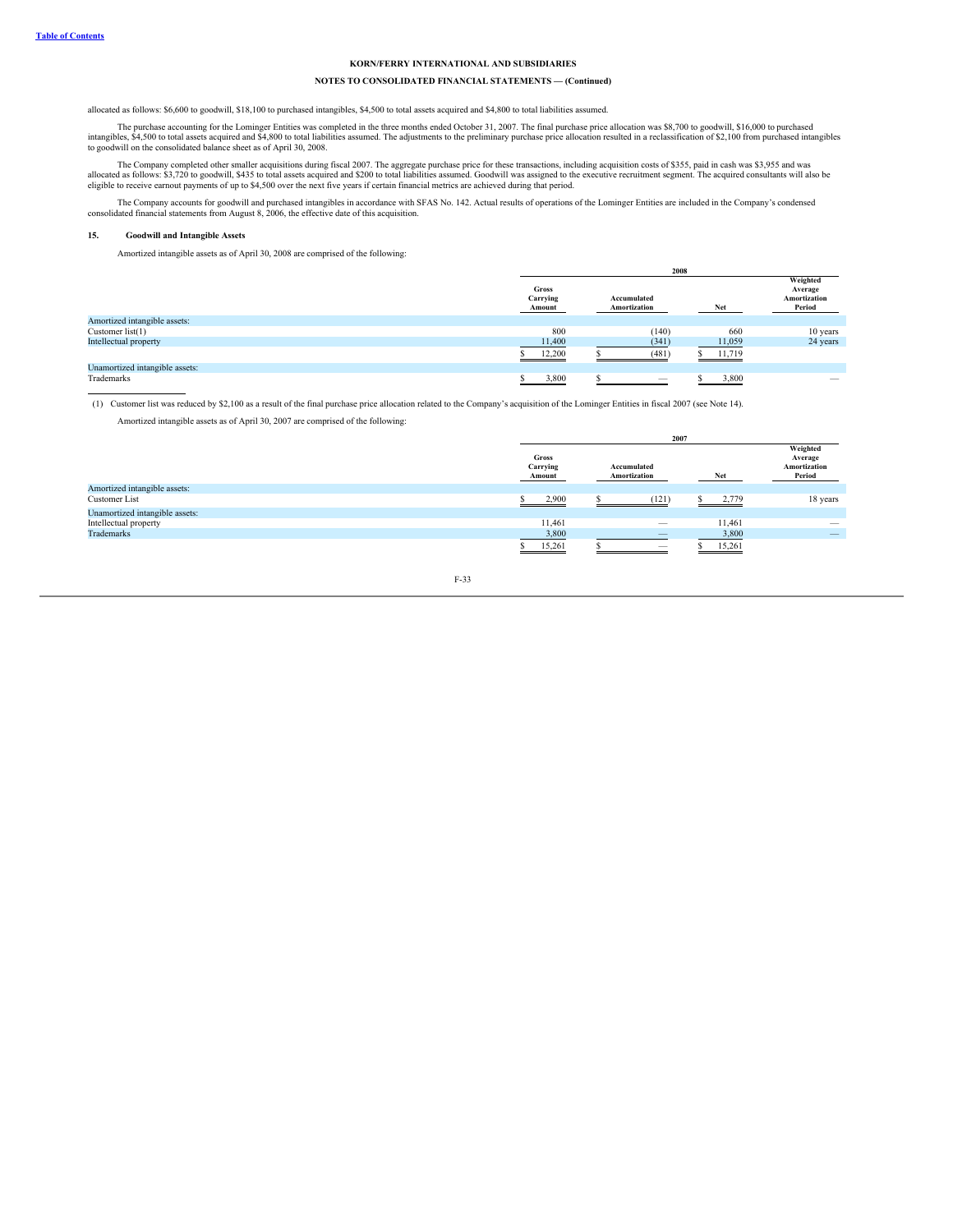### **NOTES TO CONSOLIDATED FINANCIAL STATEMENTS — (Continued)**

Amortization expense for amortized intangible assets was \$360 and \$121 for the year ended April 30, 2008 and 2007, respectively. Estimated annual amortization expense related to amortizing intangible assets by fiscal year

|                     | <b>Estimated Annual</b><br><b>Amortization Expense</b> |
|---------------------|--------------------------------------------------------|
| 2009                | (555)                                                  |
| $\frac{2010}{2011}$ | (555)                                                  |
|                     | (555)                                                  |
| 2012                | (555)                                                  |
| 2013 and thereafter | (9, 499)                                               |
|                     | (11, 719)                                              |

All amortizable intangible assets will be fully amortized by the end of fiscal 2032.

The changes in the carrying amount of goodwill by reportable operating segment are as follows:

|                                   |         |             |                          | Total            |            |         |
|-----------------------------------|---------|-------------|--------------------------|------------------|------------|---------|
|                                   | North   |             | Asia                     | <b>Executive</b> |            |         |
|                                   | America | <b>EMEA</b> | Pacific                  | Recruiting       | Futurestep | Total   |
| Balance as of May 1, 2006         | 54.394  | 27,902      | \$972                    | 83.268           | 26.216     | 109,484 |
| Additions                         | 9,077   | 1,236       | $\overline{\phantom{a}}$ | 10,313           | –          | 10,313  |
| <b>Exchange rate fluctuations</b> | 296     | 2,583       | _                        | 2,879            | 1,592      | 4,471   |
| Balance as of April 30, 2007      | 63.767  | 31.721      | 972                      | 96,460           | 27.808     | 124.268 |
| <b>Additions</b>                  | 493     | 1.230       | $-$                      | 1.723            | 3,030      | 4.753   |
| Reclassifications (see Note 14)   | 2,100   | _           | __                       | 2,100            | --         | 2,100   |
| <b>Exchange rate fluctuations</b> | 3,173   | 4,428       | _                        | 7,601            | 3,977      | 11,578  |
| Balance as of April 30, 2008      | 69,533  | 37,379      | 972                      | 107,884          | 34,815     | 142,699 |

### **16. Commitments and Contingencies**

The Company leases office premises and certain office equipment under leases expiring at various dates through 2016. Total rental expense for fiscal years 2008, 2007 and 2006 amounted to \$32,560, \$27,985 and \$22,357, respe

At April 30, 2008, minimum future commitments under noncancelable operating leases with lease terms in excess of one year excluding commitments accrued in the restructuring liability, are as follows:

### **Year Ending April 30,**

| $\overline{\phantom{a}}$ | ____ |         |
|--------------------------|------|---------|
| 2009                     |      | 30.014  |
| $\frac{2010}{2011}$      |      | 27,243  |
|                          |      | 20,227  |
|                          |      | 15,206  |
| $\frac{2012}{2013}$      |      | 12,843  |
| Thereafter               |      | 34,636  |
|                          |      | 140,169 |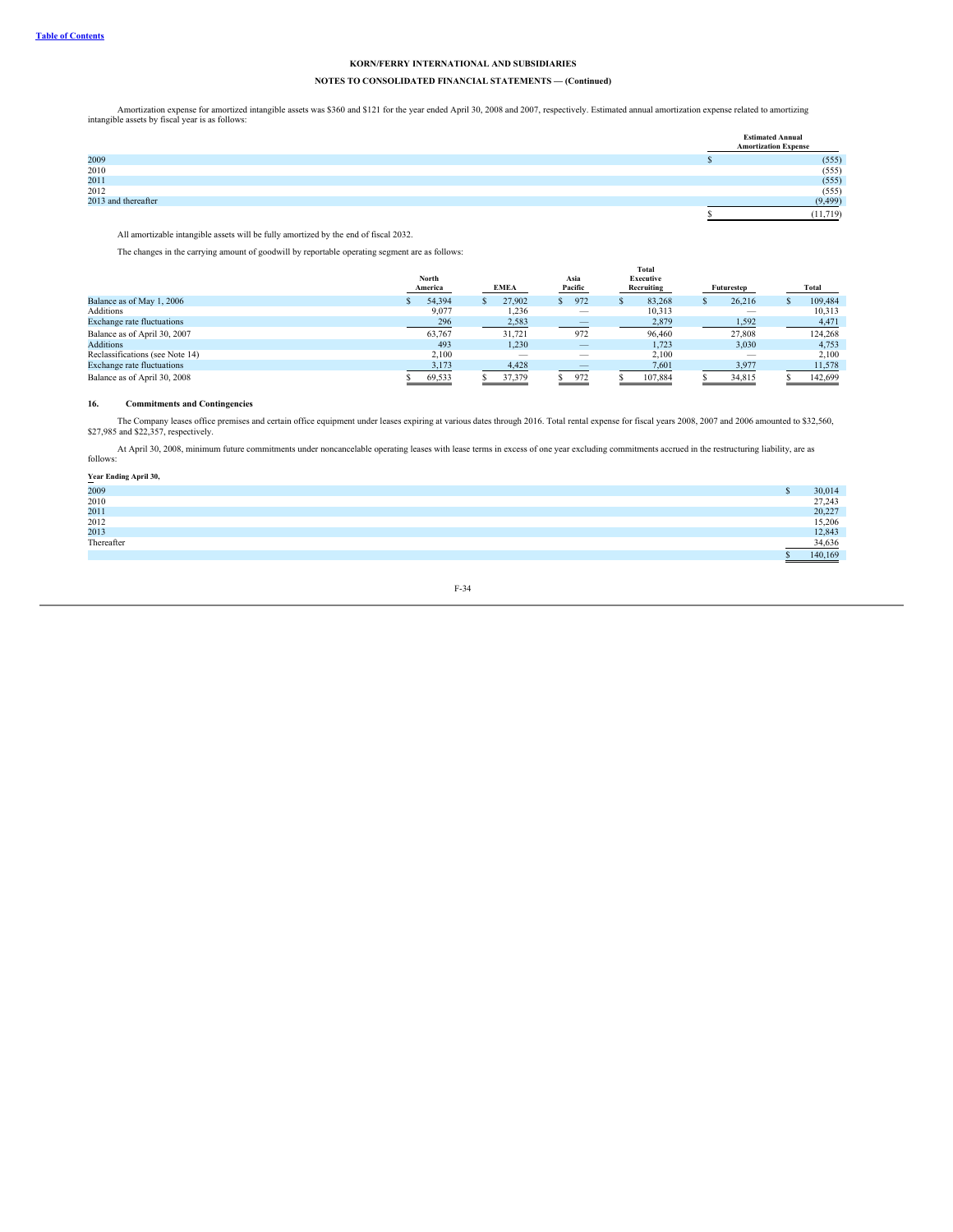#### **NOTES TO CONSOLIDATED FINANCIAL STATEMENTS — (Continued)**

The Company has standby letters of credit in the aggregate amount of \$15,000 in conjunction with the Senior Secured Revolving Credit Facility arrangement. As of April 30, 2008, the Company has outstanding standby letters o

As of April 30, 2008 the Company has employment agreements with certain of its executive officers, with initial terms through April 2008 that provide certain benefits if these executives are<br>terminated or resign under cert certain cases, executives' outstanding options will immediately vest and remain exercisable for periods ranging from three months to their original expiration date following termination of employment.

The Company has a policy of entering into offer letters of employment or letters of promotion with vice presidents which provide for an annual base salary and discretionary and incentive bonus payments. Certain key vice presidents who typically have been employed by the firm for several years may also have a standard form employment agreement. In addition, the Company has a severance policy of the School of its the Company both during the term of their employment, and for a period of up to two years after their employment conds. For a period of two years after their employment with the Company, former vice<br>presidents are prohibit

From time to time the Company has been and is involved in litigation incidental to its business. The Company is currently not a party to any litigation which, if resolved adversely against the Company, would, in the opinio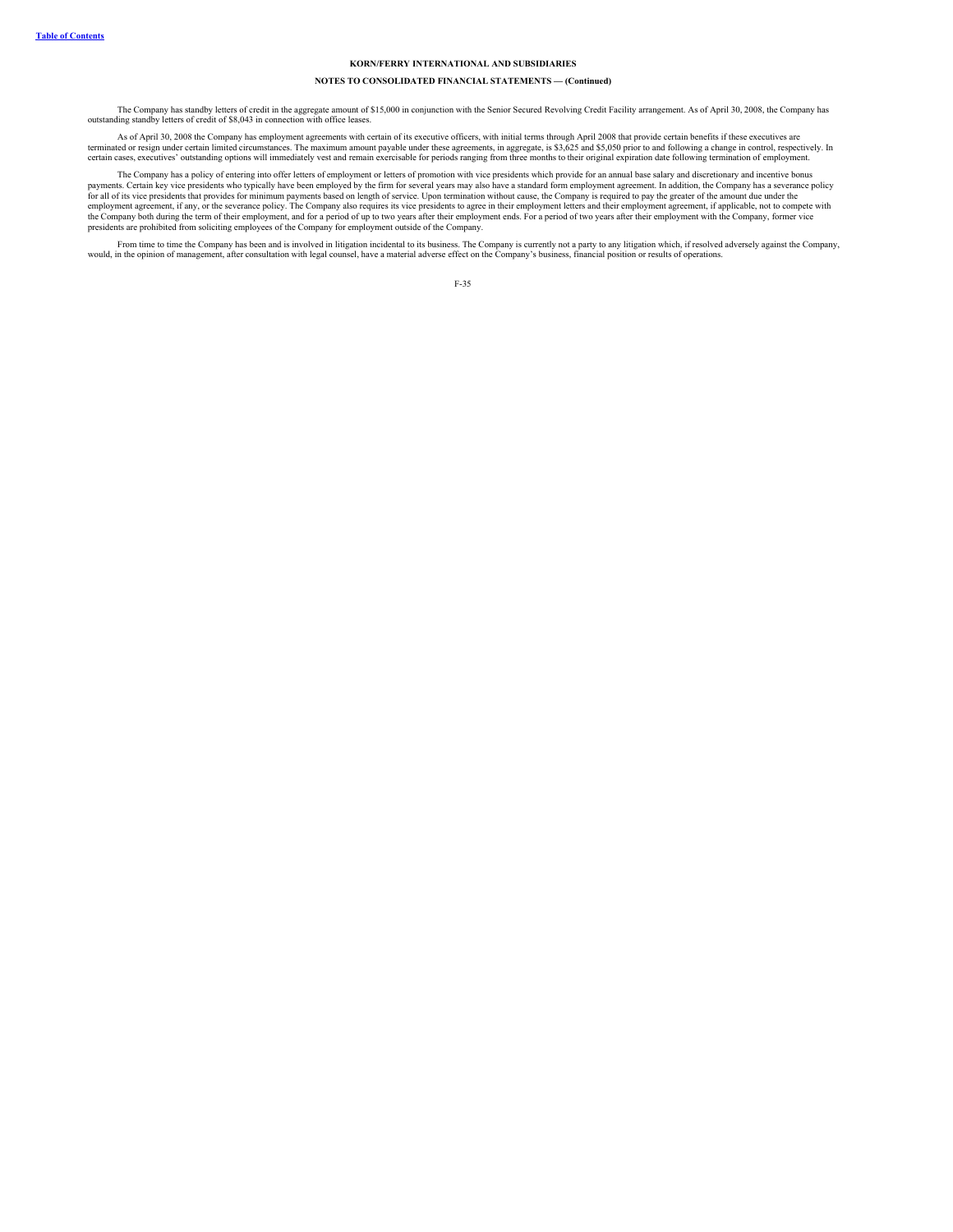# **EXHIBIT 21.1**

Note: Korn/Ferry International or one of its Subsidiaries has 100% ownership of the Subsidiaries listed below, except for Korn/Ferry International (M) Sdn. Bhd. (49%), Korn/Ferry International S.A. de C.V. (43.5%), Korn/Ferry International (H.K.) Limited (99% owned by Korn/Ferry International; 1% owned by Paul C. Reilly in trust for Korn/Ferry International), Korn/Ferry International de Venezuela, C.A. (49%), and Korn/Ferry (Thailand) Limited (48.8%).

|     | <b>Subsidiaries</b>                                                     |                 |
|-----|-------------------------------------------------------------------------|-----------------|
| 1.  | Korn Ferry International S.A.                                           | Argentina       |
| 2.  | Korn/Ferry International Pty Limited                                    | Australia       |
| 3.  | Futurestep (Australia) Pty Ltd                                          | Australia       |
| 4.  | Korn/Ferry International Limited GmbH                                   | Austria         |
| 5.  | [Intentionally Deleted]                                                 |                 |
| 6.  | Korn/Ferry International Futurestep (Belgium) BVBA                      | Belgium         |
| 7.  | Korn/Ferry International SNC (Belgium branch)                           | Belgium         |
| 8.  | Korn/Ferry International S/C Ltda.                                      | <b>Brazil</b>   |
| 9.  | Korn/Ferry Canada, Inc.                                                 | Canada          |
| 10. | Korn/Ferry International Futurestep (Canada) Inc.                       | Canada          |
| 11. | [Intentionally Deleted]                                                 |                 |
| 12. | Korn/Ferry International, S.A.                                          | Chile           |
| 13. | Korn/Ferry International (China) Limited                                | Hong Kong       |
| 14. | Korn/Ferry International Consulting (Beijing) Limited                   | Beijing, China  |
| 15. | Shanghai Korn/Ferry Human Capital Consulting Co., Ltd                   | Shanghai, China |
| 16. | Futurestep China                                                        | China           |
| 17. | Korn/Ferry International A/S                                            | Denmark         |
| 18. | Korn/Ferry International Futurestep (Denmark) ApS                       | Denmark         |
| 19. | Korn/Ferry International Oy                                             | Finland         |
| 20. | [Intentionally Deleted]                                                 |                 |
| 21. | Korn/Ferry International & Cie, S.N.C.                                  | France          |
| 22. | Korn/Ferry International Futurestep (France) SARL                       | France          |
| 23. | Hofman, Herbold & Partner Management Beratung                           | Germany         |
| 24. | [Intentionally Deleted]                                                 |                 |
| 25. | Hofmann, Herbold & Partners Beteiligungs GmbH                           | Germany         |
| 26. | Korn/Ferry International GmbH                                           | Germany         |
| 26. | Futurestep Germany GmbH                                                 | Germany         |
| 27. | [Intentionally Deleted]                                                 |                 |
| 28. | [Intentionally Deleted]                                                 |                 |
| 29. | Korn/Ferry International SA                                             | Greece          |
| 30. | Korn/Ferry International (Asia Pacific) Limited                         | Hong Kong       |
| 31. | Korn/Ferry International (H.K.) Limited                                 | Hong Kong       |
| 32. | Futurestep (Hong Kong) Ltd                                              | Hong Kong       |
| 33. | Korn/Ferry International Budapest Personnel Consulting and Service Ltd. | Hungary         |
| 34. | Korn/Ferry International Private Limited                                | India           |
| 35. | Futurestep Recruitment Services Private Ltd.                            | India           |
| 36. | PT. Korn/Ferry International                                            | Indonesia       |
| 37. | [Intentionally Deleted]                                                 |                 |
| 38. | Korn/Ferry International S.R.L.                                         | Italy           |
| 39. | Korn/Ferry International Futurestep (Italy) S.r.l.                      | Italy           |
| 40. | Nihon Korn/Ferry International K.K.                                     | Japan           |
| 41. | Futurestep (Japan) K.K.                                                 | Japan           |
| 42. | Korn/Ferry International (Korea) Limited                                | Korea           |
| 43. | KF International (Korea) Ltd.                                           | Korea           |
| 42. | [Intentionally Deleted]                                                 |                 |
| 43. | Agensi Pekerjaan Futurestep Worldwide (M) Sdn. Bhd.                     | Malaysia        |
| 44. | Korn/Ferry International (M) Sdn. Bhd.                                  | Malaysia        |
| 45. | Korn/Ferry Investment India Limited (Mauritius OCB)                     | Mauritius       |
|     | 1                                                                       |                 |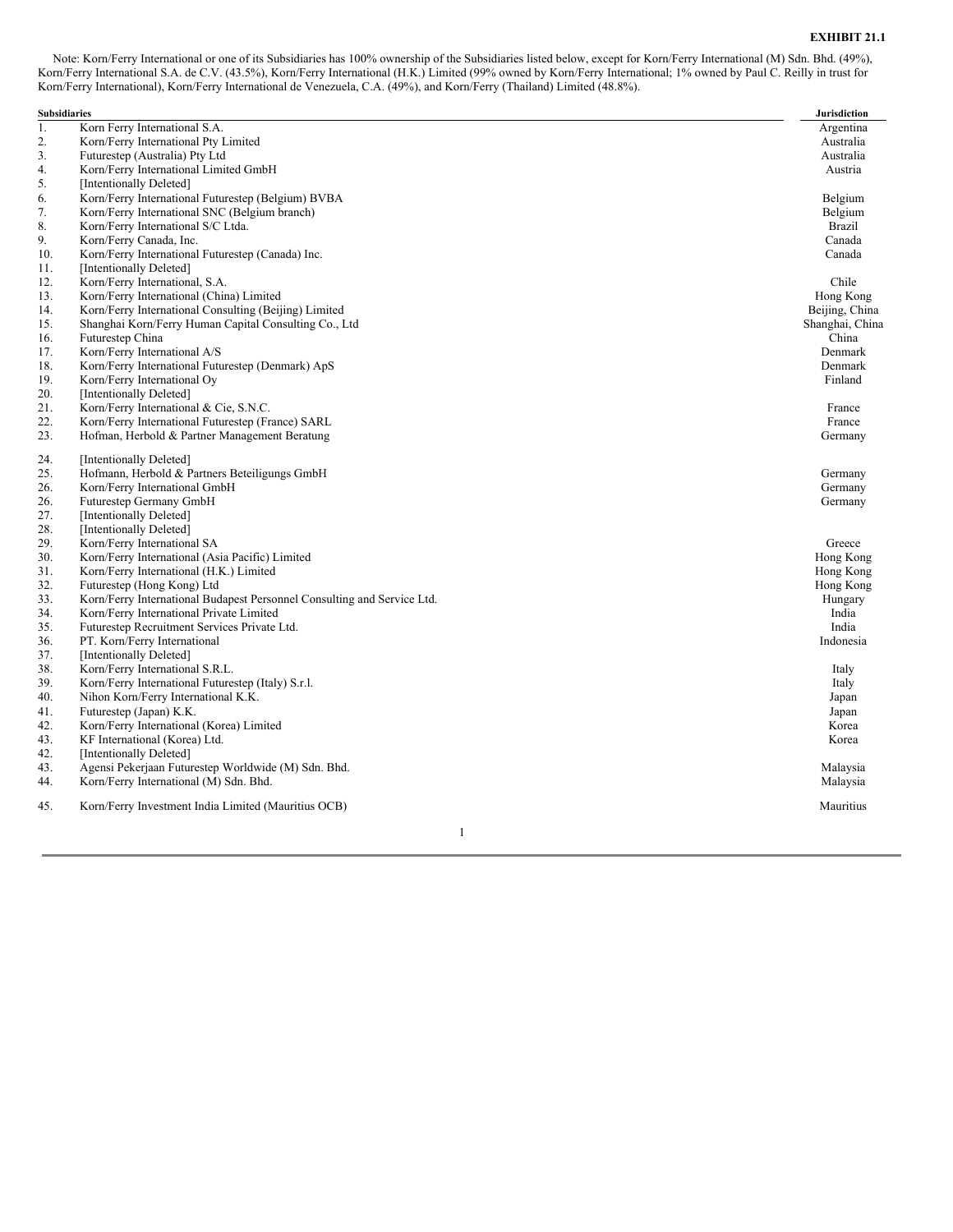**Subsidiaries** 46. 6. Korn/Ferry Internacional del Norte, S.A. de C.V. Metalcones and the contract of the contract of the contract of the contract of the contract of the contract of the contract of the contract of the contract of the contract of the contract of the contract of the contra 4 7. Korn/Ferry International S.A. de C.V. Metalcones and the contract of the contract of the contract of the contract of the contract of the contract of the contract of the contract of the contract of the contract of the contract of the contract of the contra 48. 8. Postgraduados y Especialistas S.A. de C.V. Metalcones and the contract of the contract of the contract of the contract of the contract of the contract of the contract of the contract of the contract of the contract of the contract of the contract of the contra 49. 9. Servicios Romac S.A. de C.V. Metalcones and the contract of the contract of the contract of the contract of the contract of the contract of the contract of the contract of the contract of the contract of the contract of the contract of the contra 50. 0. Korn/Ferry International B.V. Ne 51. 1. Korn/Ferry International, Futurestep (The Netherlands) B.V. Ne 5 2. Korn/Ferry International Futurestep (Holdings) B.V. Ne 5 3. J ohn Stork BV 54. 4. Korn Ferry International New Zeland Limited 55. 5. Futurestep (New Zealand) Ltd 56. 6. Korn/Ferry International A/S 5 7. Korn/Ferry International Futurestep (Norge) AS 58. 8. Korn/Ferry International - Peru S.A. Pe 59. 9. Korn/Ferry International Sp  $p.z.$ o.o. Postala e a postala e a postala e a postala e a postala e a postala e a postala e a postala e a postala e a postala e a postala e a postala e a postala e a postala e a postala e a postala e a postala e a postala 60. 0. Korn/Ferry International Pte. Ltd d. Since the contract of the contract of the contract of the contract of the contract of the contract of the contract of the contract of the contract of the contract of the contract of the contract of the contract of the c 61. 1. Futurestep (Singapore) Pte Ltd 62 2. Korn/Ferry International, spol.s.r.o. LLC 63. 3. Korn/Ferry International S.A. S.A. 6 4. Korn/Ferry International Futurestep (Espana)  $\mathcal{S}_{\text{F}}$ , S.L. Space  $\mathcal{S}_{\text{F}}$ 65. 5. Korn/Ferry International AB 6 6. [ Intentionally Deleted] 67. 7. Korn/Ferry (Schweiz) AG 68. 8. [Intentionally Deleted] 69 9. Korn/Ferry International Futurestep (Schweiz) Gmbh 70. 0. Korn-Ferry International S.A. Germany and the set of the set of the set of the set of the set of the set of the set of the set of the set of the set of the set of the set of the set of the set of the set of the set of the set of the set of the set 71. 1. Korn-Ferry S.A. (Geneva) 7 2. [ Intentionally Deleted] 7 3. [ Intentionally Deleted] 7 4. [ Intentionally Deleted] 75 5. [Intentionally Deleted] 76. 6. Korn/Ferry (Thailand) Limited 77. 7. Korn/Ferry International Executive Recruitment (Thailand) Limited 78. 8. Futurestep (UK) Limited 79 9. Korn/Ferry International, Limited 80 0. K/FI (UK) Limited 8 1. [ Intentionally Deleted] 82 2. Carre, Orban & Partners Ltd td. U 83. 3. Carre, Orban & Partners Two Ltd td. U 84. 4. Continental American Management Cor rp. Un 85 5. Executive Compensations Advisors, Inc. c. C. 86. 6. Korn/Ferry International Holding India 87. 7. Korn/Ferry S.A. Un 88. 8. Pearson, Caldwell & Farnsworth, Inc. c. C. 89. 9. Strategic Compensation Associates 9 0. Avery & Associates, Inc. c. C. 91. 1. KFI-LK, Inc c. C. 92. 2. Korn/Ferry International Futurestep, Inc. c. C. 94. 4. Korn/Ferry International Futurestep (Holdings) Inc c. C. 95. 5. Korn/Ferry International Worldwide, Inc c. C. 96. 6. JobDirect.com, Inc. c. C. 9 8. Korn/Ferry International Consultores Asociados s, C.A. Ve 9 9. K/F Konexion n, C.A. Ve 1 0 0. Korn/Ferry International de Venezuela a, C.A. V 1 0 1. Korn/Ferry International s.r.o 1 0 2. Korn/Ferry International Musavirlik Limited Sirketi

1 0 3. Lominger Limited, Inc.

1 0 4. Lominger Consulting, Inc.

1 0 5. LeaderSource Limited, Inc.

**Jurisdiction** exico exico exico exico etherlands etherlands etherlands Netherlands New Zealand New Zealand Norway Norway e ru o l a n d ingapore Singapore Slovakia pain pain Sweden

### Switzerland

Switzerland eneva, Switzerland

Switzerland

### Thailand Thailand United Kingdom United Kingdom United Kingdom

### nited Kingdom nited Kingdom nited States, California nited States, Delaware United States, California nited States, California nited States, California United States, California nited States, California nited States, Delaware nited States, Delaware nited States, Delaware nited States, Delaware nited States, Delaware enezuela enezuela enezuela Czech Republic

Turkey United States, Minnesota United States, Minnesota United States, Minnesota

### 2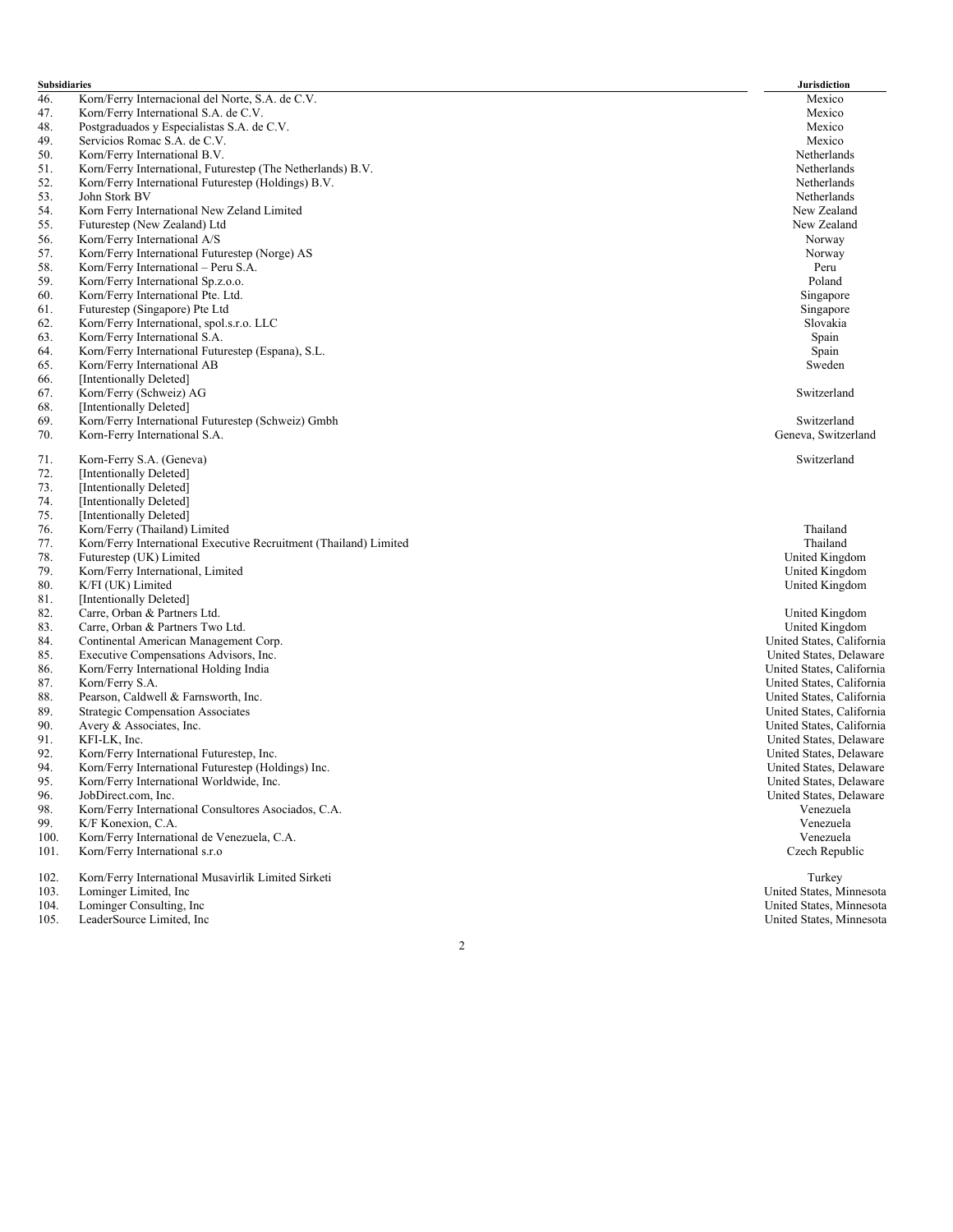# **CONSENT OF INDEPENDENT REGISTERED PUBLIC ACCOUNTING FIRM**

We consent to the incorporation by reference in the Registration Statements (Form S-8 Nos. 333-49580, 333-73147, 333-111038, 333-146346 and 333-108696 and Form S-3 No. 333-99429 and related Prospectus) of our reports dated June 26, 2008, with respect to the consolidated financial statements of Korn/Ferry International and the effectiveness of internal control over financial reporting of Korn/Ferry International included in this Annual Report (Form 10-K) for the year ended April 30, 2008.

/s/ Ernst & Young LLP

Los Angeles, California June 26, 2008

1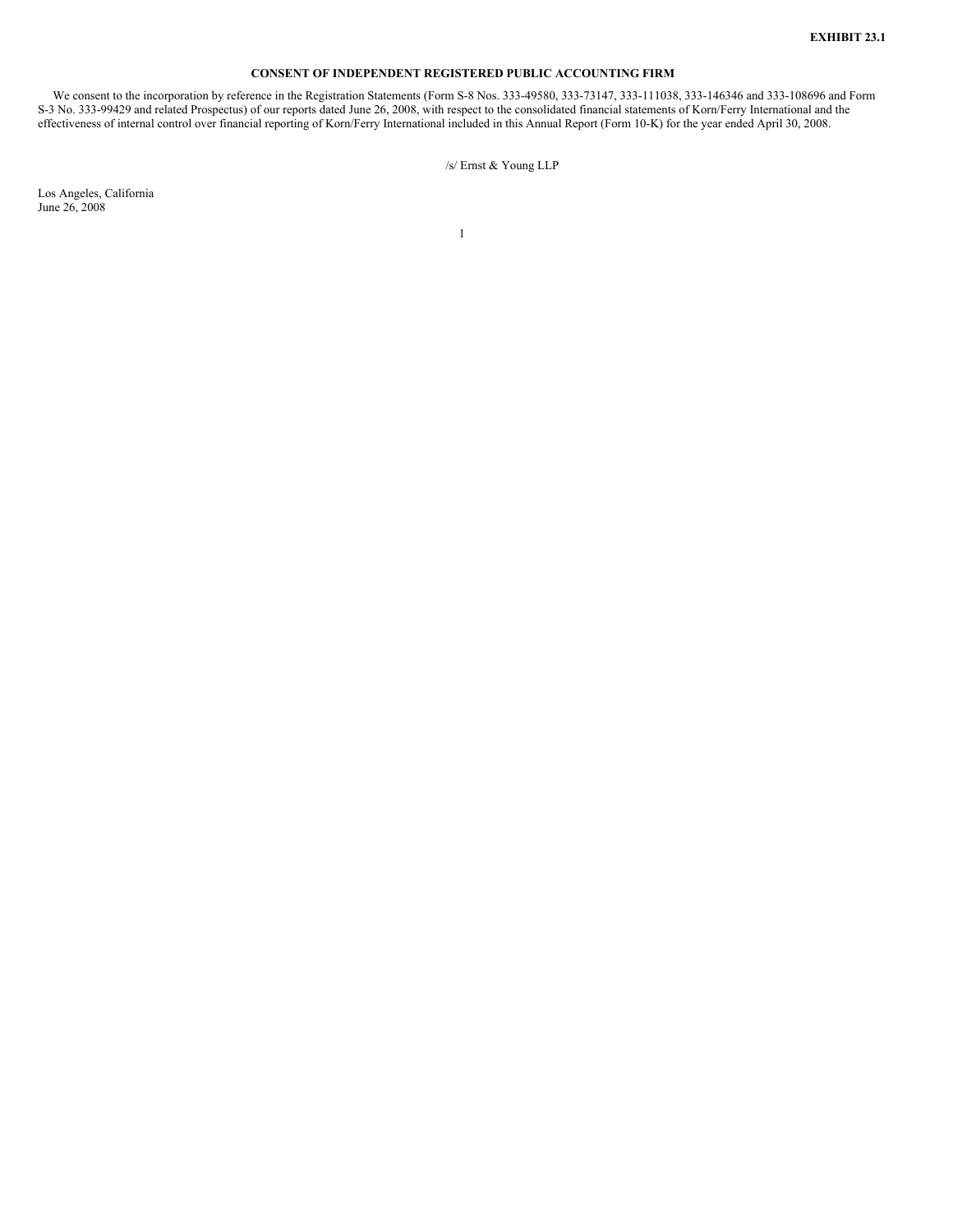# **CERTIFICATIONS**

### I, Gary D. Burnison, certify that:

- 1. I have reviewed this annual report on Form 10-K of Korn/Ferry International;
- 2. Based on my knowledge, this report does not contain any untrue statement of a material fact or omit to state a material fact necessary to make the statements made, in light of the circumstances under which such statements were made, not misleading with respect to the period covered by this report;
- 3. Based on my knowledge, the financial statements, and other financial information included in this report, fairly present in all material respects the financial condition, results of operations and cash flows of the registrant as of, and for, the periods presented in this report;
- 4. The registrant's other certifying officer(s) and I are responsible for establishing and maintaining disclosure controls and procedures (as defined in Exchange Act Rules 13a-15(e) and 15d-15(e)) and internal control over financial reporting (as defined in Exchange Act Rules 13a-15(f) and 15d-15(f)) for the registrant and have:
	- a) Designed such disclosure controls and procedures, or caused such disclosure controls and procedures to be designed under our supervision, to ensure that material information relating to the registrant, including its consolidated subsidiaries, is made known to us by others within those entities, particularly during the period in which this report is being prepared;
	- b) Designed such internal control over financial reporting, or caused such internal control over financial reporting to be designed under our supervision, to provide reasonable assurance regarding the reliability of financial reporting and the preparation of financial statements for external purposes in accordance with generally accepted accounting principles;
	- c) Evaluated the effectiveness of the registrant's disclosure controls and procedures and presented in this report our conclusions about the effectiveness of the disclosure controls and procedures, as of the end of the period covered by this report based on such evaluation; and
	- d) Disclosed in this report any change in the registrant's internal control over financial reporting that occurred during the registrant's most recent fiscal quarter (the registrant's fourth fiscal quarter in the case of an annual report) that has materially affected, or is reasonably likely to materially affect, the registrant's internal control over financial reporting; and
- 5. The registrant's other certifying officer(s) and I have disclosed, based on our most recent evaluation of internal control over financial reporting, to the registrant's auditors and the audit committee of registrant's board of directors (or persons performing the equivalent functions):
	- a) All significant deficiencies and material weaknesses in the design or operation of internal controls over financial reporting which are reasonably likely to adversely affect the registrant's ability to record, process, summarize and report financial information; and
	- b) Any fraud, whether or not material, that involves management or other employees who have a significant role in the registrant's internal controls over financial reporting.

| By:    | /s/ Gary D. Burnison           |
|--------|--------------------------------|
| Name:  | <b>Gary D. Burnison</b>        |
| Title: | <b>Chief Executive Officer</b> |

Date: June 30, 2008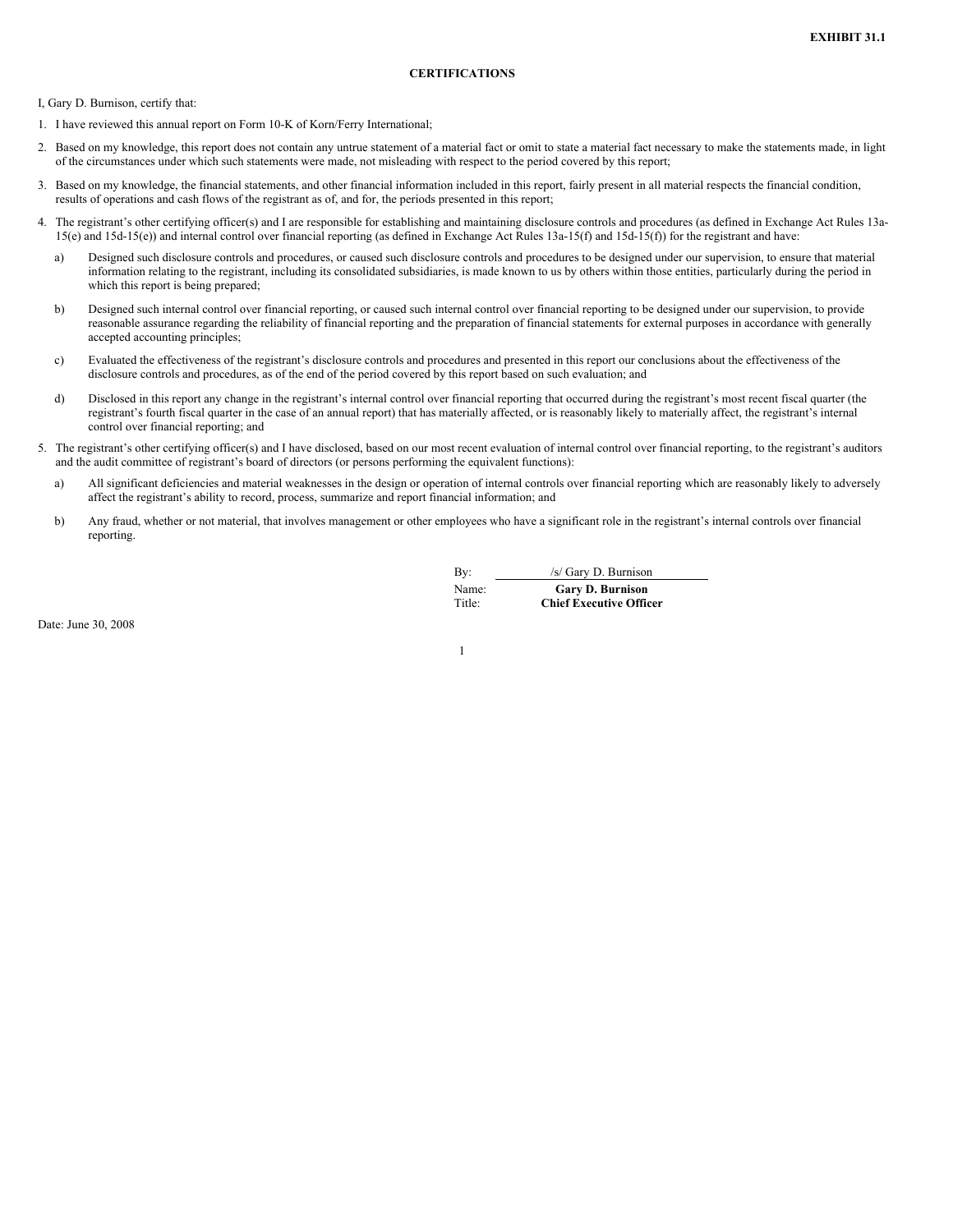# **CERTIFICATIONS**

### I, Stephen J. Giusto, certify that:

- 1. I have reviewed this annual report on Form 10-K of Korn/Ferry International;
- 2. Based on my knowledge, this report does not contain any untrue statement of a material fact or omit to state a material fact necessary to make the statements made, in light of the circumstances under which such statements were made, not misleading with respect to the period covered by this report;
- 3. Based on my knowledge, the financial statements, and other financial information included in this report, fairly present in all material respects the financial condition, results of operations and cash flows of the registrant as of, and for, the periods presented in this report;
- 4. The registrant's other certifying officer(s) and I are responsible for establishing and maintaining disclosure controls and procedures (as defined in Exchange Act Rules 13a-15(e) and 15d-15(e)) and internal control over financial reporting (as defined in Exchange Act Rules 13a-15(f) and 15d-15(f)) for the registrant and have:
	- a) Designed such disclosure controls and procedures, or caused such disclosure controls and procedures to be designed under our supervision, to ensure that material information relating to the registrant, including its consolidated subsidiaries, is made known to us by others within those entities, particularly during the period in which this report is being prepared;
	- b) Designed such internal control over financial reporting, or caused such internal control over financial reporting to be designed under our supervision, to provide reasonable assurance regarding the reliability of financial reporting and the preparation of financial statements for external purposes in accordance with generally accepted accounting principles;
	- c) Evaluated the effectiveness of the registrant's disclosure controls and procedures and presented in this report our conclusions about the effectiveness of the disclosure controls and procedures, as of the end of the period covered by this report based on such evaluation; and
	- d) Disclosed in this report any change in the registrant's internal control over financial reporting that occurred during the registrant's most recent fiscal quarter (the registrant's fourth fiscal quarter in the case of an annual report) that has materially affected, or is reasonably likely to materially affect, the registrant's internal control over financial reporting; and
- 5. The registrant's other certifying officer(s) and I have disclosed, based on our most recent evaluation of internal control over financial reporting, to the registrant's auditors and the audit committee of registrant's board of directors (or persons performing the equivalent functions):
	- a) All significant deficiencies and material weaknesses in the design or operation of internal controls over financial reporting which are reasonably likely to adversely affect the registrant's ability to record, process, summarize and report financial information; and
	- b) Any fraud, whether or not material, that involves management or other employees who have a significant role in the registrant's internal controls over financial reporting.

| By:    | /s/ Stephen J. Giusto           |
|--------|---------------------------------|
| Name:  | <b>Stephen J. Giusto</b>        |
| Title: | <b>Executive Vice President</b> |
|        | and Chief Financial Officer     |

Date: June 30, 2008